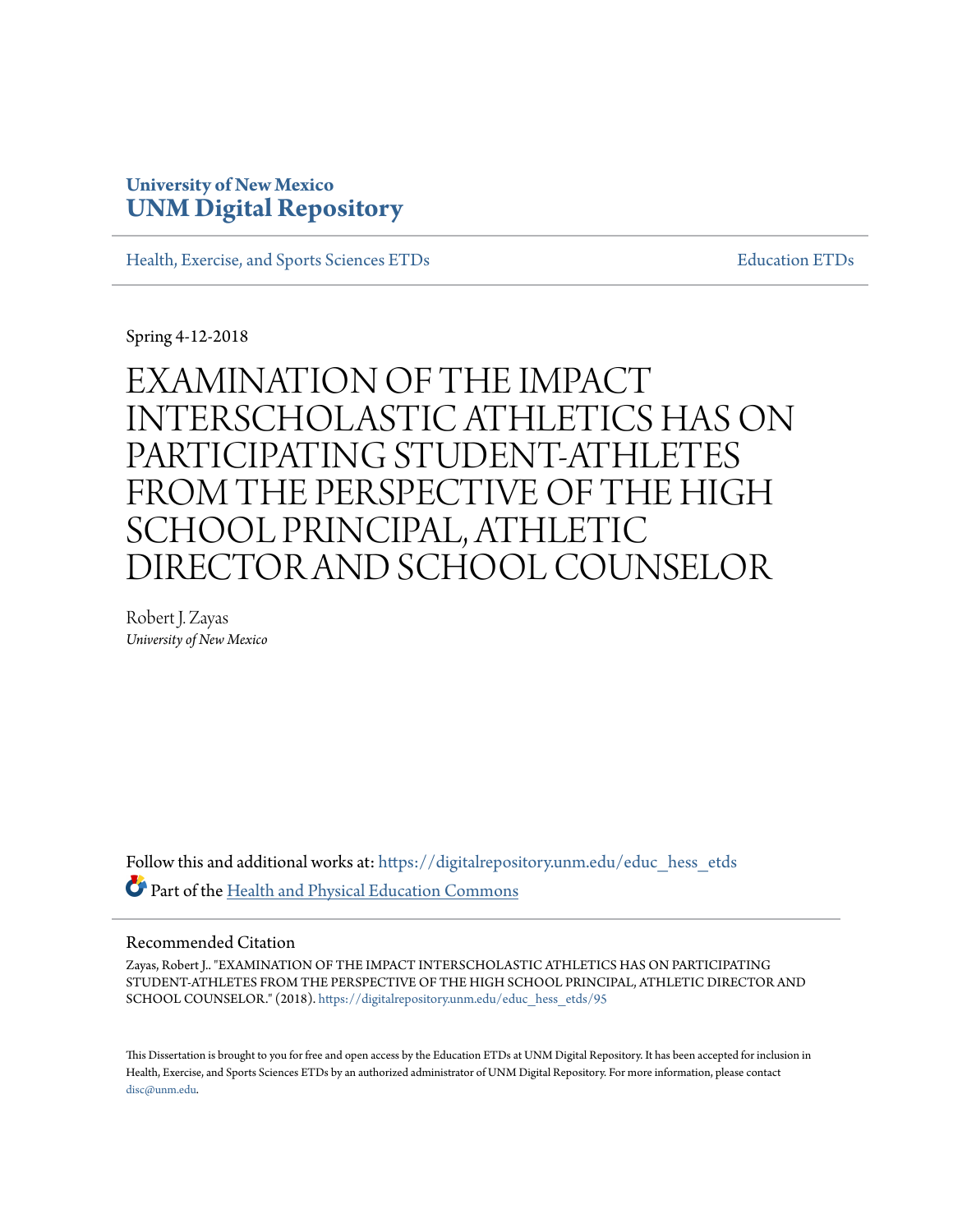**Robert J. Zayas**

 *Candidate*

 **Health, Exercise and Sport Sciences** *Department*

 This dissertation is approved, and it is acceptable in quality and form for publication:

*Approved by the Dissertation Committee:*

Todd Seidler, PhD, Chairperson

Glen Hushman, PhD

David Scott, PhD

Robert Lombardi, PhD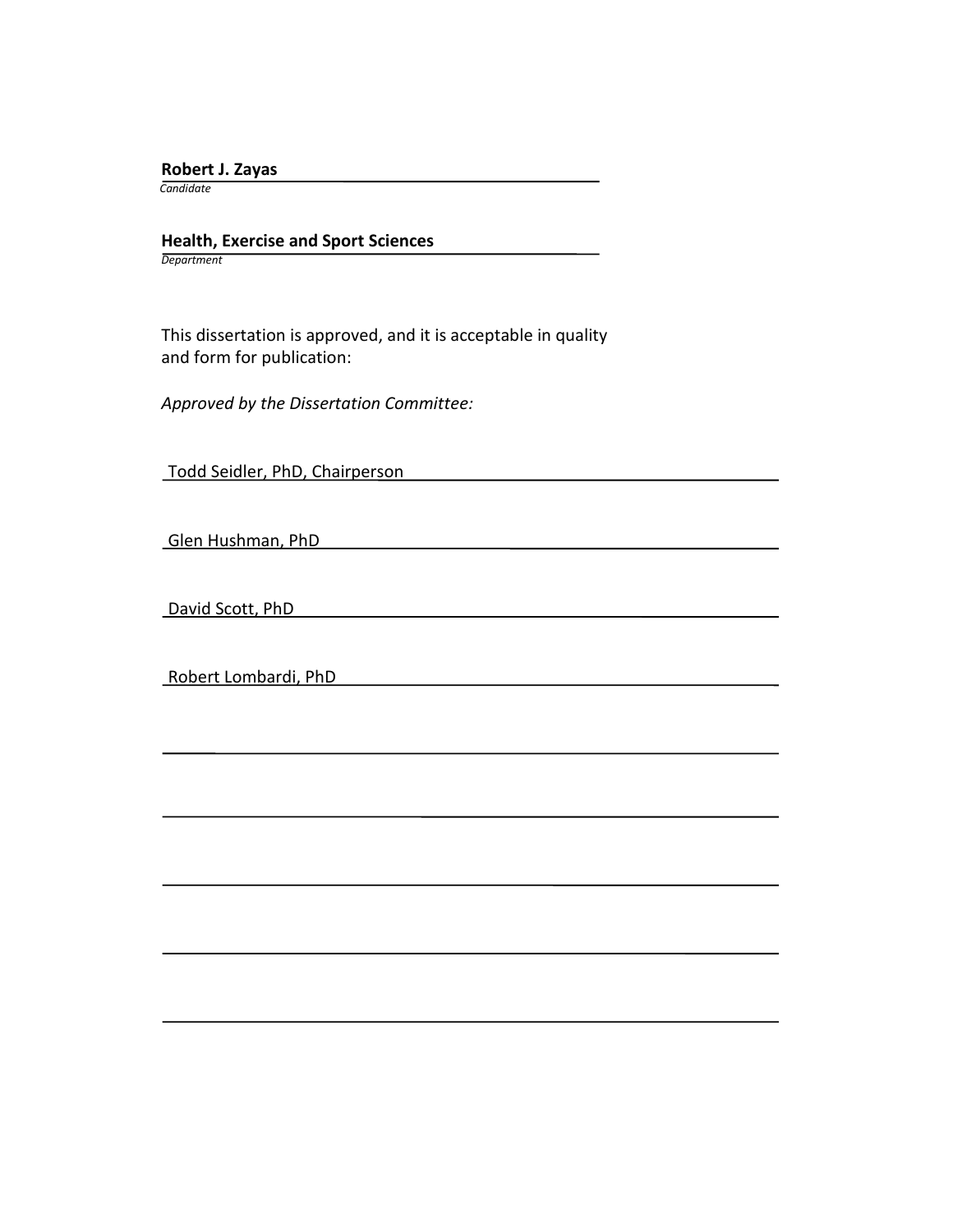# **EXAMINATION OF THE IMPACT INTERSCHOLASTIC ATHLETICS HAS ON**

## **PARTICIPATING STUDENT-ATHLETES FROM THE PERSPECTIVE OF THE HIGH SCHOOL**

# **PRINCIPAL, ATHLETIC DIRECTOR AND SCHOOL COUNSELOR**

By

## **ROBERT J. ZAYAS**

B.S., Broadfield Social Studies, Texas A&M-Commerce, 1999 M.A., Physical Education Sport Administration, University of New Mexico, 2004

**DISSERTATION** 

Submitted in Partial Fulfillment of the Requirements for the Degree of

**Doctor of Philosophy Physical Education, Sport, & Exercise Science**

> The University of New Mexico Albuquerque, New Mexico

> > **May, 2018**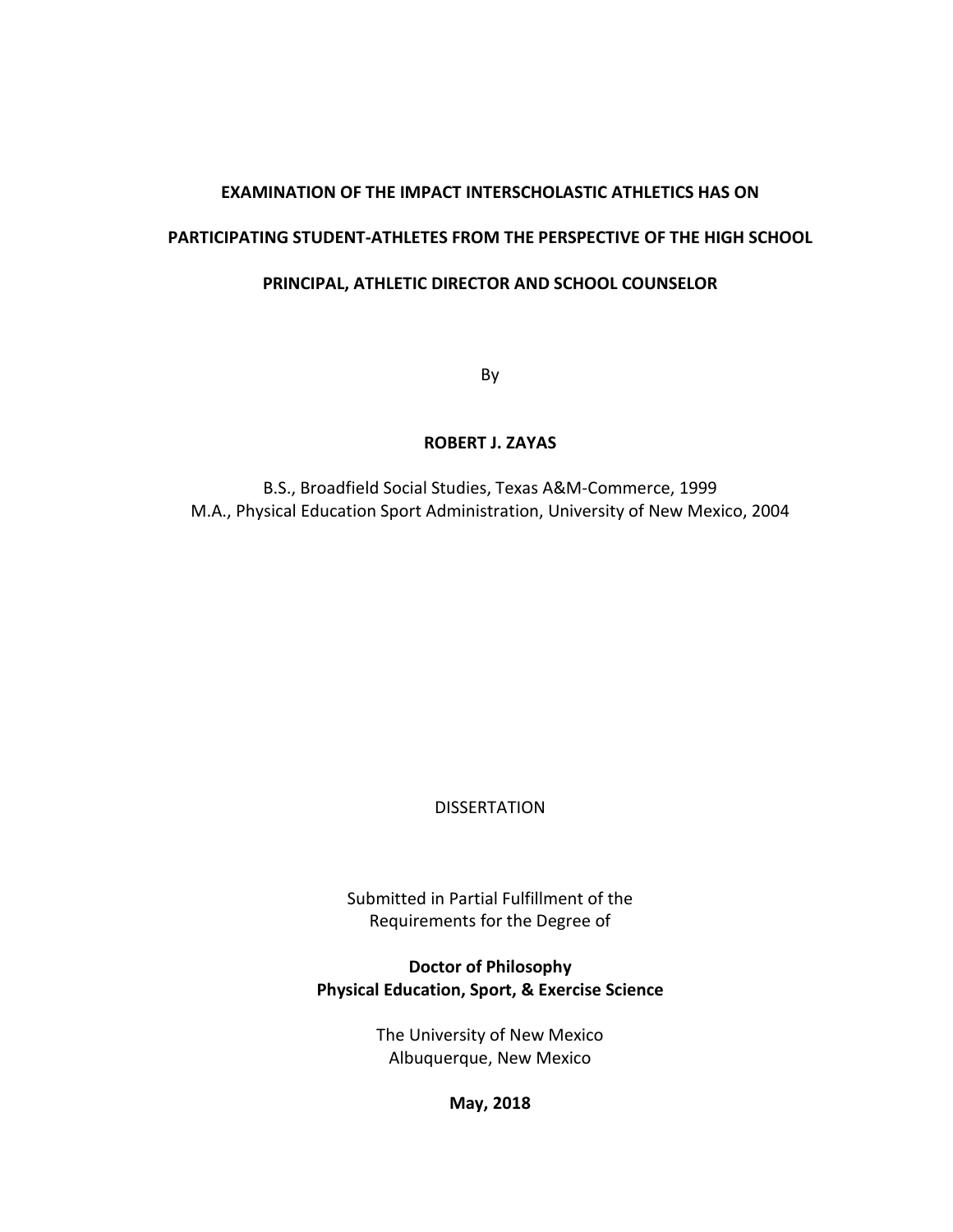**© ROBERT J. ZAYAS, ALL RIGHTS RESERVED.**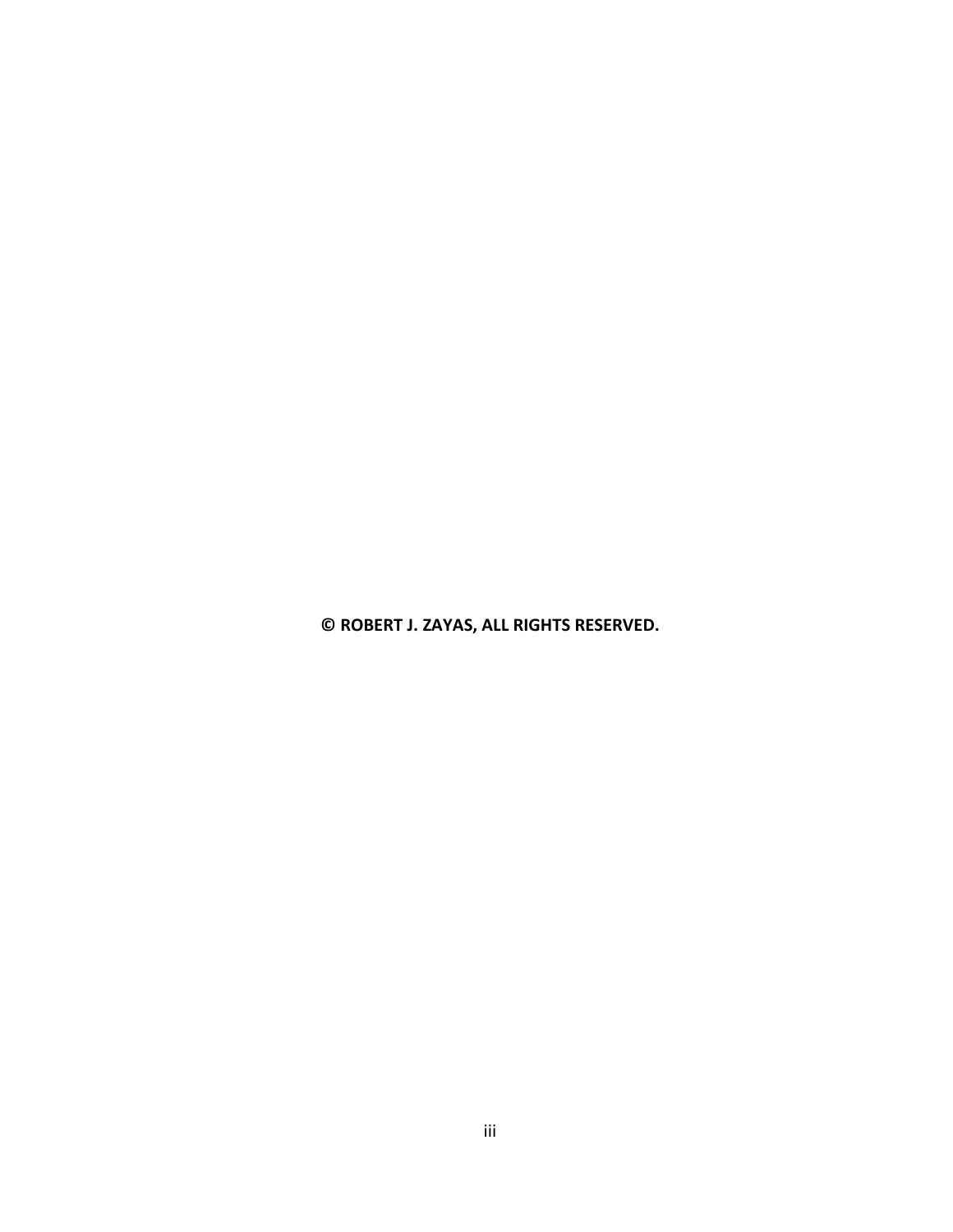#### **Dedications**

This dissertation is dedicated first and foremost to my incredible wife Brooke, for her love, encouragement and support. Without her this dissertation could have never become a reality. I consider this PhD "our PhD" because of the amount of sacrifice she dedicated to ensuring its completion. She encouraged me every step of the way and at times certainly led the way. I have the privilege of being married to my best friend and the most loving and caring person I know and for this I consider myself truly blessed.

This dissertation is also dedicated to my two amazing daughters, Gabriela and Olivia, who always made sure to ask about the "dissertation streak" and for never letting me lose focus of what is truly important in life. Writing a dissertation while raising two little girls was not only challenging, but incredibly rewarding. Although it took me over a decade to complete this degree, it is my hope that they will understand the value of hard work, perseverance and that education is ultimately a journey and not a destination.

iv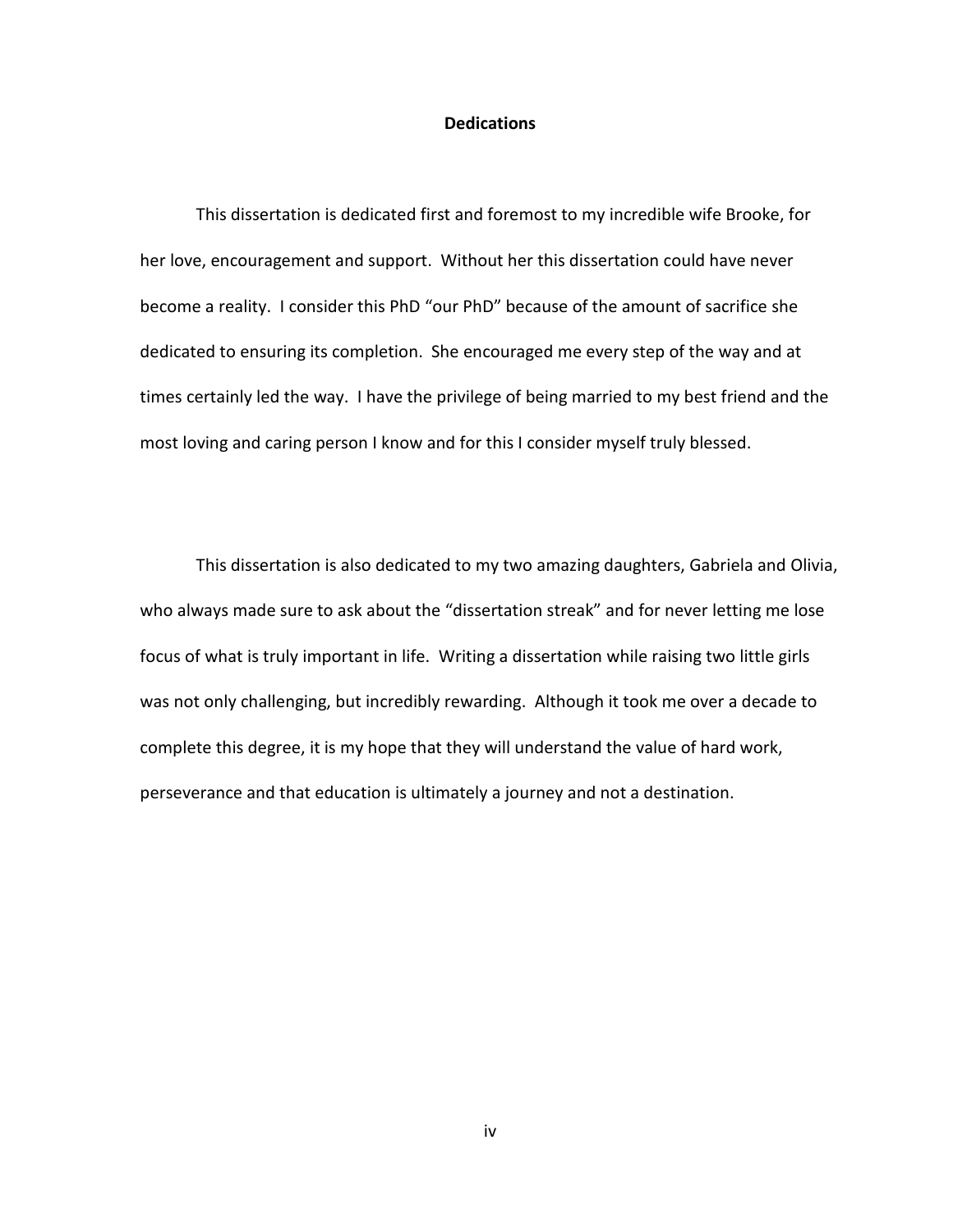#### **ACKNOWLEDGMENTS**

For 367 consecutive days I have worked on this dissertation. I never allowed myself to take a day off. Every day for over a year, I found time to do "something" to move in a positive direction. Some days the time came at 3:00 am before a long drive to Buffalo for work. Other days, the only available time was to read research in a parking lot before gymnastics car pool pick up. No matter what, I found time each and every day to keep the "dissertation streak" alive. This dissertation is a testament that anything is possible if one is willing to sacrifice and focus.

I would like to acknowledge my parents, Linda and Bob, for all they did to stress the importance of education and for the many sacrifices they made to ensure I was always provided with a quality education while growing up. I remember attending their college graduation as a young boy and the lasting impression it made upon me to accomplish all that I have academically.

I would also like to thank my twin brother Mike, for all his support and encouragement to complete this dissertation. The daily phone calls each morning and the texts of encouragement helped keep me motivated. I would certainly not be the person I am today without having a brother like Mike; he is an incredible father to three wonderful boys, a loving husband, but more importantly a great man.

Sincere thanks go out to my extended family that supported my pursuit of this doctoral degree; my younger sister Kelly, my uncles Raoul, Larry and Richard, my grandmother, Silvia, (Nani) and my incredible in-laws Vickie and Steve.

I am honored to have worked with such an amazing dissertation committee who guided me throughout the dissertation process while living nearly 2,000 miles away. Dr. Todd Seidler, Dr. David Scott, Dr. Glen Hushman and Dr. Robert Lombardi provided constructive feedback and unwavering support to help me complete this dissertation.

v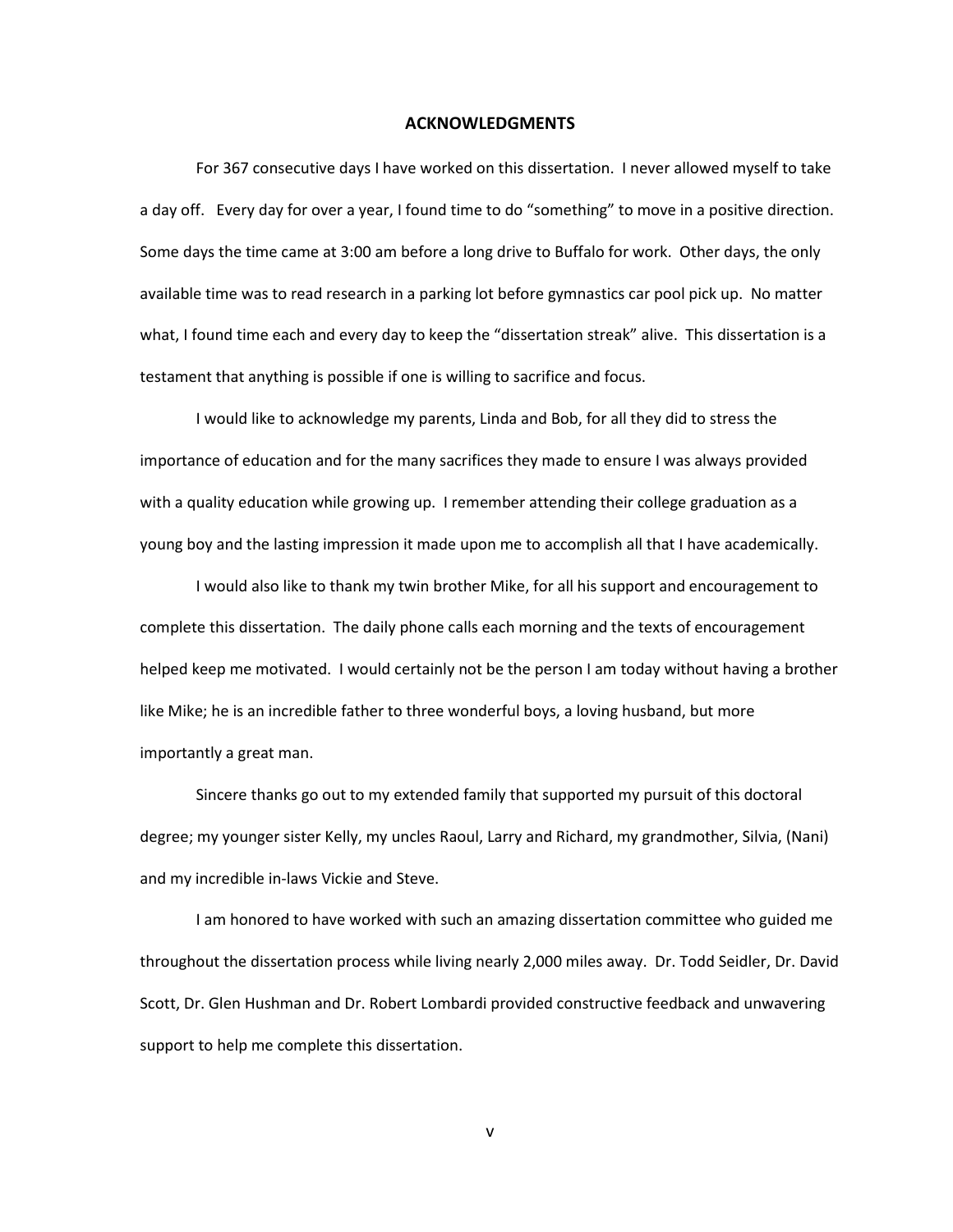#### **EXAMINATION OF THE IMPACT INTERSCHOLASTIC ATHLETICS HAS ON**

#### **PARTICIPATING STUDENT-ATHLETES FROM THE PERSPECTIVE OF THE HIGH SCHOOL**

#### **PRINCIPAL, ATHLETIC DIRECTOR AND SCHOOL COUNSELOR**

By

#### **Robert J. Zayas**

B.S., Broadfield Social Studies, Texas A&M-Commerce, 1999 M.A., Physical Education Sport Administration, University of New Mexico, 2004 Ph.D., Physical Education, Sport, & Exercise Science, University of New Mexico, 2018

#### **ABSTRACT**

The National Federation of State High School Associations (NFHS) reports over 7.5 million high school students participate in interscholastic athletics each year (National Federation of State High School Associations, 2017). The impact of interscholastic sports participation has been researched and examined for over a century. Research has certainly brought attention to the impact and the many positive benefits students receive when given the opportunity to participate. It is evident high school sports participation enhances academic performance while promoting life skills and lessons. Those who support interscholastic sports participation value the opportunities for character development, while critics often cite the costs and potential distractions from academics as reasons to keep sports out of schools.

The majority of previous research on sport participation has utilized large sample sizes in longitudinal studies, using a quantitative design. This research takes a different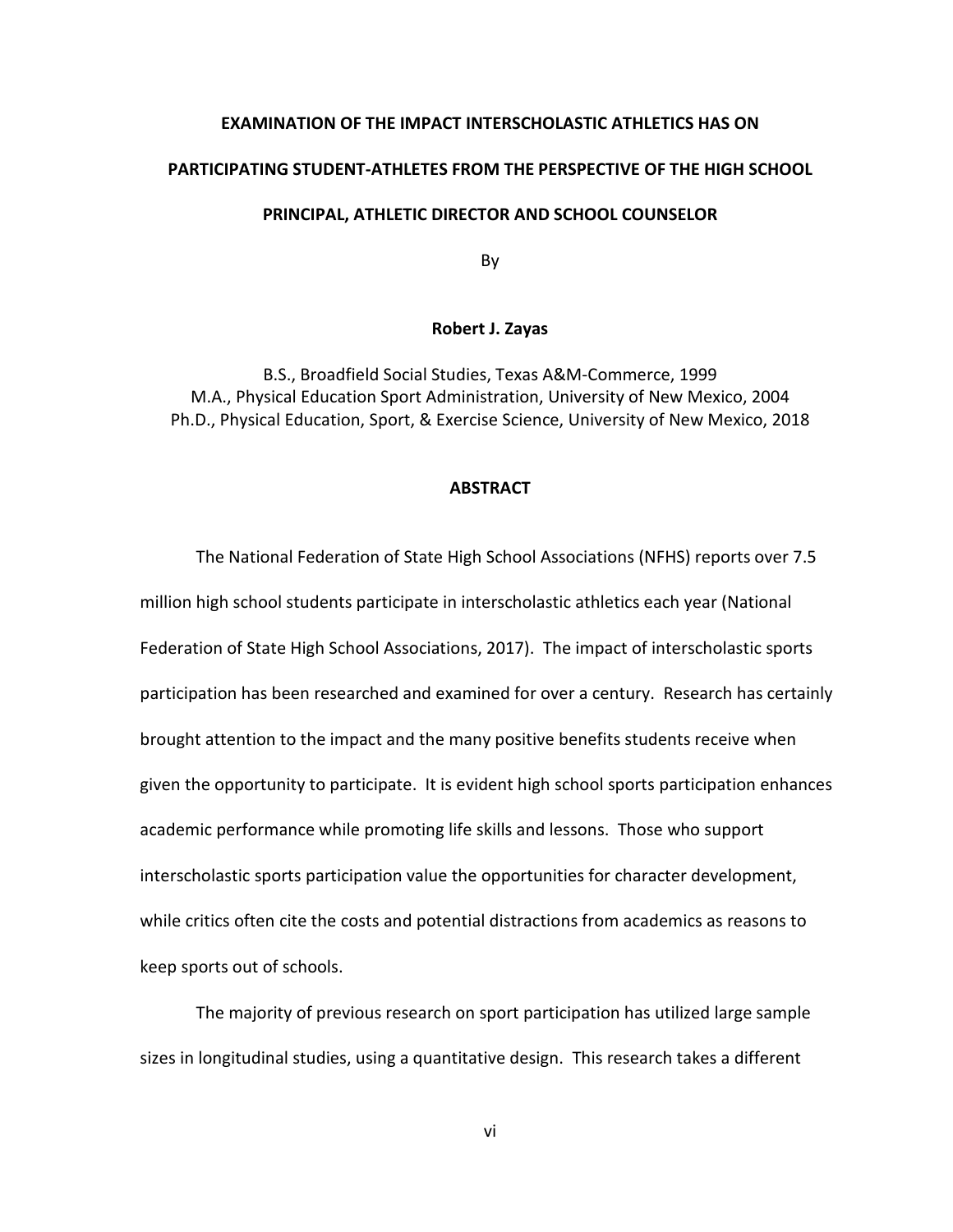approach. It examines the impact of participation by applying a qualitative design (exploratory case study) to examine the impact of participation, from the perspective of those who work closely with students in an administrative capacity in the high school setting. School principals, athletic directors and counselors can witness the manner by which students are impacted by their participation in the sports programs offered by the school. Principals, athletic directors and counselors are the advocates for program development, budgetary assistance and sustainability. Without the support of these key stakeholders, interscholastic sports programs will struggle to survive at high schools throughout the country. Research has shown students are positively impacted from being "connected" to their school; connectedness and satisfaction is enhanced when schools have successful sports programs.

Through the review of literature, three theoretical frameworks became evident: (a) *Zero-Sum Model*, (b) *Development Model,* and (c) *Identification/ Commitment Model*. The goal of this qualitative design was to determine if the individuals most responsible for high school sports programs were familiar with and discussed the characteristics of these frameworks. I was also interested in determining if principals, athletic directors and counselors brought attention to other consequences latent not considered in previous research. Research detailing the impact of extracurricular activity participation is critical at a time when school administrators are facing intense pressure to eliminate or reduce school activities not viewed as directly contributing to the core academic curriculum.

This qualitative research study was performed during the middle of a school year with 12 tenured administrators in several diverse high schools of comparable size in the

vii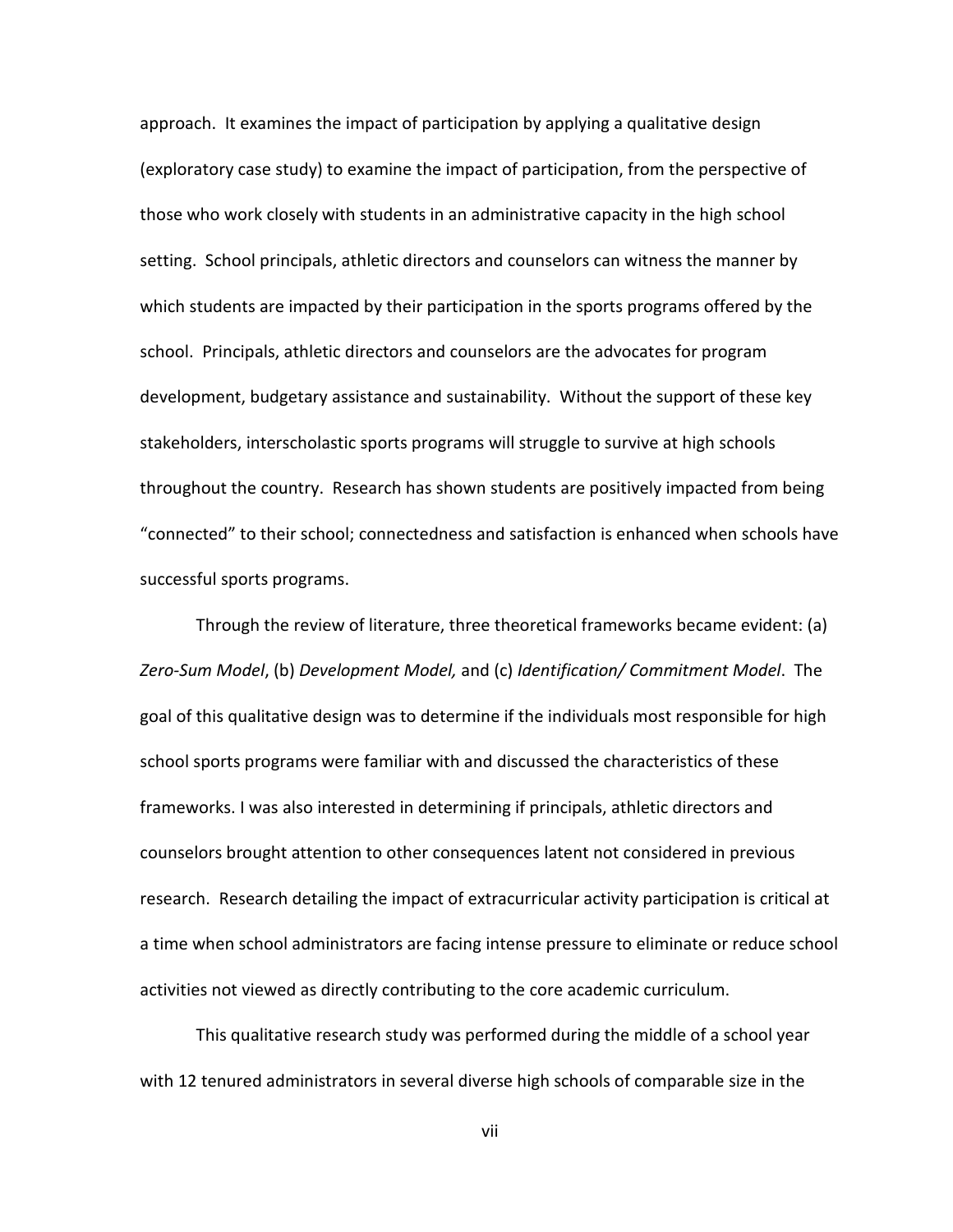Albany, New York area. The research provides evidence for the perceived impact of interscholastic athletic participation from the perspective of the high school principal, athletic director and school counselor.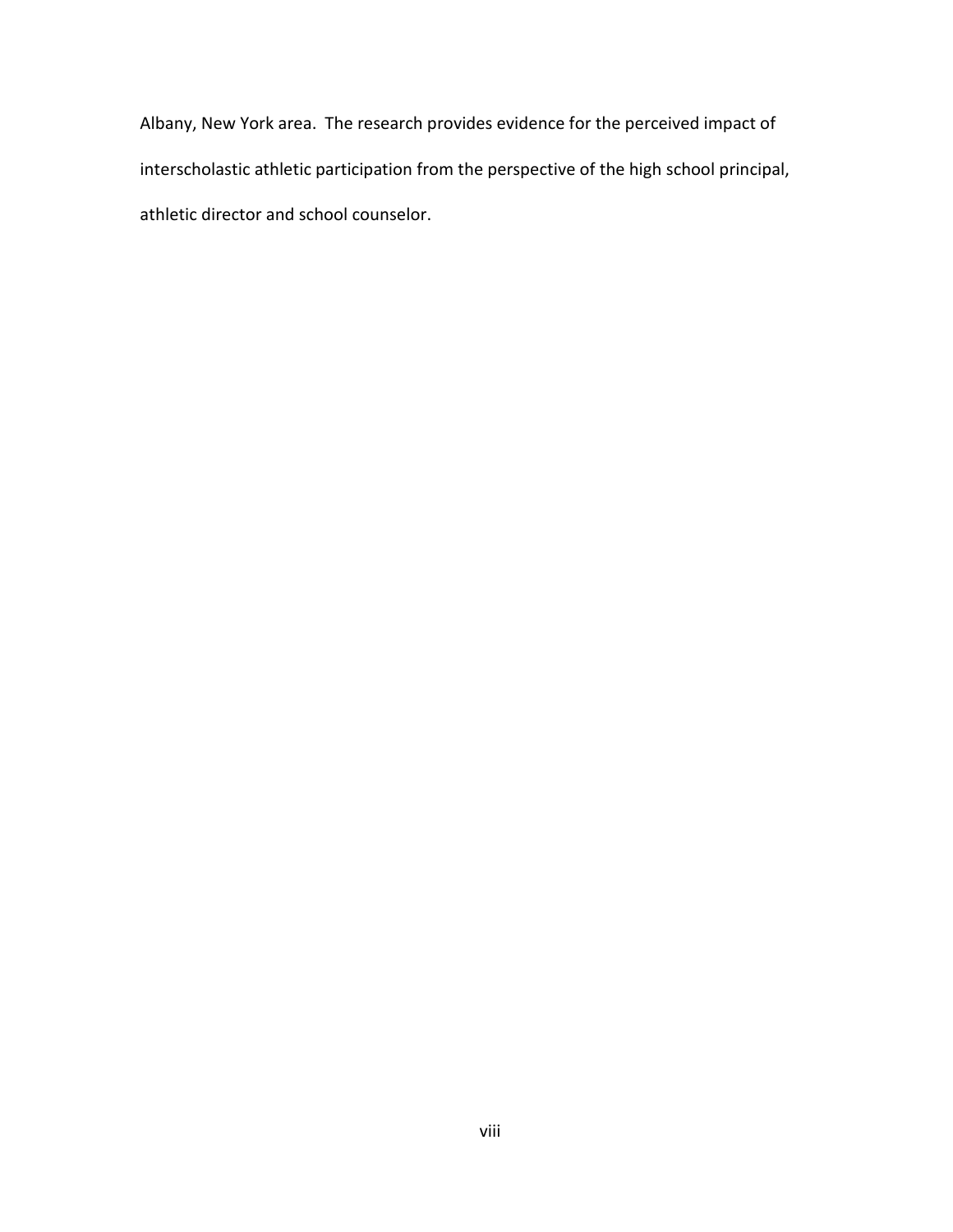# **Table of Contents**

| History of Interscholastic Athletics in the United States & the NFHS  1 |
|-------------------------------------------------------------------------|
|                                                                         |
|                                                                         |
|                                                                         |
|                                                                         |
|                                                                         |
|                                                                         |
|                                                                         |
|                                                                         |
|                                                                         |
|                                                                         |
|                                                                         |
|                                                                         |
| 18                                                                      |
|                                                                         |
|                                                                         |
|                                                                         |
|                                                                         |
|                                                                         |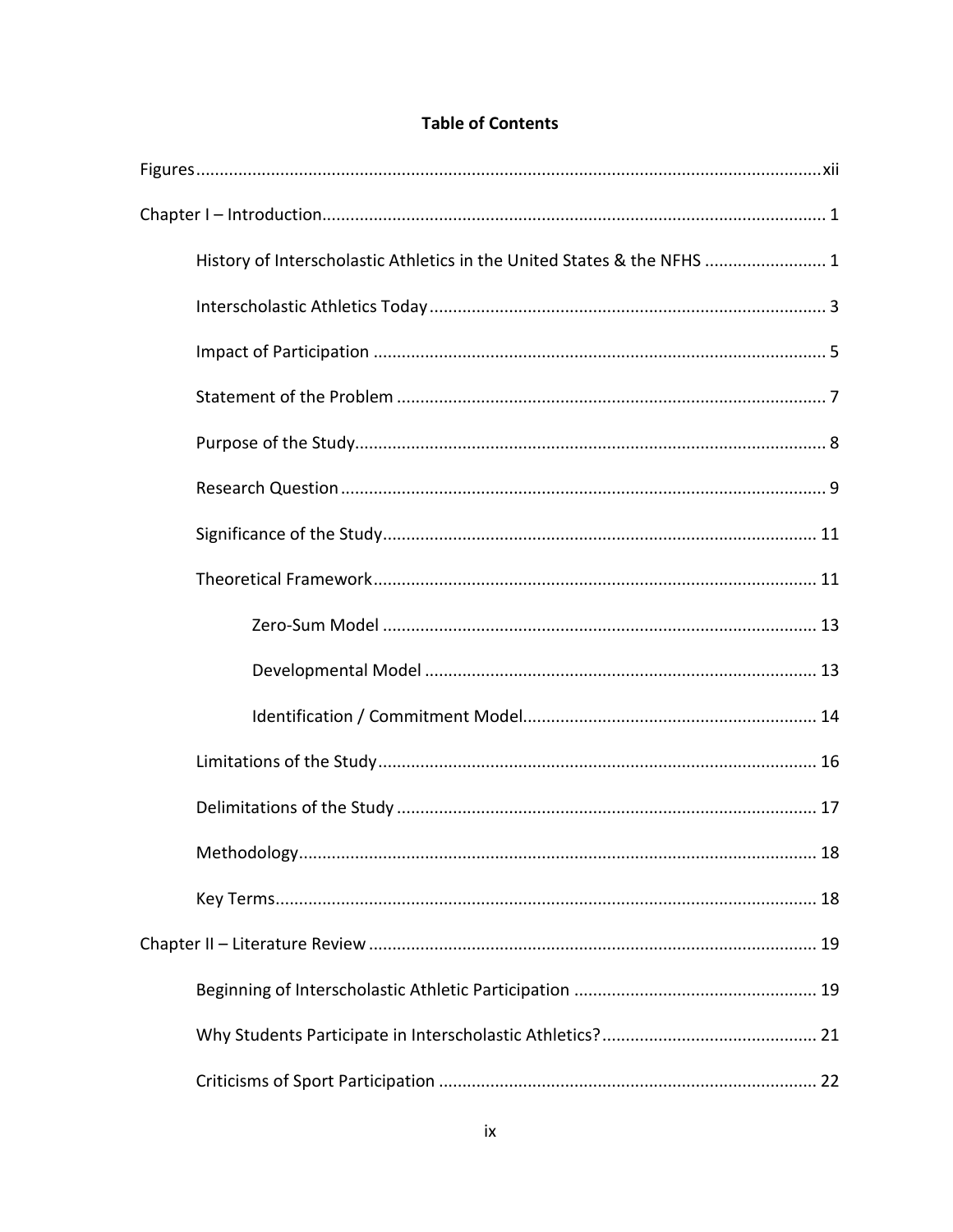| .42                                                                       |
|---------------------------------------------------------------------------|
|                                                                           |
|                                                                           |
|                                                                           |
| Theme 2: Athletic programs provide students with a sense of belonging and |
|                                                                           |
| Theme 3: Interscholastic athletics are part of the community  96          |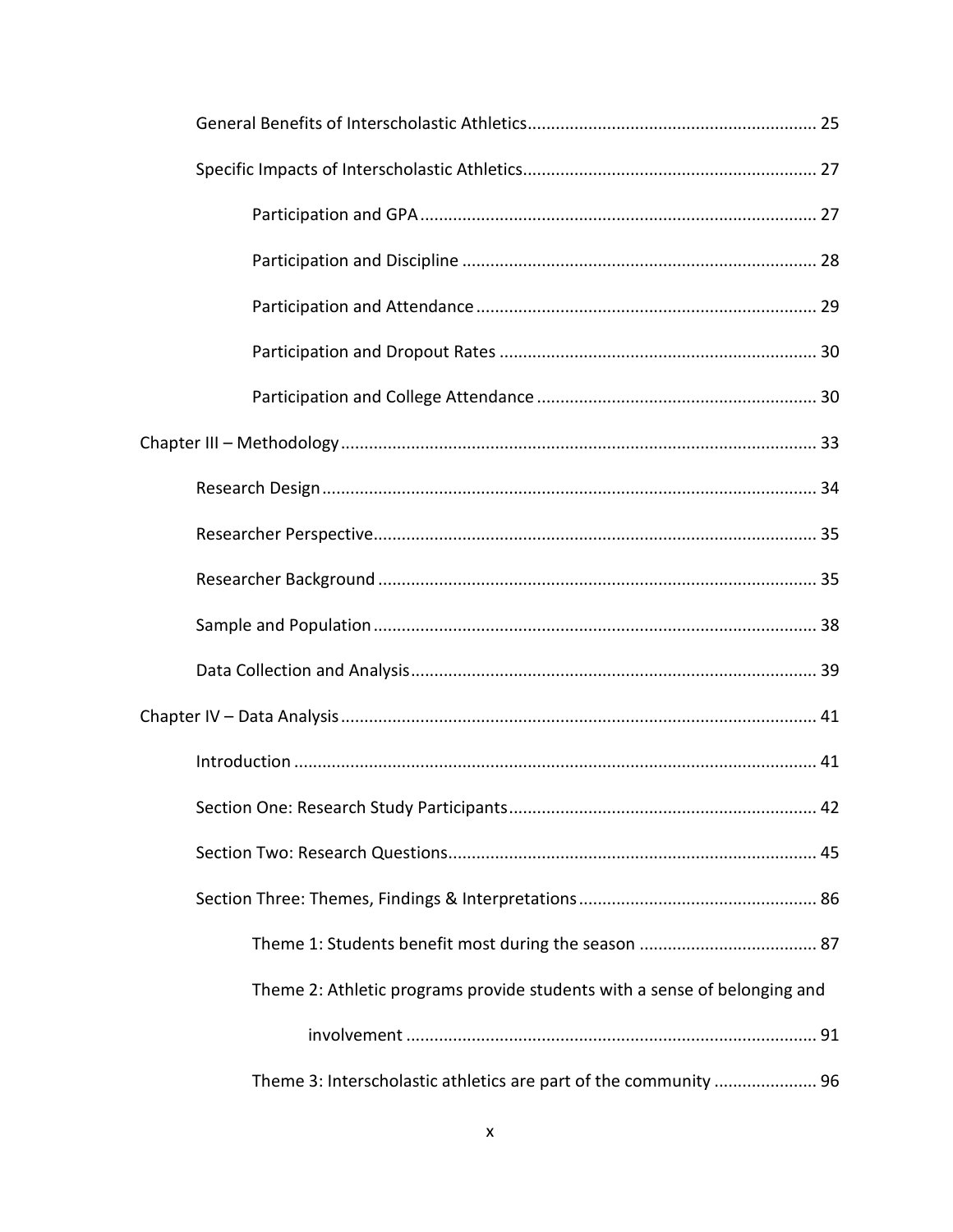| Theme 4: Students who participate gain life skills / life lessons  100    |  |
|---------------------------------------------------------------------------|--|
|                                                                           |  |
|                                                                           |  |
|                                                                           |  |
|                                                                           |  |
| Theme 1: Students benefit most during the season  110                     |  |
| Theme 2: Athletic programs provide students with a sense of belonging and |  |
|                                                                           |  |
| Theme 3: Interscholastic athletics are part of the community  111         |  |
| Theme 4: Students who participate gain life skills / life lessons  111    |  |
|                                                                           |  |
|                                                                           |  |
|                                                                           |  |
|                                                                           |  |
|                                                                           |  |
| Appendix A Recruitment e-mail to Potential Research Participant 118       |  |
| Appendix B Interview Request e-mail to Research Participant 119           |  |
|                                                                           |  |
|                                                                           |  |
|                                                                           |  |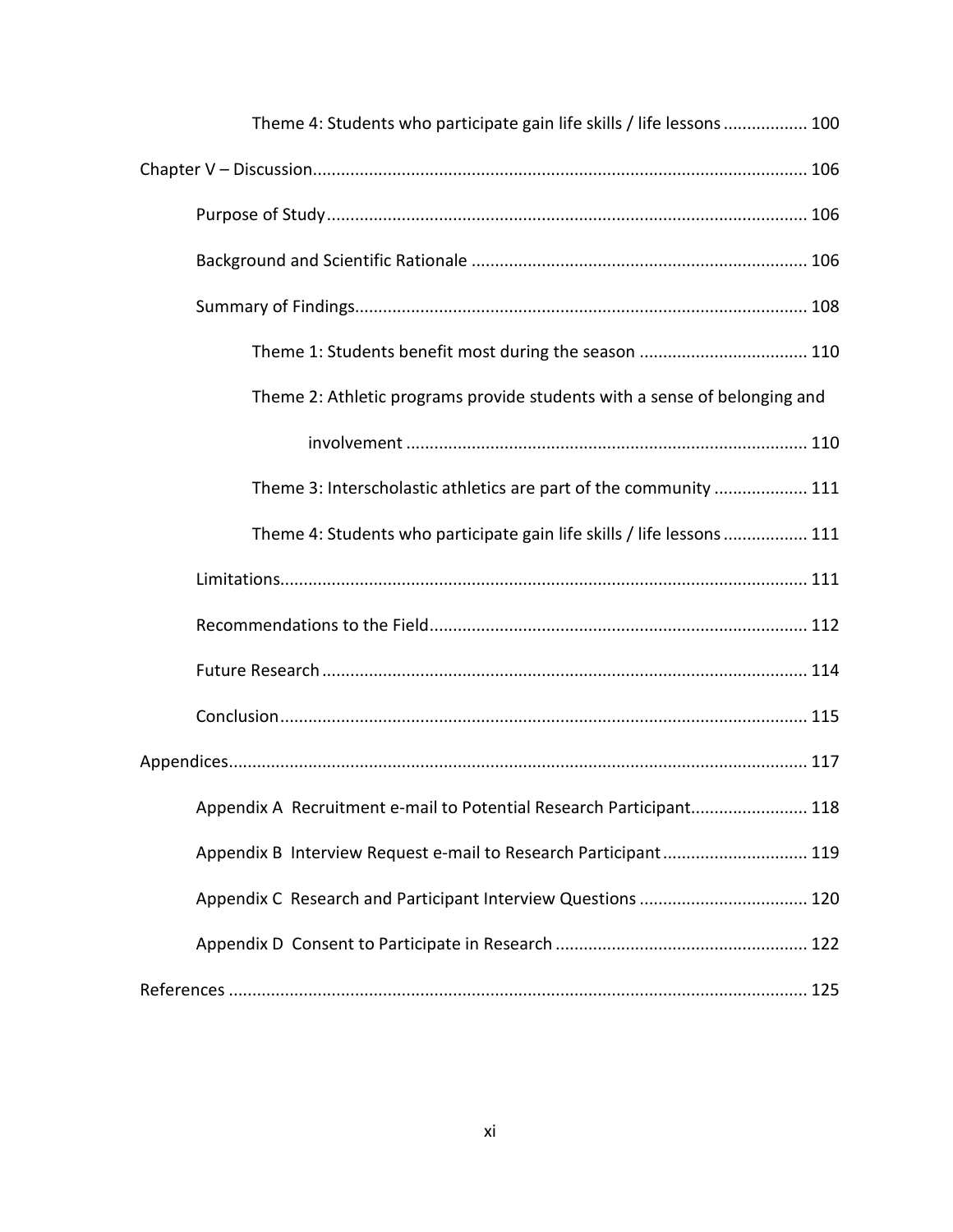# **Figures**

<span id="page-12-0"></span>

|--|--|--|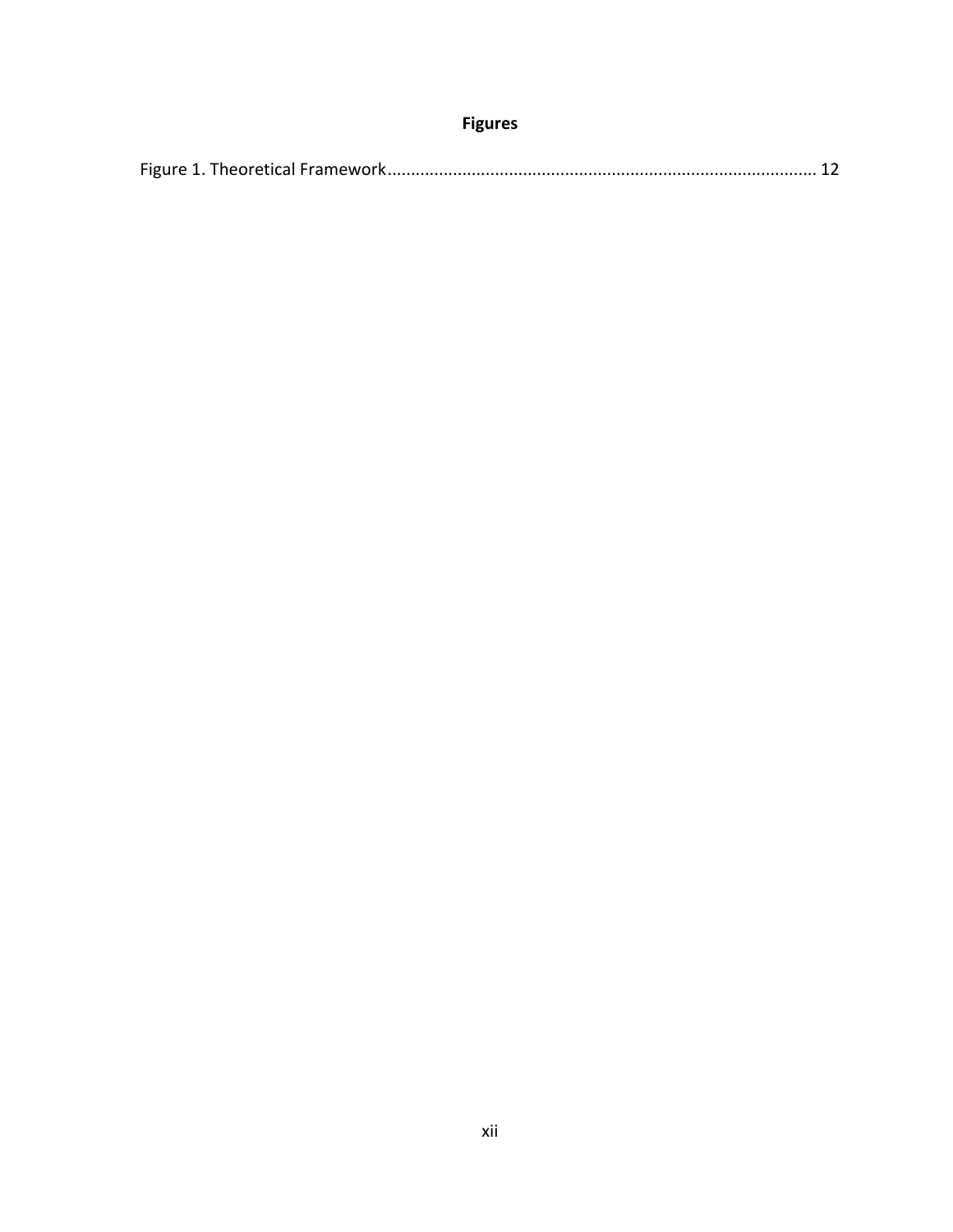#### **Chapter I – Introduction**

#### <span id="page-13-1"></span><span id="page-13-0"></span>**History of Interscholastic Athletics in the United States & the NFHS**

In the late 1800s interscholastic athletic participation was looked down upon because it was believed to interfere with a student's academics (Gholson & Buser, 1983). The introduction of sports and activities in high schools has sparked considerable discussion and debate (Trent & Braddock, 1992). Research conducted by Fraunce (1960) identified three areas of extracurricular development. Disinterest and opposition consumed the first era from 1880 to 1896 as educational leaders stressed traditional education curriculum while rejecting extracurricular programs. From 1896 until 1917 administrators were apathetic and somewhat accepting of programs for students that extended beyond the classroom. Fraunce declared that leaders began to see the important aspects of extracurricular programs in 1918 as part of the overall educational program.

According to Burnett (2000) many educators in the early 1900s thought participation in school activity programs led to students becoming more productive citizens. G. Stanley Hall, the founder of the first psychological journal in America, *The American Journal of Psychology* in 1887, argued academics were not as important to retaining male students as the need to provide social experiences to develop leadership skills. Utilizing Hall's philosophy, educators began to justify interscholastic athletics as a mechanism to encourage boys to attend school (Tyack & Hansot, 1992).

The Public School Athletic League (PSAL) became the first interscholastic athletic association in the United States in 1903. The PSAL was created in New York City to set standards for high school athletics; this was the first-time standards had been developed for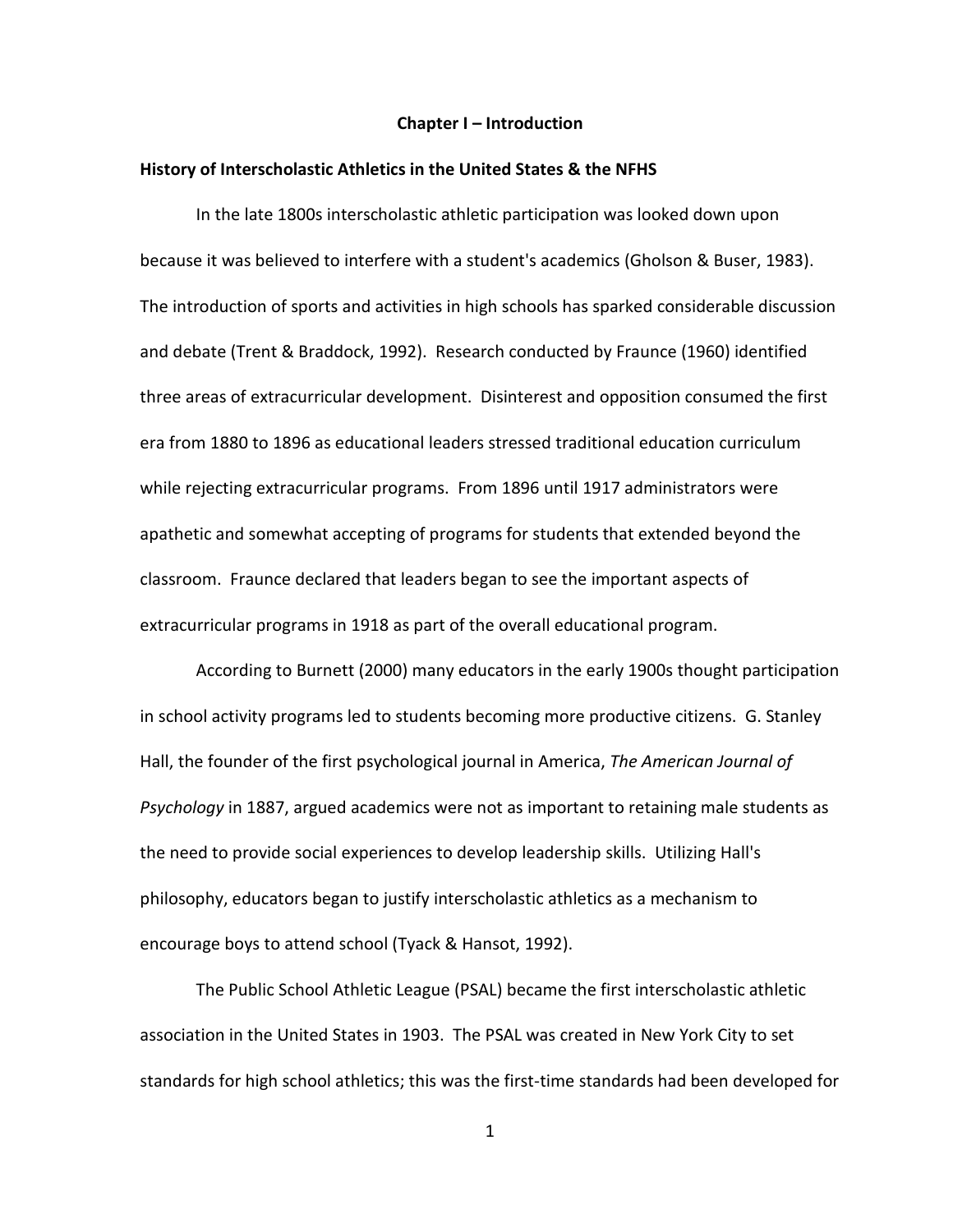interscholastic competition. Over the next 19 years other athletic associations evolved throughout the country in an effort to establish standards, rules and regulations to govern school-based sports.

In 1918, after three years of work, the Commission on the Reorganization of Secondary Education, appointed by the National Education Association of the United States, submitted a report entitled "Cardinal Principals of Secondary Education." Within the report, the Commission warned the health of students "cannot be neglected without serious danger to the individual and the race" (p. 5). The report also brought attention to the importance of organizing an effective program of physical activities. The report stated, "to carry out such a program it is necessary to arouse the public to recognize that the health needs of young people are of vital importance to society, to secure teachers competent to ascertain and meet the needs of individual pupils and able to inculcate in the entire student body a love for clean sport..." (p. 5). The Cardinal Principals of Secondary Education clearly highlighted the significance of sport participation nearly a century ago at the height of the progressive educational movement.

In 1922, the National Federation of State High School Associations (NFHS) was formed to take an active role in the administration of interscholastic sports programs on a national scale. The NFHS, based in Indianapolis, Indiana, is the national leadership organization for high school sports and performing arts activities. For nearly a century the NFHS has led the development of education-based interscholastic athletics and performing arts activities. The NFHS establishes direction for the future by improving the participation experience, building awareness and support, establishing consistent standards and rules for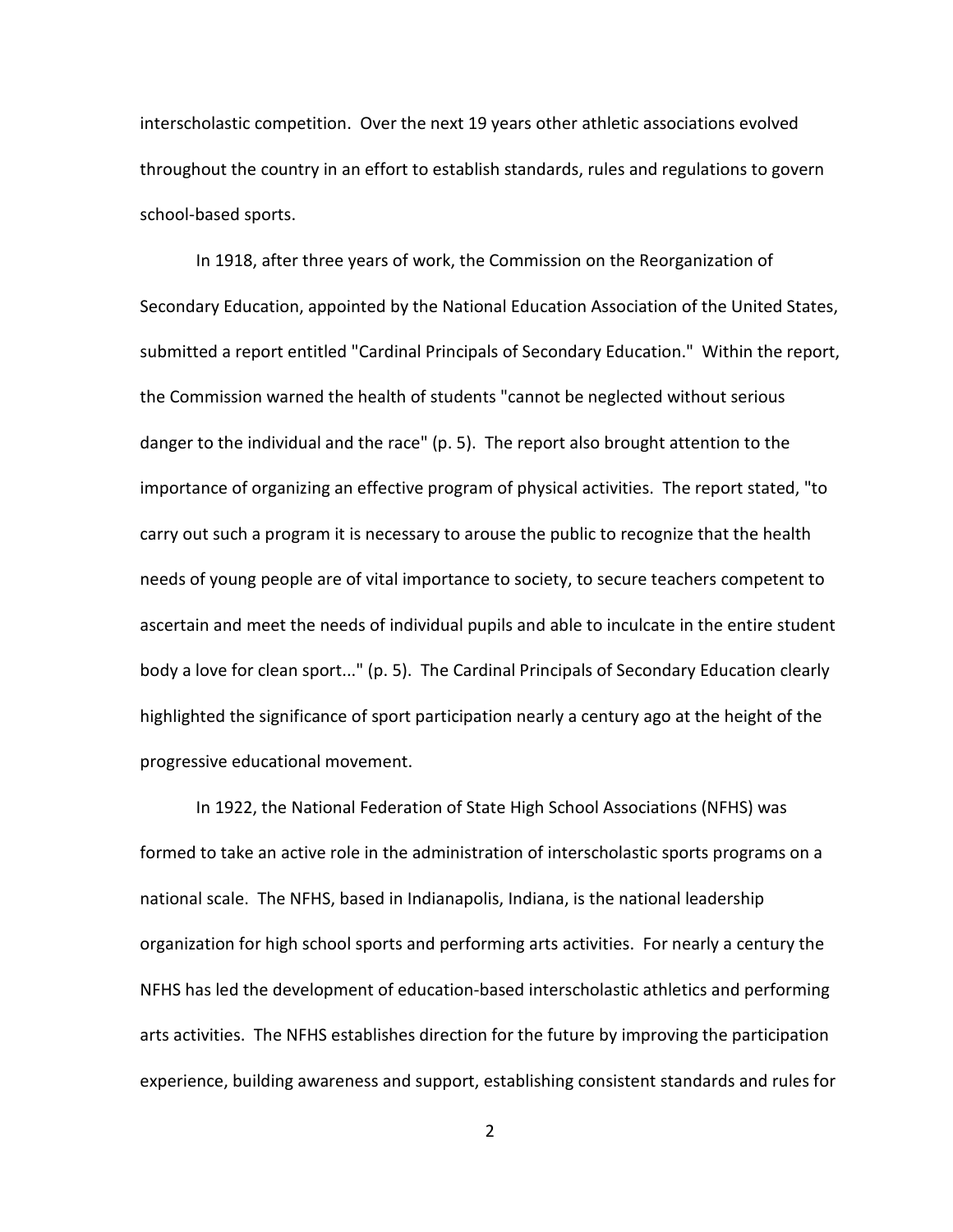competition, and assisting those who oversee high school sports and activities throughout the country. The NFHS writes playing rules for 17 sports for boys and girls at the high school level.

Through its 50-member state associations and the District of Columbia, the NFHS reaches more than 19,000 high schools and nearly 12 million participants in high school activity programs, including more than 7.8 million in high school sports (National Federation of State High School Associations, 2017). Each State has representation on the NFHS National Council and although similar in many ways, the State Associations also differ (i.e. number of schools, budget, board structure, staff size, etc.).

As the recognized national authority on interscholastic activity programs, the NFHS conducts national meetings, sanctions interstate events, offers online publications and services for high school coaches and officials, sponsors professional organizations for high school coaches, officials, speech and debate coaches, and music adjudicators, serves as the national source for interscholastic coach training, and serves as a national information resource of interscholastic athletics and activities (NFHS, 2017).

#### <span id="page-15-0"></span>**Interscholastic Athletics Today**

Unfortunately, school districts throughout the United States today have encountered significant reductions in local and state funding, which have caused school boards and administrators to target non-academic areas to reduce expenses and balance dwindling budgets. Sadly, athletics have become an easy target for the reduction of the number activities and transportation related costs (Gutierrez, 2004; Starr, 2000). Schools are also forced to meet the increasing demands of the Common Core curriculum, which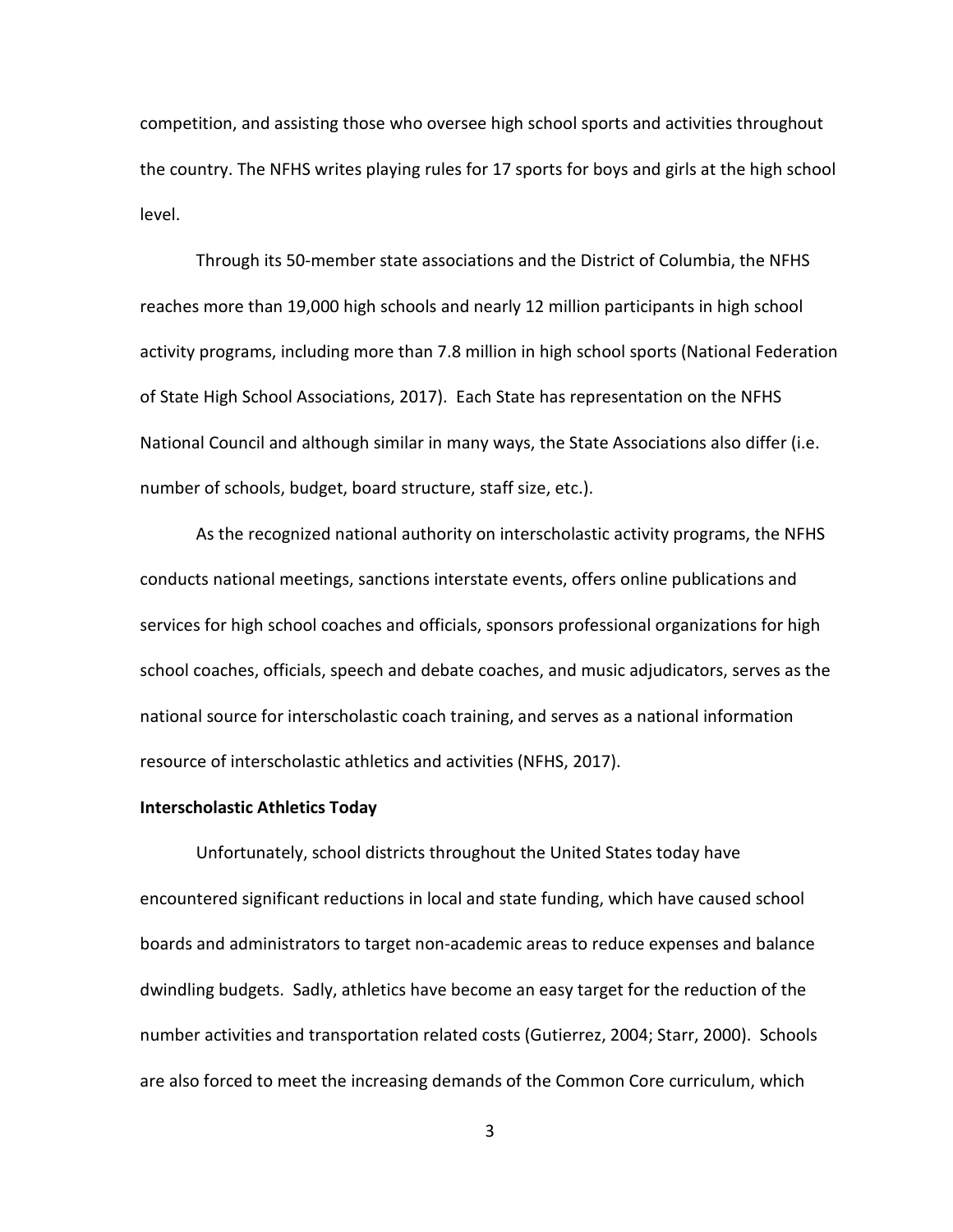may result in minimizing the importance of other areas of a student's overall education. Those who support interscholastic sport participation value the opportunities for character development, while critics often cite the costs and potential distractions from academics as reasons to keep sports out of schools. Early critics of sport participation (Coleman, 1961; Gordon, 1957) questioned the role of extracurricular activities in the school setting. Coleman's (1961) Zero-Sum Model argued that activities only took students away from their academic studies and actually have a negative impact on student achievement. Because of the disparaging research related to the value and benefit of extracurricular activities, more research has been conducted to provide evidence of the positive attributes and outcomes of participation (Darling, Cadwell & Smith, 2005; Fredricks & Eccles, 2006; Morrissey, 2005; Otto, 1982; Otto & Alwin, 1977; Reeves, 2008; Spady, 1970).

Interscholastic sports have changed significantly in the past two decades. Club sports and specialization have revolutionized the way students participate in sports; the heightened level of influence from parents has also varied the dynamics of interscholastic sports. An article published in the January 2014 issue of Athletic Business stated "Club sports were once revered nationwide by high schools for helping enhance the young athlete and preparing him or her for the more competitive high school environment. But various factors have played a role in transforming club sports from high school athletics supporter to slayer…" (Van Milligen, 2014, p. 51). Today children are encouraged to play one sport year-round to gain an advantage they are led to believe they need in order to earn a starting role on their high school team or earn a college scholarship. Statistics released by the NCAA and various high school athletic associations throughout the country, have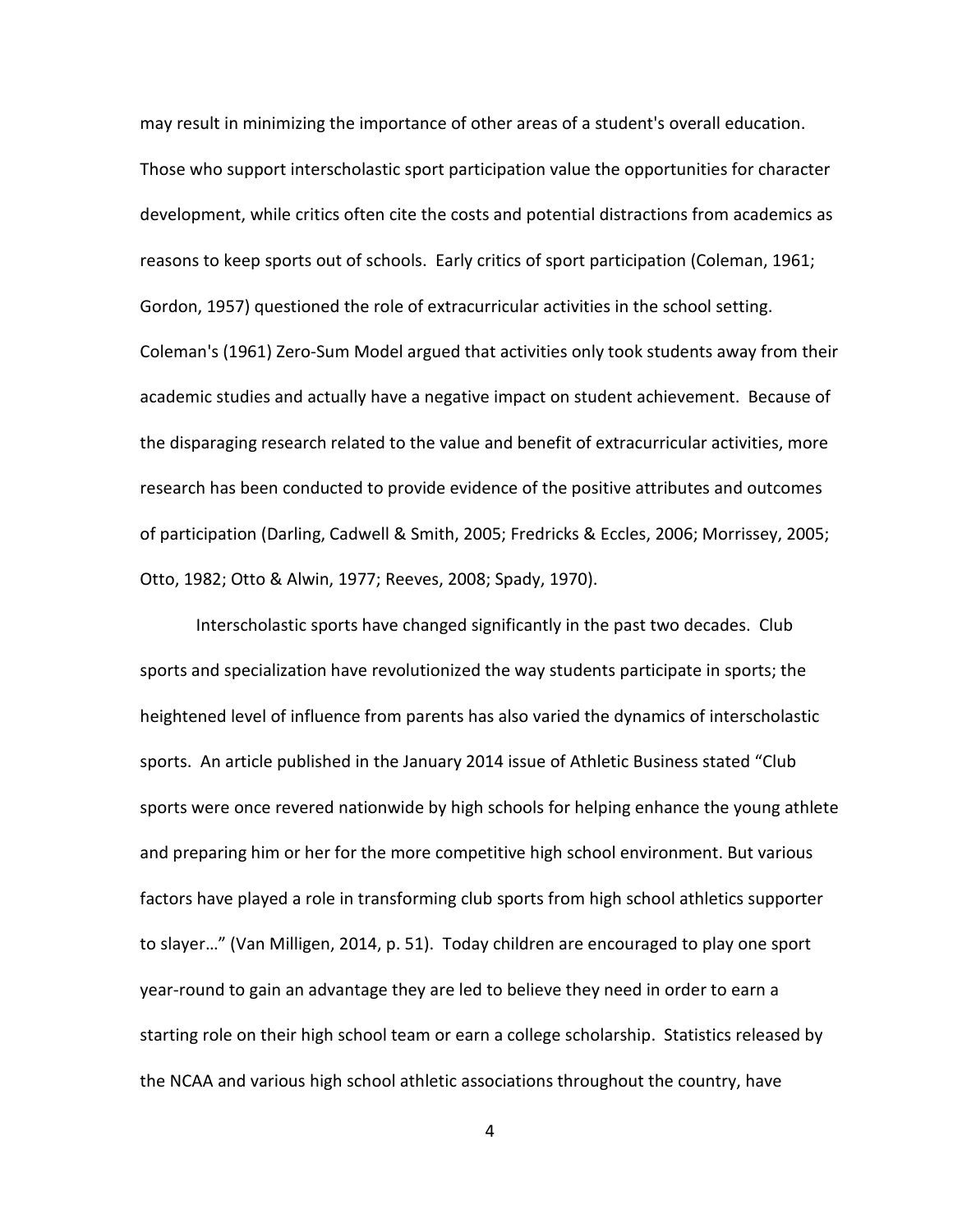revealed approximately 7% of high school athletes (about 1 in 14) go onto play a varsity sport in college and only about 2% of high school athletes (1 in 50) go onto play at the NCAA Division I level. A June 30, 2017 Buffalo News article included the following: "The average athletic scholarship is \$14,270 for men and \$15,162 for women, according to the site scholarshipstats.com. The average annual cost is about \$44,000 for a private college (counting room and board), about \$20,000 for in-state public schools and about \$35,000 for out-of-state public schools." These are statistics and figures students and their parents need to fully comprehend.

#### <span id="page-17-0"></span>**Impact of Participation**

Research continues to bring attention to the benefits students receive from participation. In general, student-athletes in high school excel academically, graduate at a higher rate, have increased levels of educational aspirations, and score higher on state assessments than those students who do not participate (Barber, Eccles, & Stone, 2001; Dornbusch, 1986; Durbin, 1986; Eccles & Barber, 1999; Lipscomb, 2007; Silliker & Quirk, 1997; Trudeau & Shephard, 2008). Becky Wright Barden wrote in her 2002 dissertation, "the extracurricular programs in schools must be an extension of, rather than a diversion from, the schools' missions for their existence and funding to be justified" (p. 2). Feldman and Matjasko (2005) reported National Center for Education Statistics that 43% of contemporary high school seniors in the United States participated in some form of athletics (2002). Participating in interscholastic athletics has become a common aspect of the United States educational experience. In her research Fejgin (1994) describes several benefits of participation in sports. She believes participation shapes "locus of control"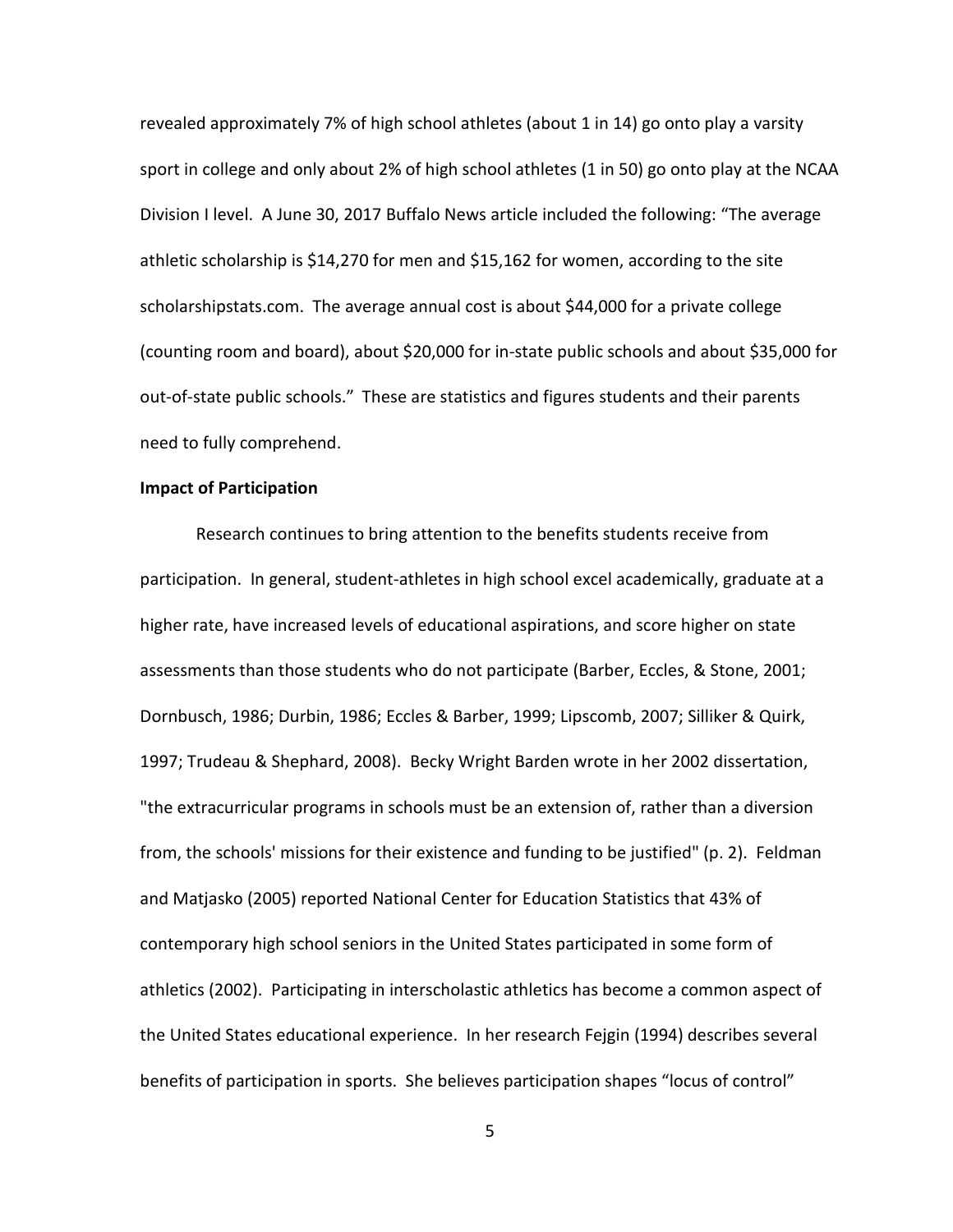enabling students to learn the connection between actions and consequences while experiencing both success and failure. Being admitted to a team is associated with specific social rewards and enhanced levels of self-concept and finally teaches students about the rewards associated with rule compliance and respect for authority.

O'Brien and Rollefson (1992) found 50.4% of participants in athletics had no unexcused absences, 50.7% never skipped class, 30.6% had a GPA of 3.0 or above and 29.8% achieved in the highest quartile on a composite match and reading assessment. Percentages for non-participants on these same measures were 36.2%, 42.3%, 10.8% and 14.2% respectively. Lumpkin and Favor (2012) found clear differences between athletes and non-athletes in graduation rates, dropout rates, GPAs and performance on ACT and Kansas State Assessments. Kniffin, Wansink, and Shimizu (2015) found former studentathletes are expected to have higher levels of leadership, more self-confidence and greater self-respect than people who did not participate in athletics.

Lumpkin and Stokowski (2011) stated high school athletes "learn about responsibility, respect, teamwork, accountability, time-management skills, the difference between right and wrong, how to cope with failure and success, and how to do the right thing despite peer pressure and other situational influences" (p. 125). Marsh (1992) conducted research on over 10,500 sophomores and seniors involved in a range of extracurricular programs (i.e. athletics, drama, dance, community clubs, vocational clubs, music, etc.) and found participation was correlated with social self-concept, academic selfconcept, taking advanced courses, time spent on homework, grade point average, parent involvement, school attendance, and college attendance. Marsh and Kleitman (2002)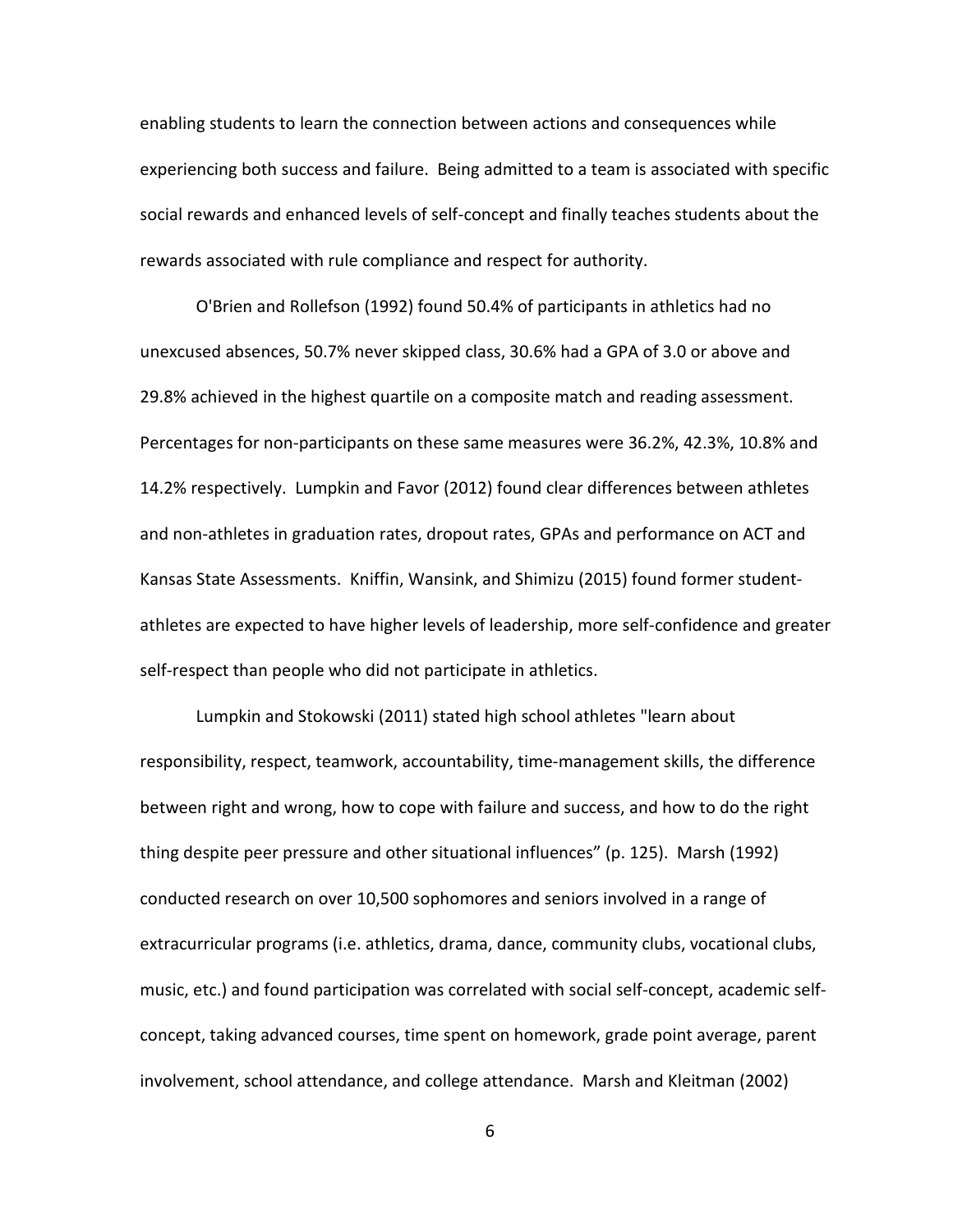conducted research to examine the effects of participation of extracurricular school activities on 12th grade and post-secondary outcomes. They also found evidence supporting the claim that extracurricular school activities encourage school identification, which benefit diverse academic outcomes.

#### <span id="page-19-0"></span>**Statement of the Problem**

The influence of the internet and technology, club sports, and increased focus on sport specialization has rendered past research out dated or even irrelevant. It is critical for research to focus on highlighting and promoting the many benefits of interscholastic athletics as being part of a student's education; or these programs disappear like past vocational offerings. Because school districts have to closely monitor budgets, the debate of whether participation in high school sports enhances or detracts from the educational achievement of students has resurfaced. "At the heart of this debate is the question of how students should spend their time for maximum academic, psychological, and social benefits and to support future accomplishments" (Marsh & Kleitman, 2002, p. 464).

As schools attempt to meet the increasing demands of the Common Core curriculum, schools may minimize the importance of other areas of a student's overall education. Unfortunately, school districts throughout the United States have encountered significant reductions. These reductions have forced school boards and administrators to find programs to cut, to reduce expenses while balancing stricter budgets; athletics have become an easy target. Unfortunately, remaining resources are allocated to other areas and athletic programs are underfunded or eliminated. It is commonly reported that athletic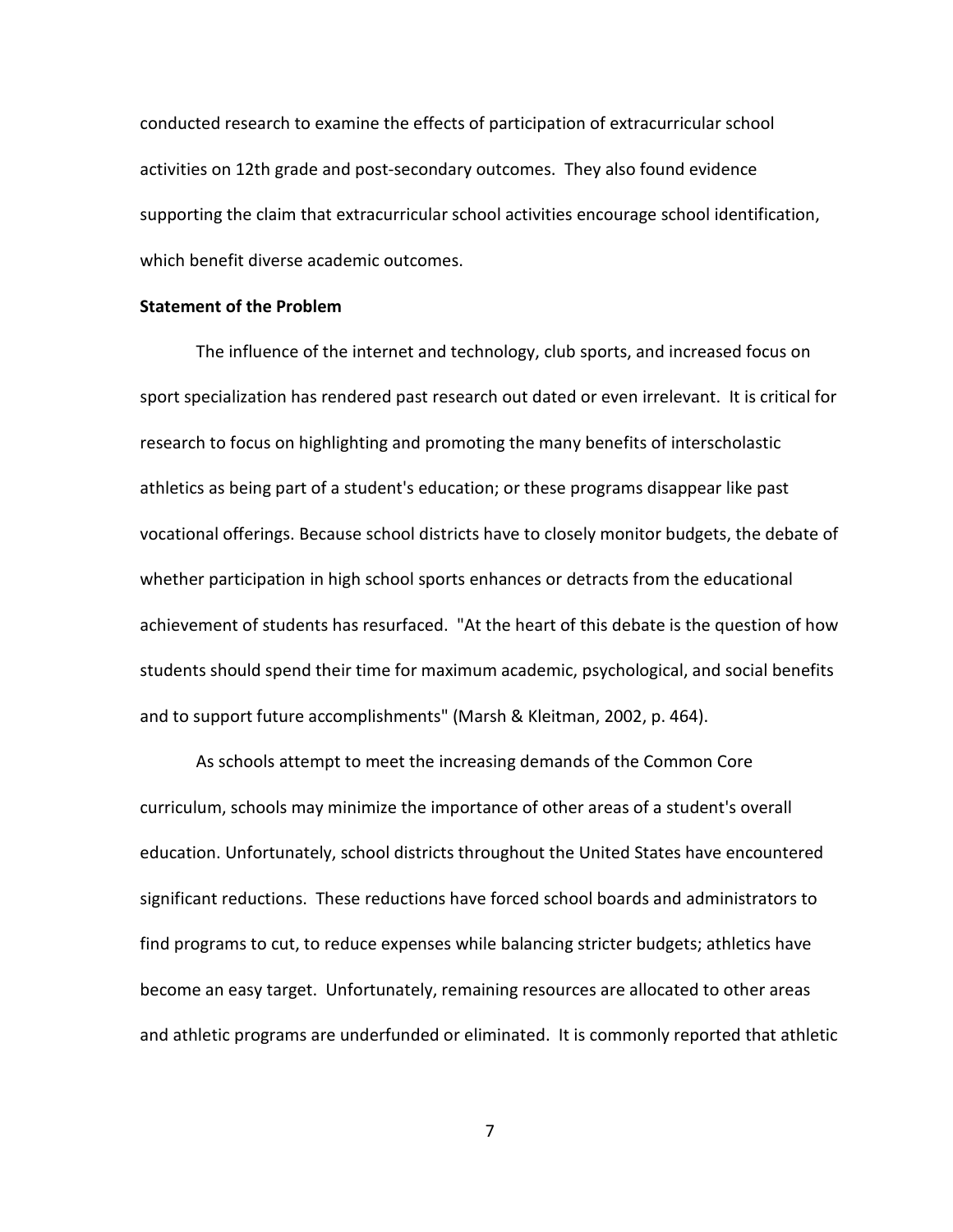budgets make up one to three percent of a school districts overall budget (Pressley & Whitley, 1996).

Many research studies have examined the academic performance of extracurricular participants and their non-participating classmates. Research in this field of study tends to focus on the benefits gained by students who participate in extracurricular programs such as higher grades, increased rates of attendance, greater acceptance into college and fewer discipline referrals.

The perception principals, athletic directors and counselors have related to the impact students receive from participation could facilitate development strategies to promote the benefits and lead to additional research. As educational paradigms shift, so have the educators. Today more and more administrators do not have "athletic" backgrounds (Levy, 2015, p. 281) and may not have an understanding of the benefits students receive when participating in athletic programs; these are the same administrators who are making funding decisions for the future of athletic programs.

#### <span id="page-20-0"></span>**Purpose of the Study**

This study is designed to examine the impact sports participation and interscholastic athletic programs have on students from the perspective of the high school principal, athletic director and counselor. The goal is to provide information that will assist school administrators in making well-informed and sound decisions related to interscholastic athletic programs. Since school budgets are constantly being scrutinized, the impact participation has on students may justify the funding or lack of funding for future participation opportunities. It is the intent of this study to provide beneficial information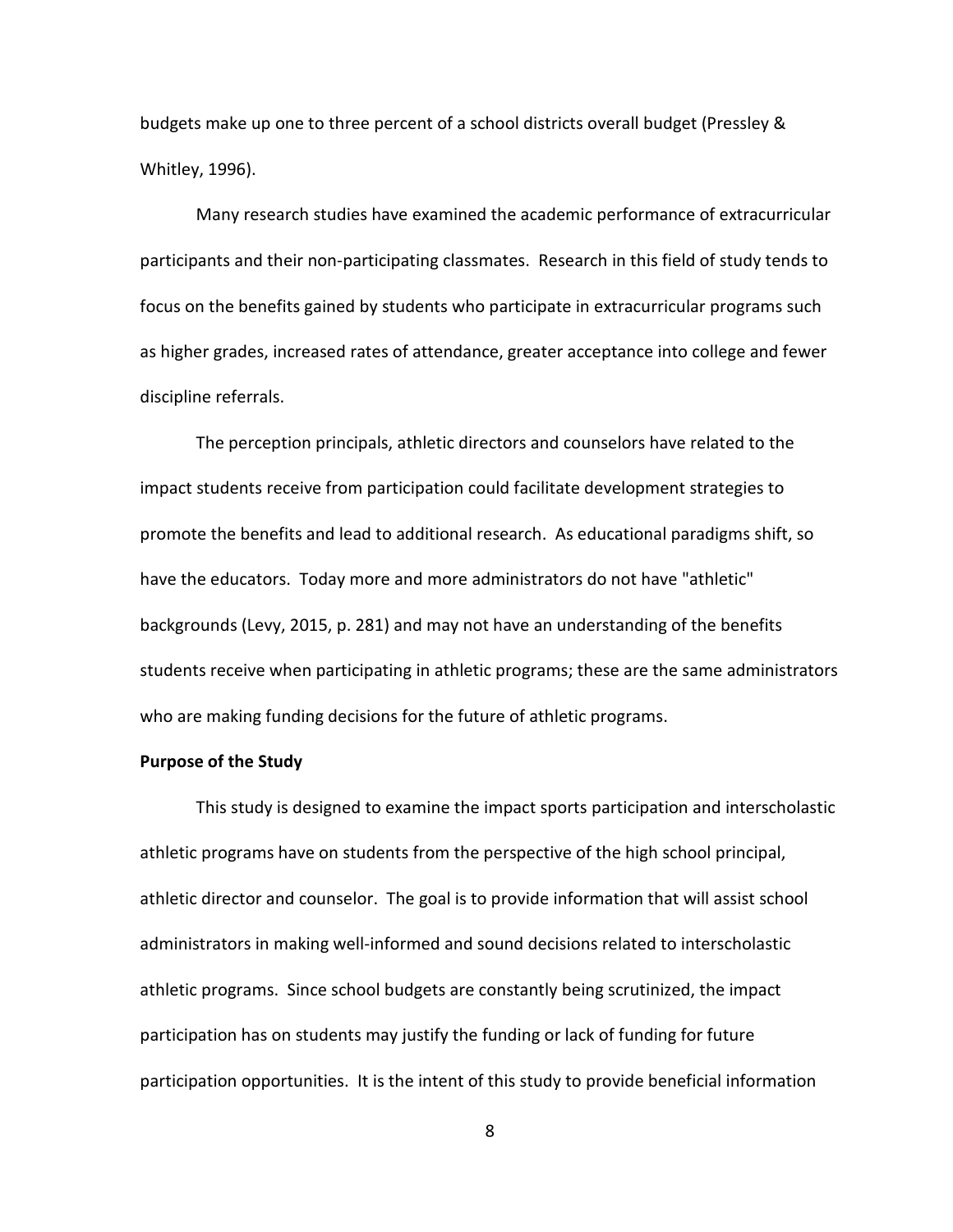for school leaders to rationalize greater emphasis on and more funding for interscholastic athletic programs.

Most research conducted on the influence of sport participation utilizes quantitative analysis of data with large nationally representative samples in an effort to generalize to a larger population; often the data is outdated, and policy context has changed since the collection of those datum. Few sport participation research studies have used a qualitative analysis approach to examine the impact of participation on students from the perspective of those who work with them on a daily basis. The bulk of research in the following literature review was based on quantitative designs; Macaluso (2013) and McCorkle (2012), both found students benefited from participation by utilizing qualitative single case studies. Holland and Andre (1987) brought attention to the need for fewer large-scale, comprehensive studies focused on participation because of the impractical application of such studies. Instead they recommend smaller scaled studies to provide a more complete picture of the effects of participation.

### <span id="page-21-0"></span>**Research Question**

Research questions serve as the basis for qualitative research. The research question and sub-questions used in this study are focused on the perceived impact of participation on students in interscholastic athletics from the perspective of the high school principal, athletic director and counselor. The National Association of State High School Associations (NFHS) estimate nearly 7.5 million students participate in high school athletics in the United States. The following research question will guide this study: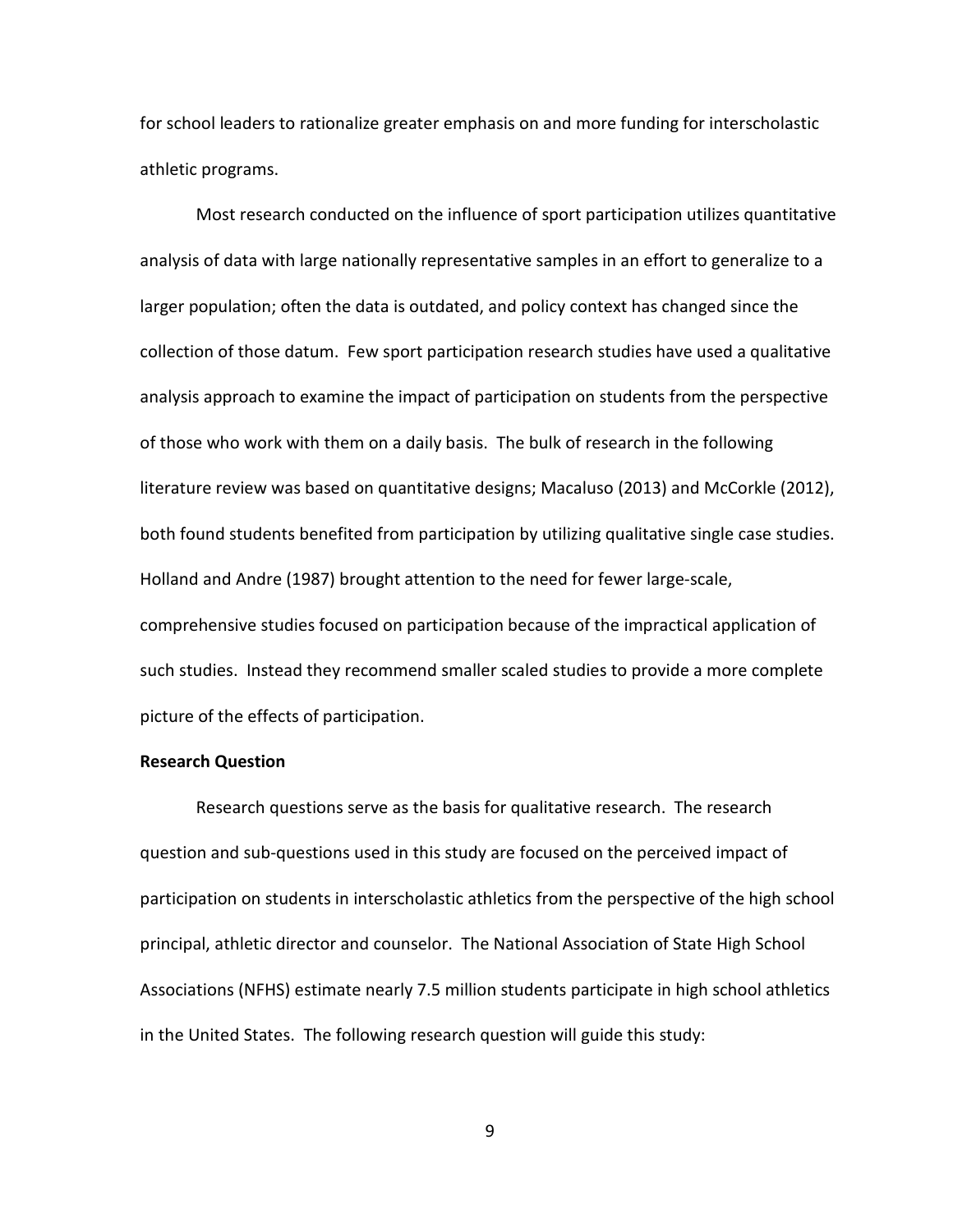What is the perceived impact of interscholastic athletic participation upon studentathletes from the perspective of the high school principal, athletic director and counselor?

Sub-questions:

**1.** Do students who participate in interscholastic athletics do better in the classroom, experience fewer discipline issues, graduate at a greater rate, and attend college at a greater rate than their non-participating classmates? **2.** What skills do students acquire from participating in interscholastic athletics?

**3.** What is the greatest benefit a student receives from participating in interscholastic athletics?

**4.** How would education in your school district change if interscholastic athletics were to be eliminated?

**5.** Do students who participate in interscholastic athletics have an advantage over those students who do not participate? If so, what is/are the advantages?

**6.** Why is it important for students to have the opportunity to interact with adults (i.e. coaches)?

**7.** In your experience, does participation in interscholastic athletics inhibit/ encourage certain types of behavior?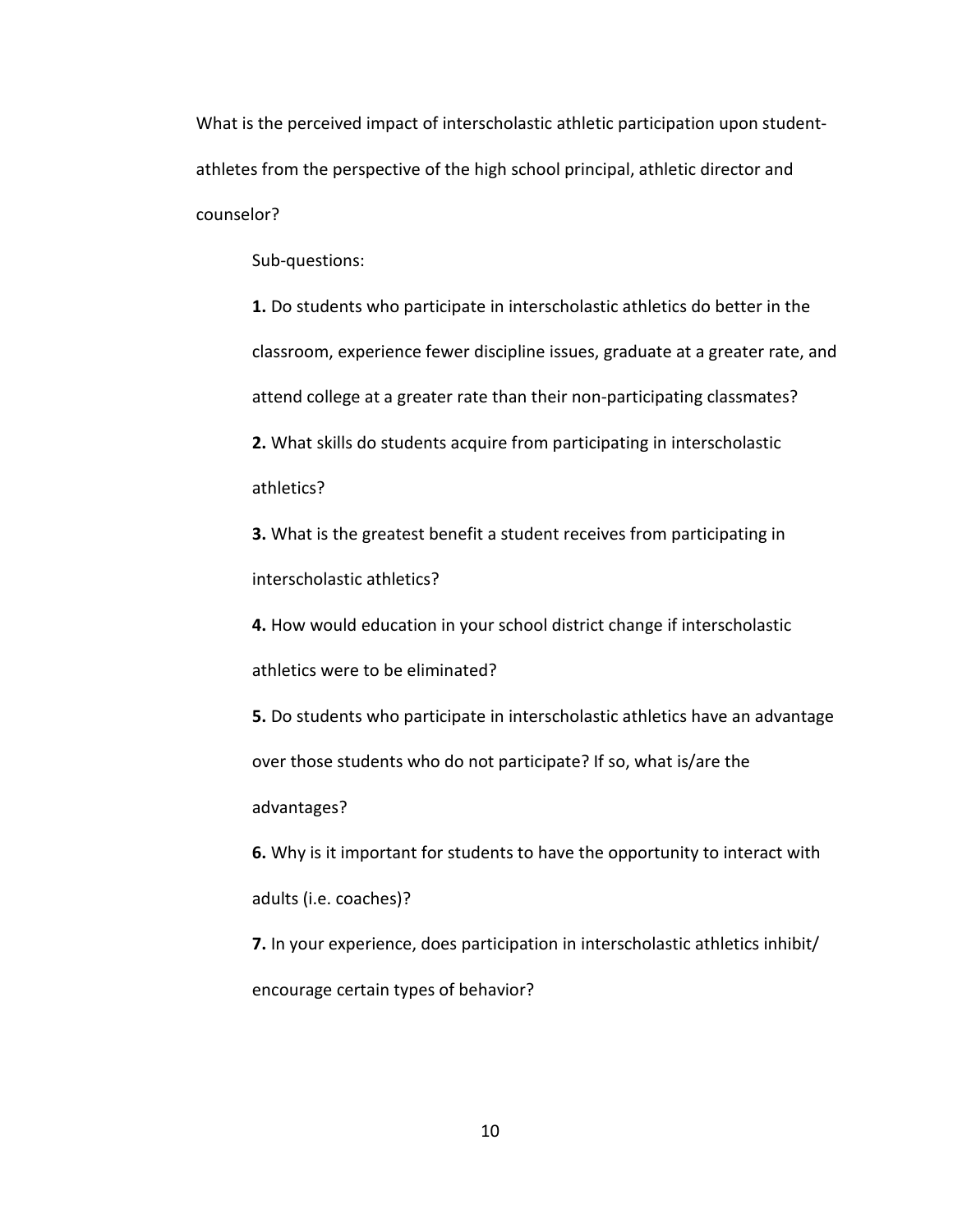#### <span id="page-23-0"></span>**Significance of the Study**

This study is exploratory in design and includes supporting narratives. It is significant since limited research exists pertaining to the perceived impact of interscholastic athletics from the perspective of the high school principal, athletic director and counselor. This study also provides beneficial information for school leaders to rationalize greater emphasis on and additional funding for interscholastic athletic programs. Furthermore, with a greater understanding of the impact of interscholastic participation, survey instruments and research can be conducted in an effort to provide for greater justification of the value of interscholastic athletic programs.

The perception of the impact of participation from the perspective of the high school principal, athletic director and counselor could help develop strategies for promotion of the benefits and lead to additional research. Today more than ever before, school administrators do not have "athletic" or coaching backgrounds which have provided the previous generation of administrators with an understanding of the impact athletic programs have on participating students (Levy, 2015, p. 281); these are the same administrators who have the responsibility of advocating for future athletic program funding.

## <span id="page-23-1"></span>**Theoretical Framework**

The perceived impact of interscholastic athletics on participating student-athletes from the perspective of the high school principal, athletic and school counselor was explored through the use of the following theoretical frameworks: (a) Zero-Sum Model, (b) Developmental Model, and (c) Identification/ Commitment Model. "Most studies of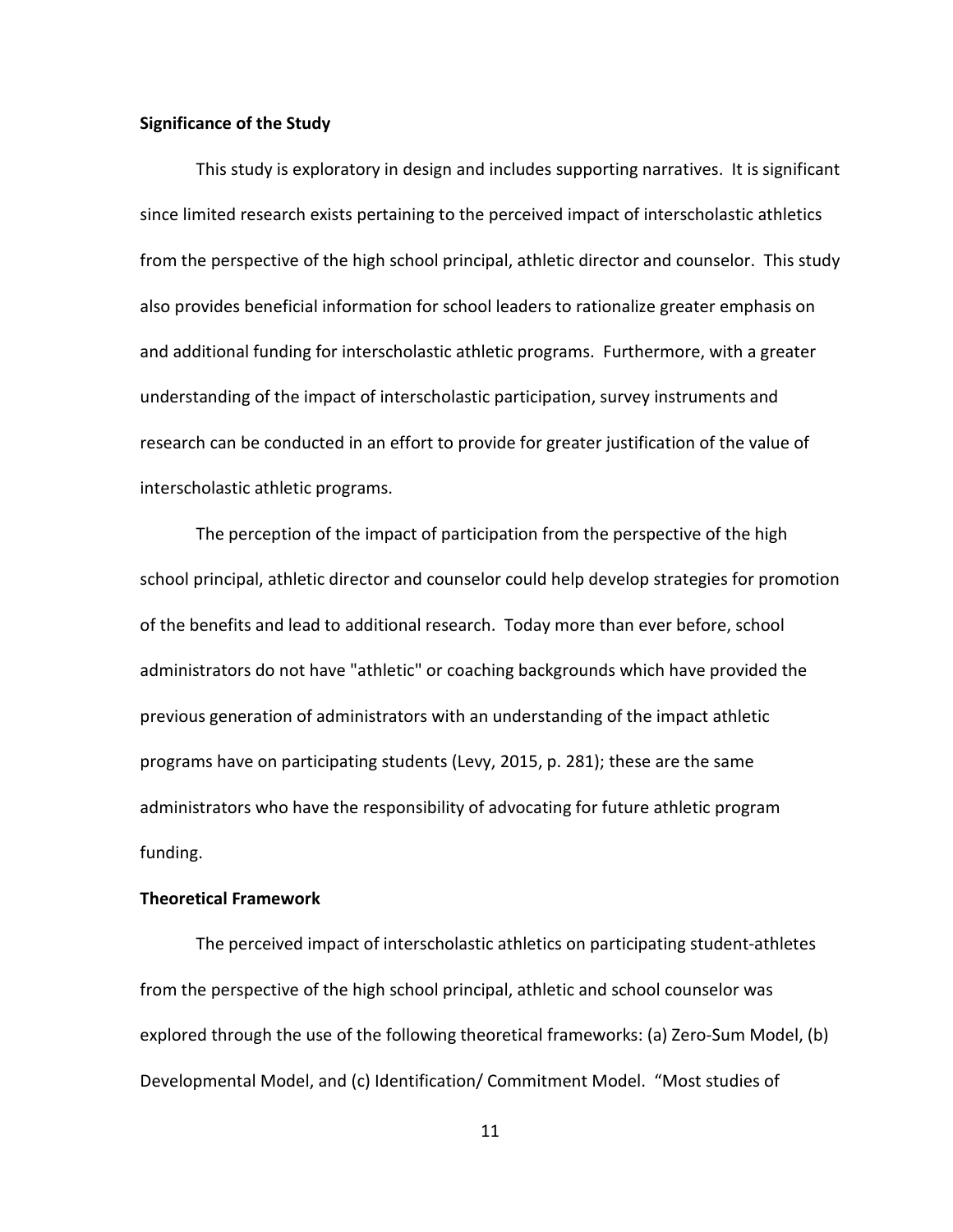participation have contained neither a detailed theoretical rationale for the research nor a description of the theoretical processes by which participation should influence individual development (Holland & Andre, p. 452).

Based upon my review of related literature and research, I used the three

theoretical models to explain the associated impact of interscholastic sport participation.

These models and theories have all been evaluated within sport participation research. This section provides an overview of the three theoretical frameworks.



<span id="page-24-0"></span>*Figure 1*. Theoretical Framework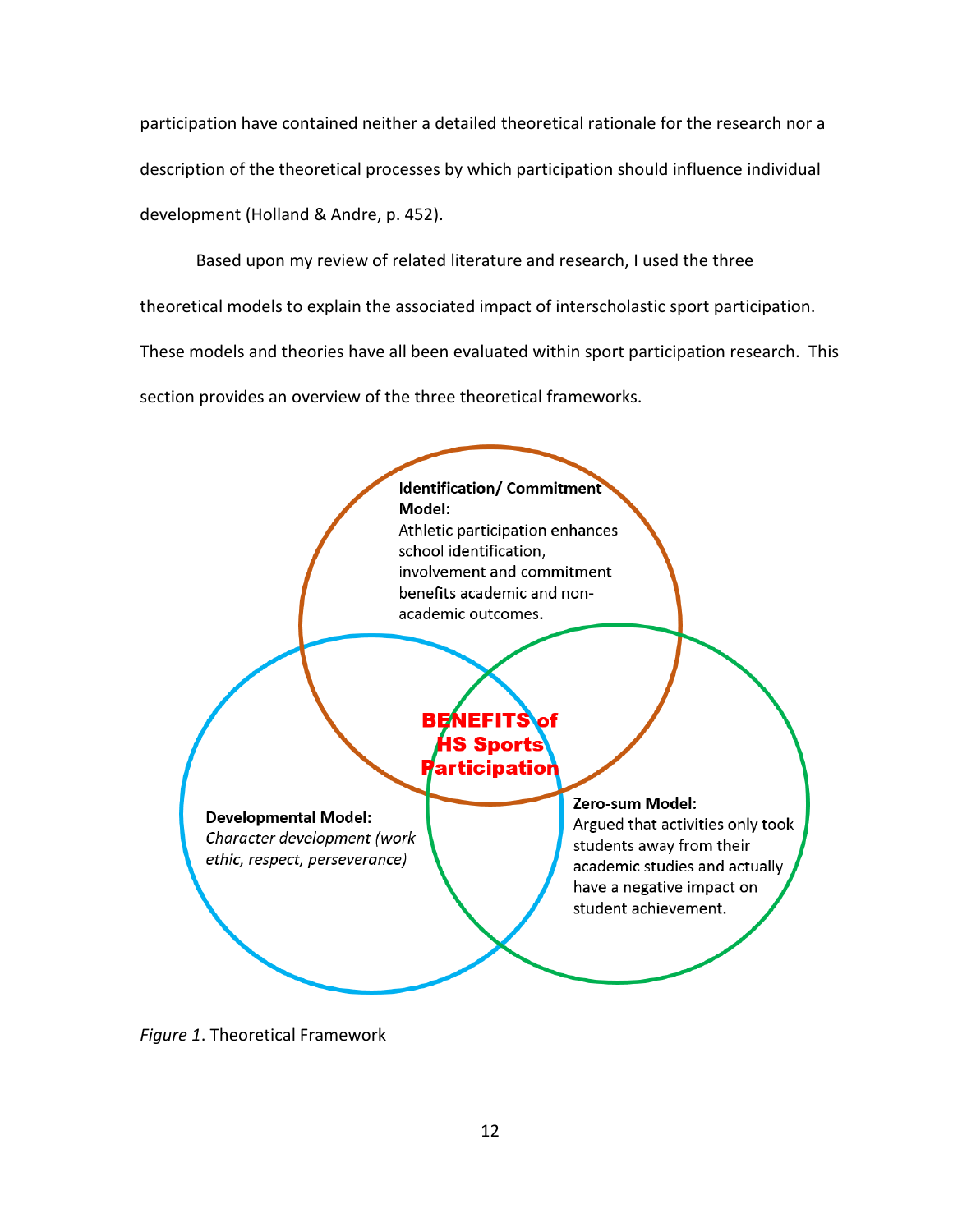#### **Zero-Sum Model**

<span id="page-25-0"></span>Coleman's Zero-Sum Model (1961; also see Marsh, 1992; Otto & Alwin, 1977) argued school activities, outside of the traditional classroom setting, only took students away from their academic studies and actually had a negative impact on student achievement. Essentially, Coleman believed athletics and academics compete for a student's time and an increase in one (i.e. athletic participation) leads to a decrease in the other (i.e. academics). This theoretical framework is being utilized not in support of the model, however in opposition and reaction to the model. Past research has found participation in athletics is related to positive academic outcomes including higher GPAs and college aspirations, fewer disciplinary referrals, lower absentee rates, and decrease in dropout rates (Darling, Cadwell & Smith, 2005; Fredricks & Eccles, 2006; Morrissey, 2005; Otto, 1982; Otto & Alwin, 1977; Reeves, 2008). The Zero-Sum Model is described by Marsh and Kleitman (2003) as "the most influential theoretical model in athletic participation research" (p. 205). Spady (1970), Otto (1982), and Otto and Alwin (1977) reported participation in sports was positively correlated with higher educational aspirations, perceived social status and an increased level of educational attainment.

#### **Developmental Model**

<span id="page-25-1"></span>A wealth of research has been conducted on sport participation related to its positive influence on life skills and academic achievements (Holland & Andre, 1987; Marsh 1992; Otto, 1976, 1982). In contrast to Coleman's Zero-Sum Model (1961), Holland and Andre (1987) proposed the developmental model in which extracurricular school activities are seen as "experiences that further the total development of the individual students" (p.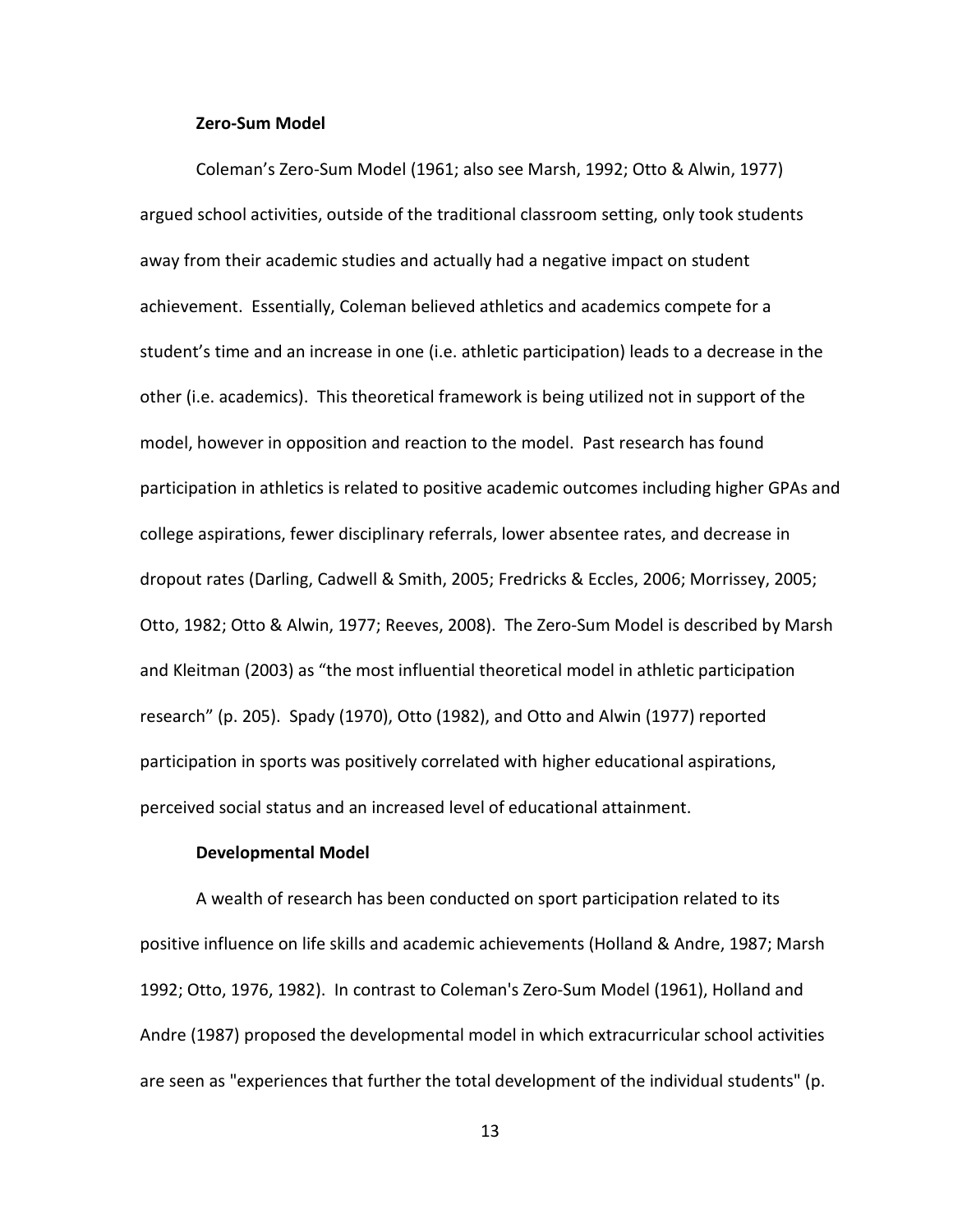438). The developmental model proposes sport participation promotes some narrowly focused academic outcomes and non-academic outcomes such as character building, selfdiscipline, collaboration and peer learning, among many others. Holland and Andre's research provides an overview of empirical findings on extracurricular activities, with an emphasis on the developmental model, which stresses that "school programs should provide experiences that further the total development of individual students" (p. 438).

Holland and Andre bring attention to the claim that non-academic programs can be as important as academic programs in the development of the student. Serving a diverse population of students is the reason the majority of schools in the United States exist; however, schools simply serve as one of many ways to socialize students. "Consistent with the developmental perspective…participation may lead adolescents to acquire new skills (organizational, planning, time-management, etc.), to develop or strengthen particular attitudes (discipline motivation), or to receive social rewards that influence personality characteristics" (Holland & Andre, p. 447).

#### **Identification / Commitment Model**

<span id="page-26-0"></span>In his Identification/ Commitment Model, Marsh (1993) contends athletic participation fosters identification with the school and other school-related values. Furthermore, Marsh argues participation enhances school commitment, involvement and school identification in a way that promotes more specific academic outcomes in addition to nonacademic outcomes. Eccles and Gootman (2002) bring attention to the impact supportive adults and academically-focused peers have on students who participate because they provide encouragement to comply with school values and established norms.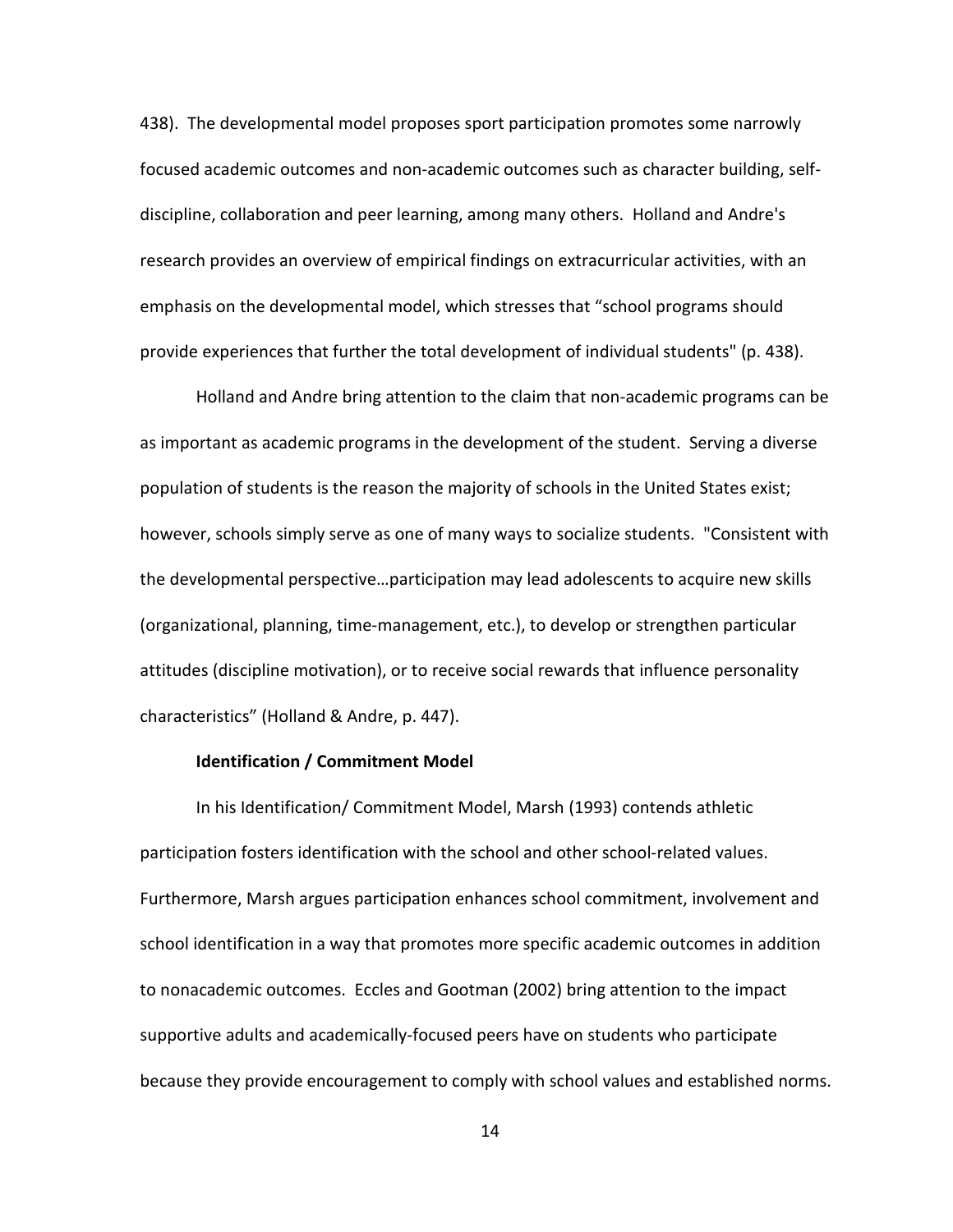Several researchers (Finn, 1989; Mahoney & Cairns, 1997) cite extracurricular involvement increases a student's sense of school commitment, sense of belonging and decreases the potential for dropping out. Participation also helps students establish goals and develop interpersonal competence, which can increase educational aspirations (Fredricks, 2011).

A 2013 study (Bohnert et al., 2013) examined the social adjustment of 151 students (58% male) in the  $8^{th}$  grade as they transitioned from  $8^{th}$  grade (spring) to  $9^{th}$  grade. The study found student involvement in sports led to fewer depressive symptoms as they neared the completion of 9<sup>th</sup> grade and helped students with friendship development during their transition. Anderman (2002) found high school and middle school students who experienced an increased sense of belonging with their classmates had fewer problems at school and achieved a higher-grade point average, when compared to students with a lower sense of belonging. "Having a greater sense of belonging at school may promote adolescents' academic motivation, engagement and achievement" (Knifsend & Graham, 2011, p. 380).

Many schools throughout the country have adopted "no-pass, no-play" policies to limit athletic participation as a result of students not maintaining a minimum academic standard. These policies reinforce the connection between participation and academic values. Gerber's research (1996), likely in response to proponents of no-pass, no-play policies, determined that a positive relationship existed between student achievement and extracurricular activity participation. Gerber wrote that it was "clearly not the case that extracurricular participation is detrimental to student behavior" (Gerber, 1996, p. 48). Those who support no-pass, no-play claim extracurricular participation is negatively related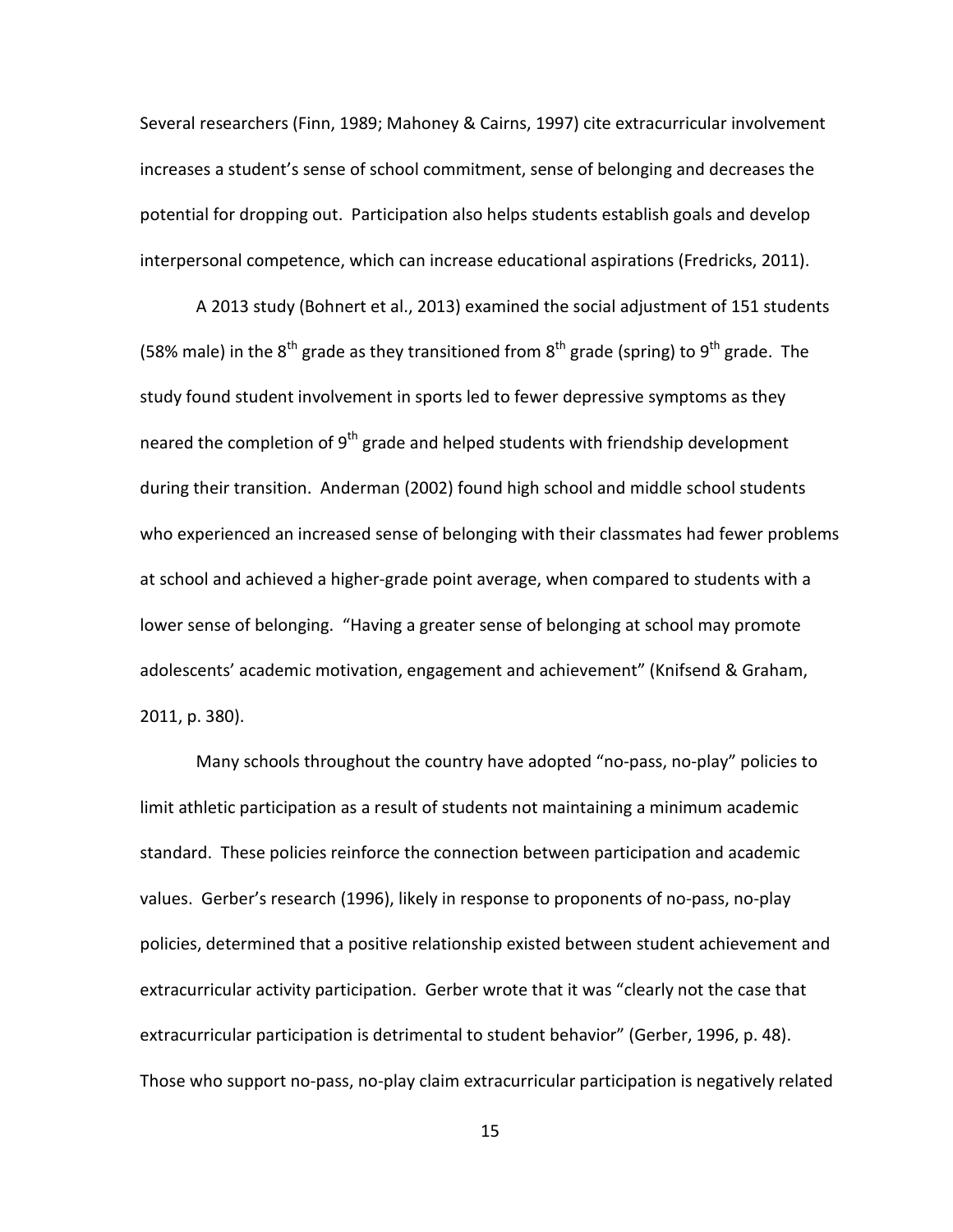to student outcomes, specifically academic achievement (Silliker & Quirk, 1997; Slate, 1988).

#### <span id="page-28-0"></span>**Limitations of the Study**

In any research focused on the impact of student participation, it is imperative to keep in mind that determining correlations between sport participation and outcomes is challenging because participation in sport is self-selected. Marsh (1993) said "there may never be a completely adequate solution to this problem" (p. 36).

I have been involved in the field of interscholastic athletics for nearly two decades and certainly have strong opinions related to the impact of participation upon those students who participate. While conducting interviews and during data collection personal biases often influence the questions asked which may affect the outcome of the study. Therefore, I used a reflective journal to track my thoughts, ideas, assumptions and opinions while conducting this research. Patton (2002) recommended the use of a reflective journal to provide credibility of qualitative research and the trustworthiness of the study.

The data was collected from school principals, athletic directors and counselors in high schools in the capital region near Albany, New York. Every effort was made to gather data from diverse high schools taking into consideration school size, social economic factors as well as ethnicity. A limitation of the study could have been the lack of diversity in the research participant's schools.

Qualitative research is sometimes not as well understood or accepted as quantitative research within the scientific-research community. The qualitative nature of the research has many strengths, however qualitative designs also have limitations. There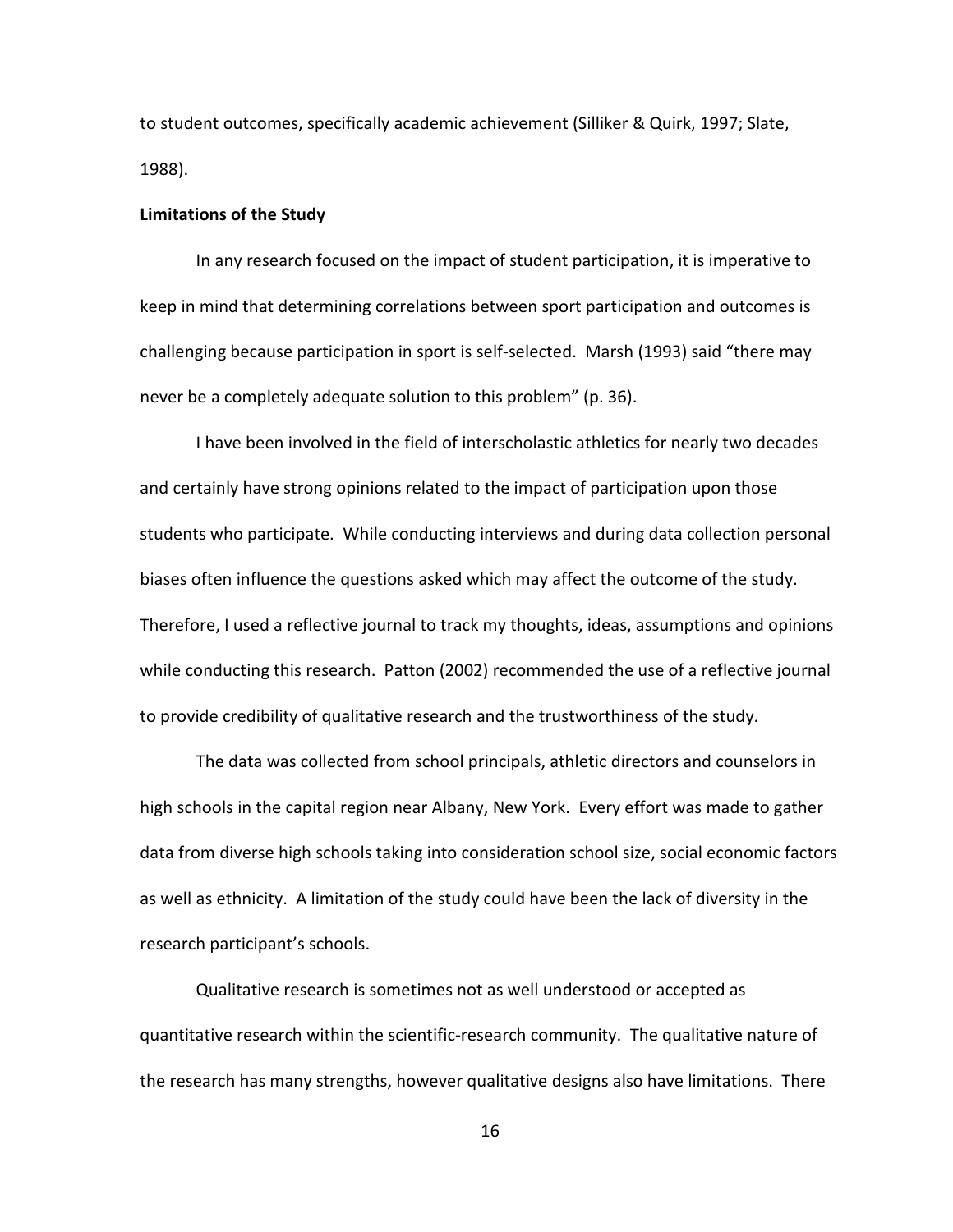should be no attempt to generalize the findings of this research to a larger population of principals, athletic directors or counselors; nor should the perceived impact of participation be associated to students outside of the school in which the subjects were associated. The amount of data collected during the interviews made analysis and interpretation somewhat time consuming. The intent of the research was to provide an in-depth analysis of the perceived impact from the administrator's perspectives. Finally, qualitative research has greater concerns for confidentiality and anonymity since personal issues and problems can surface when presenting findings.

The three theoretical frameworks selected as the foundation of this research attempt to highlight the positive aspects of participation and dispel the perception of personal bias. In addition, the frameworks are fundamental in establishing trending opinions regarding interscholastic participation.

#### <span id="page-29-0"></span>**Delimitations of the Study**

The results of this study were based upon the information received from various school principals, athletic directors and counselors at the time the study was conducted. The study's focus is the perceived impact of interscholastic participation on the students who participate. Obviously, the study was delimited by the subjects' personal experiences with interscholastic athletics both professionally and personally.

For convenience, the data was collected from school principals, athletic directors and counselors in high schools in the capital region near Albany, New York. The subjects' location within the state of New York and even the capital region could have played a role in their responses to the interview questions. The study was delimited by each subject's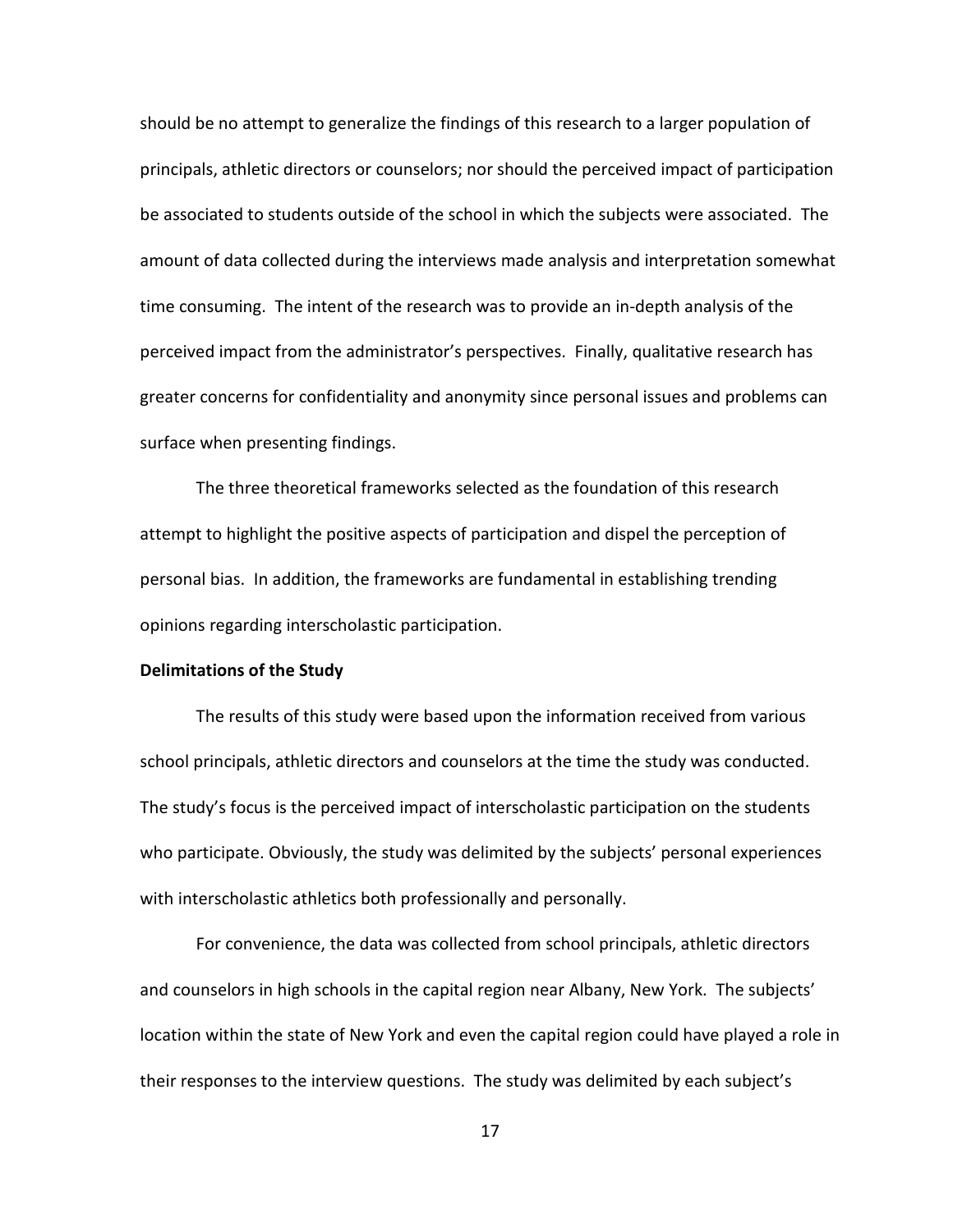geographic location; however, it was not possible to conduct a national sample because of associated expenses and time involved.

For future research, gathering a sample from subjects located in various parts of the United States from diverse school districts may provide a truer perspective on the perceived impact of interscholastic athletics.

#### <span id="page-30-0"></span>**Methodology**

The study utilized a qualitative exploratory case study research approach to investigate the impact of interscholastic athletic participation on students from the perspective of the schools' principal, athletic director and counselor.

#### <span id="page-30-1"></span>**Key Terms**

**NFHS:** National leadership organization for high school sports and performing arts activities; National Federation of State High School Associations. The NFHS is headquartered in Indianapolis, Indiana and has 51 State Association members (50 States and the District of Columbia).

**Developmental Model:** Sport participation provides students with the opportunity to develop positive attributes (i.e. strong work ethic, respect for authority, perseverance). **Zero-Sum Model:** Emphasis on extracurricular activity participation detracts from a student's education.

**Identification/ Commitment Model:** Athletic participation fosters identification with the school and other school-related values**.**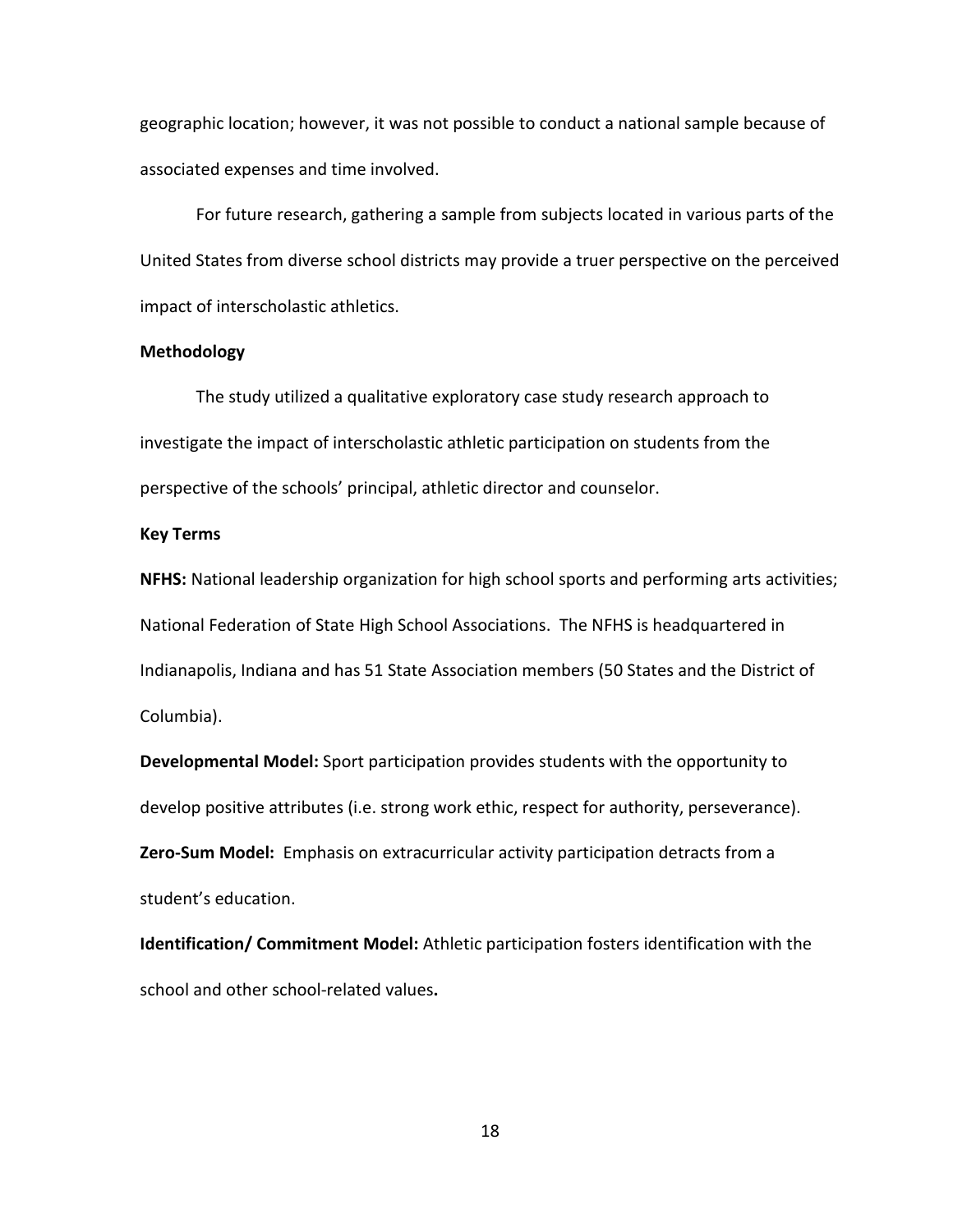#### **Chapter II – Literature Review**

<span id="page-31-0"></span>The literature review begins with a history of interscholastic athletics found throughout research. After the historical perspective is provided the literature review explores the reasons why students participate, followed by criticisms related to high school athletic participation. The final section examines research related to the specific and most commonly cited impacts of participation in interscholastic athletics.

#### <span id="page-31-1"></span>**Beginning of Interscholastic Athletic Participation**

Robert Purter's book *The Rise of American High School Sports and the Search for Control, 1880–1930*, details how sport entered the secondary educational system mainly through the efforts of students, who began to imitate the programs created by men at the college level in the late nineteenth century in the Northeastern part of the United States. With the expansion of extracurricular programs and activities, came concern from teachers and administrators regarding the overemphasis on winning high-profile competitions and the commercialization of high school athletics. In the late 1800's, interscholastic athletic participation was often looked down upon because it was believed to interfere with a student's academics (Burnett 2000; Coleman, 1961; Gerber, 1996; Gholson & Buser, 1983). G. Stanley Hall, the founder of the first psychological journal in America, the American Journal of Psychology in 1887, argued academics were not as important to retaining male students as the need to provide social experiences to develop leadership skills. Utilizing Hall's philosophy, educators began to justify interscholastic athletics as a mechanism to encourage boys to attend school (Tyack & Hansot, 1992). According to Burnett (2000) many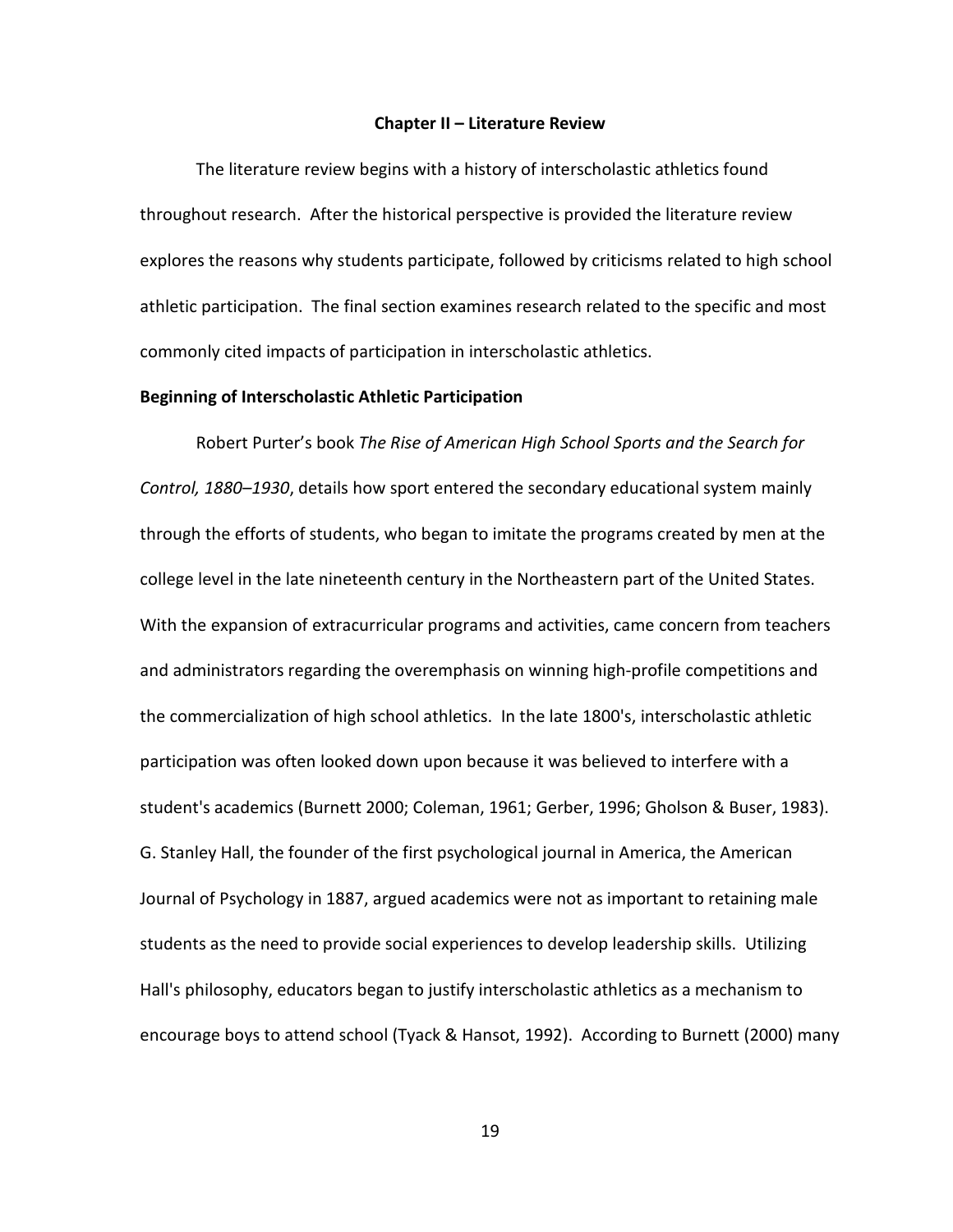educators in the early 1900s thought participation in school activity programs led to students becoming more productive citizens.

In the 1920s many high schools participated in intersectional contests, which were often hosted by higher education institutions including the University of Pennsylvania, University of Chicago and Northwestern University. Pruter writes that "commercialization increased as [these universities] built up these competitions into first sectional championships and then national championships" (p. 189). Shortly after the turn of the century, cities and states began creating athletic governing bodies with a focus on the amateurism of high school sport. The newly formed state associations began to object to the national championship atmosphere being created. In 1922, the National Federation of State High School Associations (NFHS) was formed to take an active role in the administration of interscholastic sports programs on a national scale and played a key role in getting colleges and universities out of high school athletics. By the mid-1930s many of the national competitions, meets and tournaments were shut down and replaced with competitions being administered at the state level.

In his research, Fraunce (1960) identified three areas of extracurricular development. Disinterest and opposition consumed the first area from 1880 to 1896 as educational leaders stressed traditional education curriculum while rejecting extracurricular programs. From 1896 until 1917, administrators were apathetic and somewhat accepting of programs for students that extended beyond the classroom. Fraunce declared that leaders began to see the important aspects of extracurricular programs in 1918 as part of the overall educational program.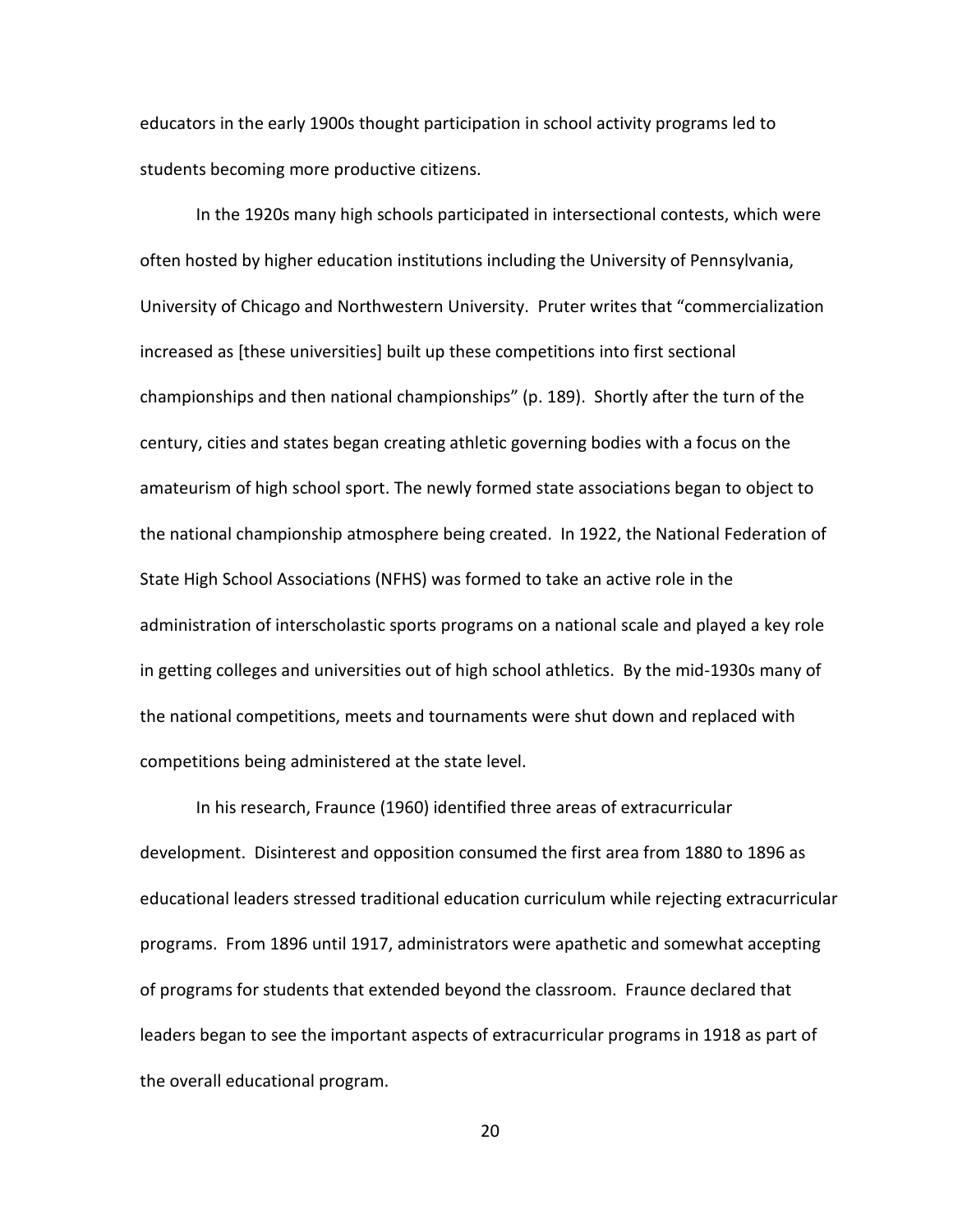#### <span id="page-33-0"></span>**Why Students Participate in Interscholastic Athletics?**

Feldman and Matjasko reported in 2015 that "43% of contemporary high school seniors in the United States reported participating in some form of athletics" (p. 161). The reasons for participation in high school sports are as diverse as the students who play them. Some students simply love sports, others may enjoy the thrill of competing, while others want to spend time with their friends, or parents may be the driving force behind the desire to participate. Public School Review's website brings attention to the link between friendships and sport participation. Sports provide the opportunity to foster close relationships with teammates; these friendships are important for emotional and mental health throughout a student's time in high school. The connection students form through their passion for sports, and the amount of time spent together at practice, games and on trips, strengthens the bond that often leads to friendships that endure long after high school graduation (Chen, 2017).

School connectedness is described as the psychological state of belonging in which individual students perceive they are well taken care of, trusted and appreciated by a group of adults (Whitlock, 2006). Brown and Evans (2002) and Dotterer et al. (2007) found that students who participated in extracurricular activities associated with their school, felt more connected and had an enhanced sense of belonging. More recent research in 2015 (Kamau, Rintaugu, Muniu, Amusa) stressed the importance of competitive sport participation in promoting school connectedness.

Interscholastic sports programs provide an environment "within schools that are uniquely poised to promote friendships, as they are typically voluntary, [and] safe settings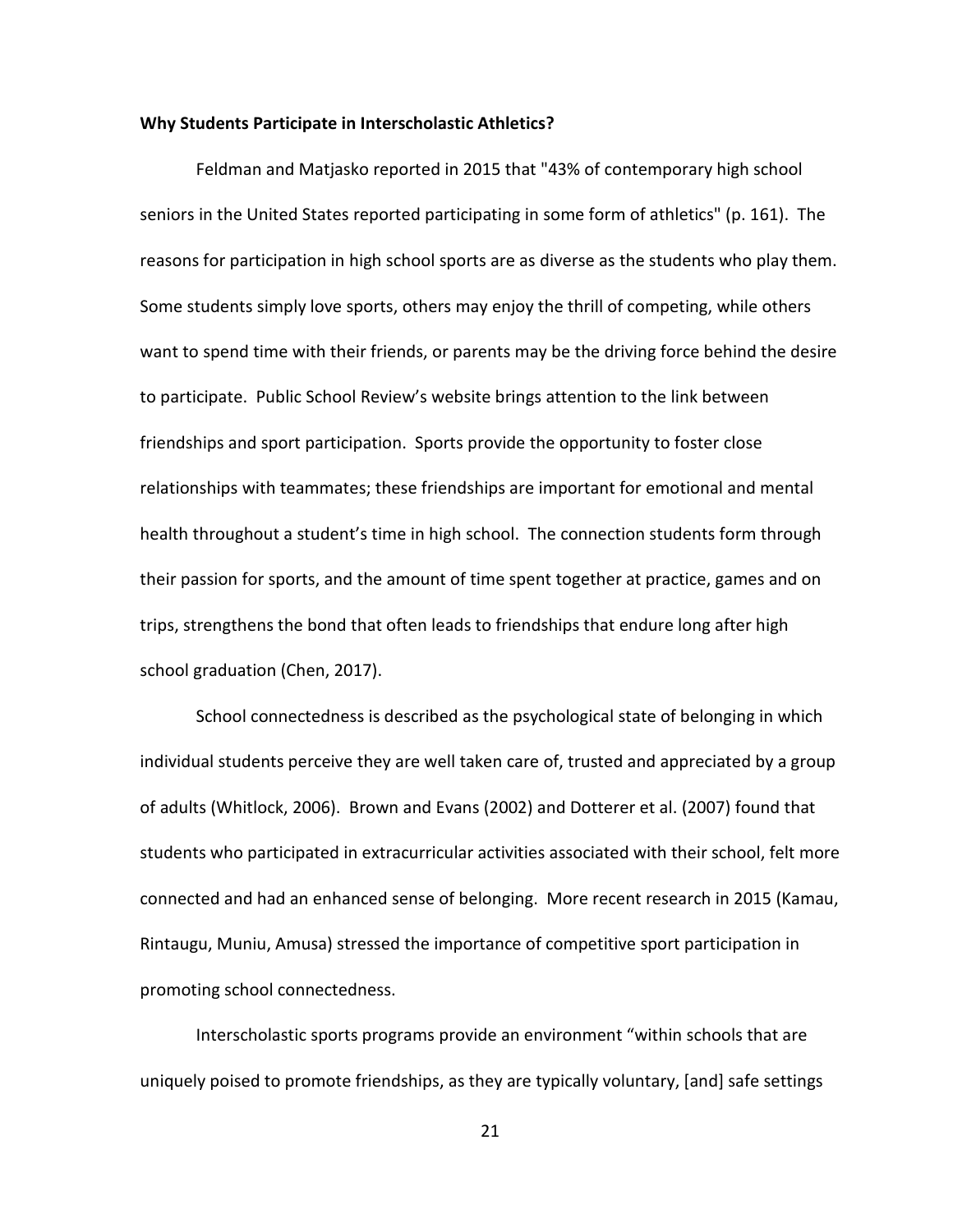that allow adolescents space to interact and engage with their friends" (Schaefer et al., 2011). Research continues to show students certainly benefit from their participation in athletic programs (i.e. consistent attendance, improved grade point average, likelihood of graduating, probability of college attendance, and healthier self-concepts. Participation in organized activities offers valuable opportunities for youth development and student growth (Eccles & Gootman, 2002; Holland & Andre, 1987; Larson, 2000).

#### <span id="page-34-0"></span>**Criticisms of Sport Participation**

With the amount of positive research findings related to the impact of interscholastic sport participation, there are also studies which question the value of participation. Prior to 1900, school-based sport participation was often criticized (Burnett, 2000; Coleman, 1959, 1961; Gerber, 1996) because non-academic activities were viewed as a distraction and detrimental to academic success. Coleman (1961) has been the reference point for study on this topic since the 1960s. He has been at the forefront of the research focusing on the negative relationships between participation and academic achievement for the last sixty years.

Melnick and his colleagues conducted numerous longitudinal studies on sports and education; their findings suggested participation in sports is not correlated to educational achievement (Melnick, Sabo, & VanFossen, 1992a, 1992b; Melnick, VanFossen, & Sabo, 1988; Sabo, Melnick, & VanFossen, 1993). Early critics of sport participation (Coleman, 1961; Gordon, 1957) questioned the role of extracurricular activities in the school setting. Coleman's (1961) Zero-Sum Model argued activities only took students away from their academic studies and actually negatively impacted student achievement. "It is possible that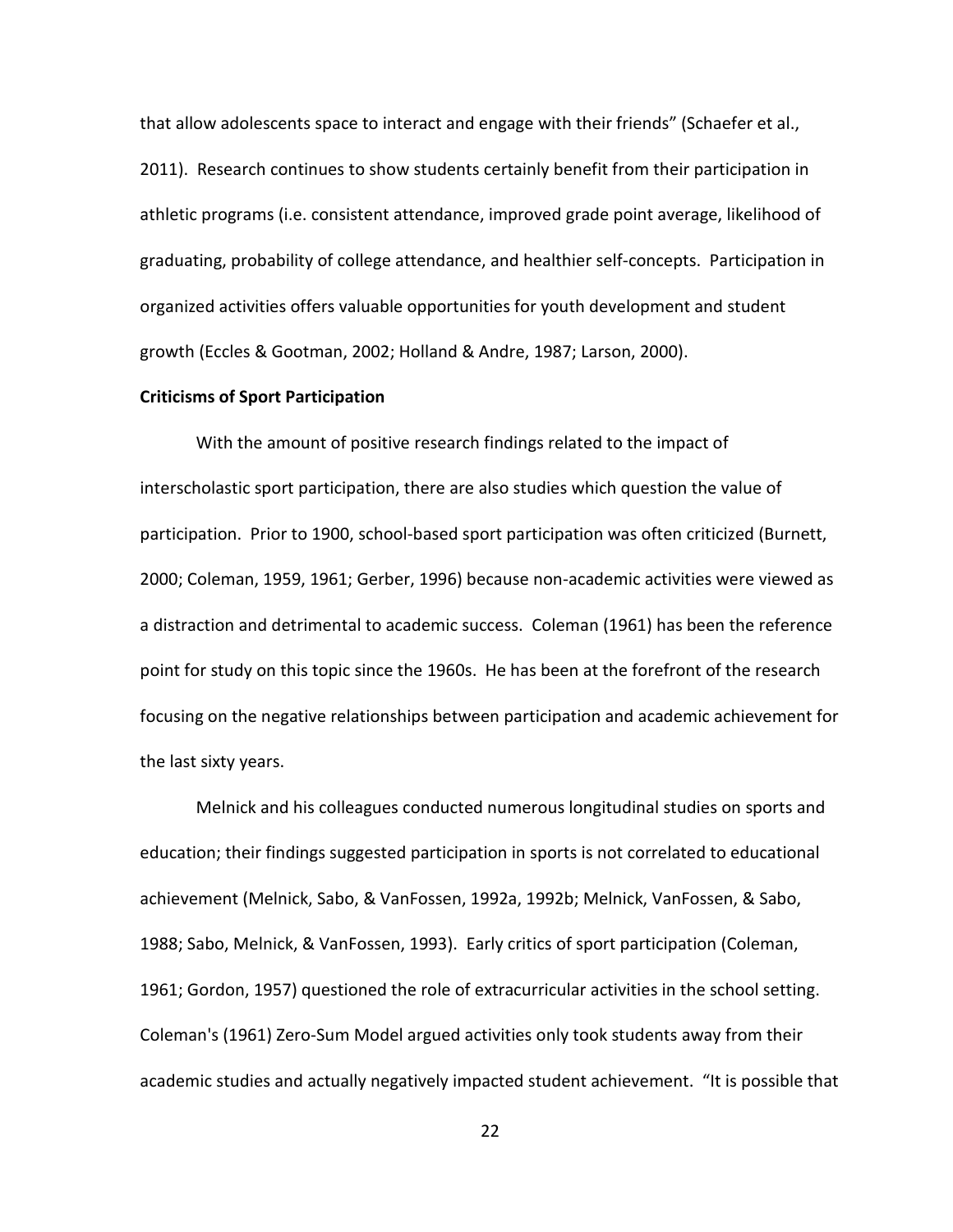the time investment required to either participate in a large number of activities or participate intensively in an activity can start to cut into time for homework" (Fredricks, 2011, p. 304).

Those who oppose sport participation argue that while participation on school teams results in several positive outcomes, school-based sports teams could be viewed as unfavorable to non-participating students since sports has the capability to increase antagonism and tension between groups in a school (Fejgin, 1994). Grabe (1981) reported students who are not successful in extracurricular activities may feel estranged from school, especially when there is a lot of pressure to participate. Coleman's (1961) argument about sport participation relied on his findings that athletic participation was a main element of social status of male high school students and, therefore, students may prefer to dedicate time and energy in sport activities and neglect academic work that is not necessarily valued by their classmates. Sport participation could increase identification with the activity to the point that it actually decreases identification with the school (Fredricks, 2011).

Eitzen argued that school sports are organized in "nondemocratic, opportunistic, and oppressive" manners (1992). Fernandez-Balboa (1993) contended that through schoolbased sports, students are socialized into "accepting particular modes of thinking and acting that support and legitimize power structures and social inequalities. These modes are characterized by apathy, indifference, apolitical attitudes, dependence on institutional control, compliance with authority, anxiety and powerlessness" (p. 248). Stearns and Glennie found school size and poverty levels impacted the number and types of activities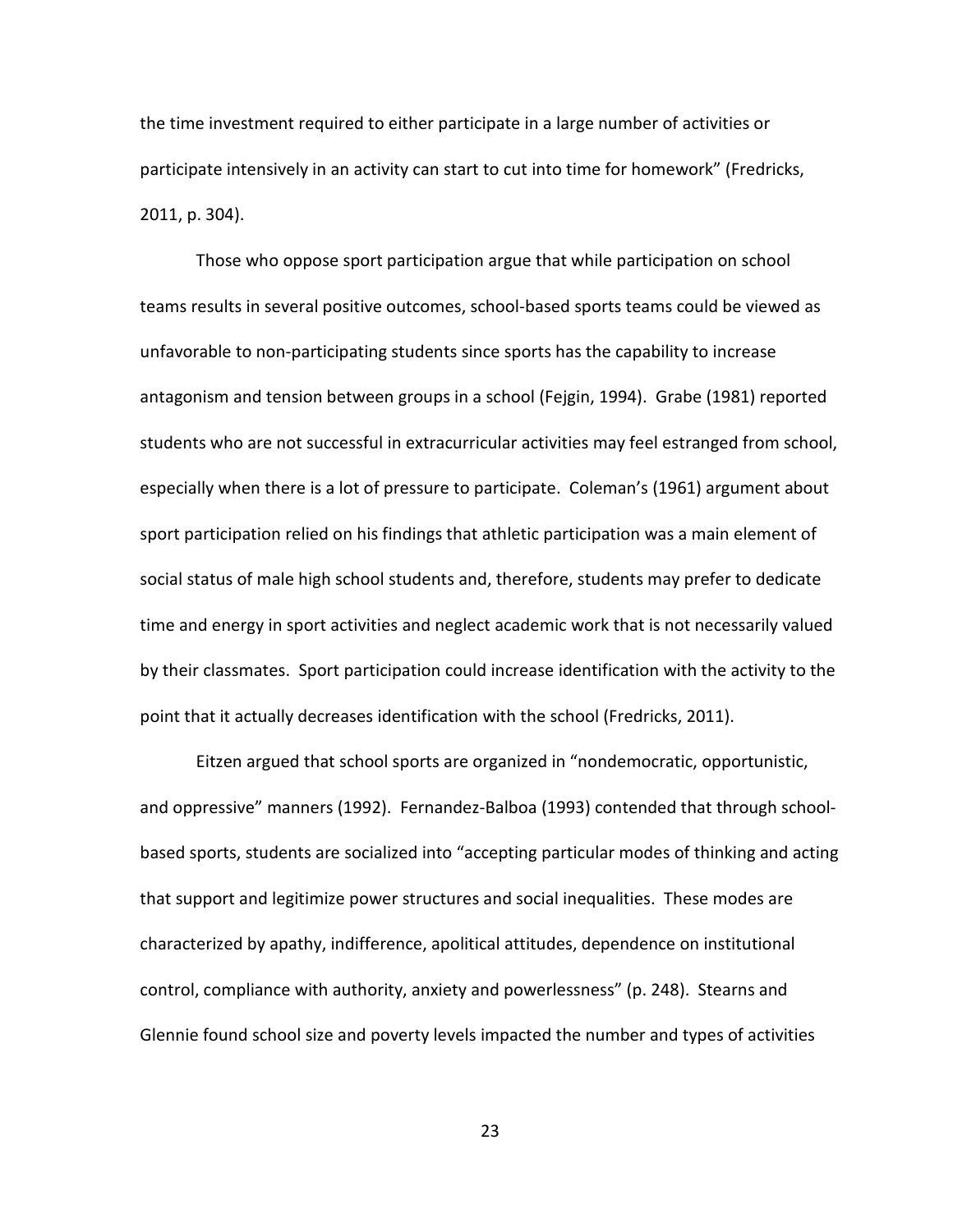available, with more affluent students and larger schools offering more activities for participation (2010).

One of the most commonly used criticisms of interscholastic sports is the associated cost. Some believe high school sports are some of the costliest practices in the United States educational system. A Washington Post article from August 5, 2015 stated, "high school athletics represent one of the largest costs that a school system incurs that is not mandated by law." In truth, the NFHS reports the average budget for an interscholastic athletic program is approximately 1% to 3% of a school district's overall budget (NFHS - The Case For High School Activities). As school resources continue to be a topic of debate related to school-based sports programs, Holland and Andre (1987) stated "the examination of the effects of extracurricular activities is especially timely and important in an era of limited financial resources for schools" (p. 437). A February 2011 New York Times article summarizes the current situation in a relevant manner: "In education, many administrators are quick to cut athletics, band, cheerleading, art and music because they have the vague impression that those are luxuries. In fact, they are exactly the programs that keep kids in school and build character" (Brooks, 2011, para. 8).

In their research Marsh and Kleitman in 2002, recommend that although schools are faced with difficult financial pressures, extracurricular school activity programs - especially team sports - should not be reduced. Through their study they came to the conclusion that "an exciting program of extracurricular school activities is likely to benefit all students" (p. 508). Likewise, Pressley and Whitley (1996) believe increasing extracurricular activities are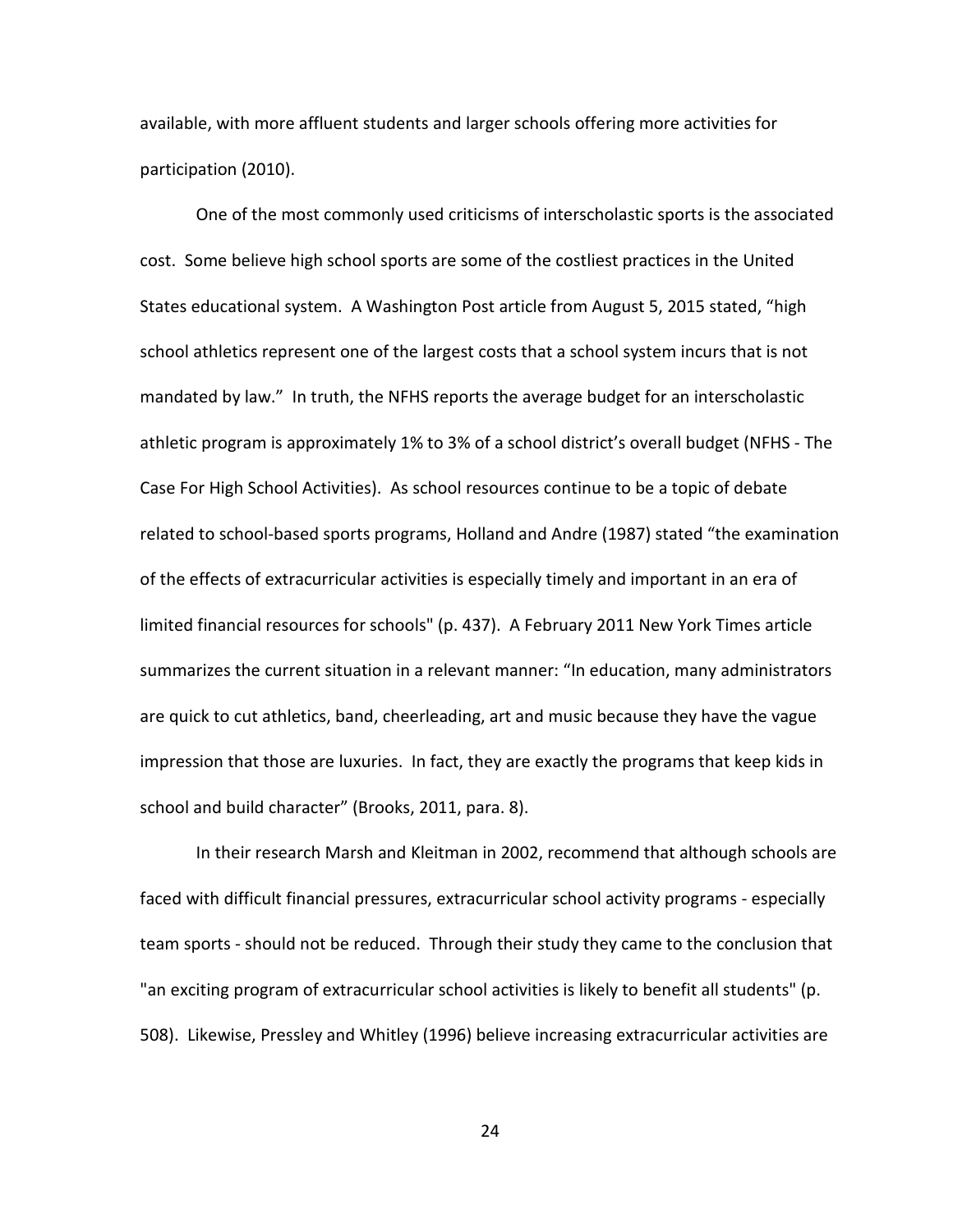the most inexpensive way to instill socially acceptable values in students and improve academic success.

# **General Benefits of Interscholastic Athletics**

Participating in interscholastic athletics is assuredly a common part of the United States educational experience. Stearns and Glennie (2010) reported "extracurricular activities are seen both to supplement existing academic curricula and to allow students the opportunity to build non-academic, civic and political skills such as teamwork" (p. 296). In general, former student-athletes are expected to have higher levels of leadership, more self-confidence and greater self-respect than people who did not participate in athletics. Several researchers have brought attention to participation in organized activities that offer valuable opportunities for positive youth development and growth (Cooper et al., 1999; Davalos et al., 1999; Eccles & Gootman, 2002; Holland & Andre, 1987; Larson, 2000; Mahoney, 2000; Mahoney & Cairns, 1997; Marsh 1992; Osgood et al., 1998; Quiroz et al., 1996). Past research has found participation in athletics is related to positive academic outcomes including higher GPA, fewer disciplinary referrals, lower absentee rates and a decrease in dropout rates (Darling, Cadwell & Smith, 2005; Fredricks & Eccles, 2006; Morrissey, 2005; Otto, 1982; Otto & Alwin, 1977; Reeves, 2008). "Overall, high school students who are involved in one or more activities report more positive attitudes about school, higher aspirations for academic achievement, and better grades than their uninvolved peers (Knifsend & Graham, 2011, p. 380). Spady (1970) discussed the impact of participation to include increased perceived social status and popularity. Lumpkin and Favor (2002) found clear differences between athletes and non-athletes in graduation rates,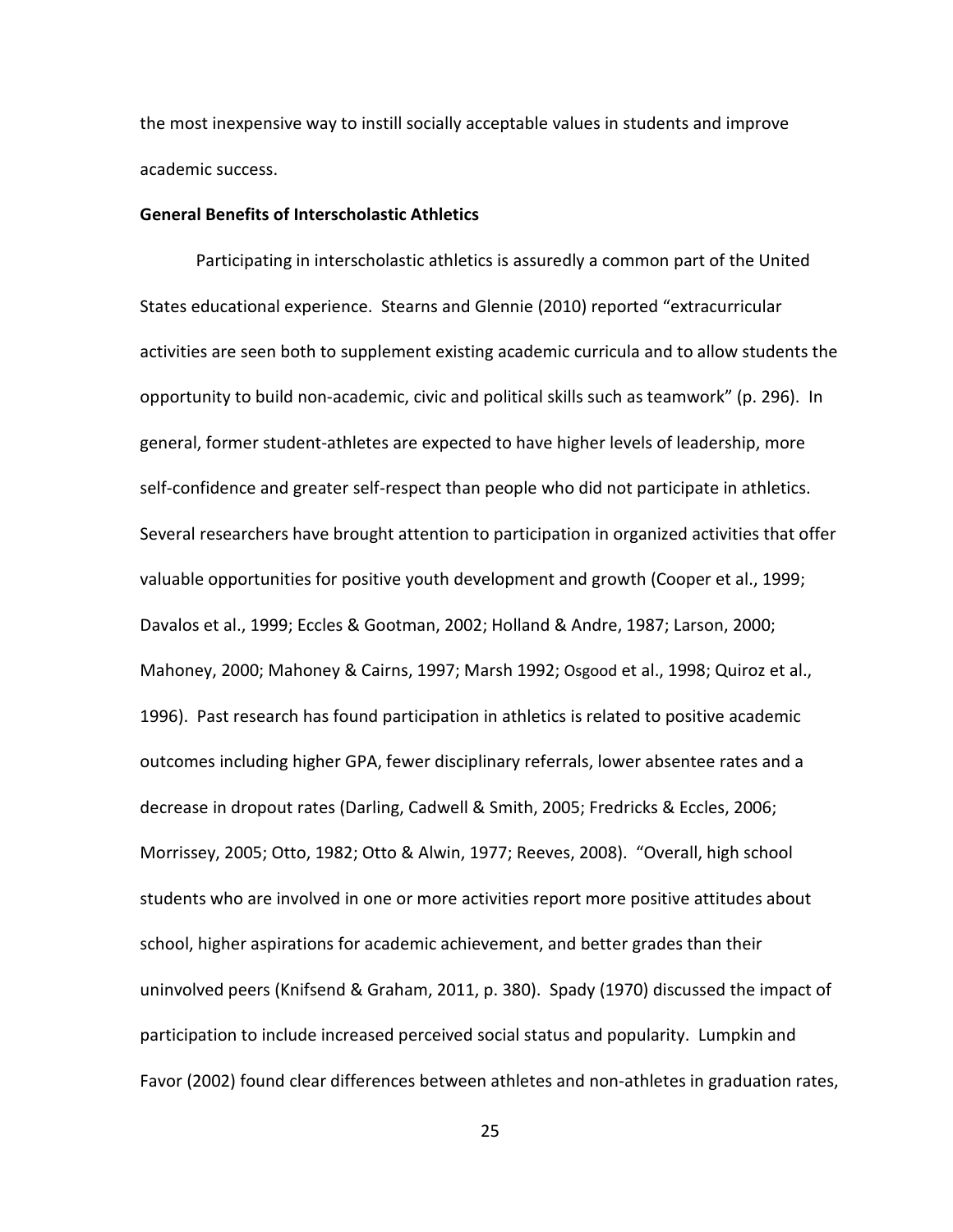dropout rates, GPAs and performance on ACT and Kansas State Assessments. "Based on their review of research conducted prior to 1990, Marsh (1992) and Holland and Andre (1987) concluded that, particularly for methodically stronger research studies, there was a preponderance of support for the positive effects extracurricular school activities have on a variety of academic, social, and psychological outcomes, and little or no evidence to suggest extracurricular school activities had negative effects" (Marsh & Kleitman, 2002, p. 466).

Marsh and Kleitman (2002) conducted research to examine the effects of participation of extracurricular school activities on 12th grade and post-secondary outcomes. They found evidence supporting the claim extracurricular school activities encourage school identification/ commitment which positively impacts diverse academic outcomes. Marsh (1992) conducted research on over 10,500 sophomores and seniors involved in a range of extracurricular programs (i.e. athletics, drama, dance, community clubs, vocational clubs, music, etc.) and found that participation was correlated with social self-concept, academic self-concept, taking advanced courses, time spent on homework, grade point average, parent involvement, school attendance, and college attendance. In his prior research, Marsh (1983) found sports participation positively impacted several important senior and postsecondary outcomes.

Kniffin, Wansink and Shimizu (2015) conducted research on sixty-six adults and reported "former high school student-athletes tend to demonstrate significantly higher scores than those who did not participate in high school sports for leadership, selfconfidence and self-respect" (p. 223).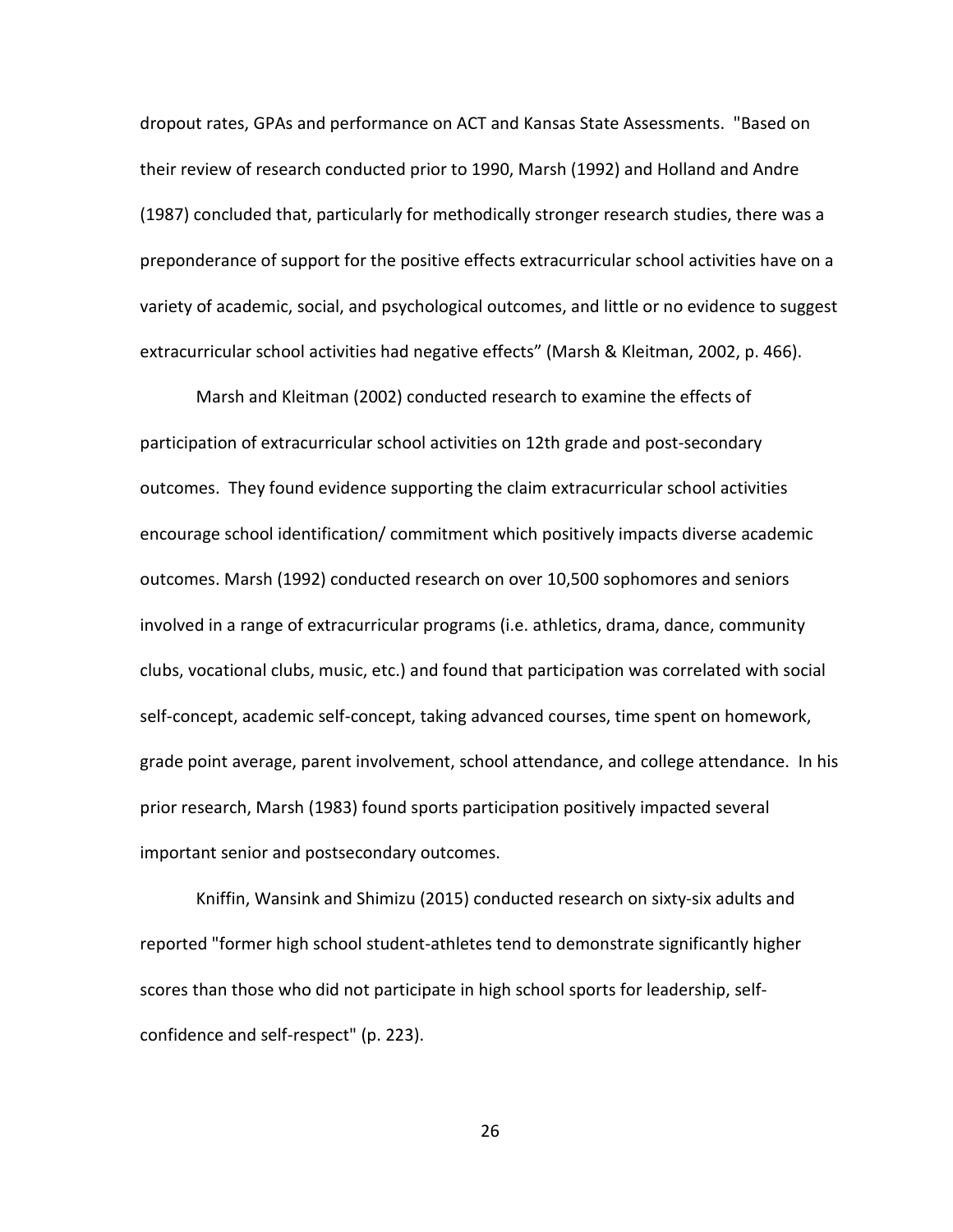## **Specific Impacts of Interscholastic Athletics**

#### **Participation and GPA**

Past research has shown a discernable correlation between academic success and interscholastic sport participation since athletics help increase students' concentration and general academic success (Lipscomb, 2007; Trudeau & Shephard, 2008). A large portion of the research conducted on the impact of sport participation has investigated the relationship between sport participation and student achievement, as measured with standardized test scores and GPAs. It is well documented that students who participate in interscholastic athletics receive better grades; this topic has been researched and studied for decades (Dornbusch, 1986; Durbin, 1986; Silliker & Quirk, 1997).

Caldwell, Darling, and Smith (2005) found participation in extracurricular activities predicted higher grades and academic ambitions and a more positive attitude toward school. A study examining physical activity and academic performance in younger students found those who participated in strenuous physical activity did approximately 10% better in math, science, English, and social studies than students who did little or no physical activities. The study also noted many of the students reporting higher levels of vigorous activities were involved in organized sports, such as soccer, football, or basketball. (Coe et al., 2006).

At a high school in Omaha, Nebraska Stegman and Stephens (2000) found a positive correlation between participation in high school sports and class rank, overall GPA and math GPA. In Streb's 2009 research, participants in extracurricular activities had higher GPAs and ACT test scores than did their non-participating classmates. Streb used longitudinal data for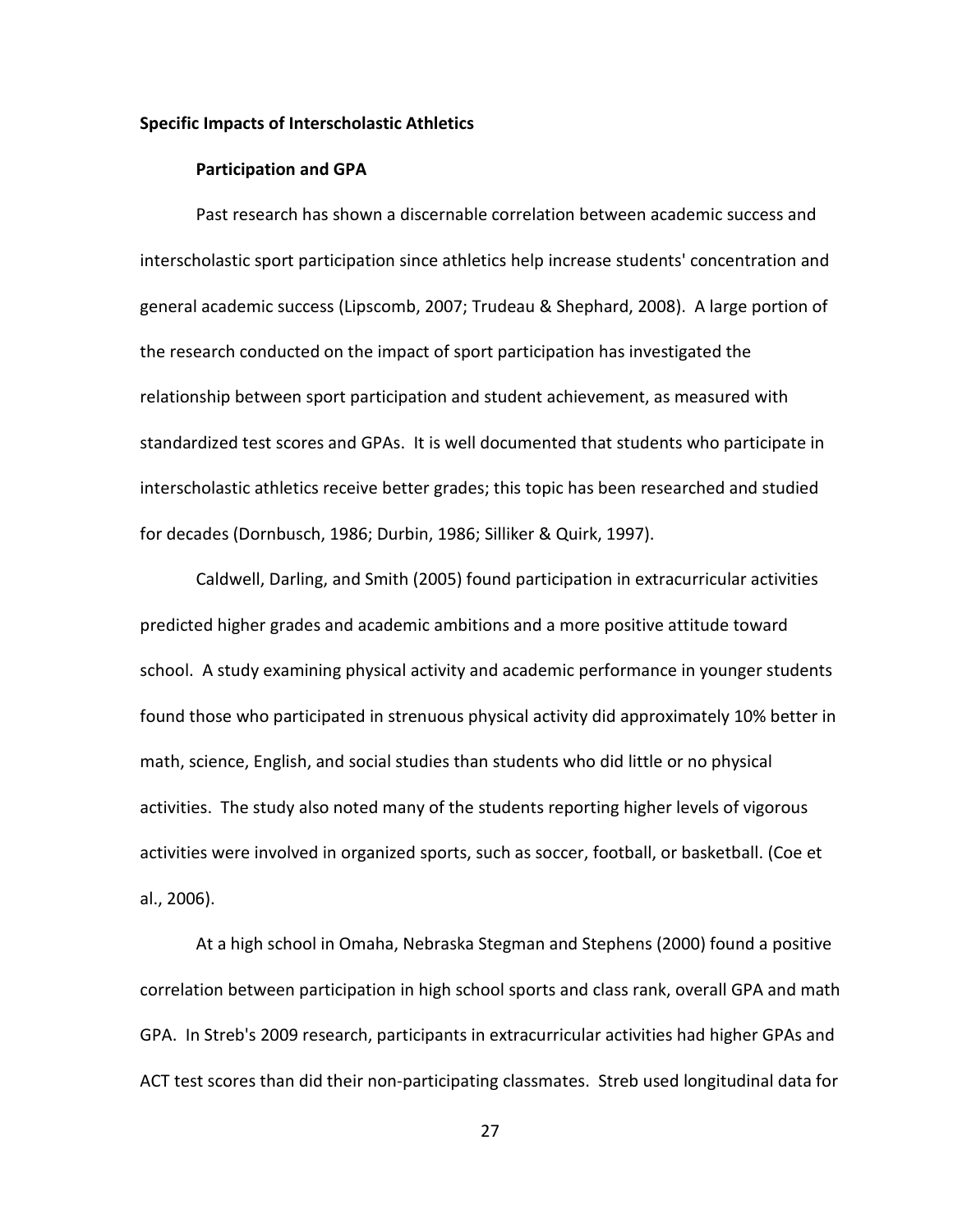students in grades 8-12 from a sample of 492 graduating students in a large Midwestern high school.

Other research controlled for demographic characteristics and prior adjustment, found students who participated in extracurricular activities reported higher grades, more positive attitudes toward school and higher academic aspirations (Darling, Caldwell, & Smith, 2005). Fejgin (1994) found participation in high school sports as 10th graders was positively correlated to students' improved grades in the same year. After conducting large scale longitudinal studies, Eccles and Barber (1999) and Barber, Eccles, and Stone (2001) found extracurricular participation was linked with better than anticipated GPAs in high school.

Kilrea's (1998) research supported the value of extracurricular participation on the academic achievement of students by providing evidence that denying a struggling student participation opportunity actually further contributed to the student's academic difficulties. Kilrea examined ACT composite scores of 186 high school seniors, 103 of these students had played or participated in at least one activity during their four years of high school. Camp's research findings in 1990 also raised questions pertaining to the rationale of rules which excluded students who struggle academically because academic achievement was enhanced by participation.

### **Participation and Discipline**

Numerous research studies support the claim that extracurricular participation promotes prosocial behavior and actions. Rombokas, Heritage and West (1995) found statistically significant data to provide evidence participants involved in athletics were less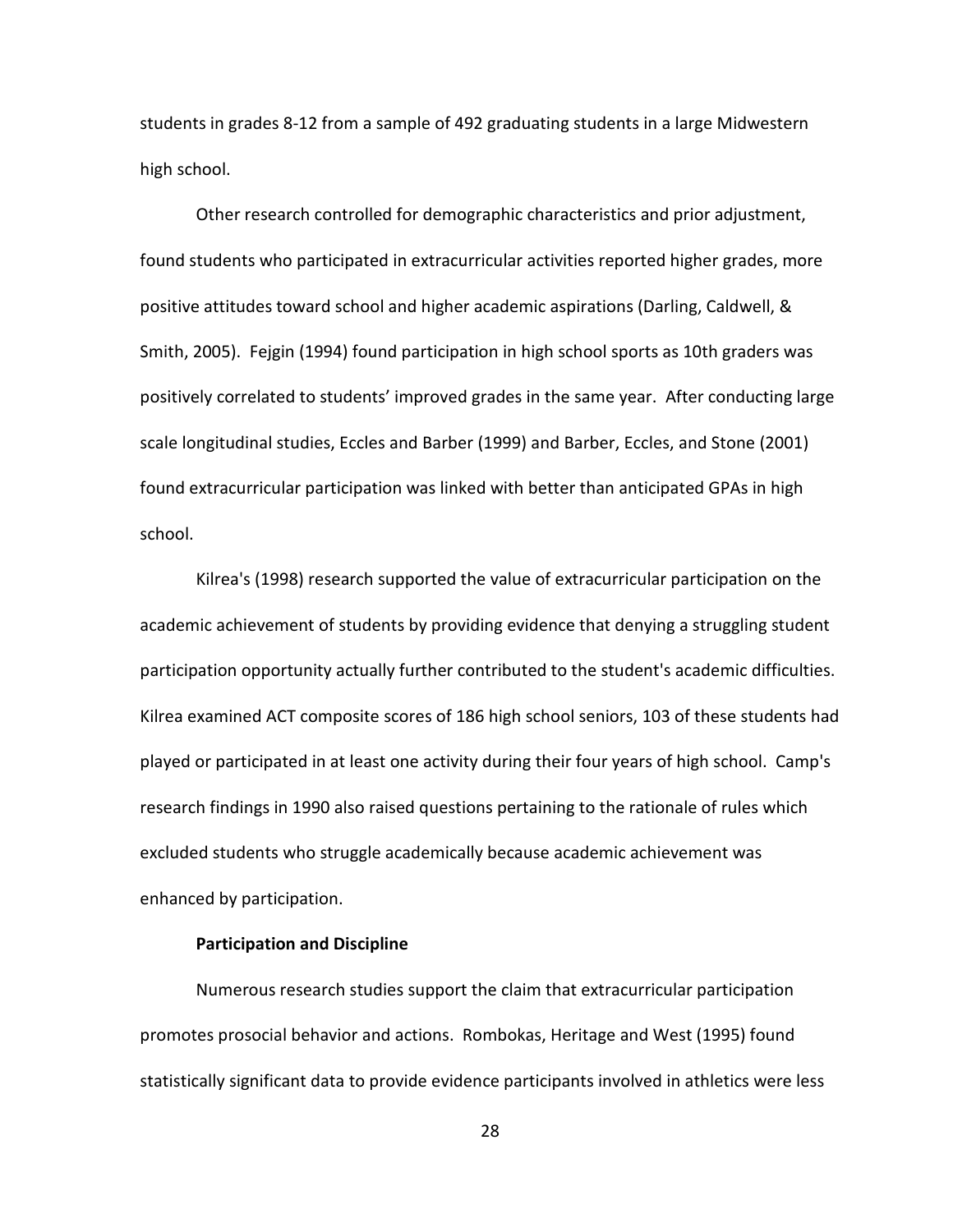likely to have to be suspended or have discipline problems when compared to nonparticipating students. In research conducted nearly a decade earlier involving 1700 students, Segrave and Hastad (1984) found student-athletes had fewer discipline issues than non-athletes. Hawkins (1988) found students who were involved in extracurricular school related programs were less likely to misbehave or be suspended from school than those students who were not involved. In research conducted by Landers and Landers (1978), a lower rate of delinquent acts was significantly related to participation in athletics or service activities. Whitley's research on athletic participation (1999) controlled for race, social economic status and gender, found athletes consistently had fewer discipline referrals than non-participating students.

### **Participation and Attendance**

Participation in extracurricular activities was the "driving force" behind some students having a desire to attend school (Burnett, 2000). Whitley (1999) provided evidence that student-athletes have greater rates of school attendance than non-athletes. A study conducted by the Minnesota State High School League (MSHSL) of 300 Minnesota high schools showed student-athletes only missed an average of 7.4 days of school each year, while the non-participating student missed 8.8 days a year (Born, 2007). The MSHSL study supports a previous study done in collaboration with the North Carolina High School Athletic Association that found athletes missed an average of 6.3 days per school year and non-athletes missed nearly double the amount of days at 11.9 days per year (Overton, 2001).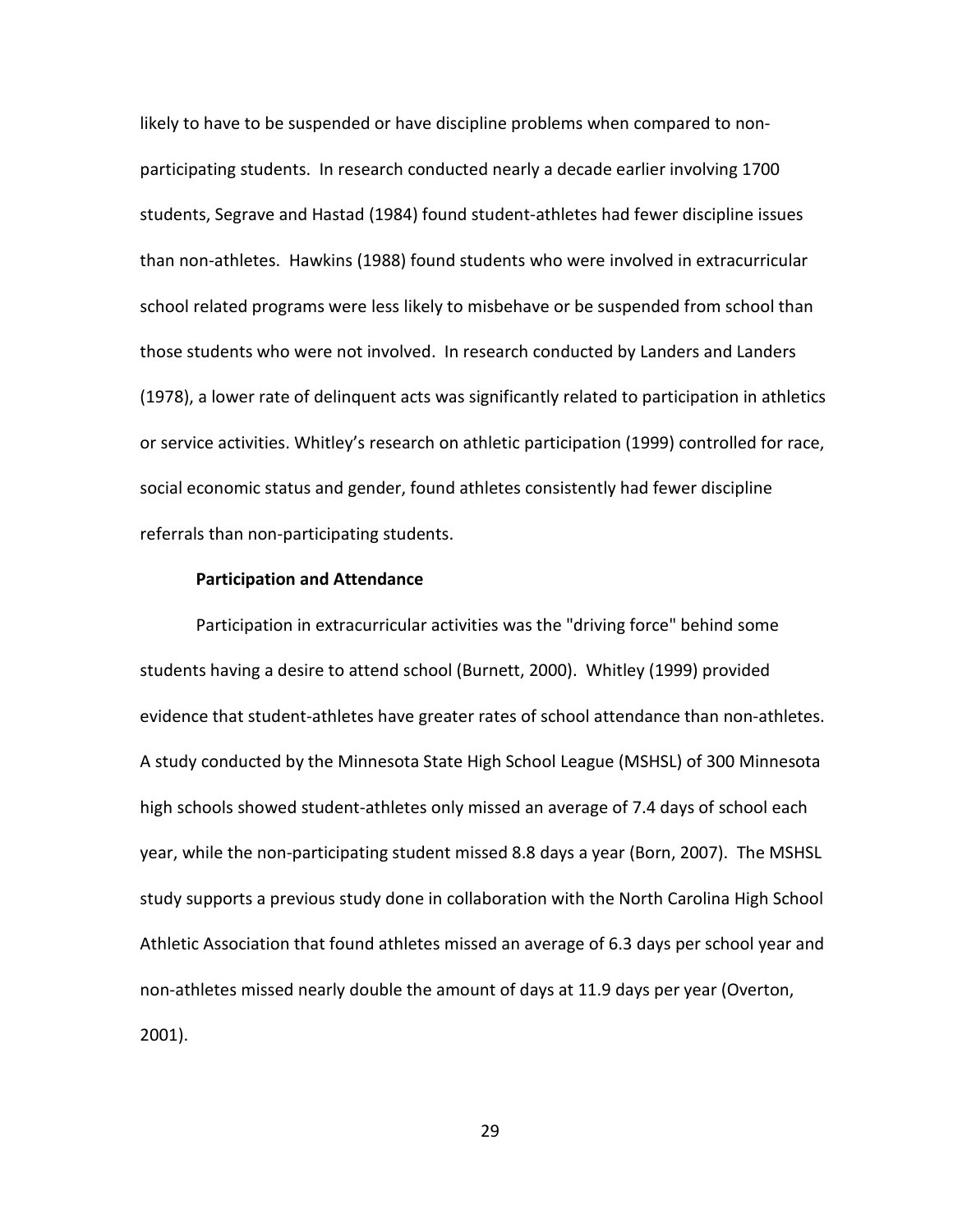### **Participation and Dropout Rates**

A number of research studies provide evidence to support the concept high school athletes dropout of school at a lower rate when compared to their non-participating classmates. Several researchers' (Davalos et al., 1999; Jansen 1992; Zaff et al., 2003) work on the relationship between drop-out rates and participation showed participation appears to minimize the risk of dropping out of school. Mahoney (2000, 2001) and Mahoney and Cairns (1997) suggested that participation in extracurricular activities may reduce dropout rates because they enhance the feeling of belonging. School connectedness is a sense of belonging when students feel they and their classmates are well cared for, appreciated and trusted by adults (Whitlock, 2006). Furthermore, Blum (2005), reported that school connectedness is impacted by three factors: (a) culture of the school, (b) environment, and (c) students and staff. A number of researchers (Blum, 2005; Cohen et. al., 2009; Klem & Connell, 2004) have provided evidence of school connectedness being positively correlated with a decrease in school violence, drug use, social and emotional stress, as well as drop-out frequency.

McNeal (1995) found participation in certain extracurricular activities (athletics and fine arts) has a significant impact on reducing a student's chances of dropping out of school. Eccles and Barber (1999) also reported athletic participation to be associated with reduced rates of high school dropout.

# **Participation and College Attendance**

According to Holland and Andre (1987), research results have typically shown a positive correlation between activity participation and increased educational completion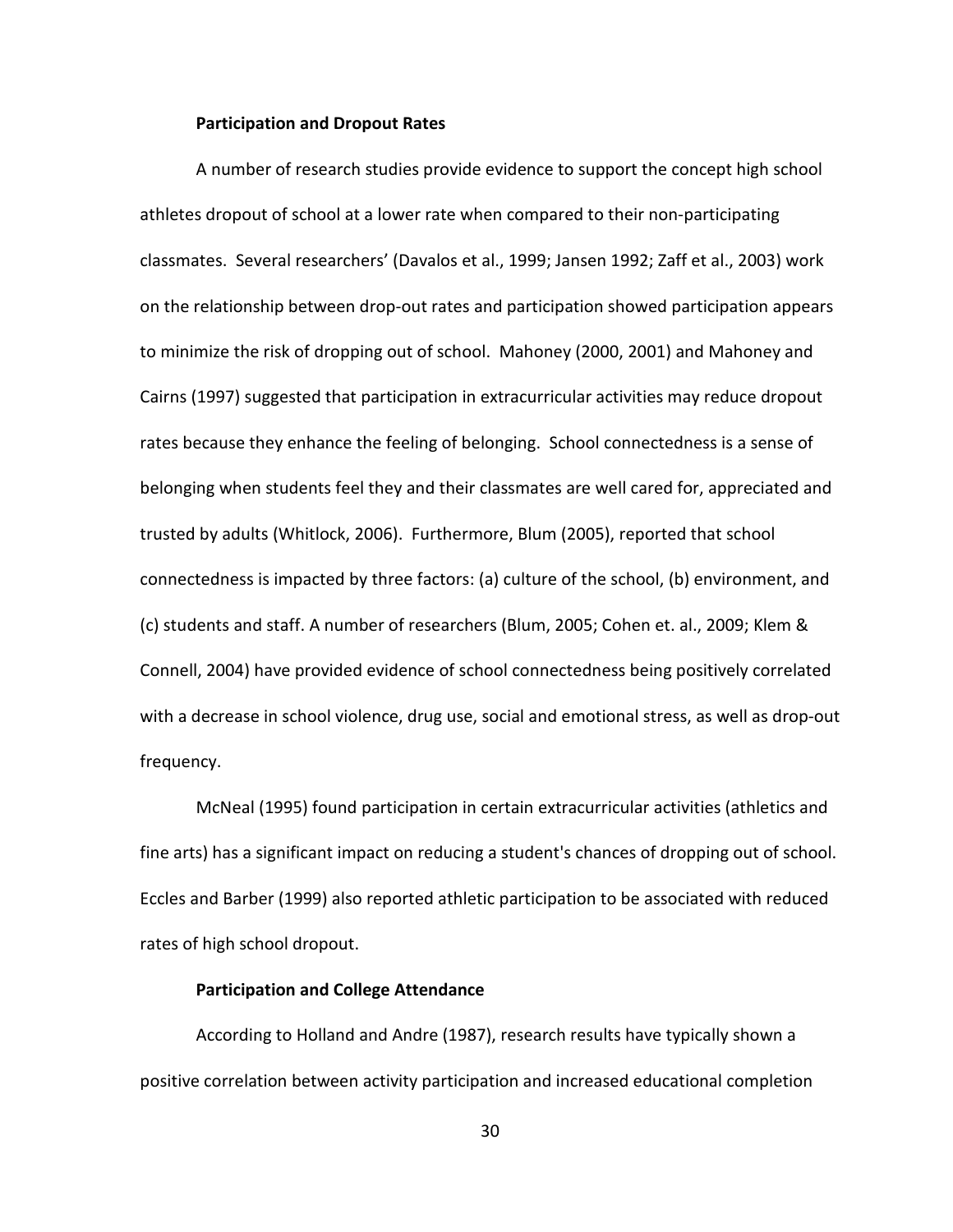and academic ambition. Spady (1970) and Otto (1976) found non-participating students were less inclined to have college aspirations when compared to students who participated in extracurricular activities, especially service leadership activities. Eccles and Barber (1999) found athletic participation to be associated with increased rates of university attendance. Marsh (1992b) was able to show a positive correlation between participating in athletics in the 11th and 12th grade and educational aspirations as well as higher college attendance when compared to non-participating classmates. Rees and Howell (1990) also found participating students had increased aspirations for college attendance and higher occupational goals than those students who chose not to be involved in extracurricular programs. Snyder (1969) and Snyder and Spreitzer (1990) provided evidence that sport participation increased the probability of attending college. In a study of  $11<sup>th</sup>$  grade students' extracurricular involvement, Fredricks and Eccels (2006) found that students who participated in more sports and activities as high school juniors achieved higher GPAs and possessed greater expectations related to educational attainment while in high school. Fredricks (2011) used data from the 2002 Educational Longitudinal Study to find "the breadth and intensity of extracurricular participation was positively correlated with math achievement test scores, grades and educational expectations in the  $12^{th}$  grade" (p. 302).

Dating back to Snyder's research in 1972, he found that "the coach's advice whether to attend college and his advice where to attend college were positively associated with the player's decision concerning college attendance" (p. 320). Snyder's research supported other research (Rehberg, 1969; Rehberg & Schafer, 1968; Schafer & Armer, 1968; Synder,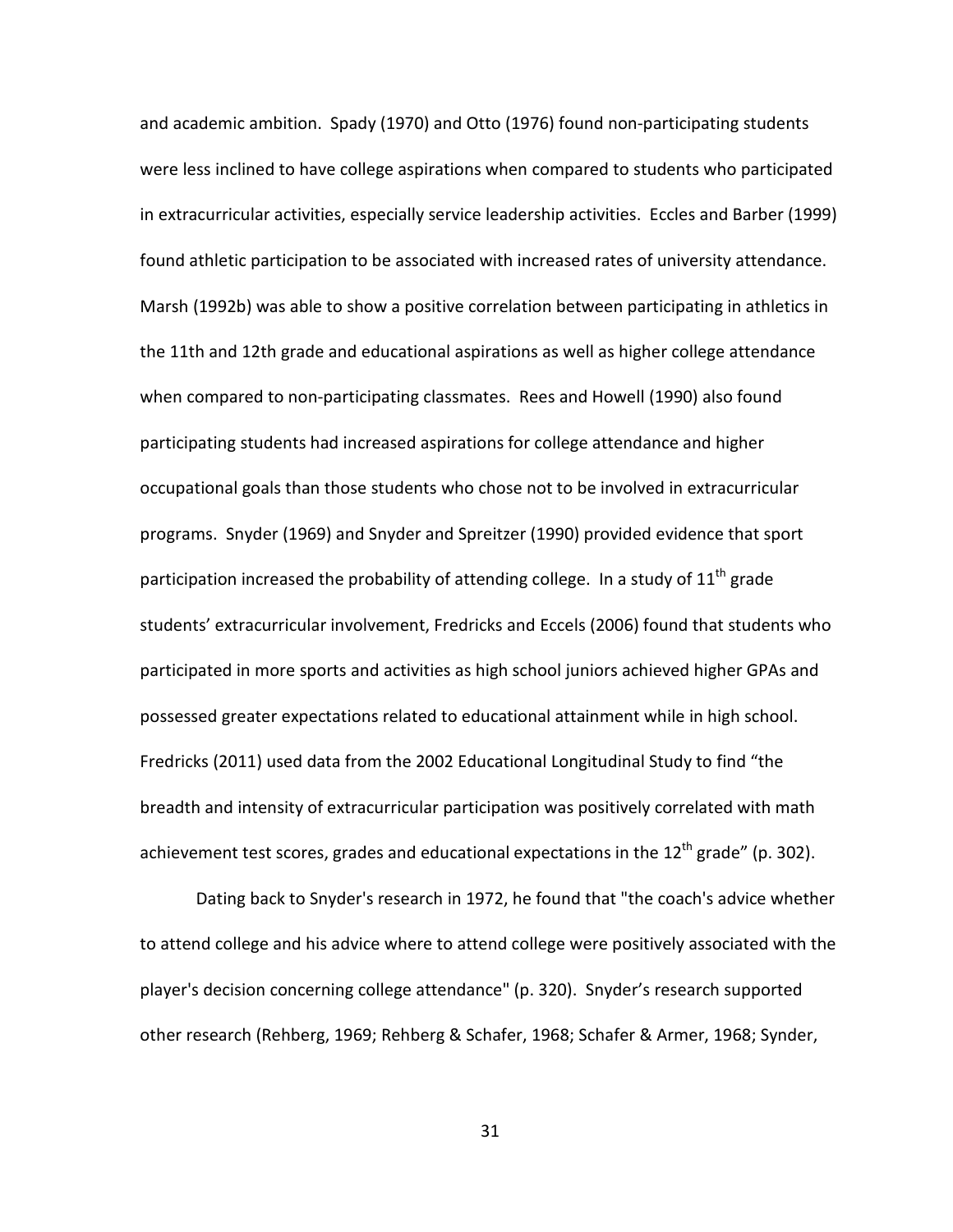1969) showing participation in high school athletics was correlated with higher academic aspirations and achievement.

Everson and Millsap (2005) conducted a report for the College Entrance Examination Board in an effort to examine the relationship between Scholastic Aptitude Test (SAT) scores and extracurricular activity involvement in high school. Their report concluded that "participation in extracurricular activities provides all students – including students from disadvantaged backgrounds, minorities and those with less-than-distinguished academic achievements in high school – a measurable and meaningful gain in their college admissions test scores. The important reasoning abilities measured by tests like the SAT, evidently, are indeed developed both in and out of the classroom" (p. 7). The researchers analyzed more than 480,000 high school students' SAT verbal and mathematics scores after controlling for a number of academic achievement and socioeconomic factors.

Marsh (1992) was able to show a positive correlation between students participating in athletics in the 11th and 12th grade and non-participating classmates. When the data from the National Center for Education Statistics compared the two, educational aspirations as well as greater college acceptance was clearly more prevalent with the participating students. Marsh and Kleitman (2003) used a comprehensive list of background variables and controls in their regression analysis to provide evidence of the positive relationship that exists between athletic participation and educational aspirations. Rees and Howell (1990) also found participating students had increased aspirations for college attendance and higher occupational goals than those students who chose not to be involved in extracurricular programs.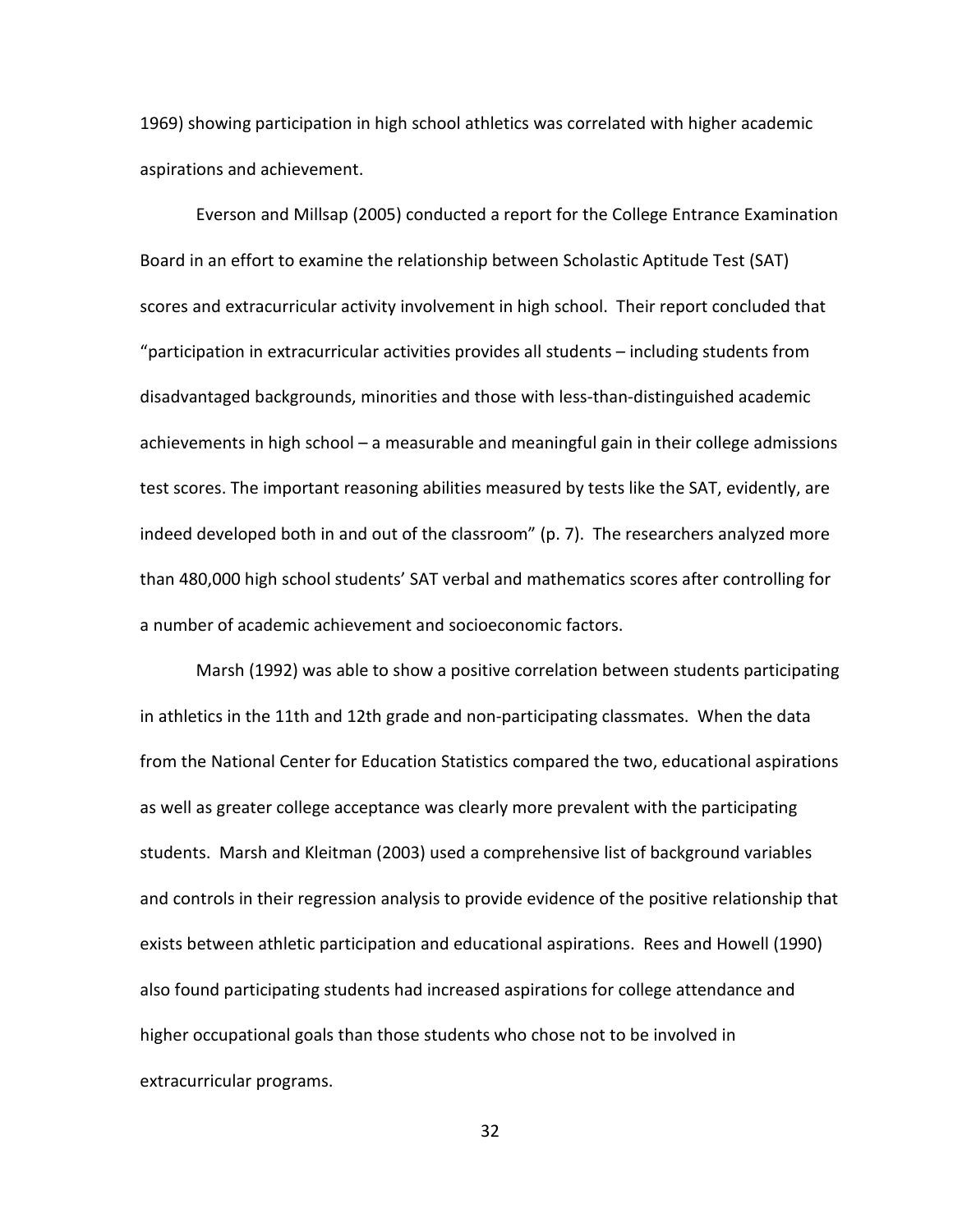### **Chapter III – Methodology**

The purpose of this qualitative study was to examine the perceived impact of interscholastic sport participation from the perspective of high school principals, athletic directors and school counselors. So often when research is conducted on the impact of interscholastic sport participation, researchers rely upon archival data which limit the outcome measures to standardized test scores and grade point averages. Qualitative research can provide insight into the impact of participation on students when they participate in athletic programs to a much greater degree than simply examining data based on academic outcome variables. By conducting in-depth interviews, I had the ability to gain a better understanding of the impact of interscholastic athletic participation.

School principals, athletic directors and counselors witness firsthand the manner by which students are impacted by their participation in the sports programs offered by the school. Principals, athletic directors and counselors are often the only advocates for program development, budgetary assistance and sustainability. Without the support of these key stakeholders, interscholastic sports programs would struggle to survive at any high school in the country.

Chapter III will present information on the methods used to conduct this research study. This chapter is organized in accordance with research design beginning with information about the researcher, followed by discussion of the sampling method. The measures and instrumentation are then highlighted prior to a description of the data collection procedures. The chapter concludes with a data analysis plan.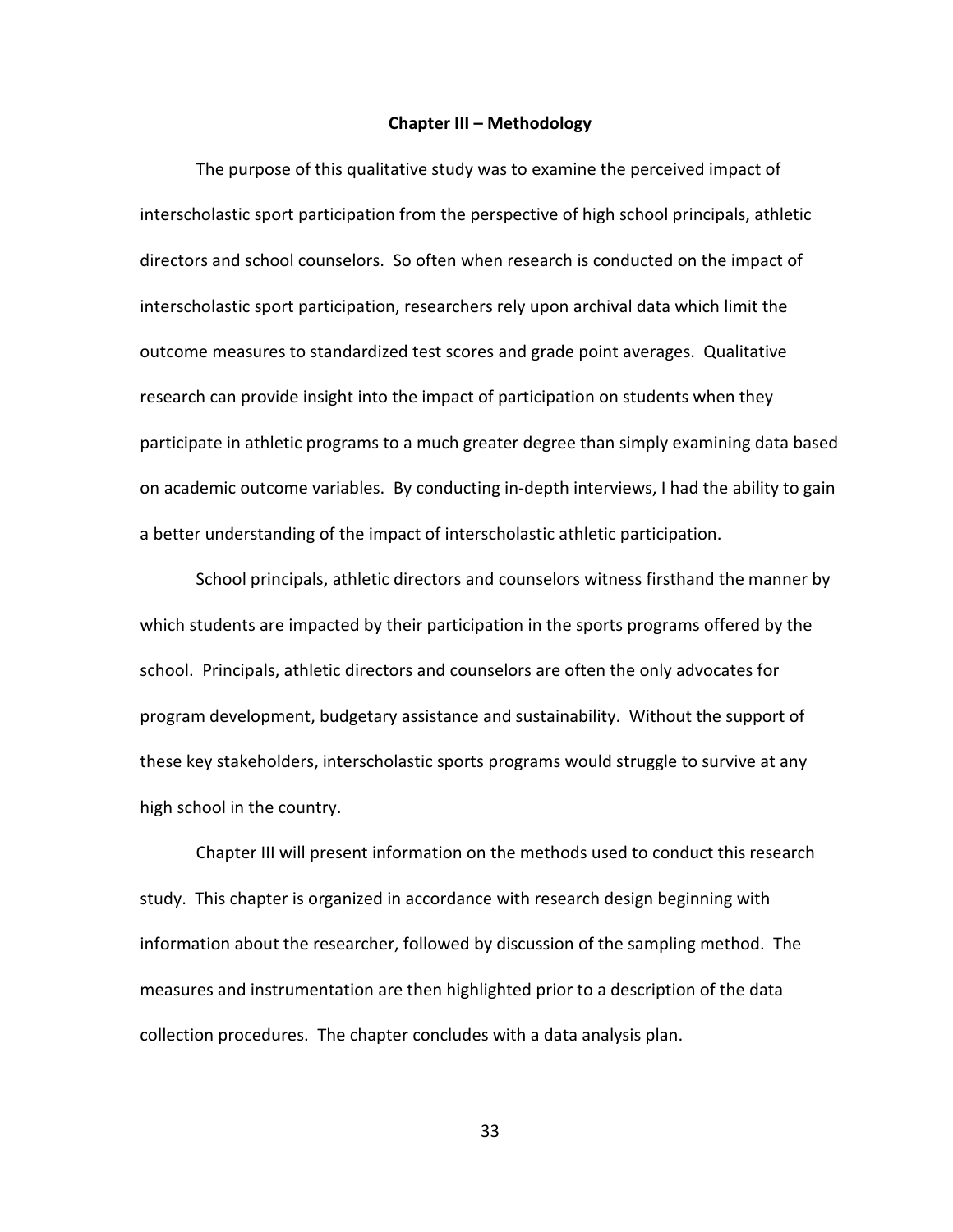### **Research Design**

This research study was an exploratory qualitative design based solely on participant interviews. Interviews provide insights into the issue and often reveal trends in thought and opinions; it is a model of research most commonly used to collect qualitative data. Qualitative research allows for flexibility, spontaneity, adaptation and in-depth comparison of individual responses to a compilation of questions. These questions may be slightly altered for each interview (Mack & MacQueen, 2005). The qualitative researcher must carefully listen to the participant's responses and engage with them to encourage more refined and elaborate answers.

The researcher is faced with a number of options for conducting qualitative research (Creswell, et. al. 2007). According to Creswell (2007) and Creswell and Maietta (2002), five popular qualitative designs exist (a) narrative research, (b) case studies, (c) grounded theory, (d) phenomenology, and (e) participatory action research. The basis of this research design study was the instrumental case study approach, which is aimed at providing insight into an issue or problem or in an effort to refine a theory (Stake, 1994).

The exploratory case study approach focuses in-depth on a particular situation or case. Yin (2003) stated, "You would use the case study method because you deliberately wanted to cover contextual conditions – believing that they might be highly pertinent to your phenomenon of study" (p. 13). Creswell (2007) wrote, "Case study research is a qualitative approach in which the investigator explores a bounded system (a case) or multiple bounded systems (cases) over time through detailed, in-depth data collection involving multiple sources of information (e.g., observations, interviews, audiovisual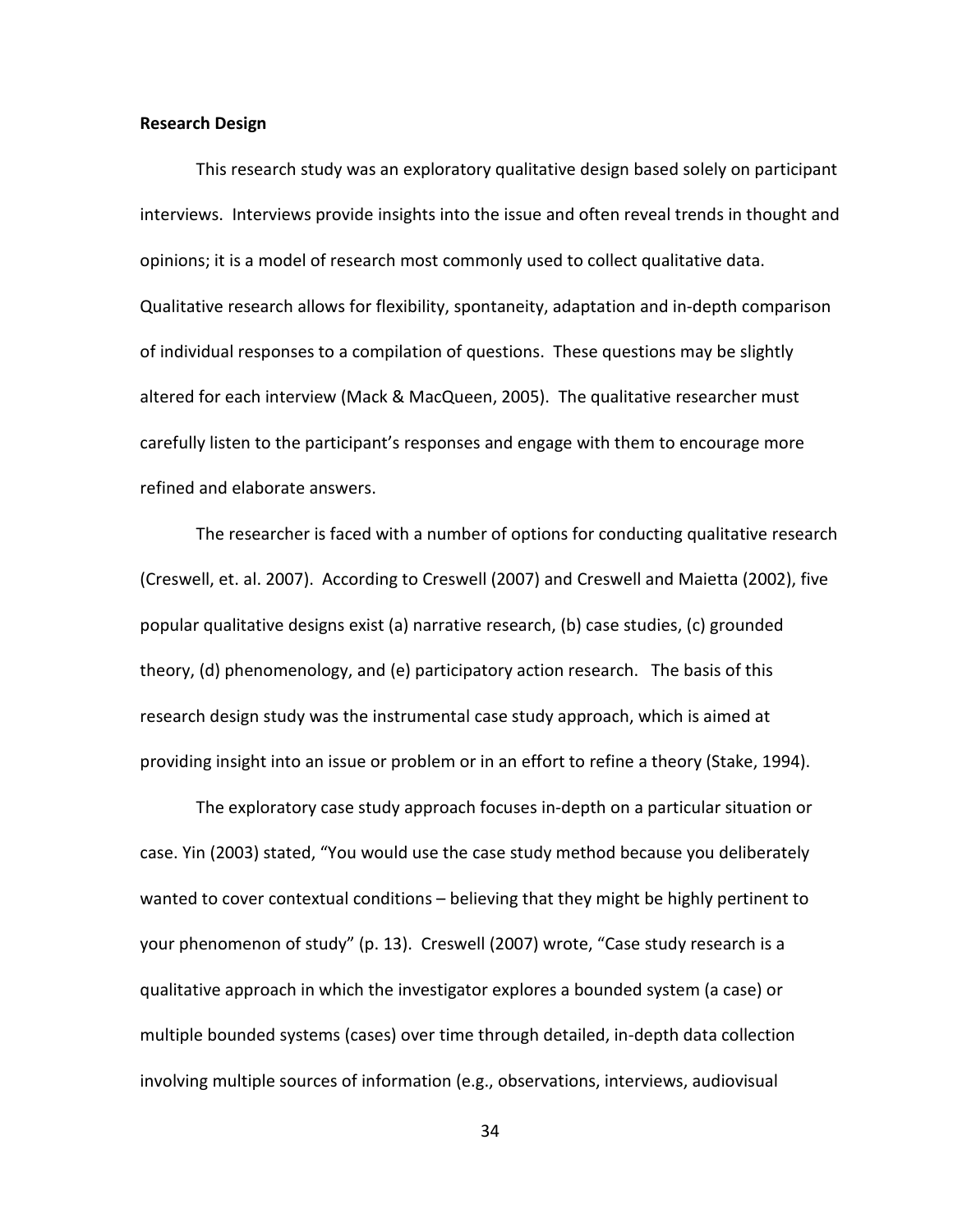material, and documents and reports) and reports a case description and case-based themes" (p. 62).

# **Researcher Perspective**

While conducting the research on the perceived impact of interscholastic athletic participation, it was imperative to remain objective throughout the data collection and interpretation process. I certainly hold firm beliefs that participating in interscholastic athletic programs impact students in a number of positive ways. I am aware, however, the perceived benefits students gain from their participation could be related to the students self-selecting the athletic programs (i.e. the more dedicated, goal oriented, high academic achieving students participate in athletics, while students with less drive, desire and academic aspirations simply choose not to participate). Many quantitative research studies, with acceptable levels of statistical significance, have provided evidence of the positive impact participation has upon students, but correlation does not equate to causation.

This study was conducted in an effort to analyze the perceived impact participation has on students in athletic programs by using a qualitative research approach. Examining the impacts of participating via a qualitative case study design highlighted the unique benefits and emphasized the need for expanding interscholastic athletic programs within communities.

## **Researcher Background**

For as long as I can remember, I have enjoyed participating in and being around sports. I ran my first 10k when I was in the  $2<sup>nd</sup>$  grade and played several sports while in elementary and middle school. When I entered high school, I played soccer, baseball and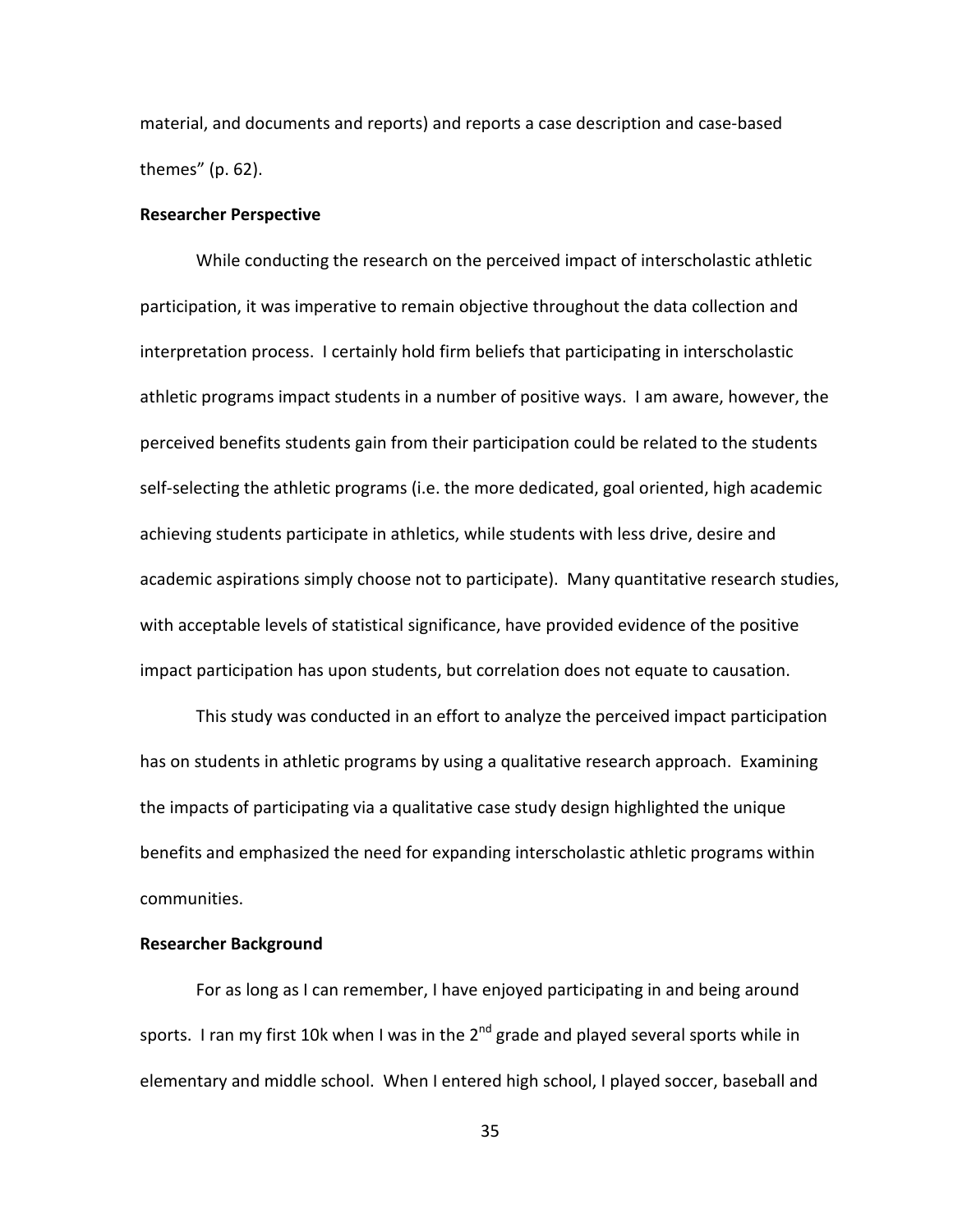ran track during my freshman year. The summer between my freshmen and sophomore year had a profound impact upon the rest of my life. As a 110-lb. incoming high school sophomore, an assistant football coach convinced my twin brother and I to play football. At the time, only the biggest, strongest and most athletic students played football; I had never considered playing the sport.

On the first day of football practice, I entered the locker room and was immediately greeted by one of the student managers who asked, "Are you going to be a manager too?" My confidence level from that moment has never been the same, as I replied, "No, I am going to play football." I endured plenty of bumps and bruises, nearly broke my left arm, went home sore each afternoon but absolutely loved everything about being a member of the football team. I had the chance to play for a legendary coach, who coached with an "old school" mentality. I quickly learned how to handle adversity and accept constructive criticism. As much as I loved football, it was in distance running that I experienced the most success. Gaining such a positive outcome in that sport led to unwavering dedication to running my senior year.

I was fortunate to run cross country and track at a small Division II college and received a minimal athletic scholarship which was based more upon my academic skills than my athletic talents. Following college, I coached and taught middle school and high school and thought I had found my life-long profession. I enjoyed having the opportunity to work with kids as a coach and saw my role as a mentor in helping students become successful.

After three years of teaching and coaching, I decided to go to graduate school in 2002. At this same time, I began working for the state high school athletic association. I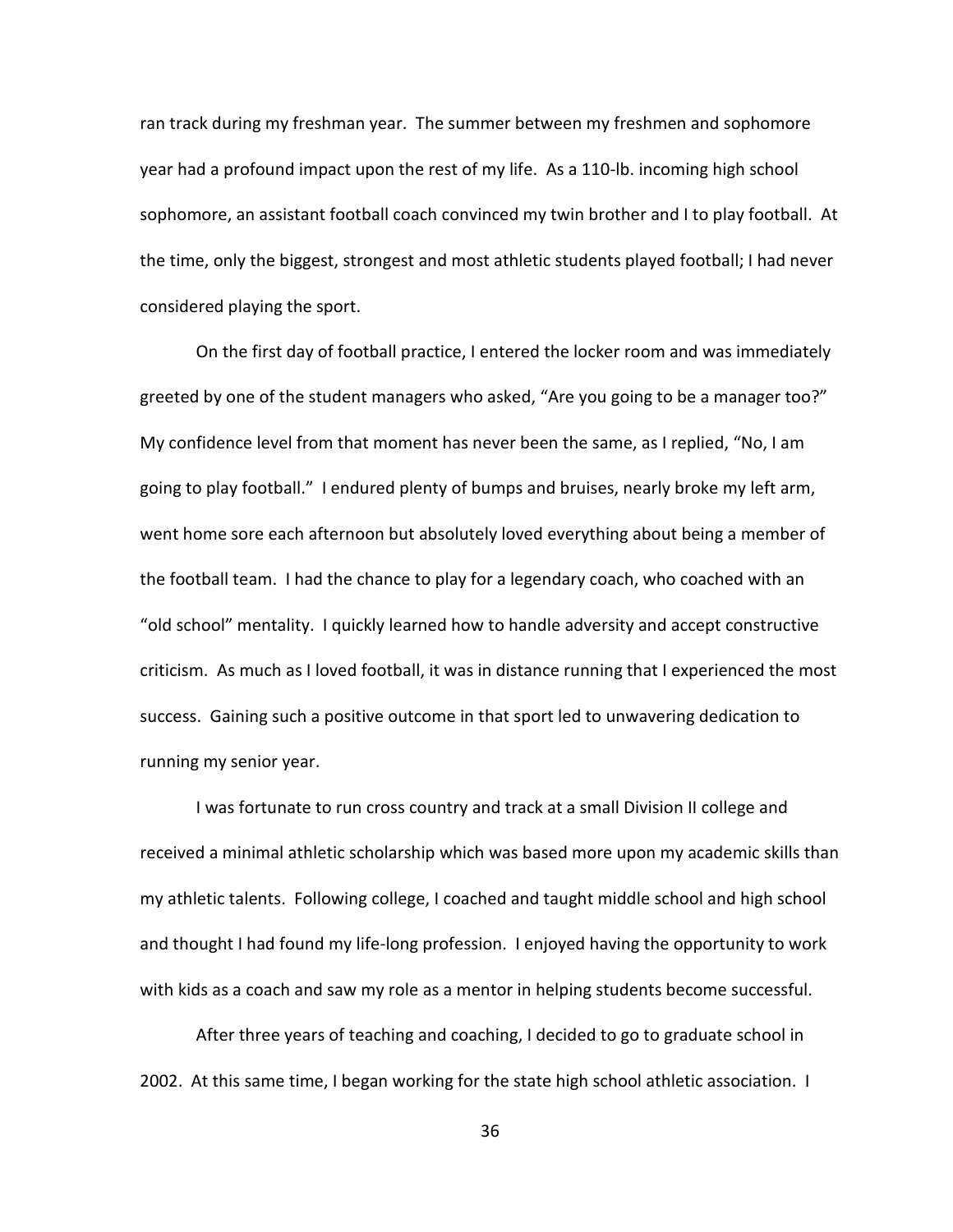started at an entry level position, but soon worked my way up to the role of Associate Director. I spent ten years with this association and learned a great deal about athletic administration, interscholastic sport participation, and event management. This experience led to my desire to pursue a PhD in sports administration.

In 2012, I decided to apply for the Executive Director's position at one of the largest high school athletic associations in the country, in a state nearly 2,000 miles away. These positions are often politically controlled and extremely challenging to get, especially with no contacts or prior relationships. I strongly believe the confidence that was instilled in me as a skinny sophomore high school football player was the deciding factor in my becoming the youngest Executive Director of a high school athletic association in the country.

My participation in interscholastic athletics established the foundation for the work ethic that I possess today. I attribute my commitment to being a member of a team, my ability to problem solve, my leadership qualities and my capacity to effectively communicate to the lessons I learned through interscholastic athletic participation. I am a firm believer participating in high school sports positively impacts a young person's life. High schools must accept the responsibility to develop a wide range of athletic programs that will afford students the opportunity to participate. Principals, athletic directors and school counselors are the driving forces of a school's athletic program, which is why I decided to interview these key stakeholders for this research study. These individuals have brought significant attention to the positive impact participation has upon students in interscholastic athletics.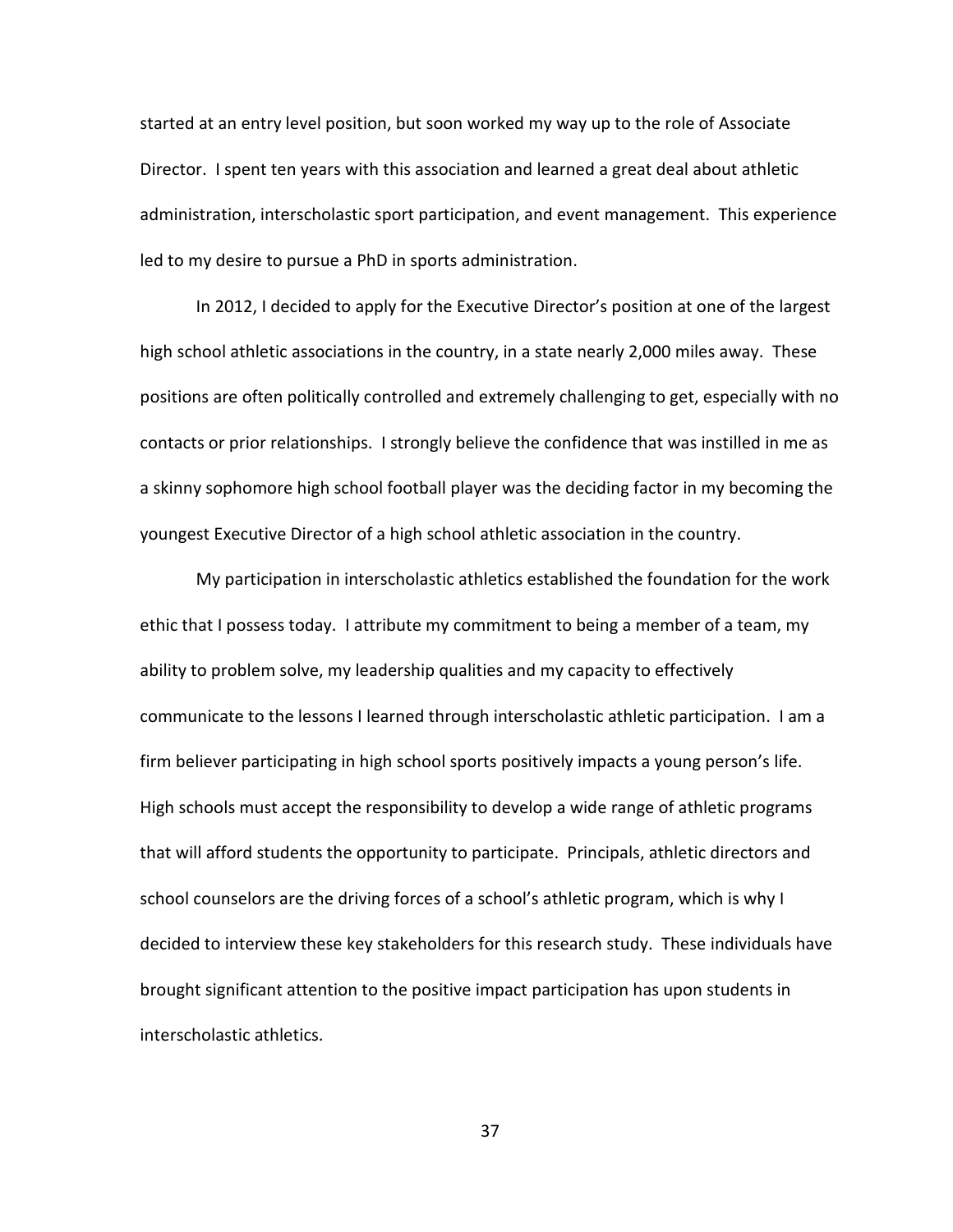## **Sample and Population**

This study was artificially bounded by the established criteria for selection of individuals participating in a case study. The most important aspect of a case study is obviously determining the "case" or "cases" to be studied. The cases for this study were 12 individuals (4 principals, 4 athletic directors and 4 counselors) from a specific interscholastic league in the Albany, New York Capitol Region.

Selecting interview participants is based on an iterative process referred to as purposeful sampling which seeks to maximize the depth and richness of the data to effectively address the research question (Kuzel, 1999). Purposeful random sampling was utilized to determine the individuals to be interviewed following Internal Review Board (IRB) approval. With purposeful random sampling, the researcher must develop a systematic way of selecting the cases (interviewees) within a population that is not based upon prior knowledge of how the outcomes will appear. Using this method increased credibility but did not foster representativeness. Unlike quantitative research, qualitative research findings are not seeking to generalize to a larger population.

## **Instrumentation**

A pilot study was used to certify validity and reliability of the questions to be asked during the research study. Pilot interviews were conducted with a principal, athletic director and counselor to ensure the questions were categorically clear and led to responses beneficial to the area of study and were feasible and easily understood. Following the pilot interviews, five questions were dropped, and two questions were added.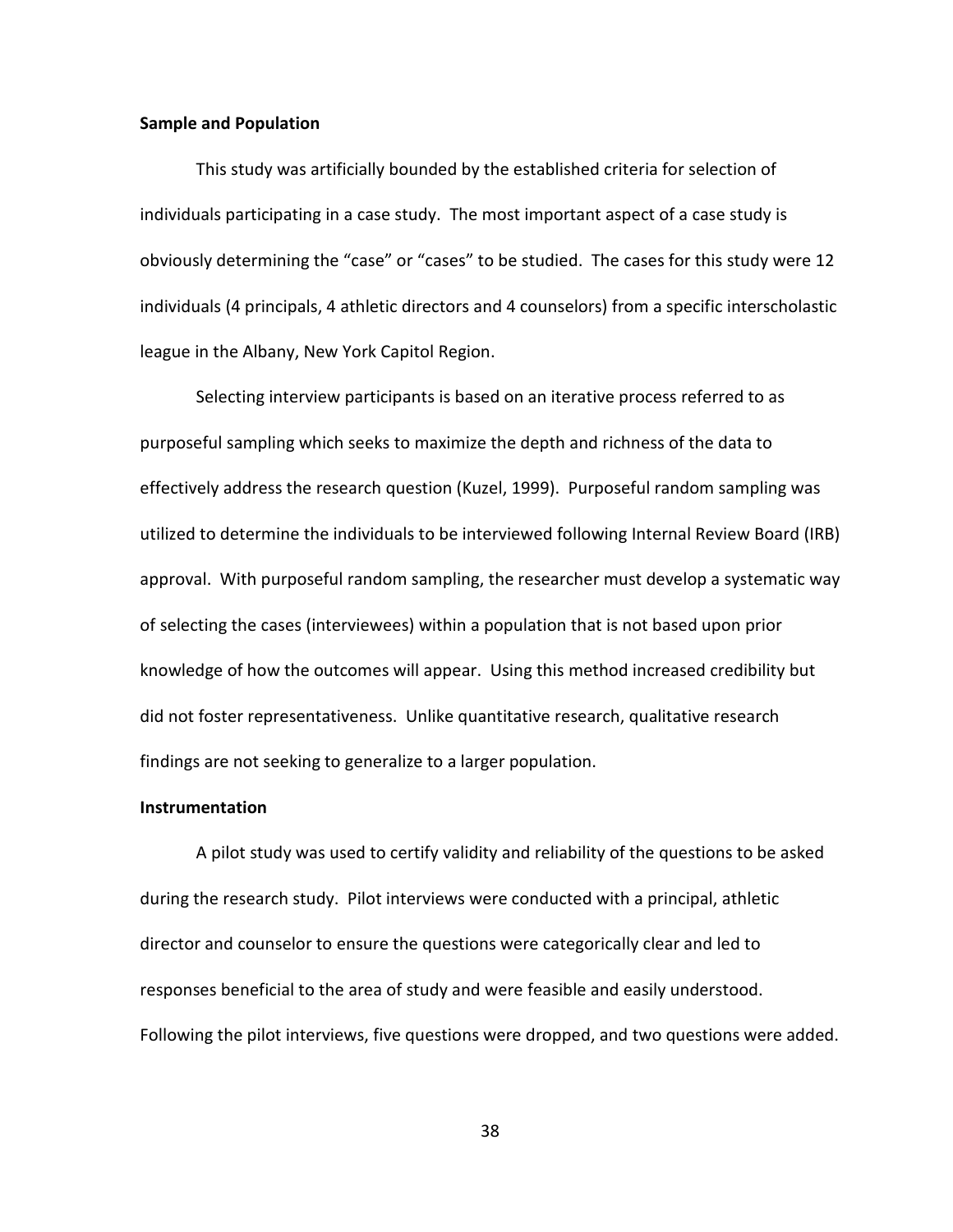Pilot interviews will not guarantee success of the study; however, they will increase the potential for success.

The research interviews were semi-structured and were conducted face-to-face at the school where the participant was currently employed. Participants were asked to secure a quiet location at their school to avoid interruption during the interview. The semistructured interview is widely utilized throughout qualitative research. It allows for predetermined open-ended questions, with other questions materializing from the dialogue between interviewer and interviewee(s).

### **Data Collection and Analysis**

Interviews with 12 individuals (4 principals, 4 athletic directors and 4 counselors) were conducted to analyze the perceived impact participation has on students who are involved in athletics. The individual interviews allowed for more in-depth questioning and ability for specific follow up questions. The semi-structured interviews were repeated until the findings showed nothing new was likely to materialize and the research question had been answered (Grbich, 2007). "This iterative process of data collection and analysis eventually leads to a point in the data collection where no new categories or themes emerge. This is referred to as saturation, signaling that data collection is complete" (Kuzel, 1999, p. 42).

Analysis focused on identifying common themes throughout the interviews. Open coding was used at the first level of coding to identify distinct concepts and categories in the data. Axial coding, which is the process or relating core themes and categories to one another, was then used as a process of connecting core themes during the qualitative data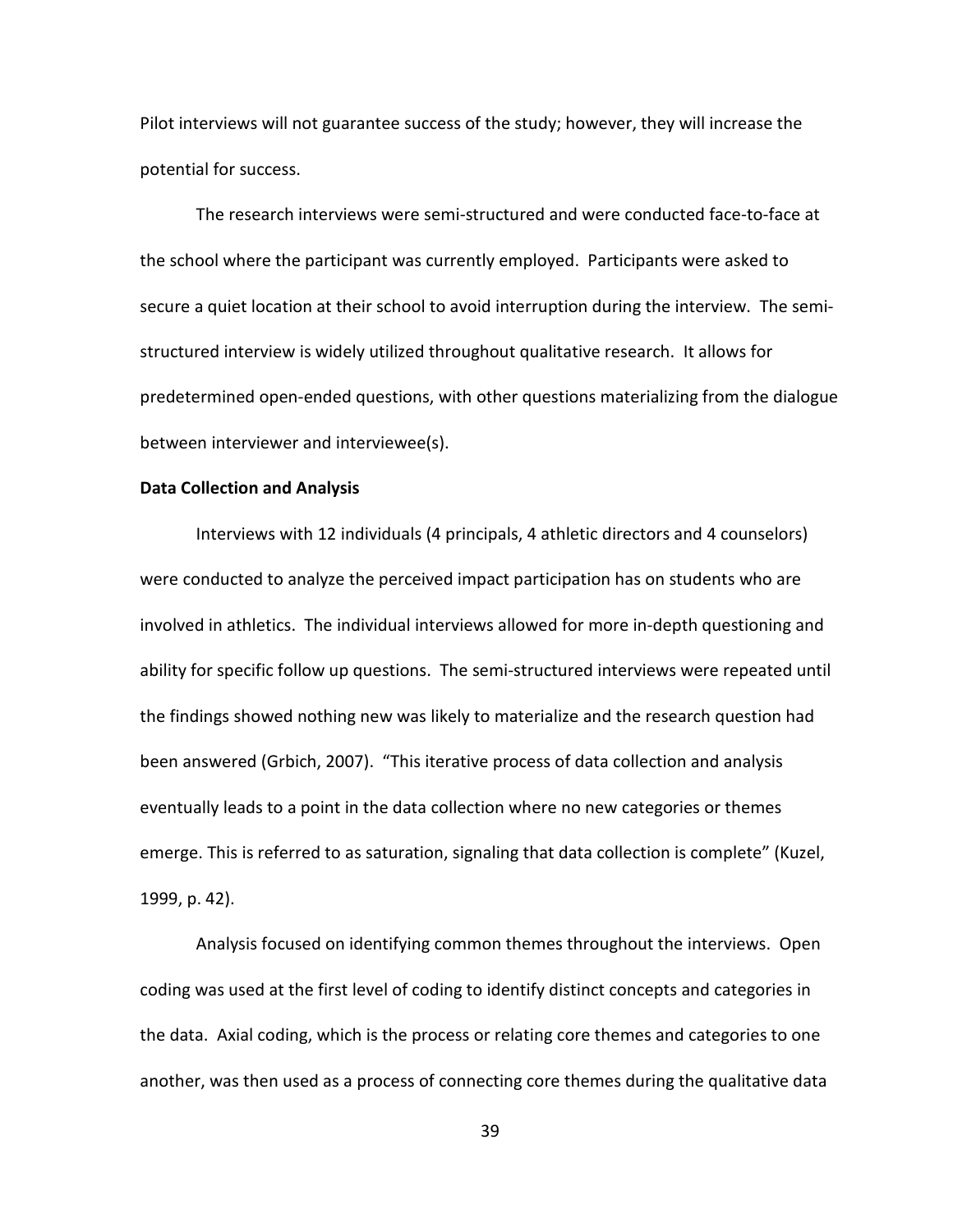analysis (Strauss & Corbin, 1990). Finally, the concepts and categories will be transferred into a data table to organize the results of the interviews.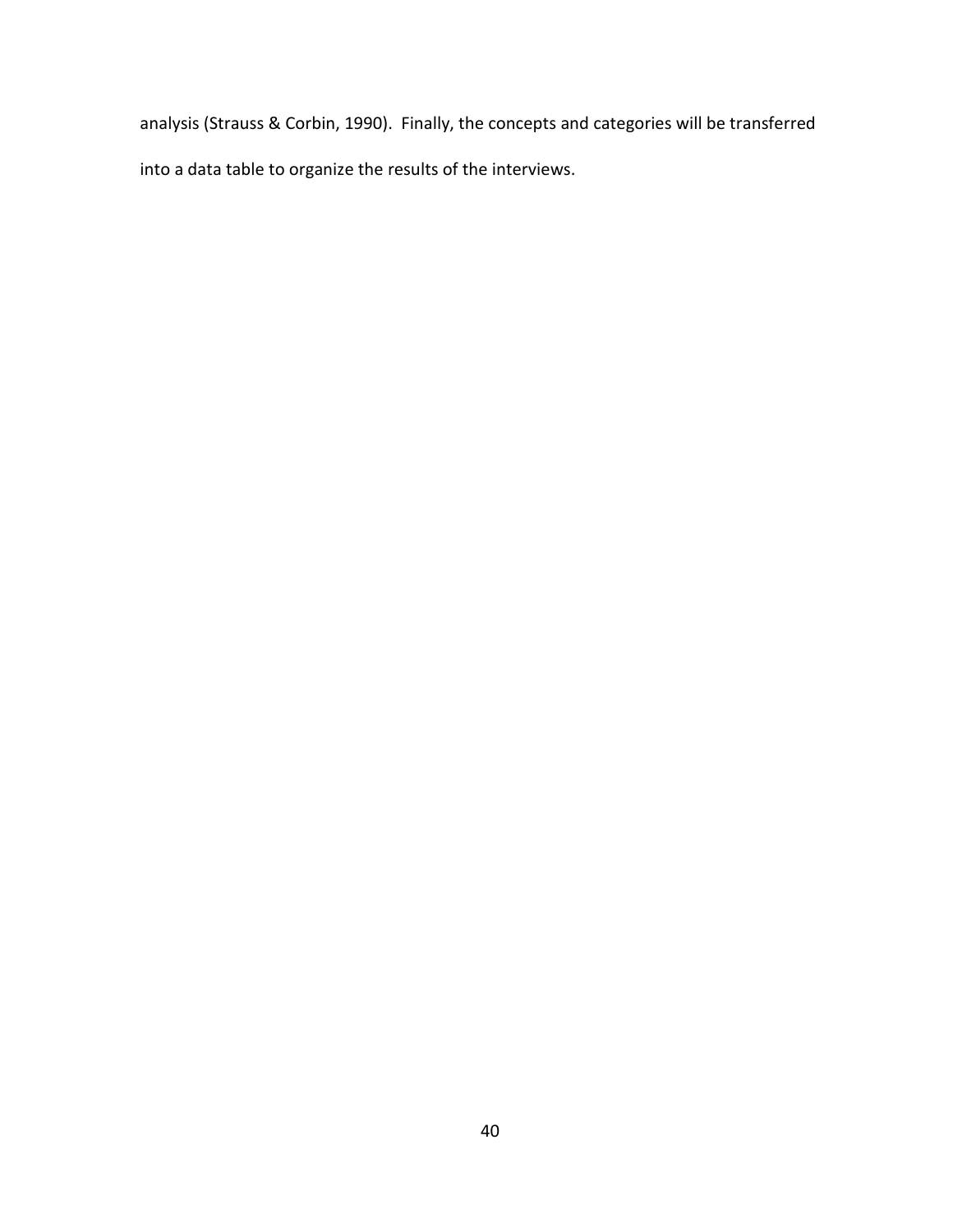#### **Chapter IV – Data Analysis**

#### **Introduction**

The purpose of this study was to examine the impact of interscholastic athletic participation from the perspective of the high school principals, athletic directors and school counselors and to provide beneficial information for school leaders to rationalize greater emphasis on and more funding for interscholastic athletic programs.

The impact of interscholastic sports participation has been researched and examined for over a century. Research has certainly brought attention to the impact and the many positive benefits students receive when given the opportunity to participate (Darling, Cadwell & Smith, 2005; Fredricks & Eccles, 2006; Morrissey, 2005; Otto, 1982; Otto & Alwin, 1977; Reeves, 2008). It is evident high school sports participation enhances academic performance while promoting fundamental life skills (Dornbusch, 1986; Durbin, 1986; Knifsend & Graham, 2011, p. 380; Marsh & Kleitman, 2002, p. 466; Silliker & Quirk, 1997). Those who support interscholastic sport participation value the opportunities for character development, while critics often cite the costs and potential distractions from academics as reasons to keep sports out of schools (Burnett, 2000; Coleman, 1959, 1961; Gerber, 1996).

This chapter is divided into three distinct sections. The first section provides brief background information on the 12 participants; four high school principals, four athletic directors and four school counselors served as the research study participants. Participants were randomly selected from high schools who participate in a specific interscholastic league in upstate New York. The second section of this chapter answers the research questions by citing the data collected during the 12 participant interviews. Finally, the third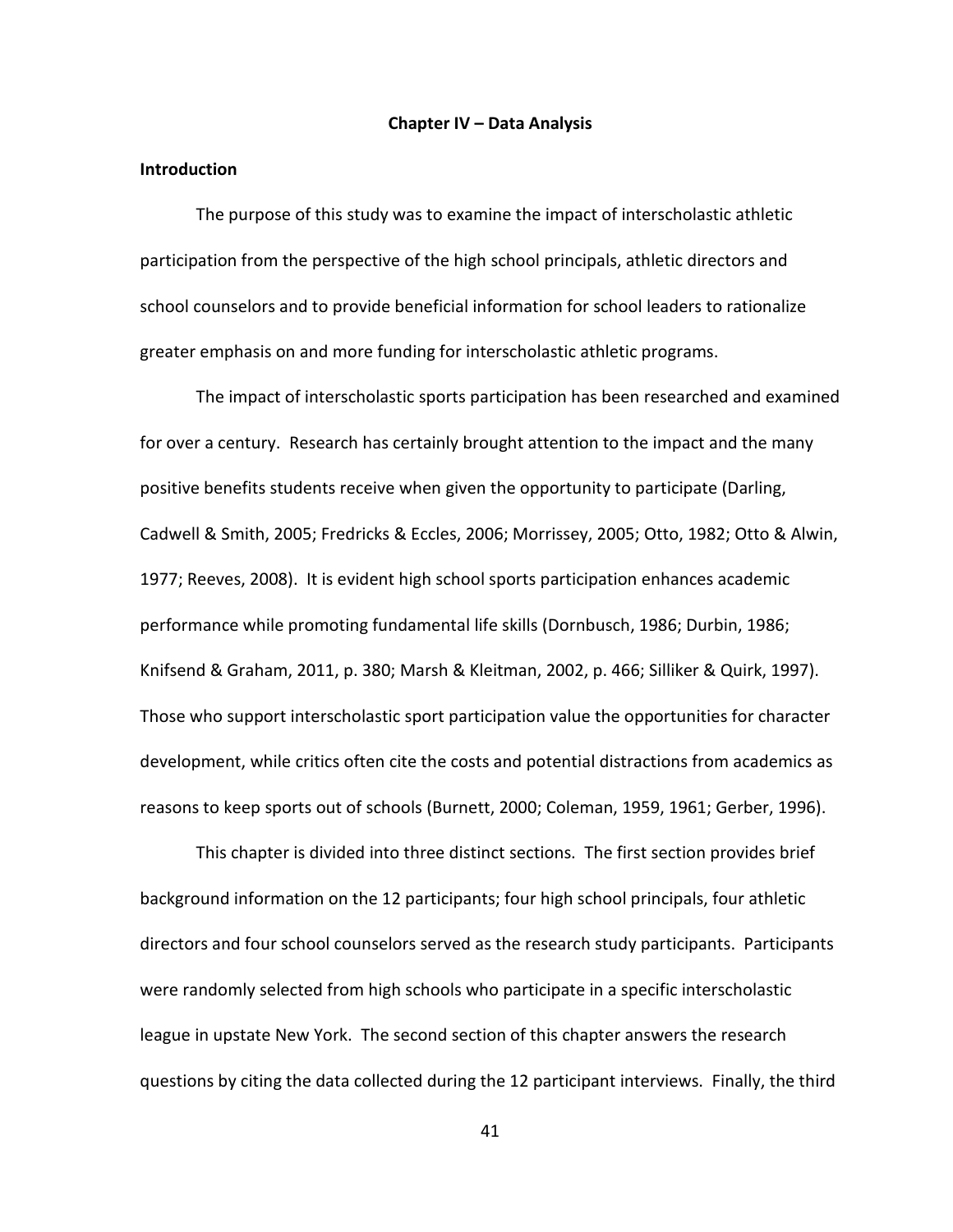section examines four themes which developed throughout the data collection process using the collected data.

## **Section One: Research Study Participants**

In an effort to maintain confidentiality and privacy, the participants' names are not disclosed. The 12 participants have been labeled using their title (i.e. principal, athletic director, counselor) and a number  $(1, 2, 3, 4)$  to provide the reader with a level of consistency and understanding of the responses gathered. The 12 research participants have a combined 230 years of educational experience, with nine of the 12 participants spending more than ten years in their current position. To be eligible to participate in this study, all participants had to be employed in an Albany, New York capitol region school district, which was a member of a specific interscholastic league.

**Principal 1:** Principal 1 has been a principal for the past 10 years and recently completed 18 years as an educator. After starting in an alternative education classroom environment with a certification in social studies, Principal 1 pursued an administrative certificate. While in the process of completing the administrative certificate, a dean position opened at the participant's school. After two years as Dean, the role transitioned into an assistant principal. Principal 1 worked with freshmen for nine years before assuming the position of head principal at the high school.

**Principal 2:** For nearly three decades, Principal 2 has worked in the educational field. Principal 2 entered the teaching profession as a special education teacher, but also held a social studies teaching certification. Principal 2 held football coaching responsibilities at the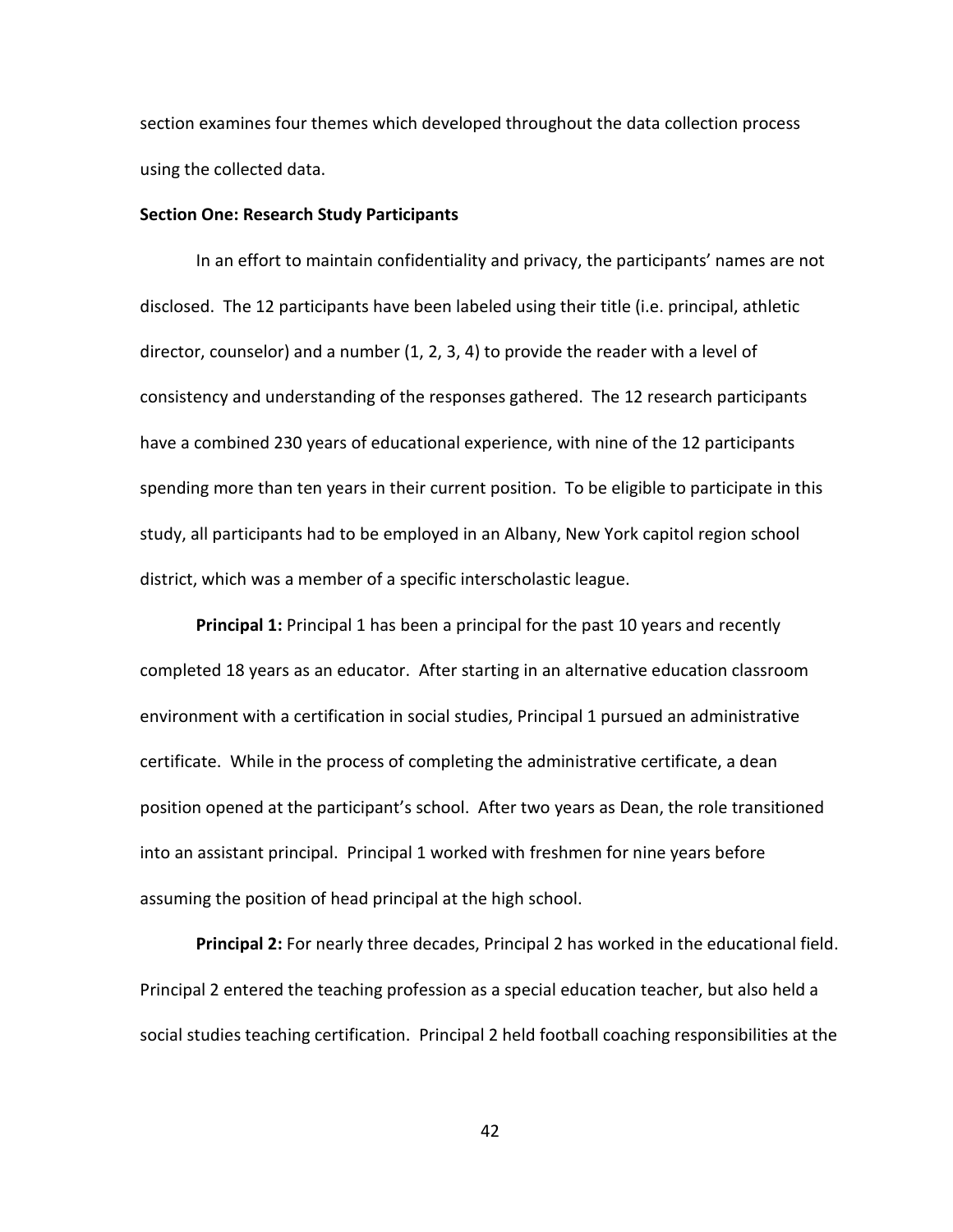school for five years before becoming an assistant principal. After only two years as an assistant principal, Principal 2 became the head principal in 2001.

**Principal 3:** Principal 3 has been a principal for the past 13 years and has worked in education for 18 years. Principal 3 started as a social studies teacher and coach at the middle school level, teaching special education and coaching basketball. After only five years, Principal 3 assumed athletic director responsibilities, and maintained his classroom teaching position. Since it was a small school, teaching and administrative duties were often assigned together. Principal 3 moved to another school to become an assistant principal and athletic director and is now serving as building principal.

**Principal 4:** Principal 4 received a teaching position right out of college and began teaching at a Massachusetts high school. After five years in the classroom, Principal 4 began coaching varsity lacrosse and moved to New York to accept a position as a Global History teacher and coach. After ten years, Principal 4 obtained an administrative certificate and oversaw a summer school program for three years. Principal 4 is now building principal and has worked in education for a total of 17 years.

**Athletic Director 1:** Athletic Director 1 has been in the education field for 14 years. The participant has spent the past nine years as a high school athletic director. The participant's career began as a business teacher, but eventually transitioned into athletic director responsibilities along with teaching duties. For the past four years, the participant has served as the full time athletic director.

**Athletic Director 2:** Athletic Director 2 has worked in public education for 22 years and has spent the past 14 years as a high school athletic director. Prior to becoming an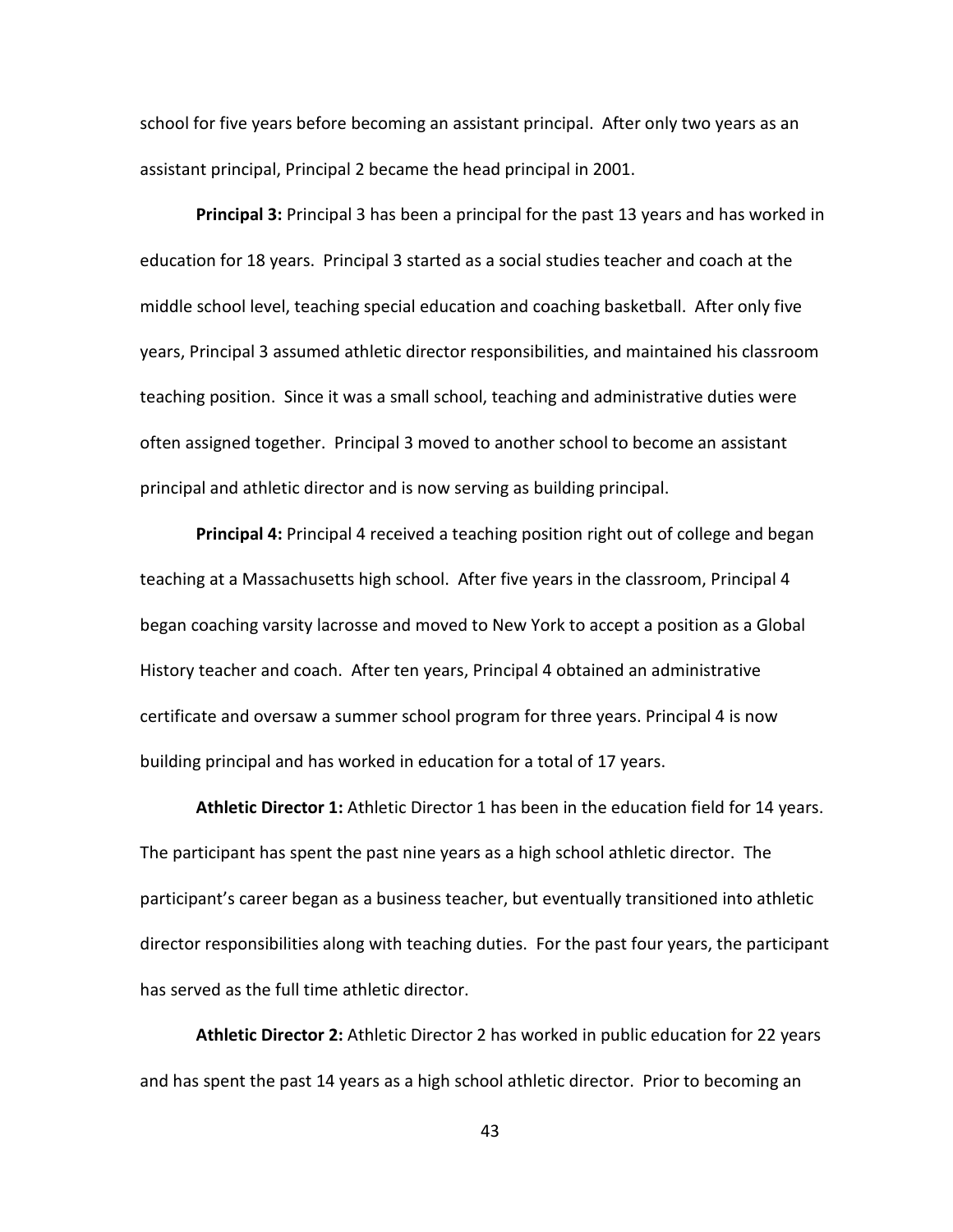athletic director, the participant served two years as a middle school assistant principal and six years as a classroom teacher. At beginning of Athletic Director 2's career, the participant was a  $5<sup>th</sup>$  and  $6<sup>th</sup>$  grade elementary teacher, but eventually returned to school to receive a physical education certification.

**Athletic Director 3:** Athletic Director 3 has been in the educational field for 18 years; the last 12 years as a high school athletic director. The participant's career began as a physical education teacher at an elementary school for four years. At that time, the participant was also coaching varsity soccer at a school nearly 40 minutes away. Athletic Director 3 went on to teach and coach at a high school for six years before going into administration. The participant received an athletic director position and spent eight years at an upstate New York school.

**Athletic Director 4:** Athletic Director 4 has been in the educational field for the past 29 years; 19 years as a high school athletic director. Athletic Director 4 spent eight years in an inner-city school as a teacher and coach before pursuing an administrative certification. After serving as an assistant principal for nearly 3 years, the school's athletic director was forced to take a medical leave and the superintendent asked Athletic Director 4 to assume the athletic director responsibilities. Athletic Director 4 filled this position for 8 years. For the past 11 years, Athletic Director 4 has been the athletic director at an upstate New York suburban school district.

**Counselor 1:** Counselor 1 has been at the same school since entering the field of school counseling in 1993; 24 years ago. Counselor 1 started out as a substitute teacher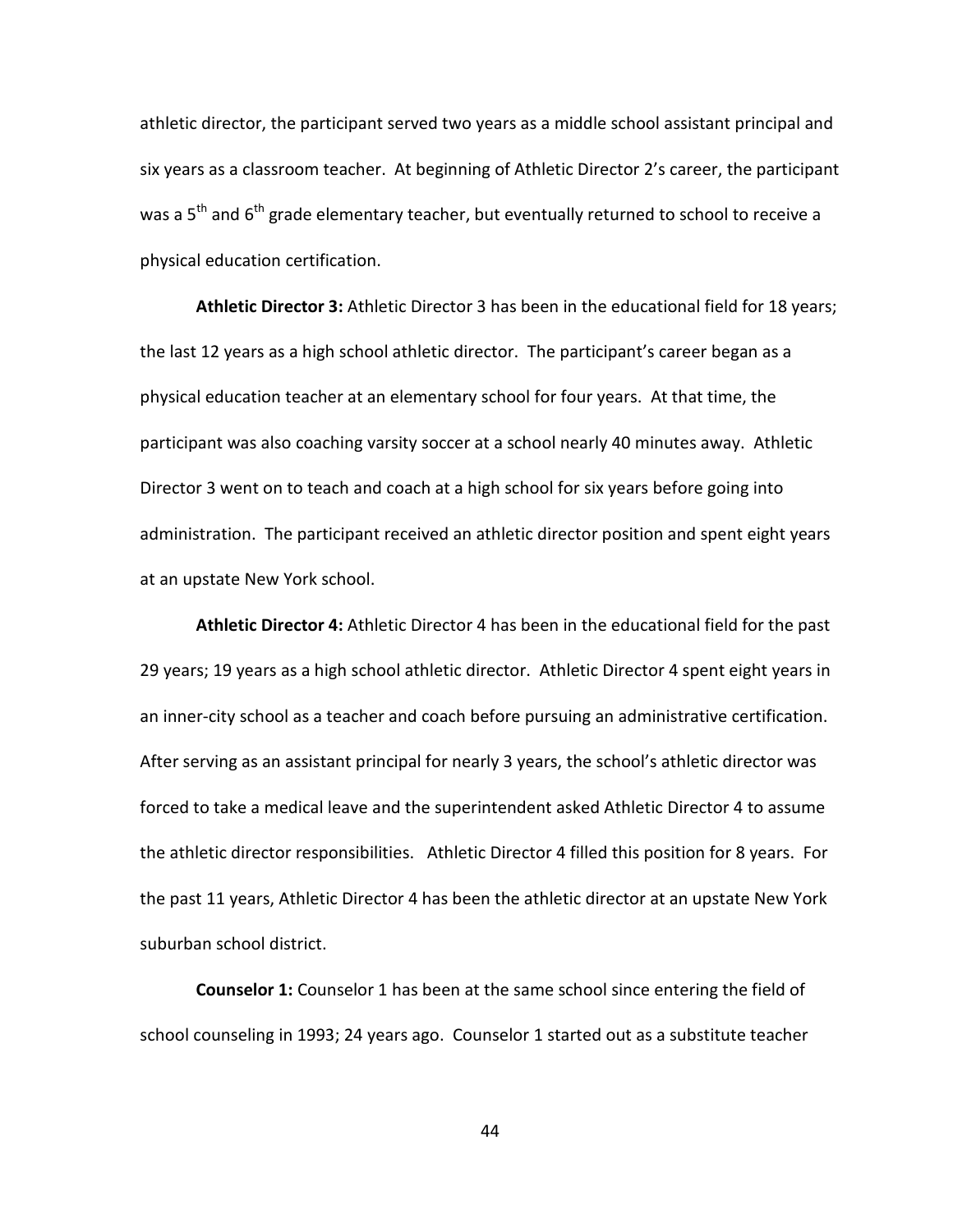while pursuing a master's degree in school counseling. Counselor 1 has also served as the school's girls' soccer coach.

**Counselor 2:** Counselor 2 entered the field of school counseling a decade ago after working in sales and marketing at an education consulting company. The beginning of Counselor 2's career as a school counselor was spent as an at-risk counselor, which was funded by a grant on an annual basis. For the past 9 years, Counselor 2 has been at the same high school.

**Counselor 3:** Counselor 3 has been working in the area of school counseling for the past eight years and has spent the last six years at the same high school. After graduating with a master's degree in school counseling, Counselor 3 started at a community college as an Academic Advisory and Success Advocate for students who were considered double developmentally delayed (tested into remedial math and English courses). Prior to entering the high school setting, Counselor 3 was a Mental Health Counselor and an assistant women's basketball coach at the college level. Counselor 3 has been at the same high school for the past six years and currently coaches girls' basketball and softball.

**Counselor 4:** For the past 23 years Counselor 4 has served the same school district as its school guidance counselor. Counselor 4 has worked with  $9^{th}$  through  $12^{th}$  graders for over two decades; ten years ago, Counselor 4 started working with student-athletes and is viewed as the "go to" counselor for questions of NCAA eligibility and course requirements.

# **Section Two: Research Questions**

This research utilized a qualitative case study methodology to gather data related to the following research question: *What is the impact of interscholastic athletic participation*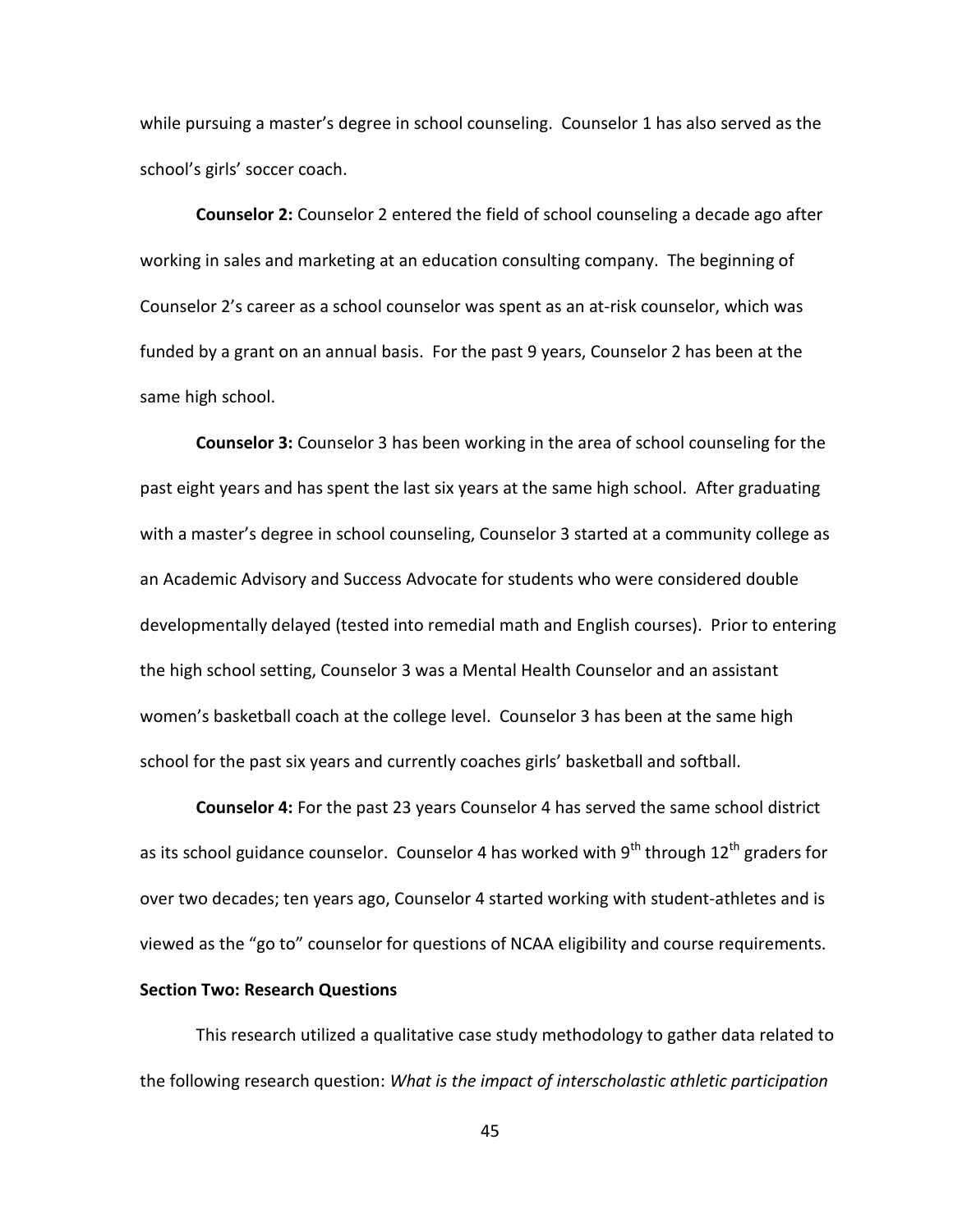*upon student-athletes from the perspective of the high school principal, athletic director and counselor?* Seven sub-questions were used to answer the research question. The following pages will detail participant responses in an effort to answer the research question and seven sub-questions.

**Sub-question 1:** *Do students who participate in interscholastic athletics do better in the classroom, experience less discipline issues, graduate at a greater rate, and attend college at a greater rate than their non-participating classmates?*

**Student-Athletes and Grades:** This study provides support for past research which has shown a strong correlation between academic success and interscholastic sport participation. Athletics unequivocally help increase students' concentration and general academic success (Lipscomb, 2007; Trudeau & Shephard, 2008). All participants responded in a positive manner, by correlating interscholastic participation to improved grades and overall classroom performance.

When asked to compare student-athletes and their non-participating classmates regarding grades, Counselor 1 said "*I see a significant correlation between kids that are involved, whether its athletics or other things like marching band*." Athletic Director 2 responded by saying "*To me, there's an absolute connection. Student athletes are focused on grades*." And Athletic Director 3 said "*You do see the kids that are involved in athletics do make a commitment to their academics and it translates onto the field. The kids that are dedicated to doing well academically, they're driven, they're disciplined, they have a commitment to their grades."* It is certainly well documented that students who participate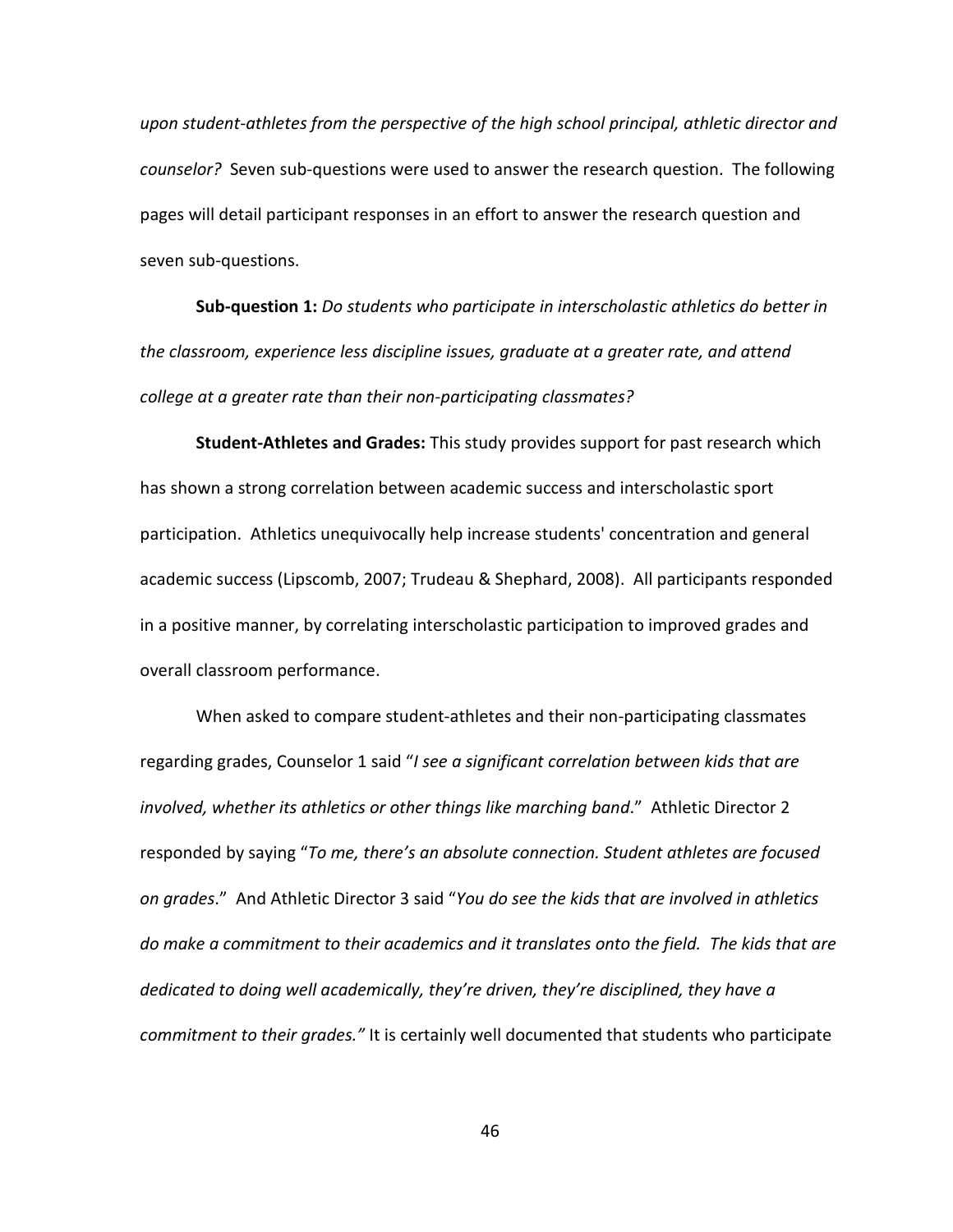in interscholastic athletics receive better grades; this topic has been researched and studied for decades (Dornbusch, 1986; Durbin, 1986; Silliker & Quirk, 1997).

According to Counselor 3, student-athletes have an "internal motivation" and can rely on teachers and administrators who are looking out for them; these factors contribute to enhanced performance in the classroom. Counselor 3, who also coaches, provided a perspective pertaining to a student-athlete's academic success:

I have a unique kind of perspective because I'm also a coach in the high school. I see firsthand the differences between student athletes and also students who participate even in like drama or choir versus students who just go home. Again, it's case-by-case. Every kid who is not an athlete doesn't mean they are not going to do well but I think there is that internal motivation and a lot of students lack that; like your Valedictorians who are not athletes, maybe, they have that motivation to succeed. Whether it's parenting or just how they were raised, they have that internal motivation to do their best. Sometimes students don't have that and I think that kind of gap is where you see, in my perspective, looking at grades constantly, I think athletics sometimes can kind of put that over their heads especially with coaches on them and people always constantly talking about them. It's not just about sports all the time – I can't play a sport if I'm not doing well in classes. I think that push does increase student performance. Again, like I said, it's case-by-case. You can have a football team or a basketball team that are studs and you're going to have two or three guys that sometimes become ineligible; it's happened. But I think with the pressure from Administration and coaches and counselors and teachers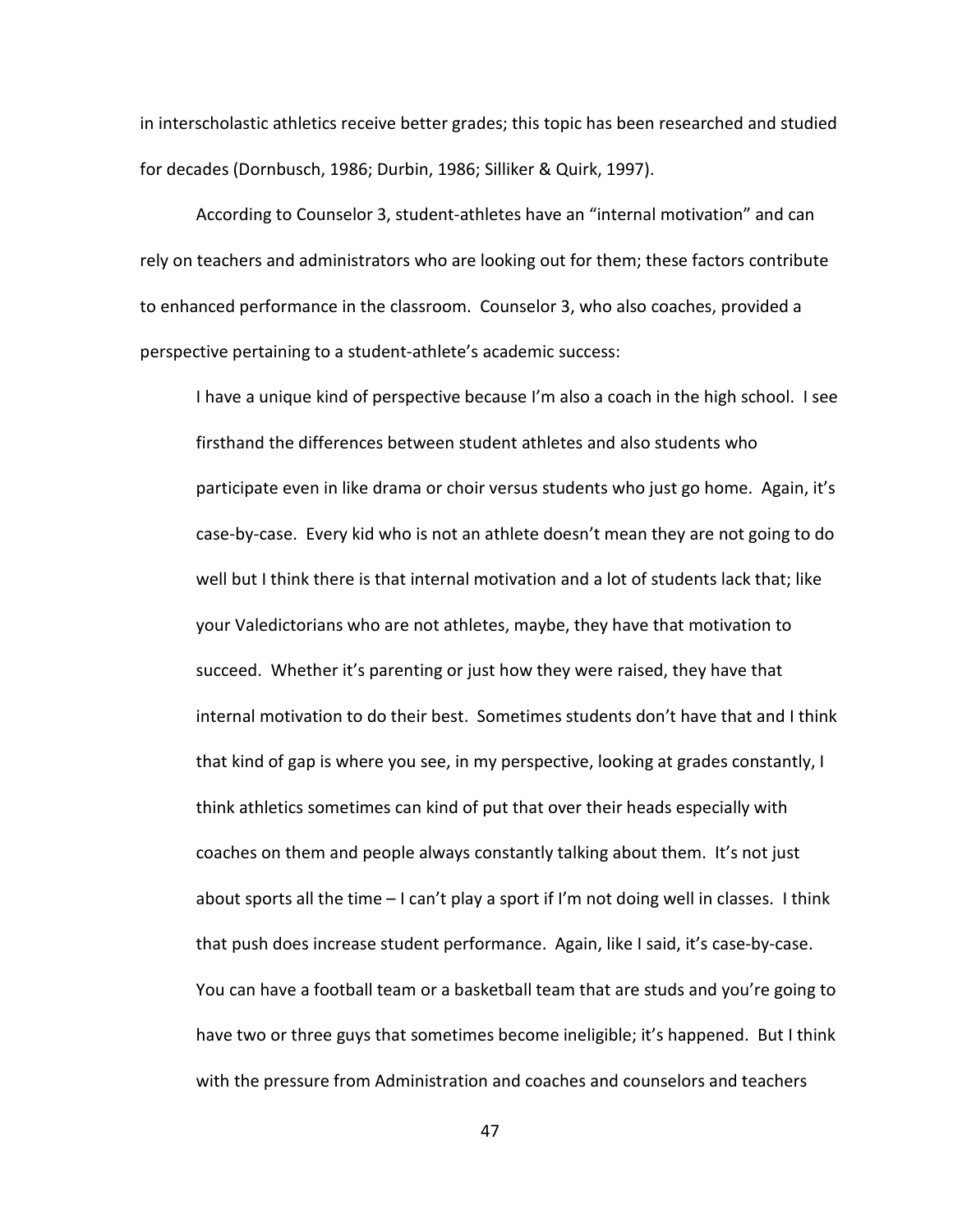that know that they're athletes in the building from girls and guys that play any sport they know, hey, I know you're playing tonight; let's get this in. I think students take that and use that as a motivation to do better in school (Counselor 3).

Principal 2 and Principal 3 both had similar observations relating student-athlete academic success to "in-season" athletic participation. Attention is seldom paid to the reality that schools and interscholastic athletic associations limit the time period for interscholastic sports seasons (i.e. Fall season is 15 weeks, Winter season is 22 weeks, and Spring season is 15 weeks). If students tend to have more success during the "season", one would presume the season would have no limit to afford students more time to participate and reap the benefits of participating. Principal 2 questioned whether in-season participation helps a student because they have less free time or the routine of their schedule aides in their study habits:

I think student athletes overall as a sub-group tend to be a little more goal oriented but, again, I don't know if that's by design or just by how they operate. I think that transfers a little bit into their academics. I've noticed that kids historically have done better while they're in season. I don't know if that's because they have less free time and they have to be more focused or if it's just because they're more into routine and studying is part of the routine so the routine of practice and training transitions to the routine of studying (Principal 2).

Principal 3 provided an example of how students can be impacted during the off season compared to their academic performance during the season: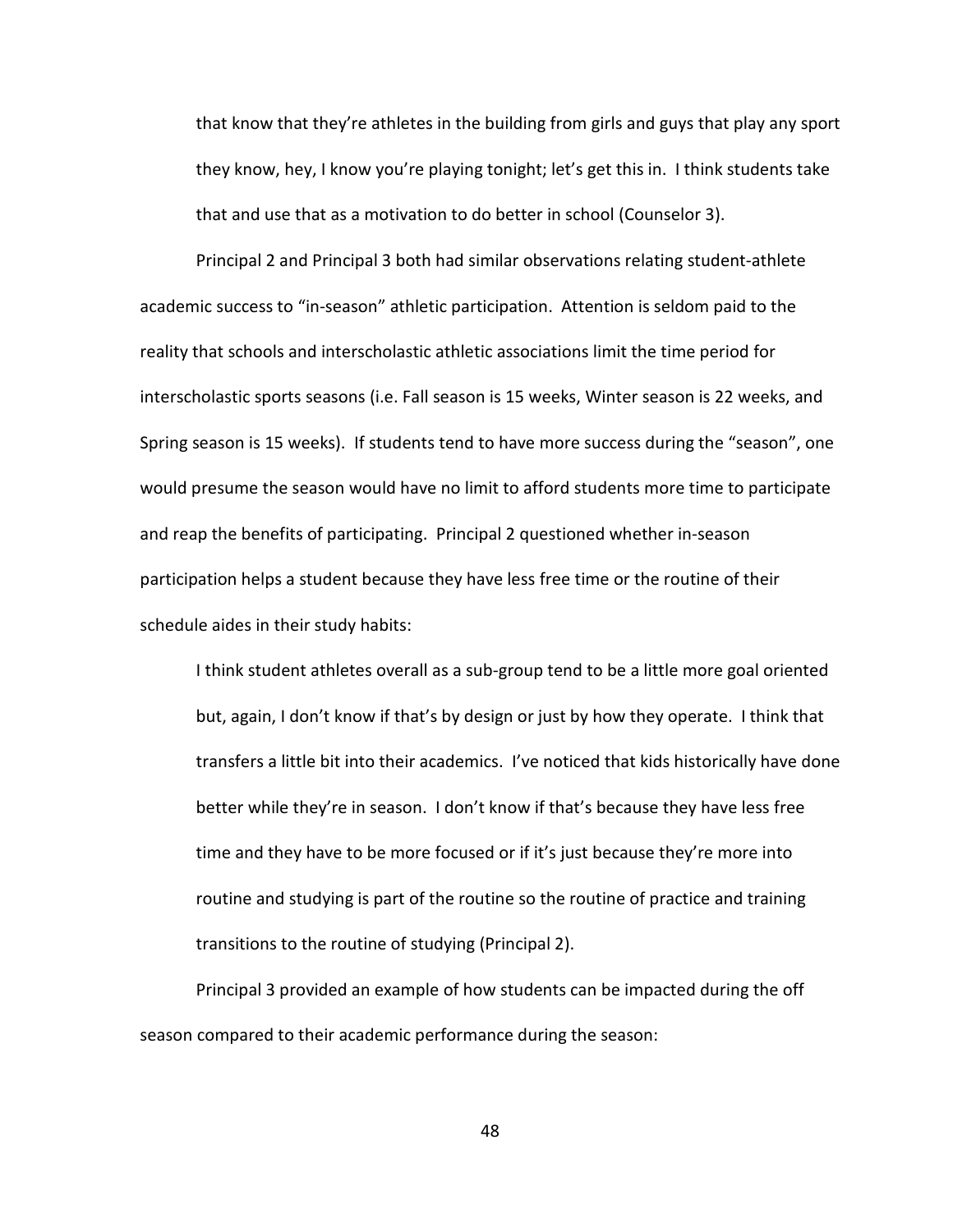Anecdotally I can tell you, without a doubt, I've had kids before that they are a soccer player and they're eligible and they're passing and then soccer season ends and we're struggling and we're bringing them in for additional assistance. Time and time again and I can tell you what happened. And a social worker or myself or a counselor will say, the season ended and now the kid is tanking. A lot of times it relates to attendance and that trusted influence in their life. It might be a little different at a large school because sports tend to be more 365 but at a small school, the kid plays a sport and now that coach is not as involved with the kid so the coach can't lean on him, he can't say hey, I'm going to talk to Coach whoever. I've definitely seen that impact where sports are a positive impact on the kids in season (Principal 3).

Principal 1 cited the sense of belonging and the connection that can be made between participation and classroom responsibilities, as reasons why student-athletes have success in the classroom:

There are always the outliers who you would think you have a theory on something and then the complete opposite, but I think overall when the student athletes feel as though they're part of something greater than them or bigger than them and they have a responsibility to others, they know that they can't mess up whether that be socially or academically. While our particular high school does not have an academic policy tied to participation, I think we still view our expectations the same as a school that would. We have them pull the kid off because you're failing "X" amount of classes but we do work with our classes and say there is an issue here and we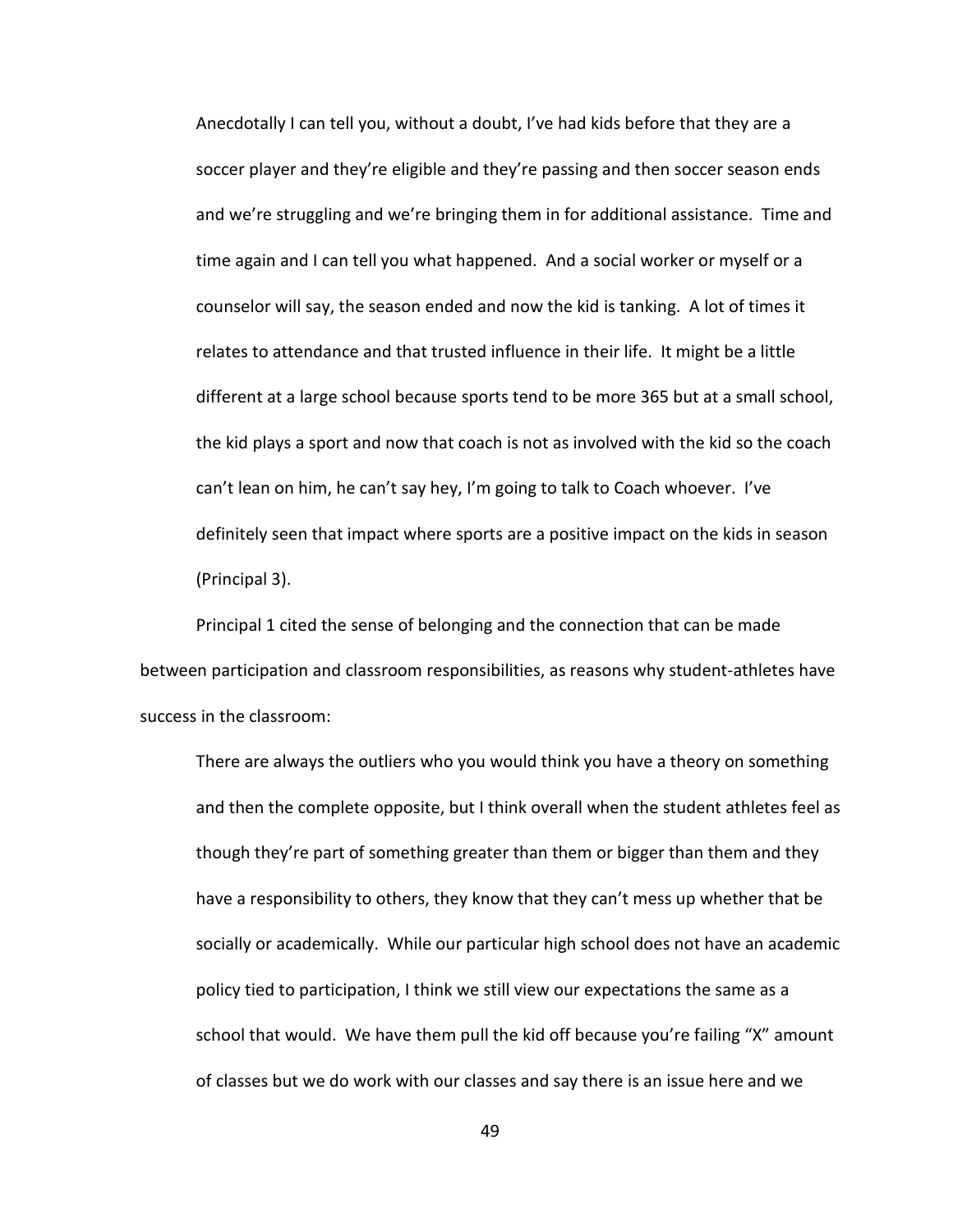need to fix this issue because we're students before athletes. I think it's easier to make a connection when you're talking with a kid who is struggling a bit to get them to understand how important it is not just to them individually but to the people that rely on them. I think it makes that conversation much more fruitful when you have something else to bring into it besides what do you do when you go home at the end of the day. Hang out, this and that, play games. If you go to practice and you know the coach and you know the other guys on the team, you can use that as, not leverage, but part of the conversation. I definitely find great value in that (Principal 1).

Counselor 4 also brought attention to the belief that students do better in school when they feel like they belong to a team or organization within the school. This is a valid observation since many school districts limit the number of students on a team by conducting cuts. Creating more opportunities for students to develop relationships and gain a sense of belonging is increased when schools create non-interscholastic programs such as intramurals or clubs. Counselor 4 said:

We're in a large school district and what I have found, whether its athletics or something else, the kids do best when they feel like they belong to something; it's about relationships. For some students, it's the teams that they're on. It could be that they're in the theatre program or whatever it is having that something outside of the classroom and having adults or other people and whether it's a club or whatever it is having that support and feeling like they belong, and they matter has been key to bring the best out of people (Counselor 4).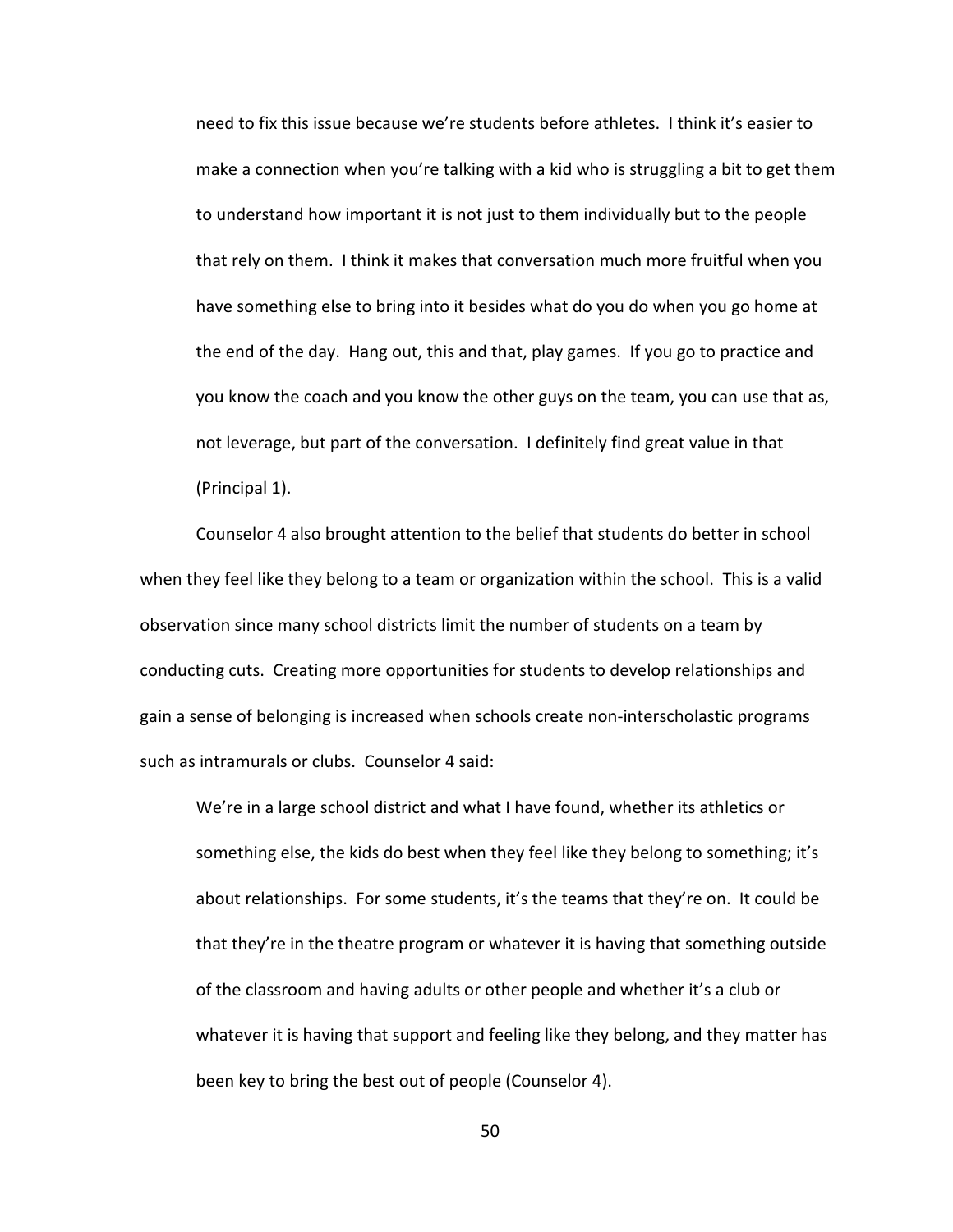Finally, Principal 4 discussed his thoughts on the unique characteristics of students who participate in athletics:

Generally speaking, kids who participate in athletics I feel they are more organized and manage their time a lot better. A lot of the at-risk population kids that I work with, I'm always trying to get them to do extra-curriculars whether it's athletics, getting involved after school in clubs but there's definitely just a sense of being involved in the school culture. Our athletes, they're recognized in the hallway; they're part of a larger team. Some of our kids who aren't really involved, they're here from the school day to school end and they're gone. They don't really have anything vested. I see with a lot of our athletes they're more prideful – they're more prideful of the school, the community, they do more. It's always good to kind of reach out to their coaches and have that sort of support system for them so I'm always trying to push kids into athletics (Principal 4).

**Student-Athletes and Discipline:** The majority of the participants involved in this study believe student athletes have fewer discipline issues and receive fewer referrals when compared to their non-participating classmates. Athletic Director 4 mentioned, "*I think athletics is a tremendous carrot to keep kids doing the right thing*." As described in the literature review, Hawkins (1988) found students who were involved in extracurricular school related programs were less likely to be suspended from school and misbehave, while research conducted by Landers and Landers (1978) found a lower rate of delinquent acts was significantly related to participation in athletics. My research supports Hawkins and Landers and Landers findings.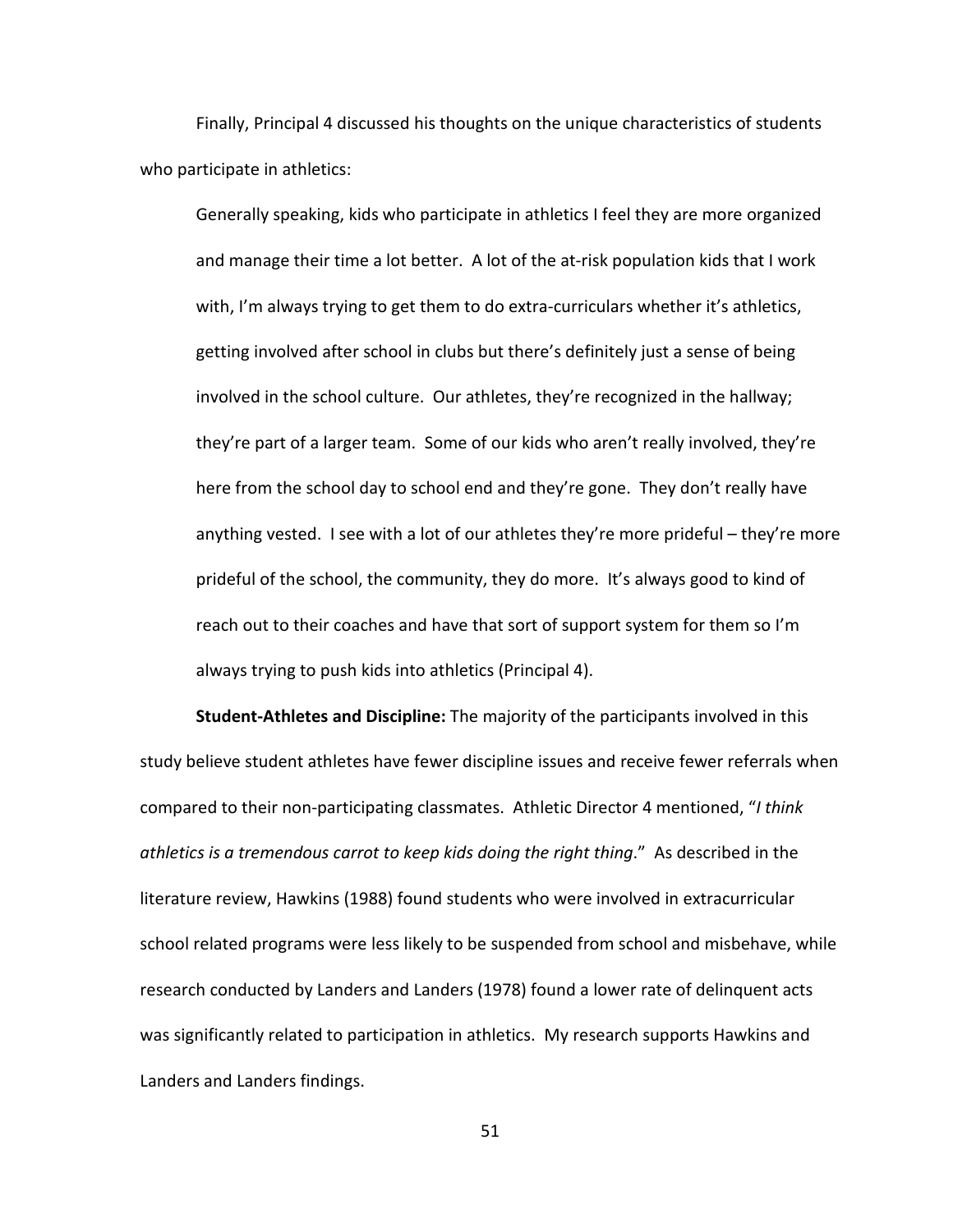Athletic Director 1 and 2 both reported student-athletes had fewer discipline issues than students who chose not to participate; reasoning suggests that student-athletes feel as if they have something to lose. Athletic Director 1 said students-athletes are "held to a higher standard and you have a lot more to lose." Athletic Director 1 went on to provide some examples of this statement:

The kid that gets in a fight in the hallway that's not involved in basketball or not involved in the Chess Club, all right they're going to get suspended from school but their life goes on other than that. But if you're involved on the football team, on the track team and you get into a fight, a lot of those things are going to be taken away from you for a little bit so I think those kids know I need to be on my best behavior all the time and it shows in the hallways. I think our teachers and our community sees that as well that our student athletes are well behaved (Athletic Director 1).

Athletic Director 2 used the same phrase- "*they feel like there is something they have to lose*" in response to why student-athletes seem to experience fewer discipline issues:

Same, absolutely. I regularly check in on our student-athletes; we have grade level principals basically the Deans of Students. They sandwich my office – there's literally one there and one there. We have a little habit we do every morning. We grab a cup of coffee, the three of us, I touch base and make sure all student athletes are doing ok and our student athletes are never really trouble, I don't want to say never; very, very rare situations, and it's usually something fairly minor and that's, again, been the case pretty much in the districts I've been. They feel like there is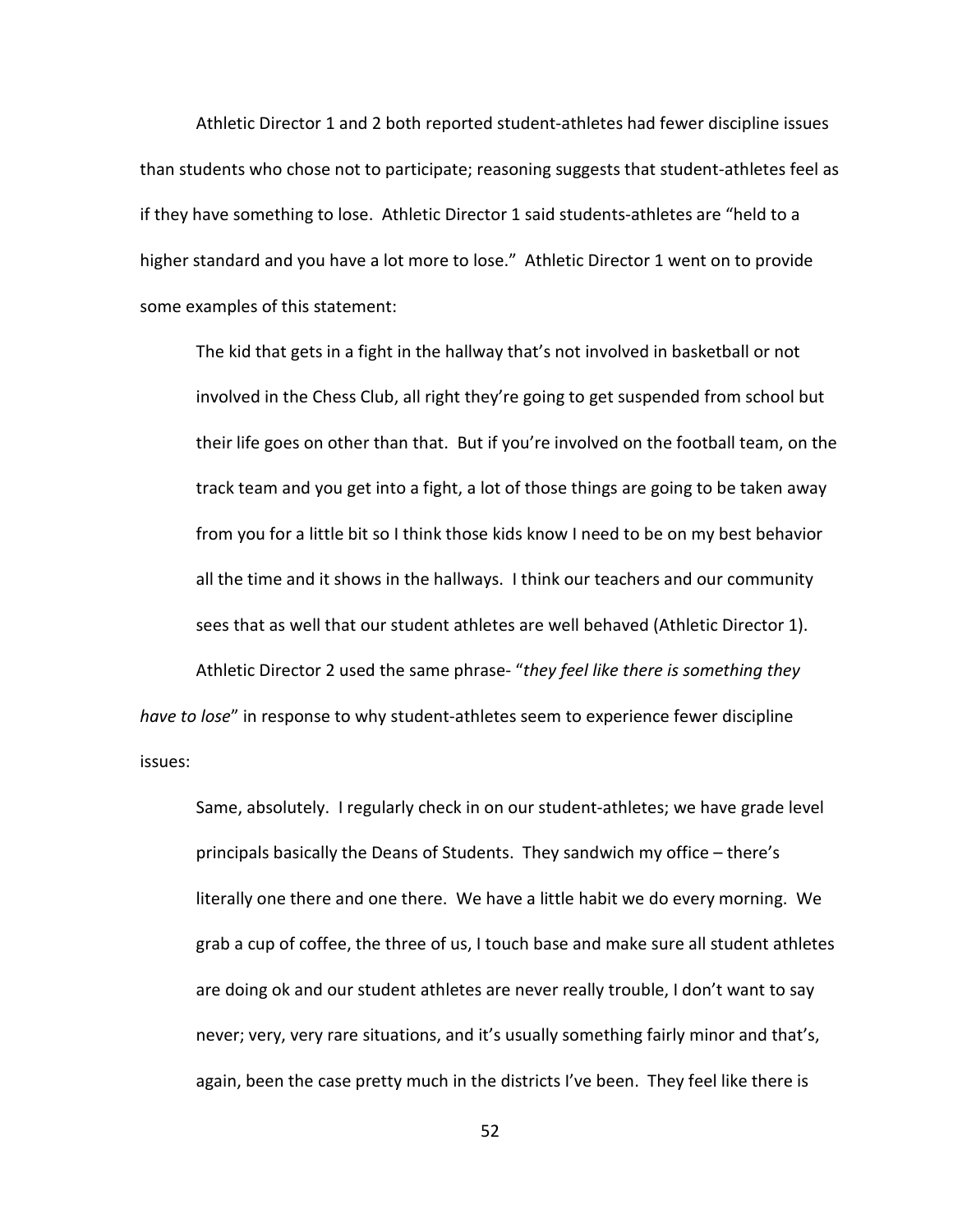something they have to lose. There is something to lose. They understand, and we make it really clear. (Athletic Director 2).

Classroom teachers, administrators and coaches have the ability to make connections and provide students with a sense of belonging which is an incredible benefit of interscholastic athletic participation. Brown and Evans (2002) and Dotterer et al. (2007) found that students who participated in extracurricular activities associated with their school felt more connected and had an enhanced sense of belonging. Principal 1, Principal 3 and Athletic Director 3 all discussed the importance of students having a sense of belonging. Principal 1 referenced non-participating students when responding to the question related to student-athlete discipline:

They have no sense of belonging. They're not connected to anything that exists within this building. They either come here because they have to or they're just programmed to wake up and go to school (Principal 1).

Principal 3 discussed the challenges of holding students accountable when their athletic season is over or they are not involved in sports, as well as the motivating factors of athletic participation:

Yes, definitely, the same instance like what's going on with this kid, well, the season over and I think the conversations around discipline sometimes are different and maybe that's my fault or our fault. We just had a kid this morning get in trouble and we talked about leadership, time to grow up and people look up to you. It's a lot harder to have that conversation with a kid who is not involved in anything. We're talking about sports, obviously, but I think that goes for clubs or other stuff. Hey,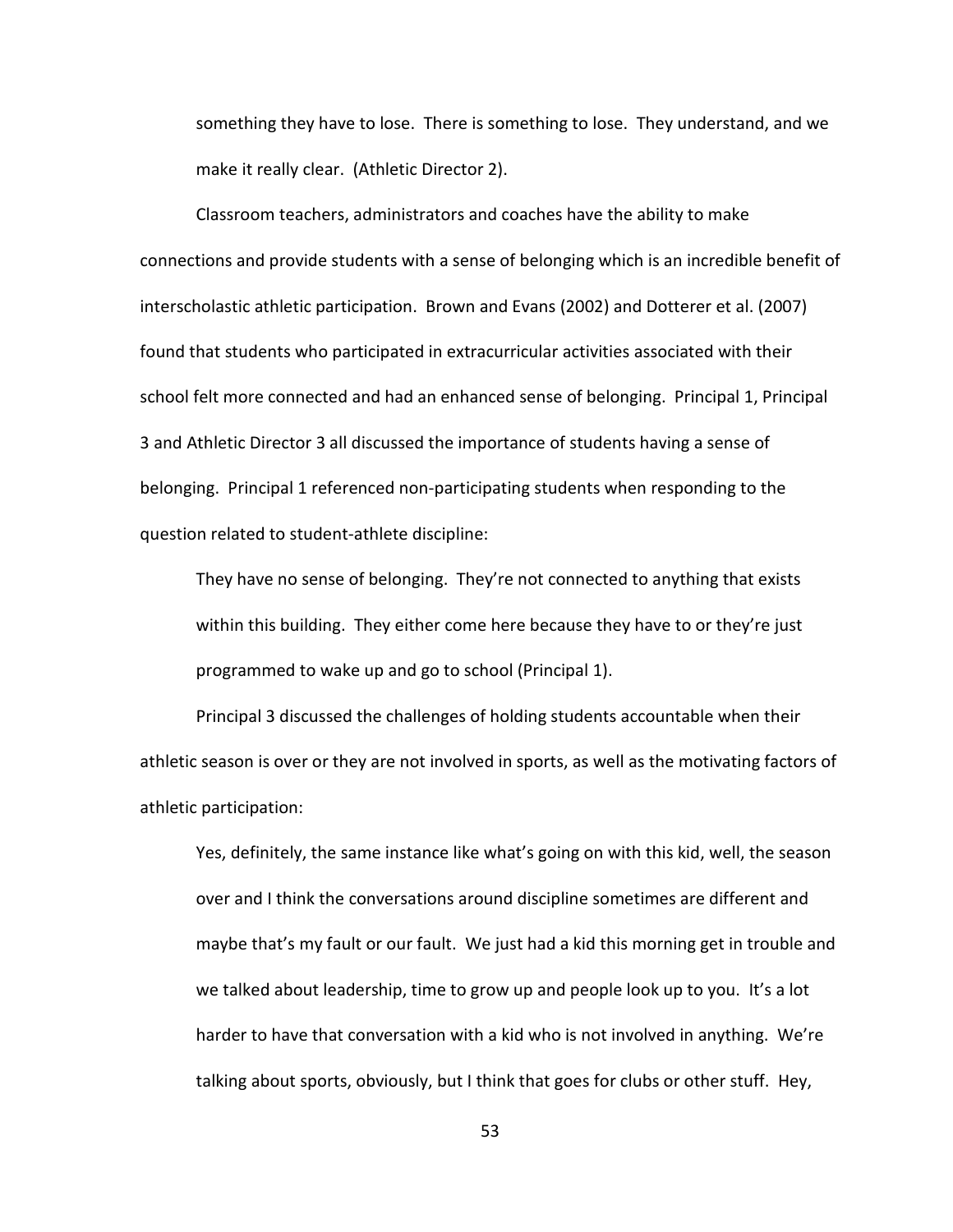you're on the football team. When you're in practice how does it go? How do you work harder? We can draw those connections with discipline where we can't if a kid is not involved. That will go for drama productions or different clubs but just having the kid involved, our conversations are more productive because we can draw on the analogies – I could become a sports person and I was involved and I can relate. But those conversations are richer and I think they're more fruitful for the kids because we can, I think, we can get more growth out of a kid when there are discipline issues involved with sports. And you have that ability to kind of use that for better or for worse, we don't want to hold things over kids' heads - listen, I'm not taking Math away. You've got to go to Math every day. I'm not taking it away. You don't have to go to swim practice; you don't have to go to wrestling so those kinds of things I think are motivating for a lot of kids. To be honest with you, we have less discipline problems in my career with athletes than non-athletes (Principal 3).

Counselor 1 had a simplistic approach to the reason why student-athletes experience fewer discipline issues and referrals, "They don't have time to get into trouble".

Counselor 1 went on to give an example of a time a player on the soccer team had a discipline issue and how the situation was handled solely because the student was on the soccer team and valued that participation opportunity:

I can give you the example of my students over at Thigh School. I had 19 girls on my varsity soccer team, maybe one discipline referral. The parent called me right away and said, can you talk to my daughter, and I did immediately. I said to her – if I see this again, you're not going to be playing soccer. It turned right around.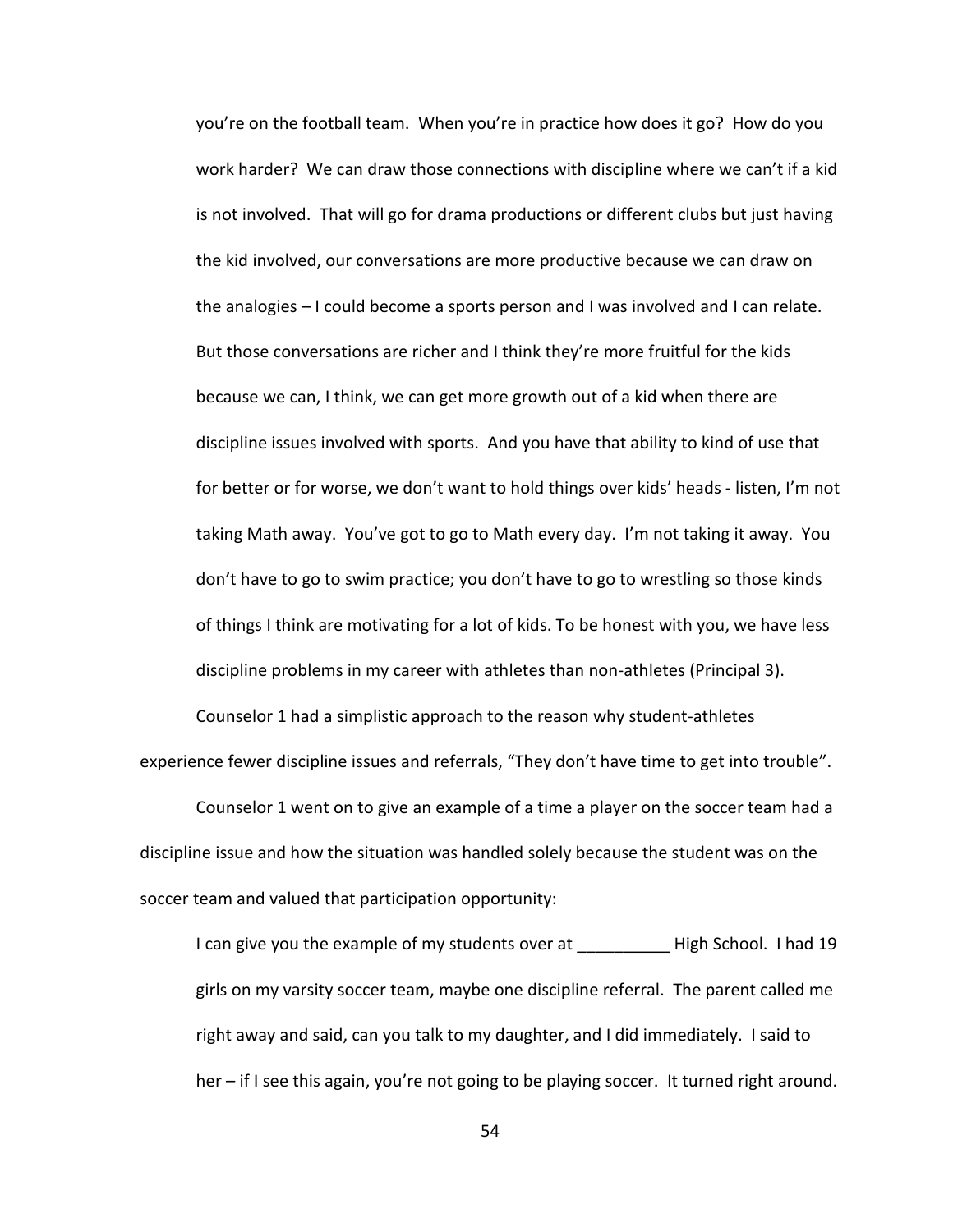Very seldom do I see my athletes, or athletes in general, that are involved in discipline (Counselor 1).

**Student-Athletes and Gradation Rates:** Past research (Davalos et al., 1999; Jansen 1992; Zaff et al., 2003) provides evidence student-athletes graduate at a higher rate than their non-participating classmates. These researchers' findings are supported by the participants in this study. Overwhelmingly the participants could not recall an athlete failing to graduate on time. Principal 4 viewed the support system offered by the coaching staff and athletic director as a factor in student-athletes graduating on time:

Yeah, I think, by-in-large our coaches do a really nice job monitoring their progress. We don't really have a lot of athletes that don't make it across the stage. Once in a while we'll have someone that just didn't get it done their senior year, but I think it all goes back to that support system with the coach and our Athletic Director, who does a nice job monitoring the grades. If we see a kid whose struggling and tell them, hey, listen, you still want to play baseball this spring, you need to keep those grades up, and that's really a hook for them (Principal 4).

Graduating on time was a common theme for all research participants, while Counselor 2 discussed encouraging students to play any kind of sport because sports have the ability to keep students engaged. Studies attribute a range of benefits in sports participation, especially for at-risk populations:

I'm a proponent of athletics for students who are at risk, especially. It was a big thing for me when I was at a different high school. It was an inner-city school and there was a lot of poverty. I advocated for my students and with the coaches and I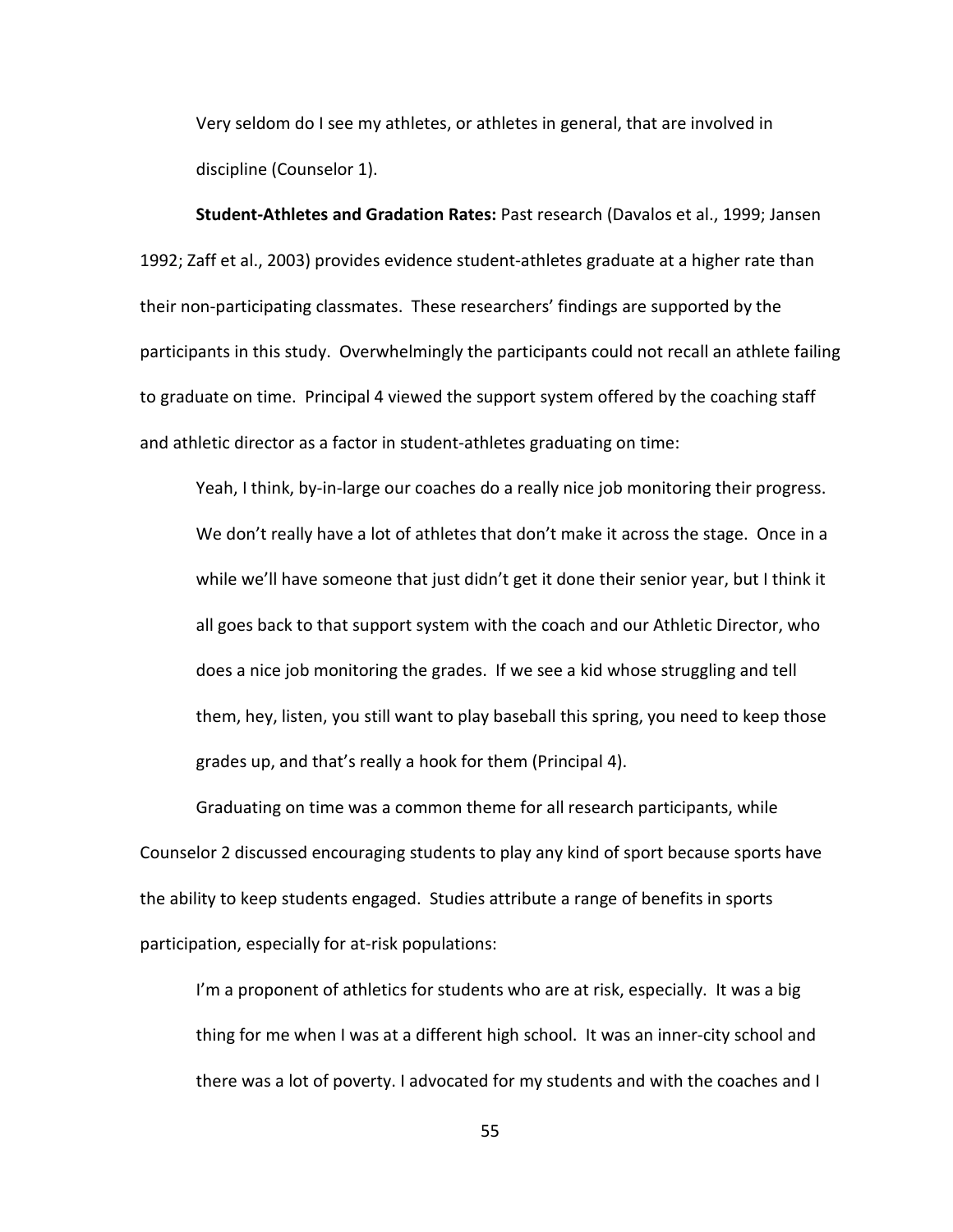worked closely with them. I strongly wanted them to play anything, any kind of sport because, in my opinion, it kept them more engaged in the school and anything that kept them engaged in the school, in my opinion, gave them a better chance to come back the next day and that was what I cared about at those at-risk schools. I just wanted them to show up the next day because I figured hopefully something would stick, they'd pass their classes and get their diplomas. I felt that if it was football that got them in, fine; if it was track & field, great. I didn't care what it was as long as it was something that would keep them engaged in school (Counselor 2).

Obviously, having high graduation rates can be attributed to a number of factors within a school district. Counselor 4 believed that coaches play a role in holding kids accountable and focused, which ultimately leads to them graduating on time. When responding to the interview question related to student-athletes graduating at a higher rate than their non-participating classmates, Counselor 4 stated:

I haven't tracked the numbers, so it would just be my guess is the kids that are involved do better. They graduate probably on time, especially when a coach holds them accountable (Counselor 4).

**Student-Athletes and College Aspirations:** Research studies by Holland and Andre (1987) and Eccles and Barber(1999) support the theory that student athletes aspire to attend college in greater numbers than non-participating students. Interview participants highlighted the aspects of interscholastic participation which aides in a student's desire to attend college.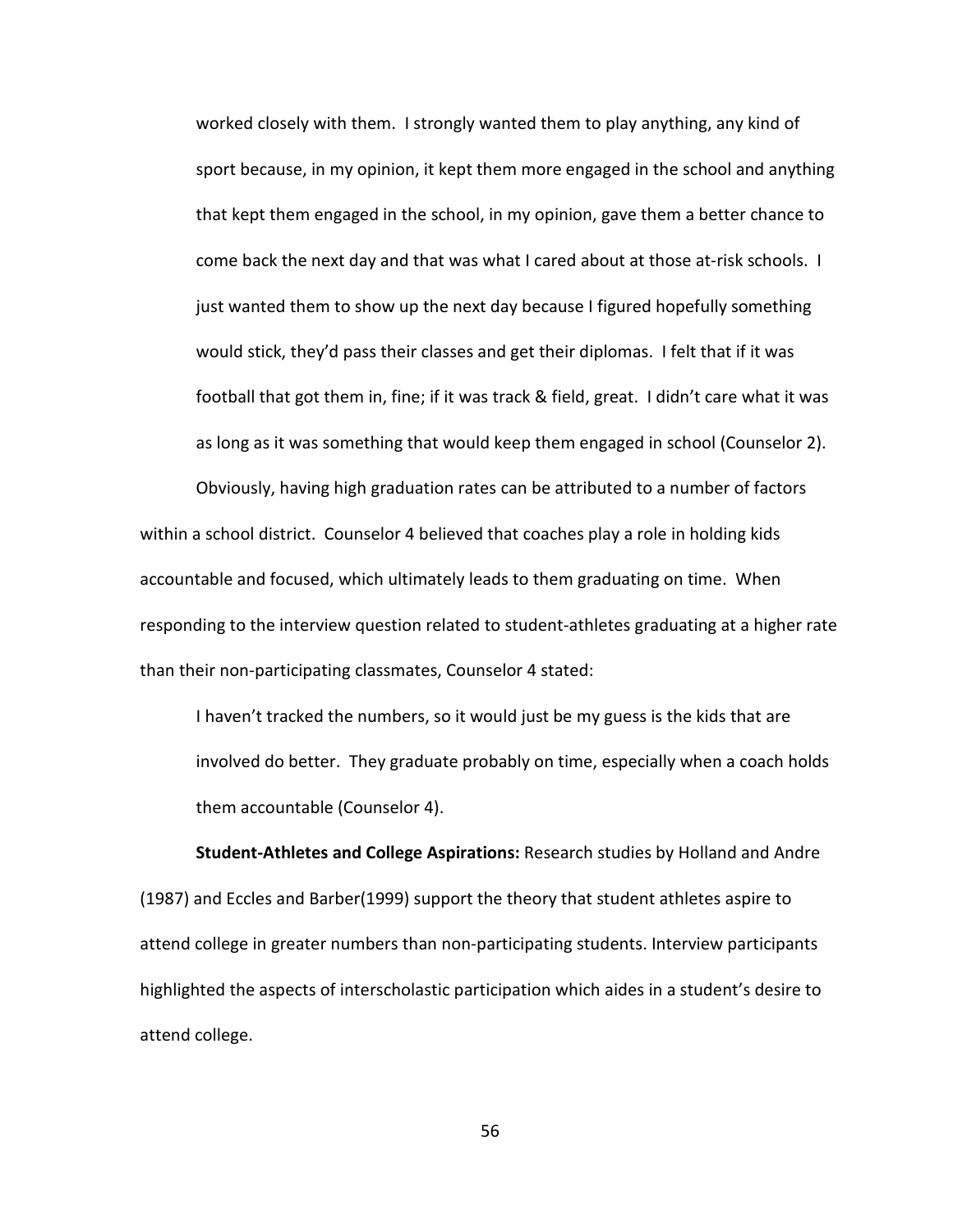Athletic Director 1 discussed the confidence a student receives from participation: I think the kids that participate they get so much more out of it than the kids that don't. They're learning to work with a team, how to be leaders, how to communicate, work with different types of people. I think that ultimately prepares them and almost gives them a little confidence when they're going to go off because they know they're going to college whether it's down the road at Siena or out in Buffalo. They might not be around their parents, they might not be in familiar surroundings, but I think participating in athletics, that prepares them because they have to come out of their shell sometimes. They can't always be just their normal self. They have to come out of their shell, they have to be part of the team and I think that prepares them to go off to college (Athletic Director 1).

An often-cited benefit created by athletic participation is a student athlete's desire to be in school on a regular basis. Regular attendance increases a student's likelihood to attend college. Athletic Director 2 provided the following insight when asked if participation impacts a student's educational aspirations:

I think they go hand-in-hand. When you have student athletes who want to be in school, they tend to do well in school so their college or post high school options are a lot greater than those who struggle through or may not see schooling as important as someone who is driven to be here. I think there is a strong correlation for the student athlete. Plus, I feel like student athletes want to be a part of their school culture and I think that also transfers to the college level. Obviously, the overwhelming number of high school athletes doesn't transition to become college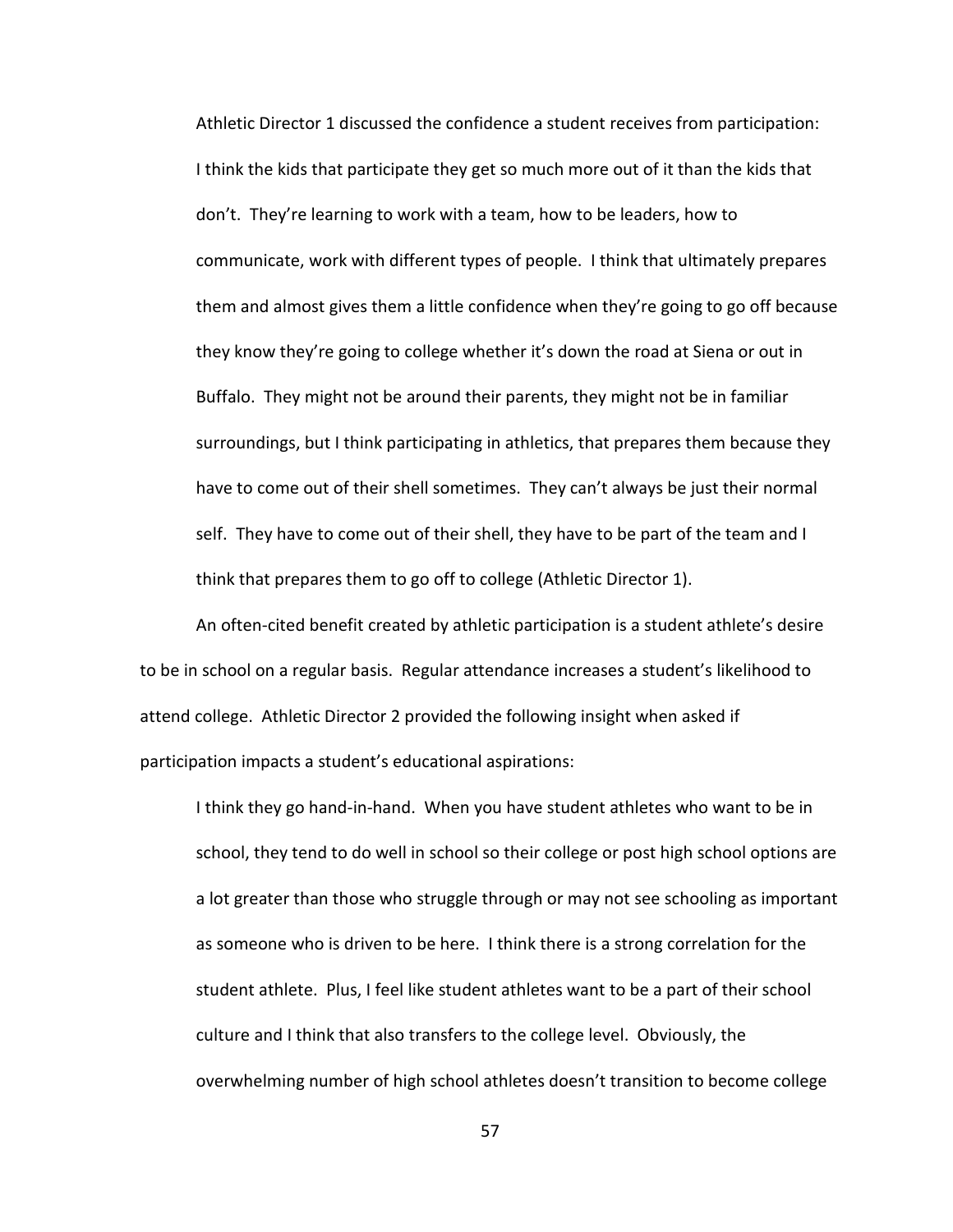athletes, but they may transition to other areas of leadership – student government, being highly involved in activities that match their career aspirations. So, yeah, I think it's definitely a strong tie (Athletic Director 2).

An interesting set of responses related to educational aspirations originated from the four counselors who were interviewed for this study. When asked about the educational aspirations of students, neither the principals nor any of the athletic directors discussed a student's desire to play athletics at the college level; however, all four counselors mentioned a student's desire to play collegiate athletics as being tied to their educational aspirations.

Counselor 1 discussed two students who had the athletic talents to play at the next level and had experiences that are often common for students preparing to graduate and enter the next phase of their academic career. From Counselor 1's response, it is evident the counselor has worked with many students who aspire to participate after high school:

I think that when you're first talking to any kid who is a freshman, they see themselves as that blue-chip athlete that's going to get the full ride but as they mature I think they see it as a vehicle for education. I had a student last year who got a full Division I Basketball Scholarship. The interesting thing is the school she went to the coach that recruited her lost his job. I asked if the coaching changed change her mind and she said  $-$  "no." She's going there for the academics and this is a good basketball player. I think the kids typically take it much more seriously knowing that sports are in the future especially with the NCAA standards. I have a current senior who wants to play college soccer and is being heavily recruited by a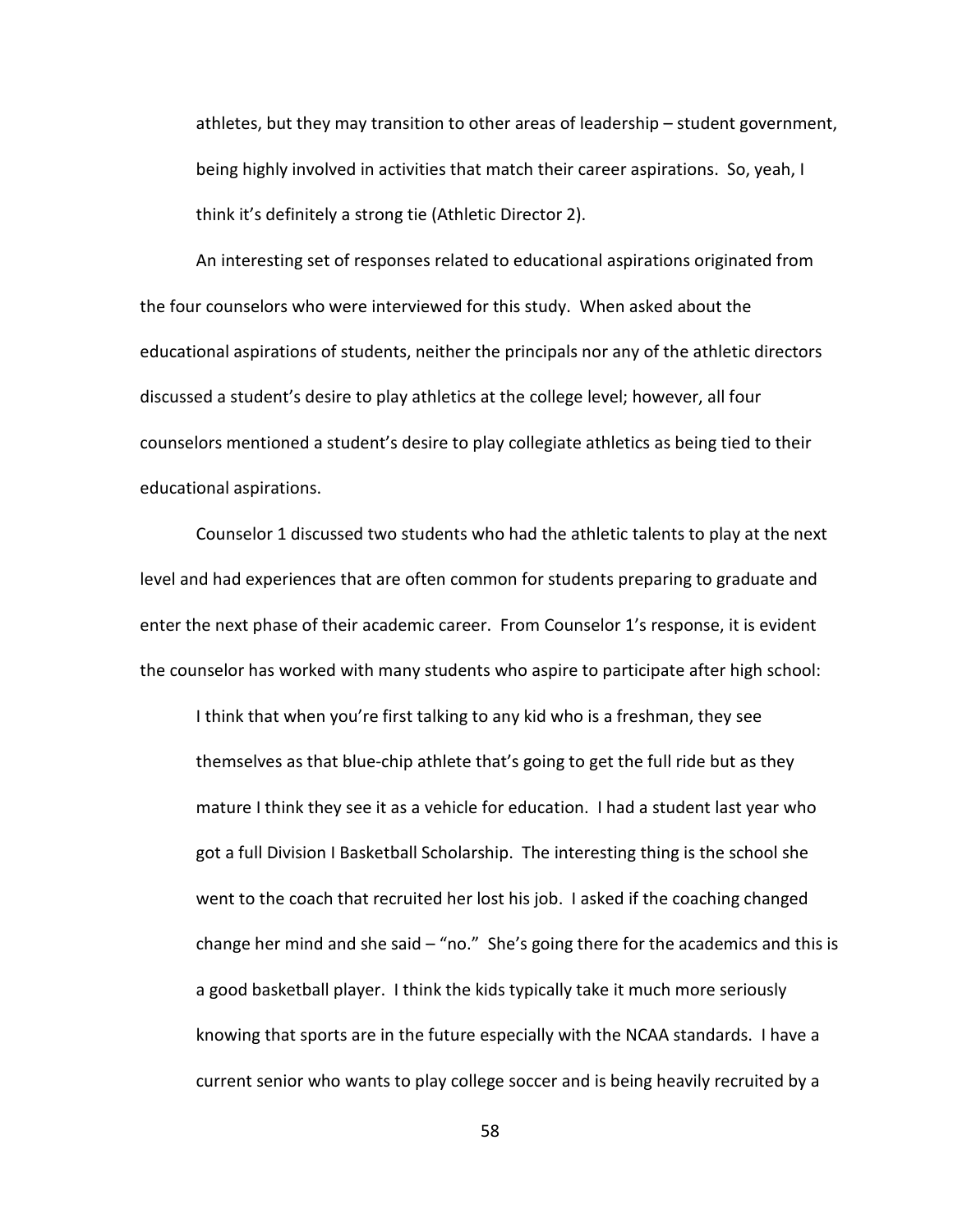Division I school, but all through Junior year didn't really do what she needed to do and that's hitting her hard right now so that's the negative piece of it. The positive piece is she's really working harder, and she gets it now (Counselor 1).

Counselor 2 questioned whether students play so they can attend college or if they participate so they can have the opportunity to "play" collegiately:

I don't know if it's about the education, though. I think for a lot of them that get really into it, it's more about the pleasure of playing collegiate level sports. I don't know if it's the fact that they really necessarily care about getting a college degree. But, again, I don't care; if that's what gets them the college degree, wonderful; that's fine with me (Counselor 2).

Counselor 3 brought attention to the amount of time spent talking about the necessary requirements to play college athletics as being a driving force behind students' wanting to do well academically:

Yeah, yeah because I do think especially . . . I do think there is that competitive edge especially for your most elite athletes to make it to the highest levels in the collegiate athletics. Division I, Division II levels you need certain qualifications in order to qualify for the NCAA clearinghouse. Those talks start early in 9th and 10th grade lead to them doing a little bit more in the building and then increasing their chances of getting into a more prestigious universities and colleges. I think, again, that stems from 9th grade meetings with counselor, parents and coaches about the reality of the importance of education in order to play at the next level. I think that increases their likelihood to go to college versus a non-athlete. I do think that it's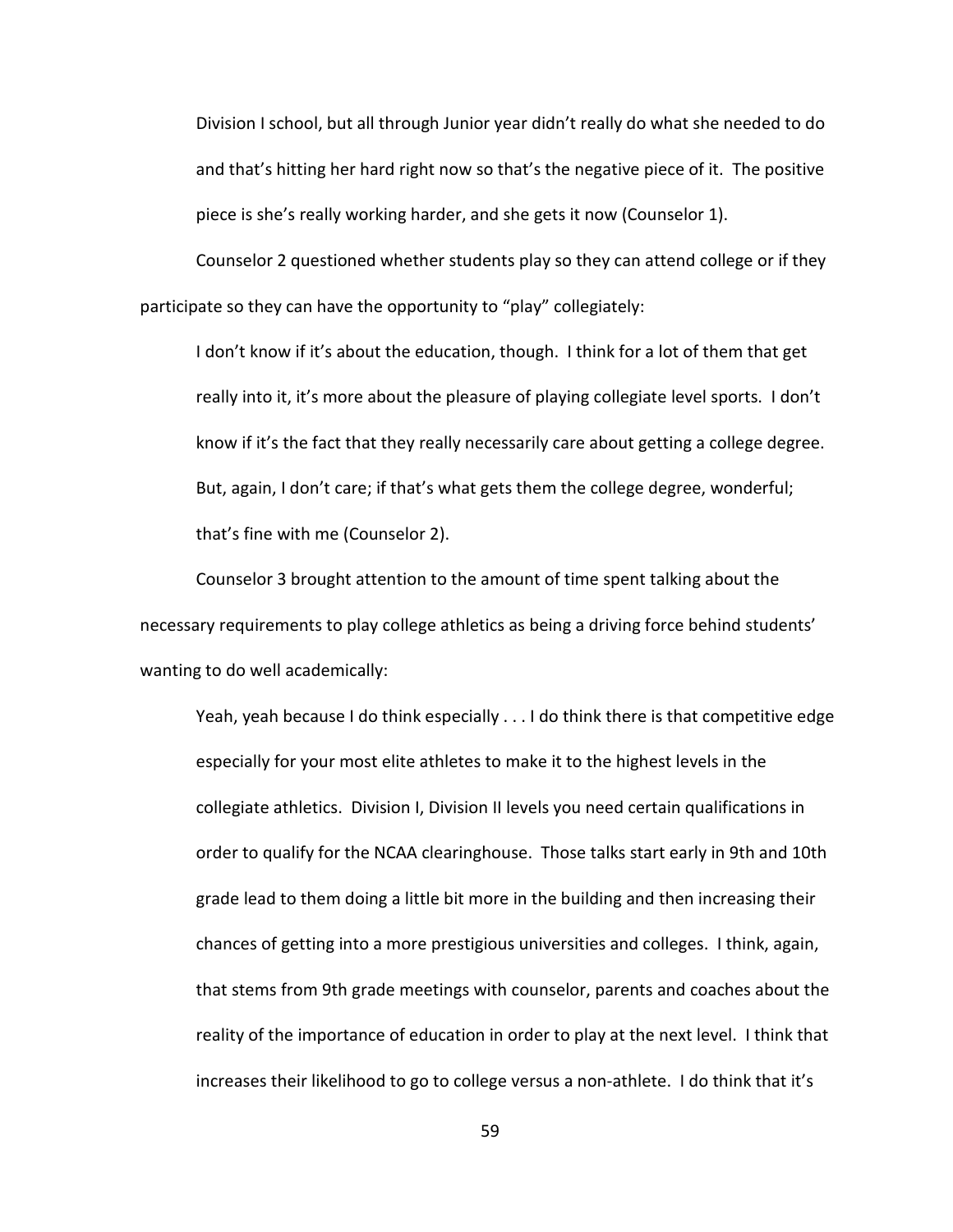talked about more so maybe that increases awareness of the amount of different opportunities that they would have. It also may give the realization that college athletics might not be the reason to go to school. Listen, I'm playing varsity sports but I'm not really the guy or the girl. I got to think about my academics and think about my future that way (Counselor 3).

A follow up question was asked related to Counselor 3's mention that "it is talked about more." Counselor 3 responded to the follow-up question by saying:

I think that our Athletic Department we do try to increase awareness early enough about the importance and the needs in order to play in college. We try to get our student athletes whether it's a female soccer player or to a male soccer player, it doesn't matter what the sport is. In order to play in college, you have to meet qualifications. We try to have those meetings early with our student athletes in the end of the year, 9th grade, prior to when they come up to the building if we know they're an athlete to kind of put that out there so there is no surprises for parents and that the aspirations are there for the student athletes. We don't want to have Juniors that come down and say – oh, yeah, I'm going to play this sport in college and it's like you weren't taking the right courses or you have to take the SATs or your SAT scores are low. It's really just trying to eliminate surprises (Counselor 3).

Finally, Counselor 4 mentioned the unlikeliness of students playing at the college level, when asked about a student's educational aspirations:

Kids that are athletes, especially if they want to play at the next level and obviously college in the United States that tends to be the pathway up. Whether or not it's a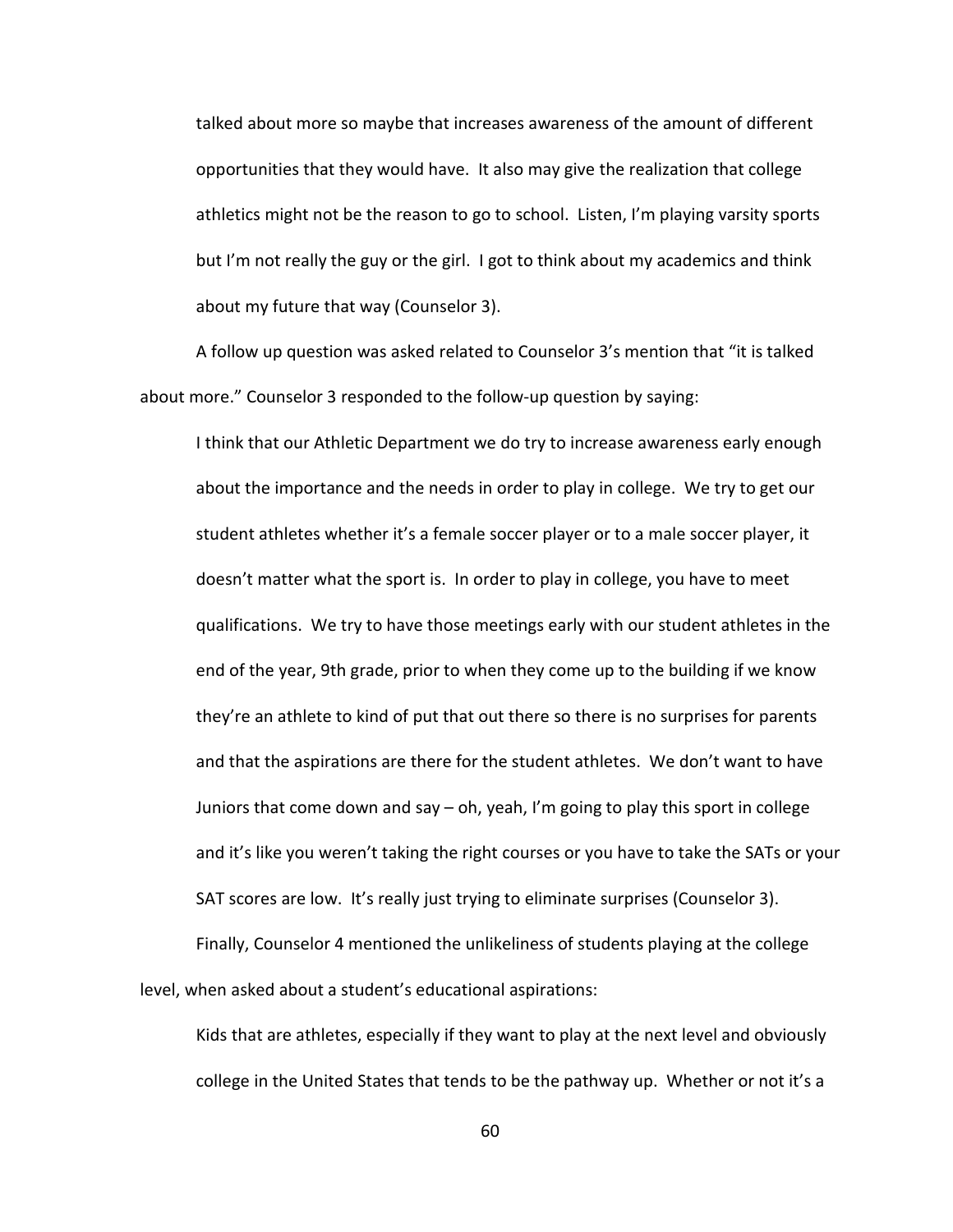realistic thing, they still like that. Sometimes they're disillusioned as to what the level of play is going to be and as to whether or not they actually have a shot at playing in even a Division III program. It's still something they aspire to which I think is good (Counselor 4).

**Sub-question 2:** *What skills do students receive from participating in interscholastic athletics?*

Responses to the skills students received from participating varied among the research participants; however, all skills were positive and beneficial for the studentathletes. Responses ranged from leadership skills, how to deal with adversity, effective communication, the ability to self-evaluate, and time management skills.

An unexpected response to sub-question #2 related to a student's ability to selfevaluate as an important skill learned through participation. According to Principal 2, student-athletes have a distinct advantage over non-participating students because student-athletes learn to self-evaluate and self-review their performance, which translates to a skill they are able to use later on in life:

I think a lot of times, and this is where I talked about earlier about kids being more savvy today, through film study now, we're constantly asking our kids to evaluate and self-assess. I think we're modeling that skill through athletics for kids that now transition into their life. A lot of times kids are not just thinking about their performance in practice or a game, they may be looking at how they did on a test. The kids here are very interested in, both athletes and non-athletes, in getting that feedback right away. I think that whole mind set of reviewing your performance has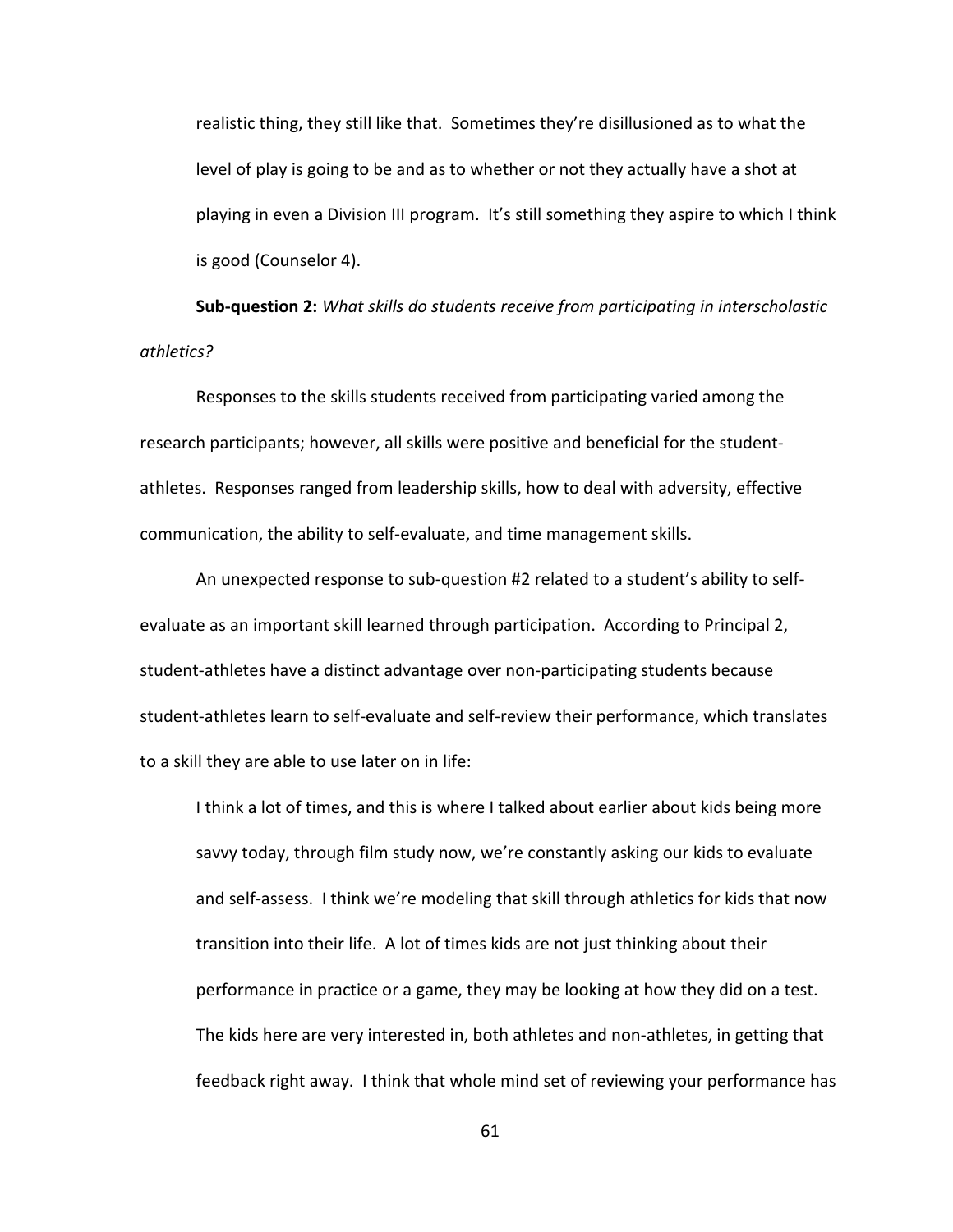really been stressed hard on our athletes. I don't see that as much from the nonathletes. Although I do for the real high achieving academic kids, obviously, but even those kids I don't think understand, unless they're athletes, the same connection on, you know, what do you do with film study and how you re-evaluate the next move and the next practice and the next game or the next opponent. I don't think those kids because typically what you do in academics is you're tested on it and you move on. You might see it again in a final assessment or exam but it's not like you're going every week with the same skill or the same set of skills so a little different but those kids who participate in athletics have that advantage of constant self-assessment (Principal 2).

Principal 3 had a similar observation as Principal 2 regarding student-athletes learning how to interpret and deal with feedback:

They have conversations with their coaches, they have conversations with their teammates and sometimes they're tough conversations and if the athletic program is doing it right, the kid is not happy about something, they're going to have a candid conversation with their coach. The parent isn't going to call and say my kid is not playing; the kid is going to have that conversation. Not easy for the kid to do and then they're going to take feedback. I think our kids in athletics, they get feedback that you're not going to get every day here. The feedback you get here is – "you got an 80"; "o.k." First of all, what does an 80 mean? That's a whole other issue. They're getting feedback in practice like – listen, you missed a slide, you didn't box out. They're getting that feedback instantly and they have to process that and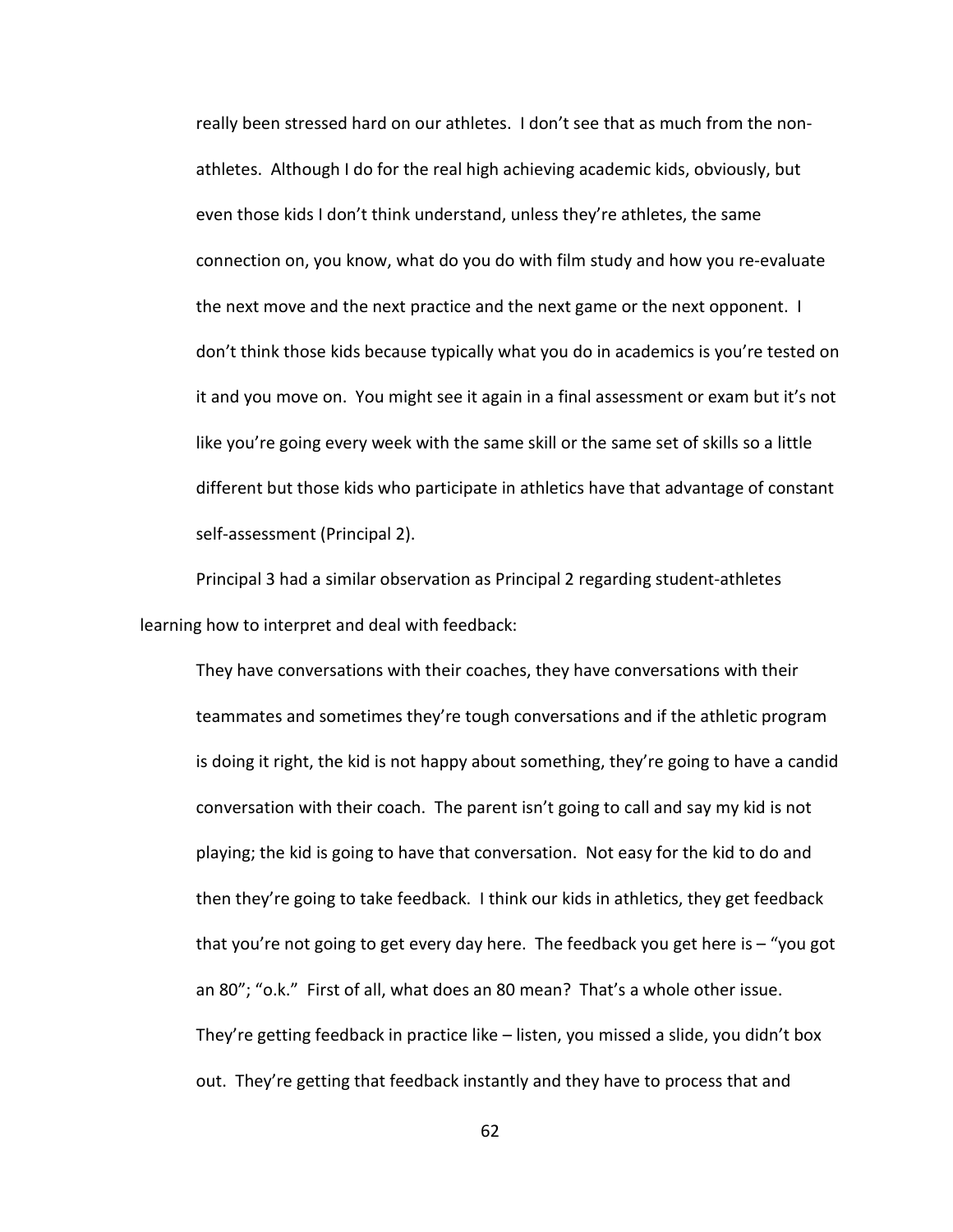improve. I think on many levels things they're not even noticing but unfortunately a lot of high school kids who don't participate in athletics are never getting that kind of feedback. Other than a piece of paper, they're not getting that immediate feedback which is an education problem but in sports they're getting that (Principal 3).

Learning how to become a leader and how to manage one's time are often skills attributed to participation in an interscholastic athletic program. Athletic Director 3 linked participation to leadership and organizational skills, while recalling his own high school participation experience and questioned how student-athletes complete their homework:

I would say leadership; just the organizational skills. We talk about that all the time. We just had a "Meet the Coaches Night" a couple of weeks ago. I was just looking back to the Fall season and our football team. Just the amount of time they put in. I don't know how they get their homework done. When I went to high school, I went to a school that didn't have football, so I didn't play football so coming here was my first experience with high school football. They're here until 7:00 at night, they have to go home and have dinner and then they have to sleep so the organizational skills – huge (Athletic Director 1).

Athletic Director 3 discussed leadership while describing a recent experience at an end of the season soccer banquet. Athletic Director 3 also referenced the many "life" skills students learn through participation experience:

We just had a banquet last night, I went to a soccer banquet and its good when you get to hear the captains talk, kind of hear them and how they reflect. The one thing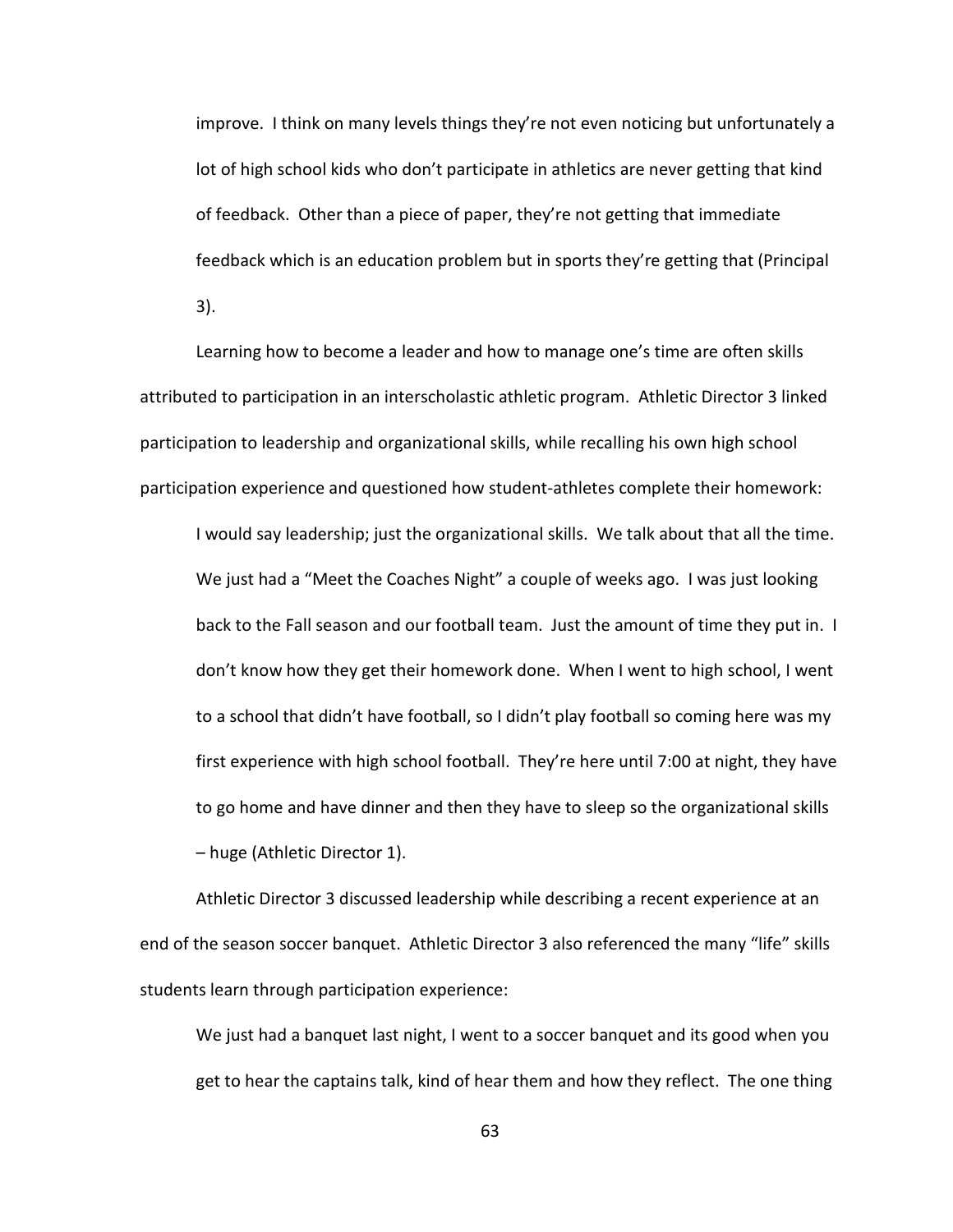they all mention in their speech was leadership that their coach taught them how to be a leader. I think that's a big piece. Now when you go from leadership, that's like the overarching skill that a lot of these kids get from the coaches, but how to communicate better, how to problem solve, how to really deal with adversity. One of our football coaches talked about that at the banquet last week. That was something that he teaches the kids – dealing with the adversity that's going to be coming your way. Those are all the things that you deal with in life. The communication piece is huge, the interaction with their teammates, the trust that they learn and build upon each other. Those are just a few but there's so many skills that kids are learning through athletics. I think the best part about it is it's a lot of things they don't even realize is happening. Its things that just happen throughout their sport that make them better people and when they go to the next chapter of their life, they start to realize that these are things I learned from my sports participation that I can really translate into what I'm doing now (Athletic Director 3). Counselor 3 elaborated on Athletic Director 3's response related to life skills by discussing the future benefits of having a "team experience":

Kids don't realize how much you depend on your co-workers and that kind of stuff when you're older. Having that team experience I feel really translates to post education, being in the workplace, having bosses and people to look up to similar to your coaches and goals, that kind of stuff; goal setting, kind of all athletic based kind of translates into the workforce. The same thing with accountability and just having those deadlines due with things like that. Even in college having assignments due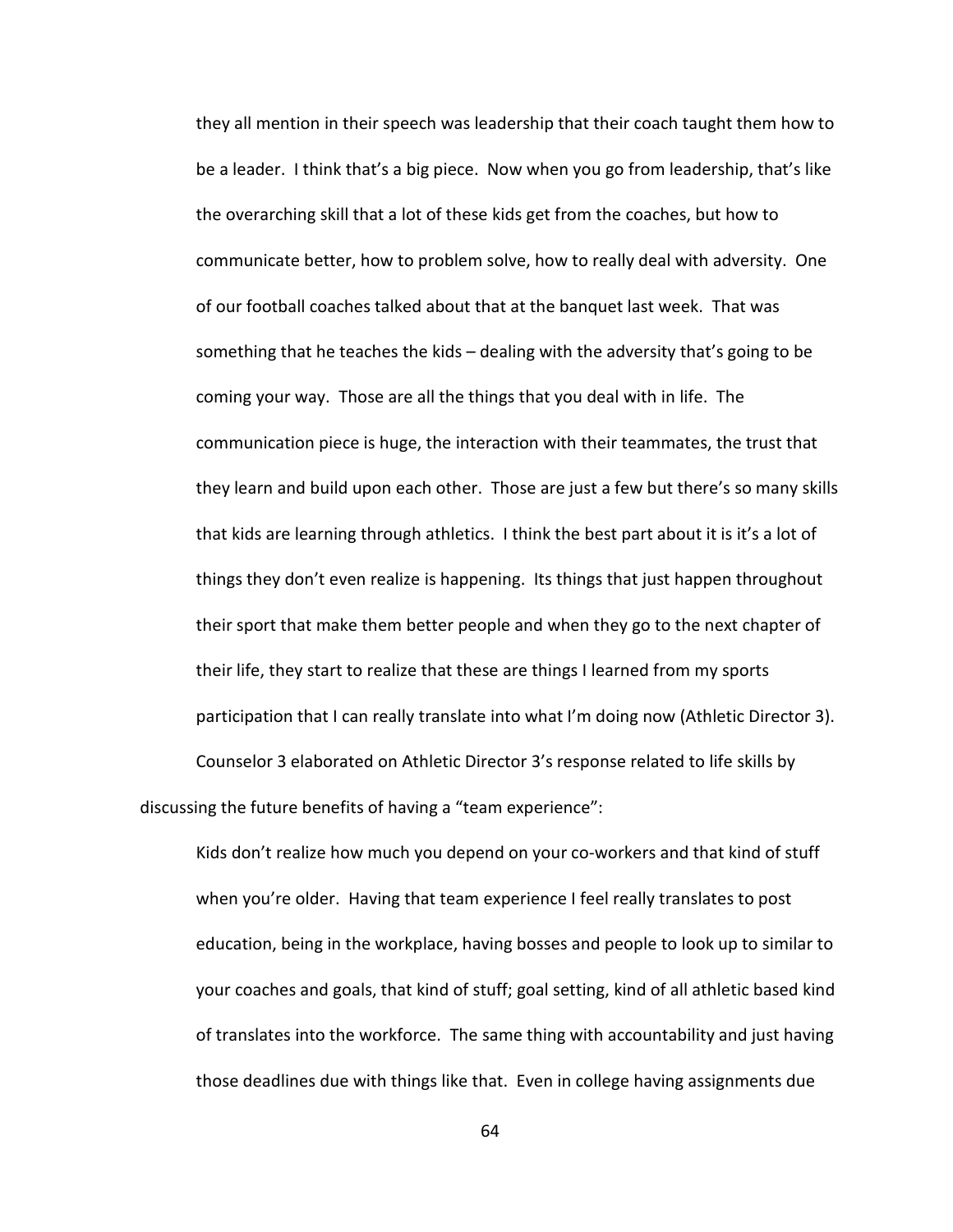and deadlines, you have a game coming up and you have to prepare. All of that stuff translates perfectly from athletics (Counselor 3).

Counselor 4 and Principal 4 discussed how participation in an interscholastic athletic program can prepare students to handle adversity. Principal 4 said:

I think organization for sure, time management, resiliency to deal with adversity. Something I talk to my kids about when things don't go well in practice or games, you have to be able to bounce back. I think just an overall mental toughness that is built through athletics and team sports. Maybe you didn't have your best day and you got scored on but you've got to be able to bounce back tomorrow. It helped me, anyway, throughout my career but I think it does help our kids to be a little more resilient (Principal 4).

Principal 2, who is a former high school varsity lacrosse coach, discussed how students learn perseverance through their athletic participation:

I think our athletes know how to persevere. I tell the kids all the time that athletics is the best reality check for life because if you're inches short of the first down, they don't say you were really close and it was a great effort and we're going to give it to you. It's a turnover and you give the ball to the other team. If you lose the State Championship game by one point, you still lose. Its o.k., you competed, you want to win but I think it's a good way to learn how to persevere, a good way to learn how to overcome setbacks (Principal 2).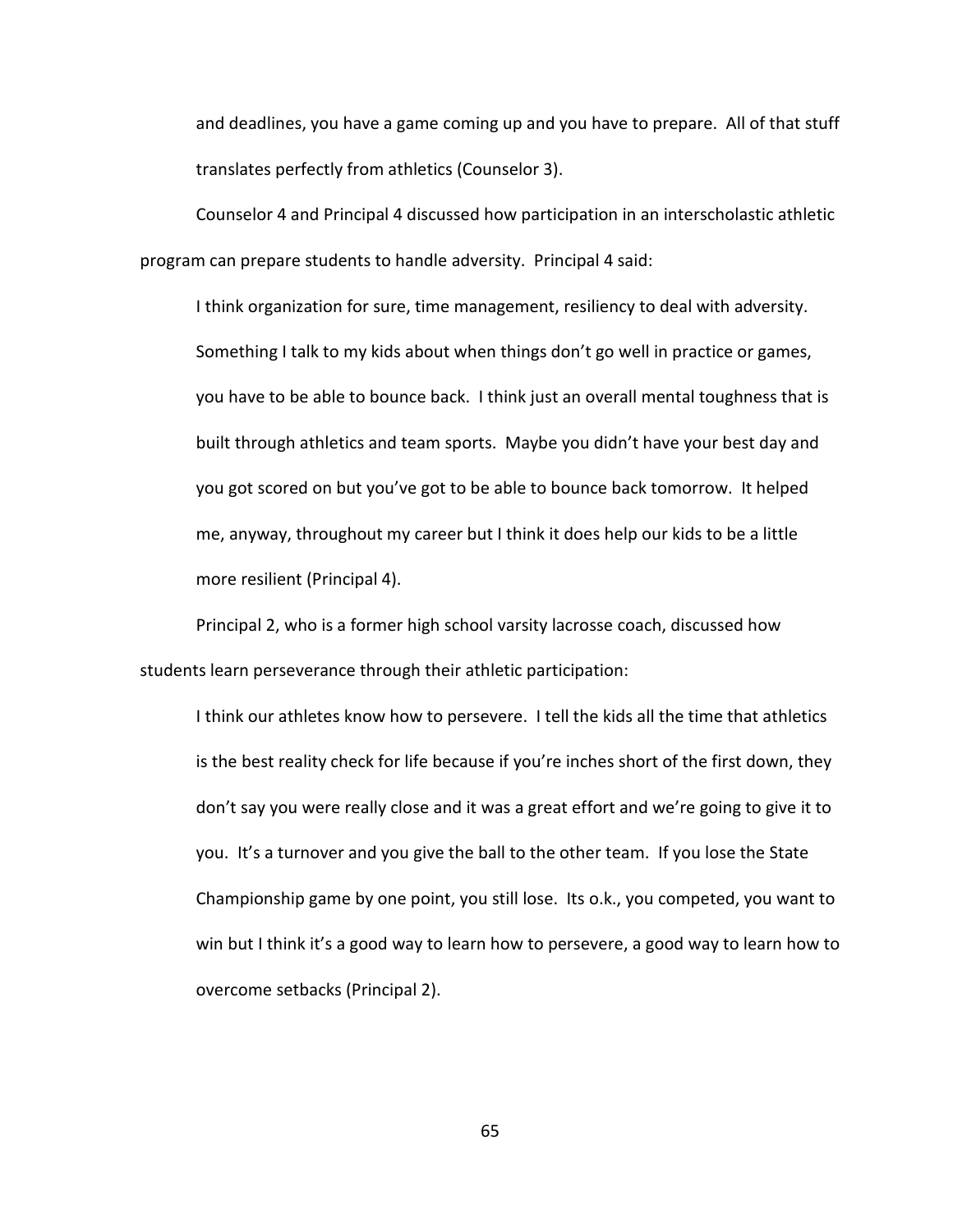**Sub-question 3:** *What is the greatest benefit a student receives from participating in interscholastic athletics?*

Several participants' responses to Sub-question 3 revolved around a student being part of a team and having a sense of belonging. "*Having a core group of people that you can count on that identify and hopefully hold the same values you have*" is how Athletic Director 3 responded to this sub-question. Athletic Director 4 also cited the greatest benefit of participation as being a part of a group and having a sense of belonging:

I think it's that sense of belonging, that sense of being accepted by a group, being a part of a group. There's nothing worse for a kid, in my opinion, than being a part of a large high school and not really fitting in and not really having a core group or friends you know, you go into the cafeteria and you see kids sitting by themselves; that sucks to see. As an educator, it breaks my heart when I see that. And then you got your special kids that kind of go out of their way to get that kid involved…... I think athletics gives you that natural fit; you go in and there are my teammates. I think that, more than anything, is a benefit for being involved in athletics (Athletic Director 4).

Principal 1's comments aligned with Athletic Director 3 and Athletic Director 4 on the concept of belonging. Principal 1 also discussed how being a part of a team "*builds the capacity within someone to not be willing to give up so easily, to persevere*." Principal 1 said:

I would say self-awareness, that being part of a team, being part of something bigger than them is extremely humbling and can be the most rewarding thing that they can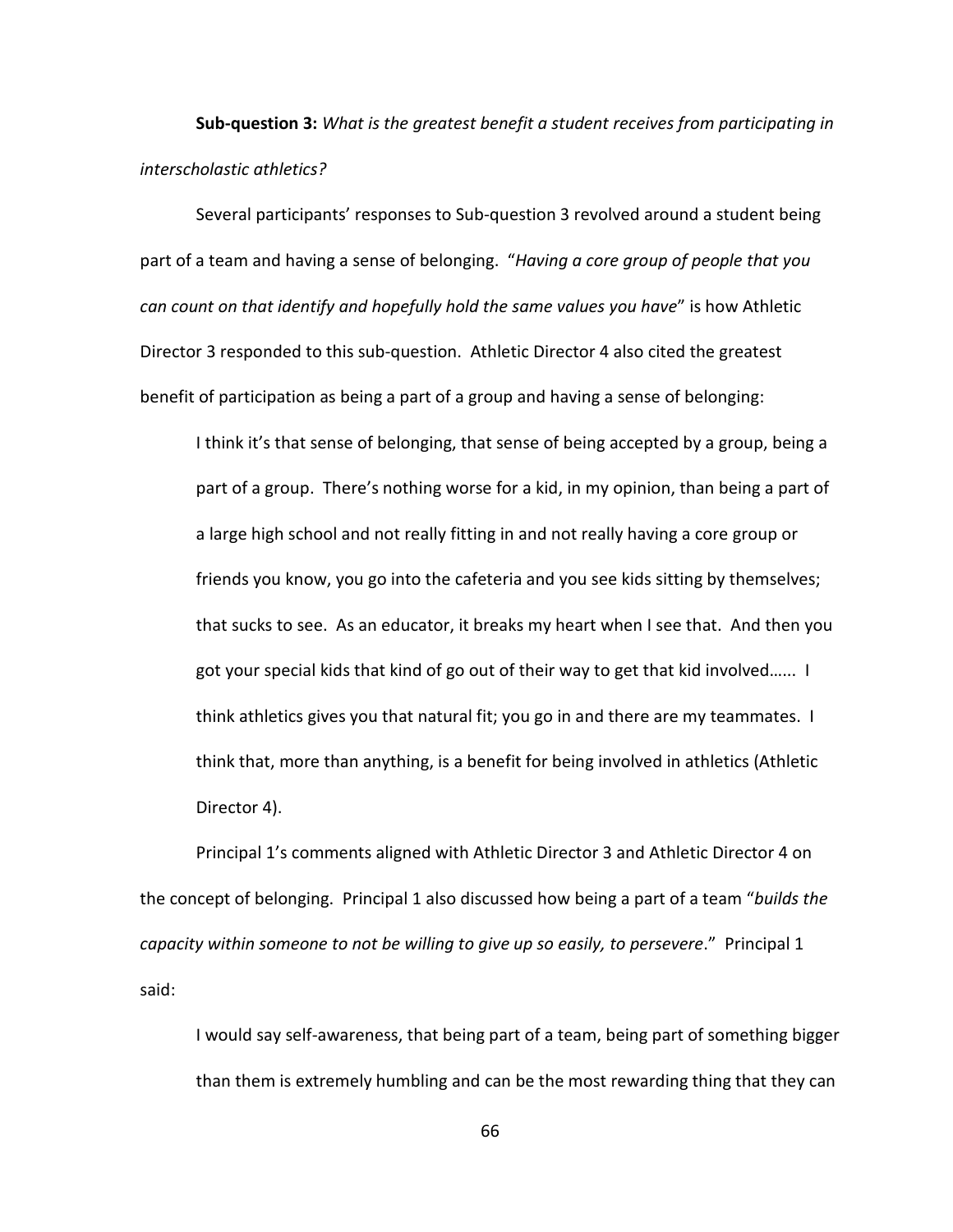do if they achieve something collectively…When you're part of an organization or a group or a team and you set a goal and you overcome obstacles and you accomplish that, I think that builds the capacity within someone to not be willing to give up so easily, to persevere, perseverance if I had to drill it down to a word. You can do anything you want if you work hard enough and no one should stand in your way of that. I don't know if you can get that just be being in a classroom constantly – teachers work hard, study and you have to do well on this test. Maybe there are some kids out there who can do it that way, but to be on a field or court, on a track and accomplish something with so many obstacles; whether its opponents or physical conditions or mental conditions at times, you're kind of down on yourself, a slump you're trying to get out of. Perseverance, I think, is probably the greatest gift that one can give themselves by committing and seeing things through (Principal 1). Principal 2 associated being a part of a team and knowing your role as an important

life lesson:

I think being part of the team, the team aspect of things and all that entails. Knowing that everyone has a role, has a job to do. I think that translates into later on in life that whole team aspect where you might not be the star but you play an important role and the team really doesn't have a shot at winning unless everybody is working together and functioning. You might not be the one who scores all the goals but you're the one who gets him the ball (Principal 4).

Other responses to the greatest benefit a student receives from participation involved learning life skills and lessons. Counselor 1, who is also a coach, discussed the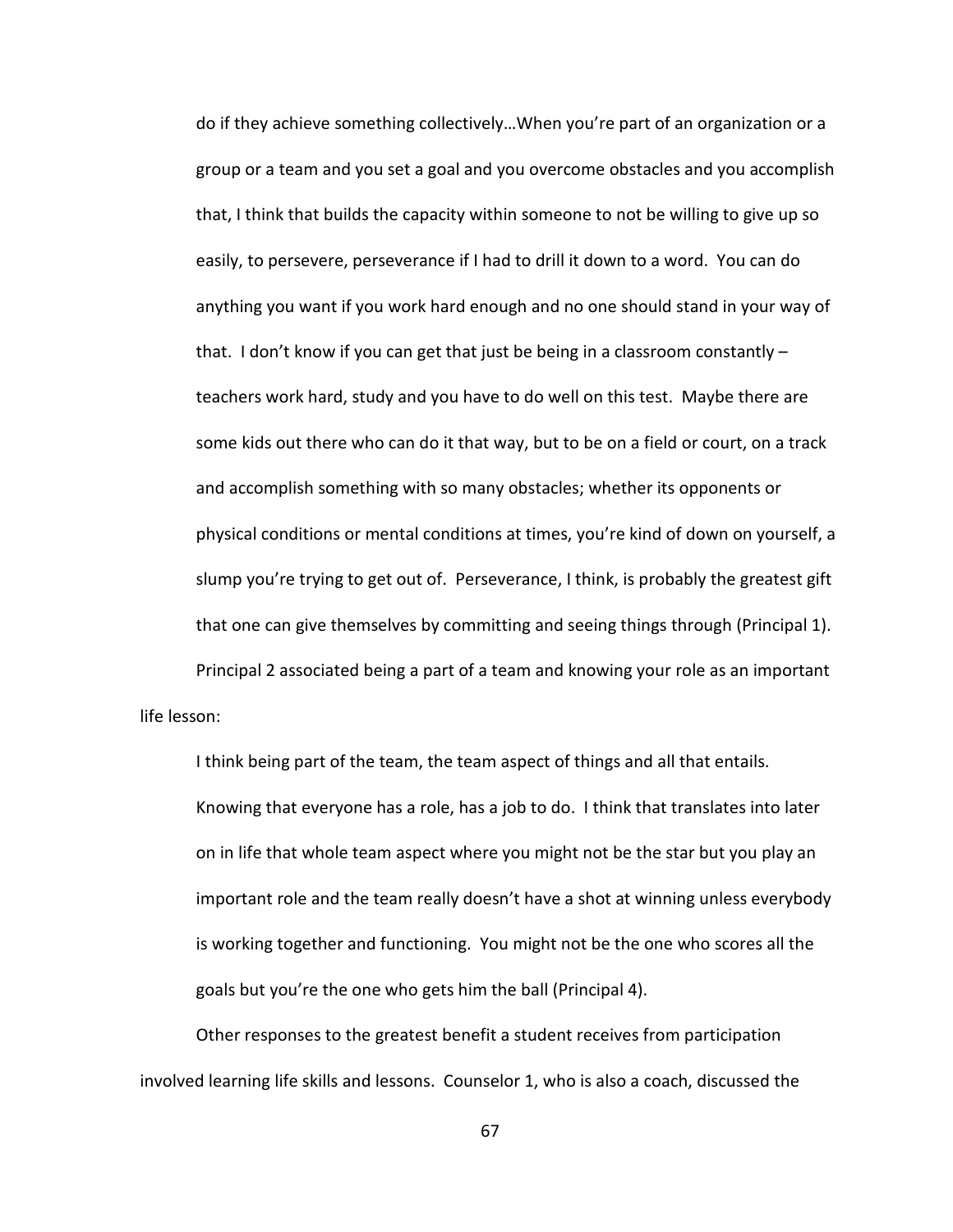outcome of a mid-season survey he conducted with his team. The results concluded that the greatest benefit of participating was learning how to work with others:

Just knowing how to work with other people. Understanding. I did a mid-season survey with my kids and one of the questions I asked them - what is your role on the team? And that was a really tough question for them to answer. But I think asking the question kind of helps them determine what their role is in the classroom. Am I the hard-working student? Am I the kid that needs extra help? Just being able to work with other people. I tell parents I'm a teacher first and a coach second. We win games based on your kids' worth ethic and whether they're willing to learn. If the kids come every day on time to practice, show up every day to practice. Those lessons they can carry with them forever. The number of kids that are going to be Division I athletes are few and far between but the number of kids that can be good students . . . I always say you have a much better chance of getting a full ride academically than you do athletically. So, the lessons you learn about being punctual, having that 100% work ethic, going above and beyond, those are life lessons that you can take with you forever (Counselor 1).

Athletic Director 1 and Athletic Director 3 both believed the skills learned while participating in interscholastic athletics are skills future employers are seeking:

I would think the greatest benefits are those life-long skills that you receive from participating. Obviously, the kids right now, the basketball game tomorrow night, they're not thinking about those skills. They want to go beat South Glens Falls and then they want to win the championship or tournament on Saturday, but I think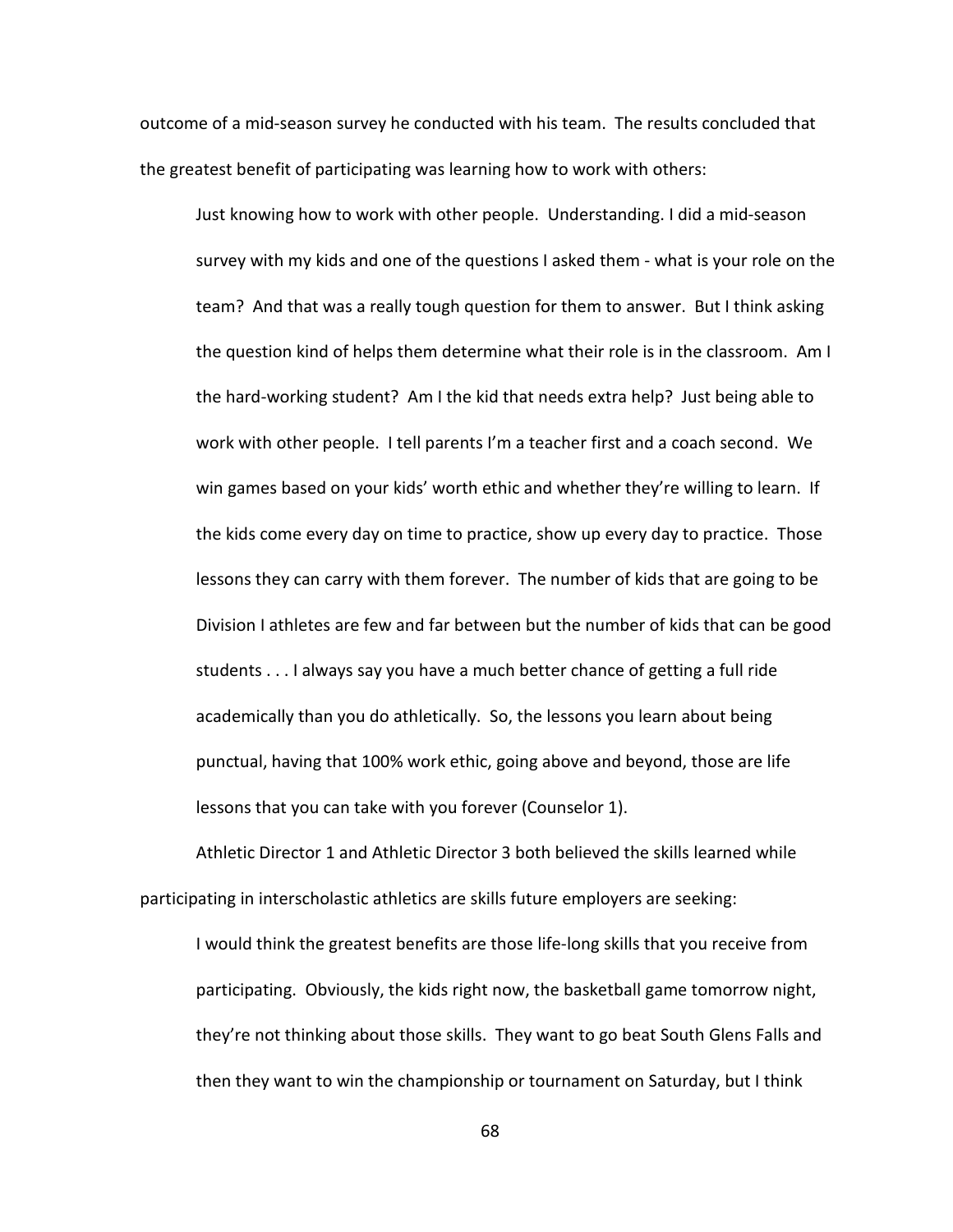those skills that you get because you read all those articles about what employers are looking for and all the skills employers are looking for are skills that you learn from high school athletics. So, I think that's definitely the most important part (Athletic Director 1).

Athletic Director 3 had a similar response related to the work force that student athletes will eventually become a part of:

I would say one of the biggest benefits is knowing what it takes to be a member of a team, knowing what your role is on that team, knowing what's expected of you. I think that is something that they translate and when they go into the work force that is something that is really important. Everyone has a specific job; everyone has a specific responsibility to help the team accomplish a goal. I talk about that at my Meet the Team Nights about not everyone is going to be the best player, not everyone is going to be the star player, not everyone is going to score all the goals but you need to know what your role is and I think you learn that in athletics and you learn how important your role can be for the betterment of achieving the goals for the team (Athletic Director 3).

**Sub-question 4:** *How would education in a school district change if interscholastic athletics were to be eliminated?*

Nearly all of the participants felt students, schools and their communities would be negatively impacted if interscholastic athletics were to be eliminated from a school district. Thoughts and opinions included concerns of a noticeable decrease in students' grades, an increase in discipline issues and a decrease in attendance rates, along with losing a sense of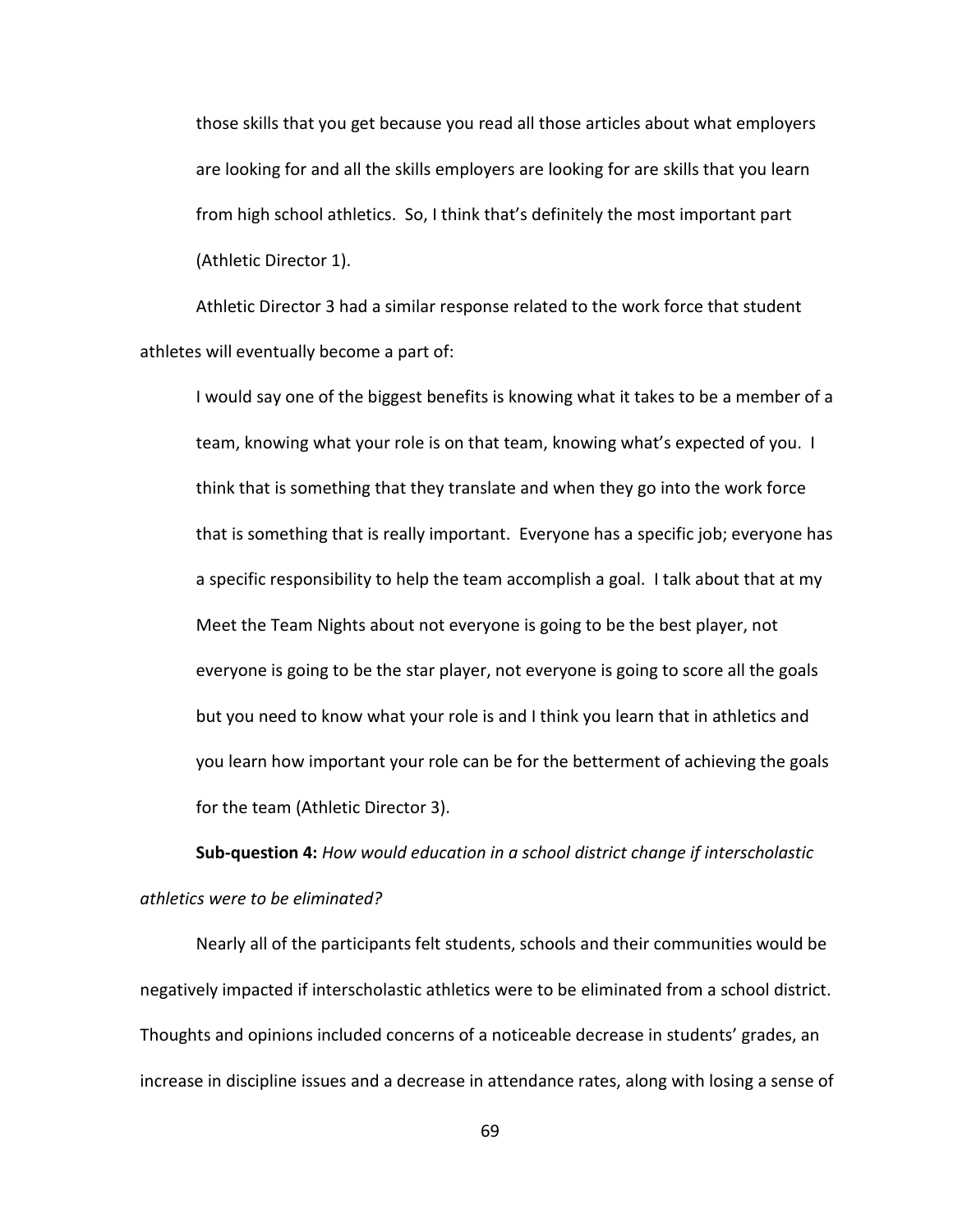community and school pride, and a declining school culture. Counselor 3 said a loss of athletics would be "*detrimental*." In a similar response, Principal 1 said if athletics were to be eliminated, "*that would be a tremendous blow to the functioning of this entire community. That would be tough. I can't even fathom that*."

Seeing a decrease in grades, attendance rates and an increase in discipline issues were the most talked about and discussed perceived impacts if a school district were to eliminate their interscholastic athletic program. Principal 4 explained how devastating it would be for a school district to lose their athletic program and how a loss of motivation would affect students' grades:

I think we would see a pretty big impact in loss of motivation. I think sports are a motivating factor for a lot of kids who wouldn't necessarily be giving it their all in the classroom. They know that if I want to stay on this team I have to keep my grades up, I'm going to put the extras in with my teachers or else I'm not going to play. I think we would see a big drop in even attendance, I think we would see a drop in academics and just really the culture of the school. I think athletics is engrained in our school culture; it's a point of pride. Without that, I think we would definitely lose some of our identity.

Overall the majority of the participants discussed their belief that school culture is impacted in a positive manner when teams win (Principal 4).

Counselor 2's opinion also revolved around a decrease in academics, an increase in discipline issues, along with students disengaging from the school overall: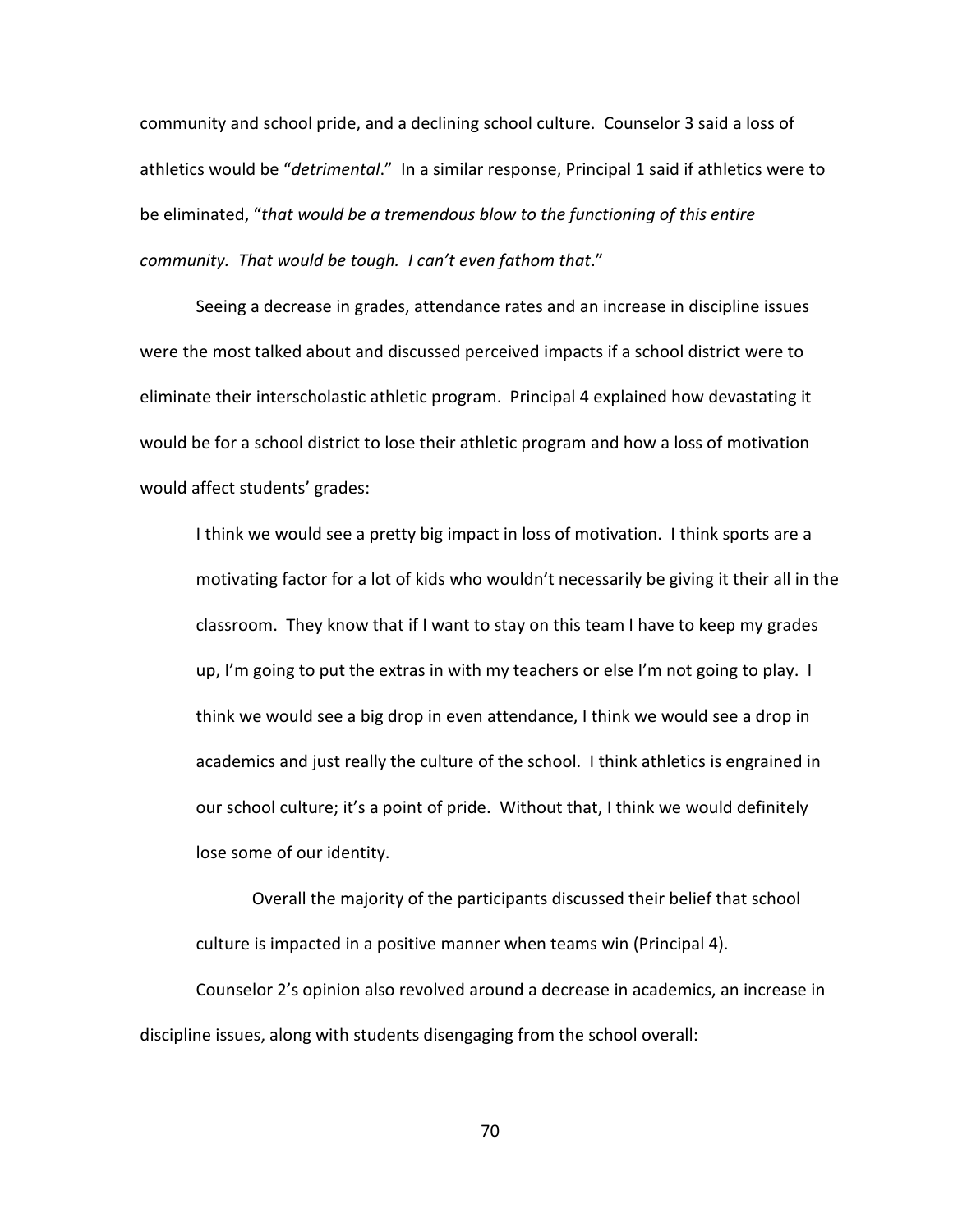Strongly negative, strongly negative. I think you would see a drop in academics because you'd see a lot of kids disengage. Definitely, discipline would be impacted because I think for a lot of kids athletics is something that motivates them, keeps them out of trouble, keeps them focused on something. There are other things that students can find like music or the arts or something, but I think the kids need something besides just school work to keep them motivated and I think athletics is one of those things (Counselor 2).

Principal 3 said "*There would be no buzz in the building. I can't imagine being in a school without sports or drama or clubs or whatever but I can't imagine what the feel would be. I think we would lose a number of kids*." In a similar response, Athletic Director 3 had an interesting thought on athletics being eliminated by saying a loss of athletics would be "*chaos*." Athletic Director 3 went on to explain how a school and the community would be impacted if there were no athletic programs:

Our kids here perform well academically. I think if they didn't have their sport, they would still perform well but there are some schools and there are some kids, and I'm sure we do have some of them here, that if they didn't have their sports they wouldn't do well in the classroom. Some kids need that carrot. They need to know that if you don't perform in the classroom, you might get your sport taken away. We have a small percentage of that. I know other schools without sports you'd have kids that wouldn't be coming to school. I think losing sports you have an identity in your school, you have a sense of pride when you put on your uniform. We always talk about Spartan pride; pride in wearing your colors and the kids really buy into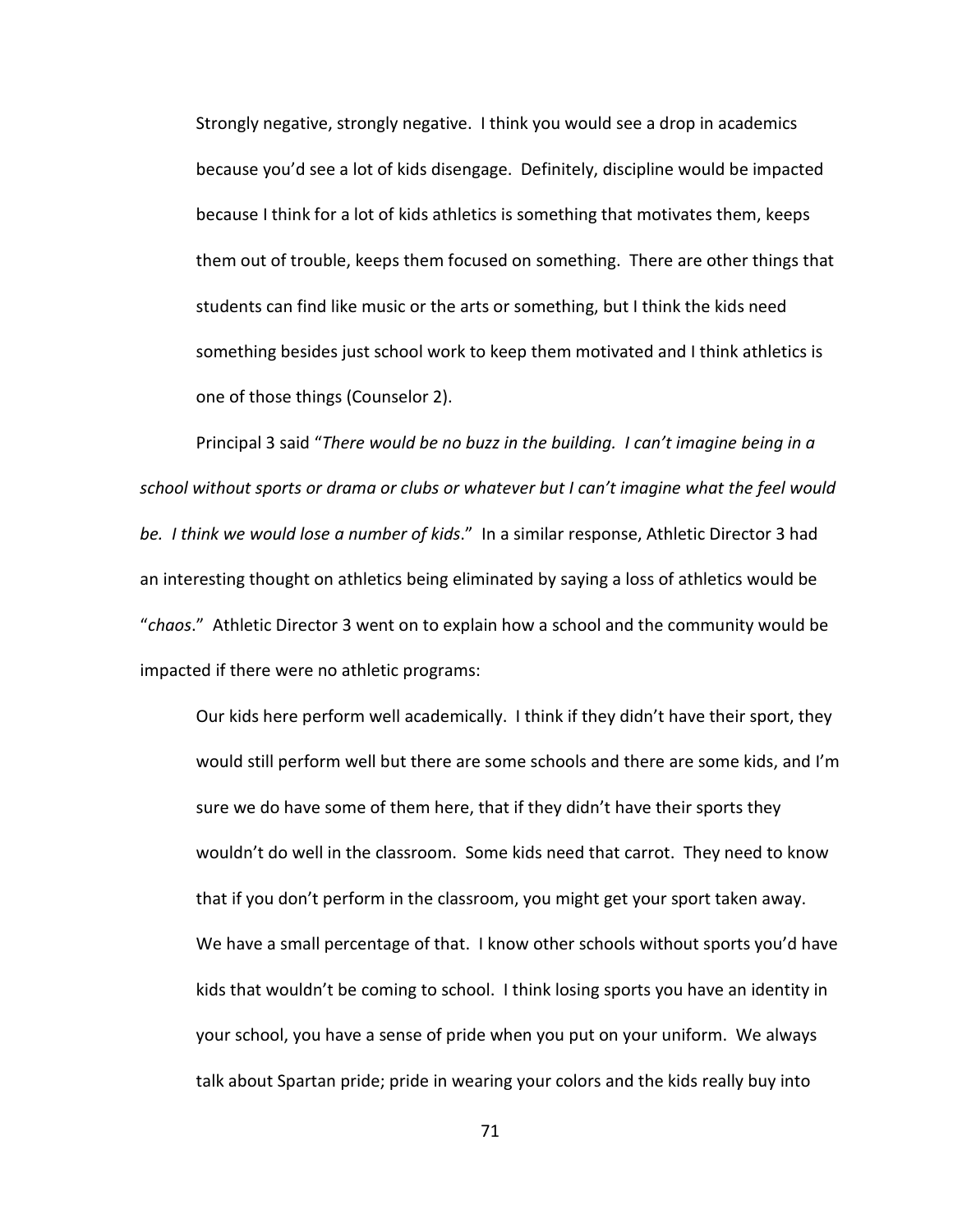that. Everyone is walking through the halls wearing their jerseys, wearing their school colors, there's a lot of pride and a lot of culture within the building. You take that away and you lose a lot of that (Athletic Director 3).

Athletic Director 1 could not fathom how a school and its community would be affected if programing were to be done away with, by saying "*I can't imagine*." Athletic Director 1 continued with:

People talk about the role that club sports play and travel teams, and it seems every year there are more and more of them, more kids are playing those, coaches have more influence, and will high school sports ever go. I couldn't imagine that. I just think the benefits of educational-based athletics and what kids get out of them. I think there will be more discipline issues. I think grades would suffer. I was just talking with the nurses the other day, just like teen pregnancy. Kids go home after school, they're not on the field, they're going to find something else to do and it's not going to be something good. I just think the community would suffer a great deal if there were no high school athletics (Athletic Director 1).

Along with grades, attendance and discipline suffering, several research participants explained how the community would be impacted without interscholastic athletic teams playing. Athletic Director 2 said athletics are the "*identity of a school district*" and the "*central piece that give pride to the students that are here*." Athletic Director 3 provided a description of what the community would lose without interscholastic athletics:

Like I talked about the culture - if you come here on a Friday night, the whole community is out for the game. The high school is the focal point of the community.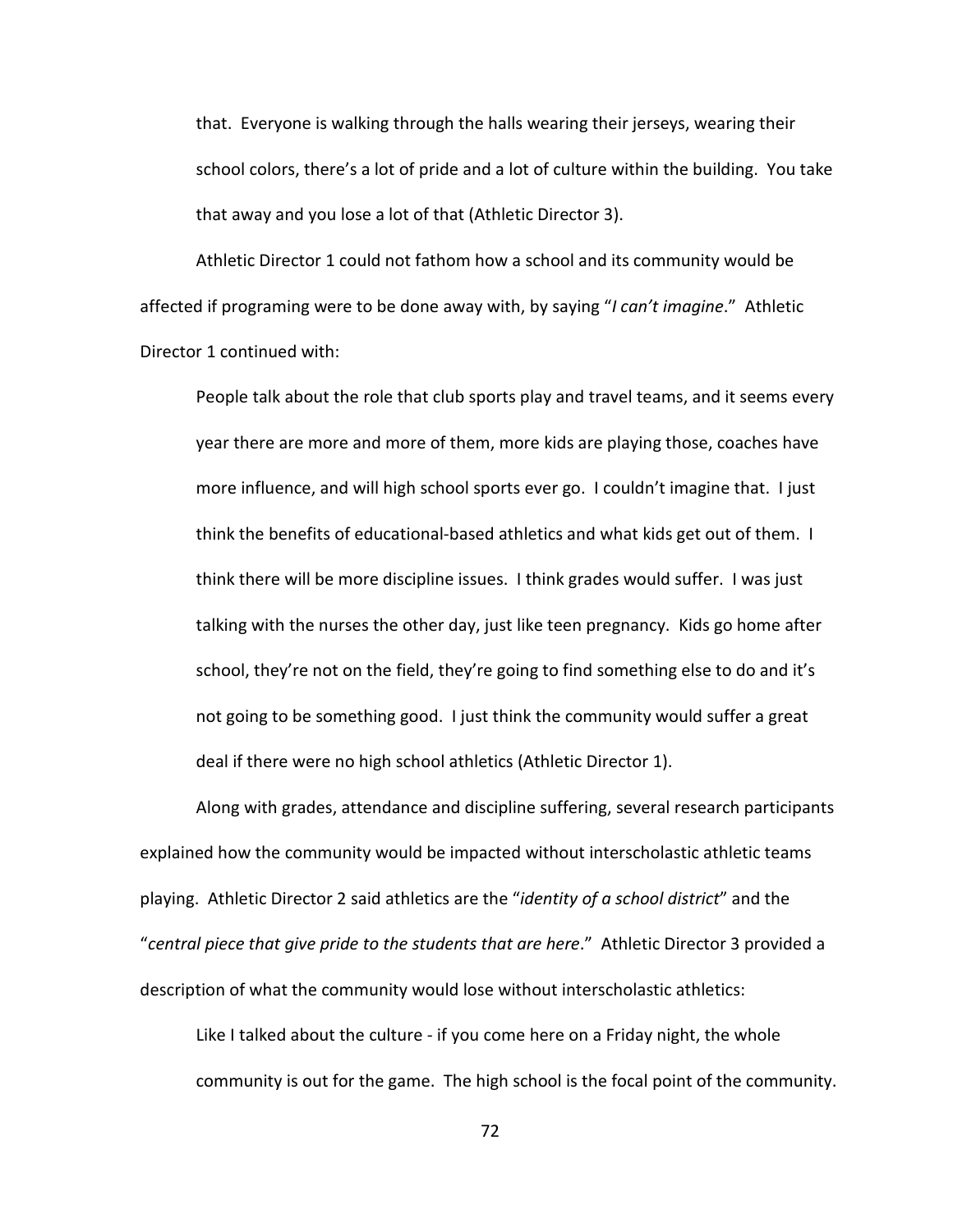The athletics, the arts, the music but the athletics is so important here. We have such a high participation rate, we have so many kids that are involved in athletics, it's really important to the culture of the school. We're a smaller school in a big school league but we compete against a lot of the big schools. Because of how driven our kids are and how they have this relentless attitude and they have a neverending work ethic and, again, I think that goes back to that culture that is created in this community, but athletics is really a focal point and the high school as the center piece of the community. It's important here (Athletic Director 3).

Principal 4 reiterated Athletic Director 3's comments about the importance of the interscholastic athletic program to the surrounding community. Principal 4 said:

It's very important here. It's a sense of community for everybody, a sense of pride; a lot of people turn out for the games. There has definitely been a decline even since I was in school with specialization, with three and two sport athletes. I'm always trying to encourage kids to play more sports. Even when I was coaching, kids wanted to specialize. I was like, guys, no, just don't play one all year long. We do have a handful of kids that play multiple sports which is nice. I think seeing the kids in the hallways it is definitely a point of pride for the school and the community. A lot of the community members come out to football games but also soccer games, the front fields if there's a game, girl's lacrosse, everyone kind of comes out and there is usually pretty good crowds (Principal 4).

As the research participants described how detrimental it would be to have athletics eliminated, another interview question touching upon how important it is for school culture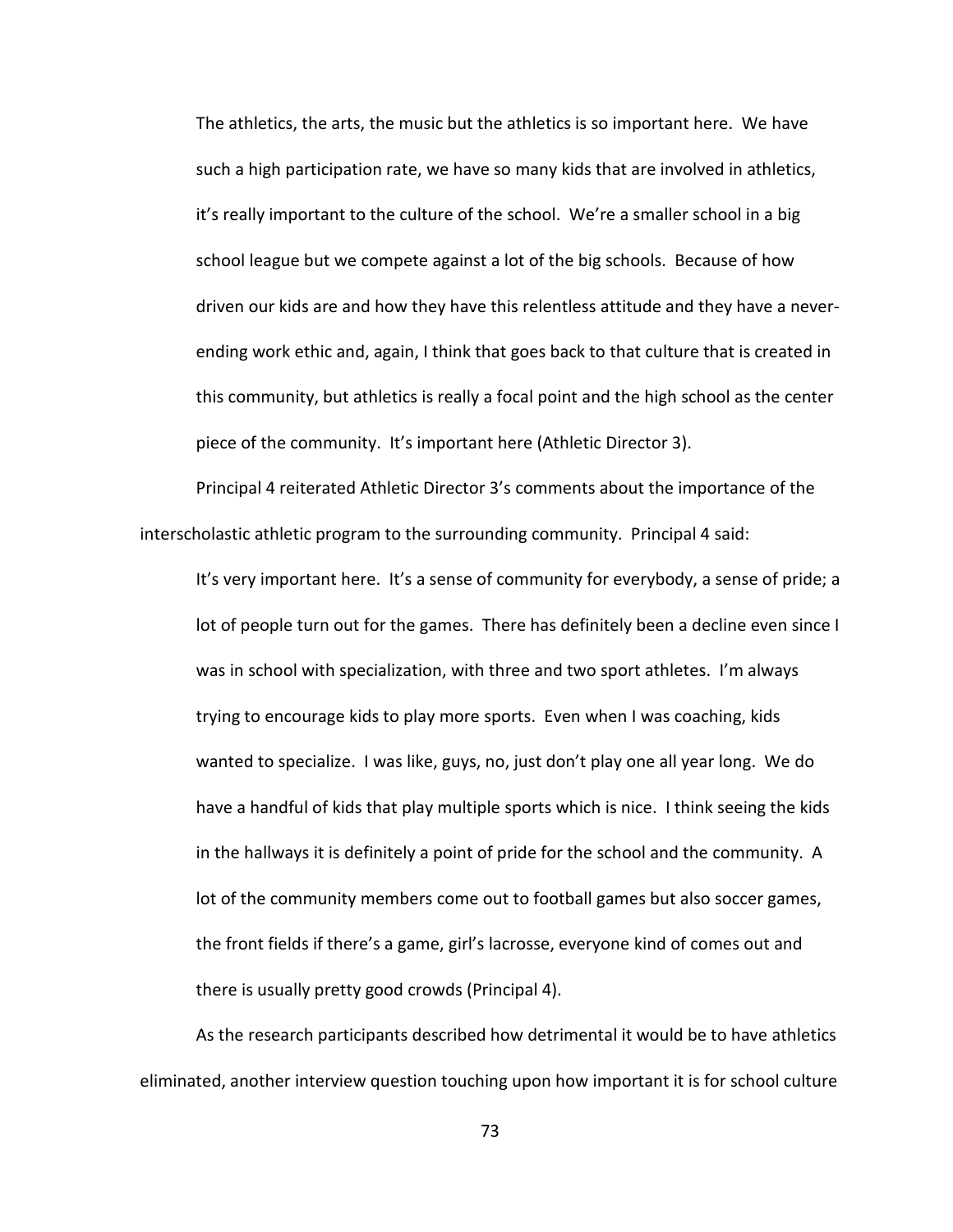and climate to have teams that win. Athletic Director 4 discussed how a school's athletic program having success can positively impact the school climate:

I think success does impact school climate. I know it's a lot more fun being the AD when you're 9 and 1 in football versus 3 and 6. I'm going to say that right now. There shouldn't be that much of an impact but there is. I think students rally around successful teams. Like I said, it's a source of tremendous pride (Athletic Director 4). Principal 1's comments supported Athletic Director 4's thoughts, when discussing how winning helps to get the school year off to a great start. Principal 1 explained the

impact upon school culture when the football team starts the year with success:

It helps. It really does, especially football. You get off to a good start in football, for some reason, it just settles people in. It's a large population of testosterone-driven boys who are committed to something. We started out, I think, 4 and 0 this year, which is fantastic. We haven't had a start like that in a while. It does change the pride factor. You get more kids going out to the games, you get more kids going to the homecoming dance. There's meaning behind it. It's not just a formality that our team is winning, students feel like they are talented, and we have to go to that. It all kind of ties itself together (Principal 1).

**Sub-question 5:** *Do students who participate in interscholastic athletics have an advantage over those students who do not participate?* 

Overwhelmingly the participants viewed student-athletes as having an advantage over their non-participating classmates. Participation in organized activities offers valuable opportunities for youth development and student growth (Eccles & Gootman, 2002; Holland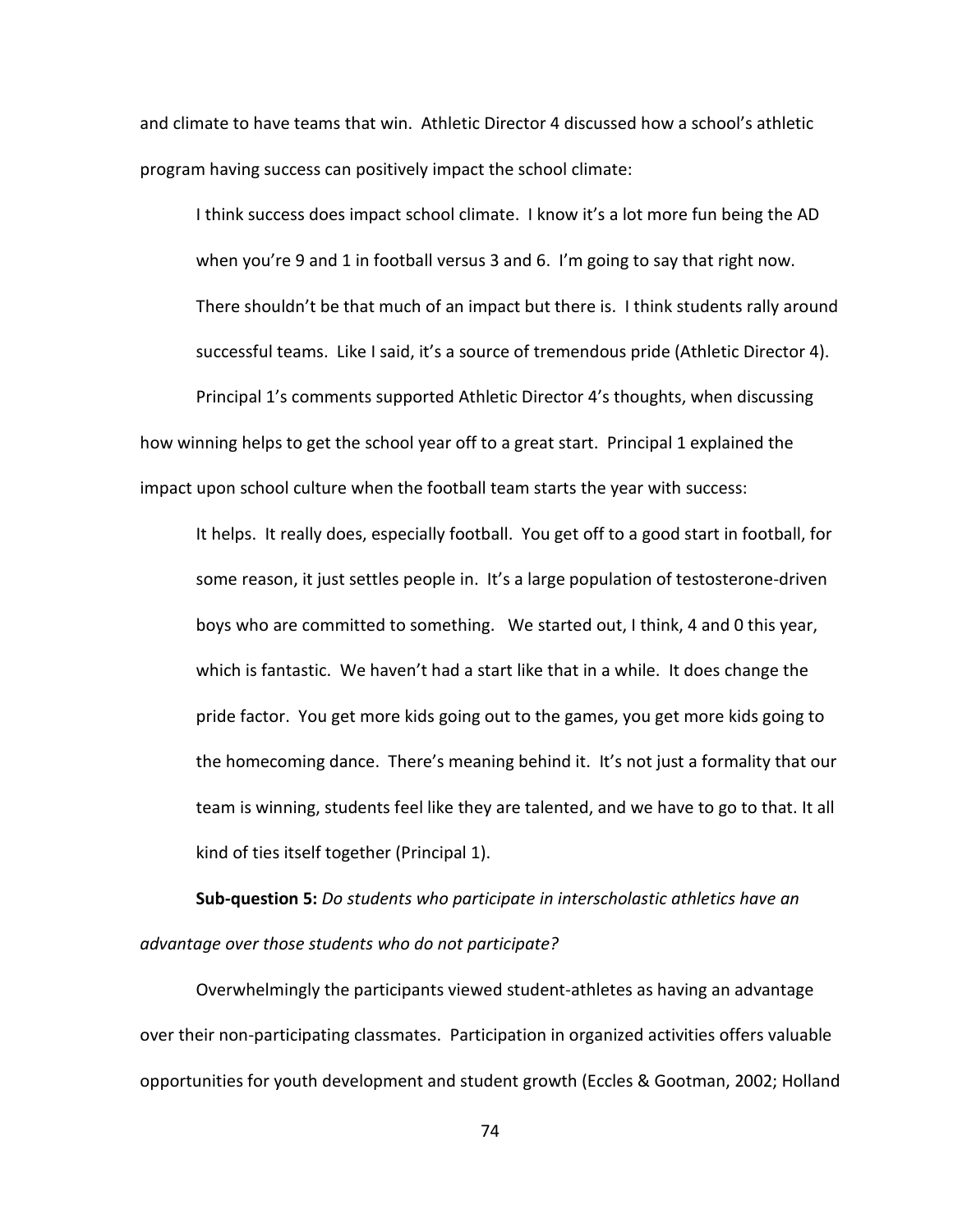& Andre, 1987; Larson, 2000). As explained in previous sub-questions, students are positively impacted from their choice to participate in their school's athletic program. Subquestion #5 explored the specific advantages students gain from participation.

When asked about the specific advantages, three of the Principal participants discussed lessons student-athletes learn that are simply not possible, or extremely difficult, to duplicate in a traditional classroom setting. Principal 2 said:

Again, I think you learn a lot of life lessons along the way that you don't necessarily learn anywhere else. I mean maybe later in life or maybe in different experiences but some of the life lessons that you learn from sports you can't replicate them anywhere else along the way. The relationships that you form in pursuit of those goals, again, it's possible to replicate that in other phases but difficult; it's not easy to do (Principal 2).

Principal 3 said "*dealing with that adversity is stuff kids who don't participate might not get all the time*" while responding to sub-question #5. Principal 3 explained how students who do not participate are almost at a disadvantage because they are not exposed to dealing with adversity early in life through their participation opportunities:

Yeah, I mean, unfortunately those kids who don't participate sometimes don't get to see how hard work pays off. We say kids learn just as much in the hallways as they do in the classroom. Well, some kids will learn just as much on a bus traveling to events as they will on the field. How you conduct yourself, how you conduct yourself when you walk into a visiting opponent's gym. How you react to failure, adversity. If students are not participating, sometimes the adversity they're dealing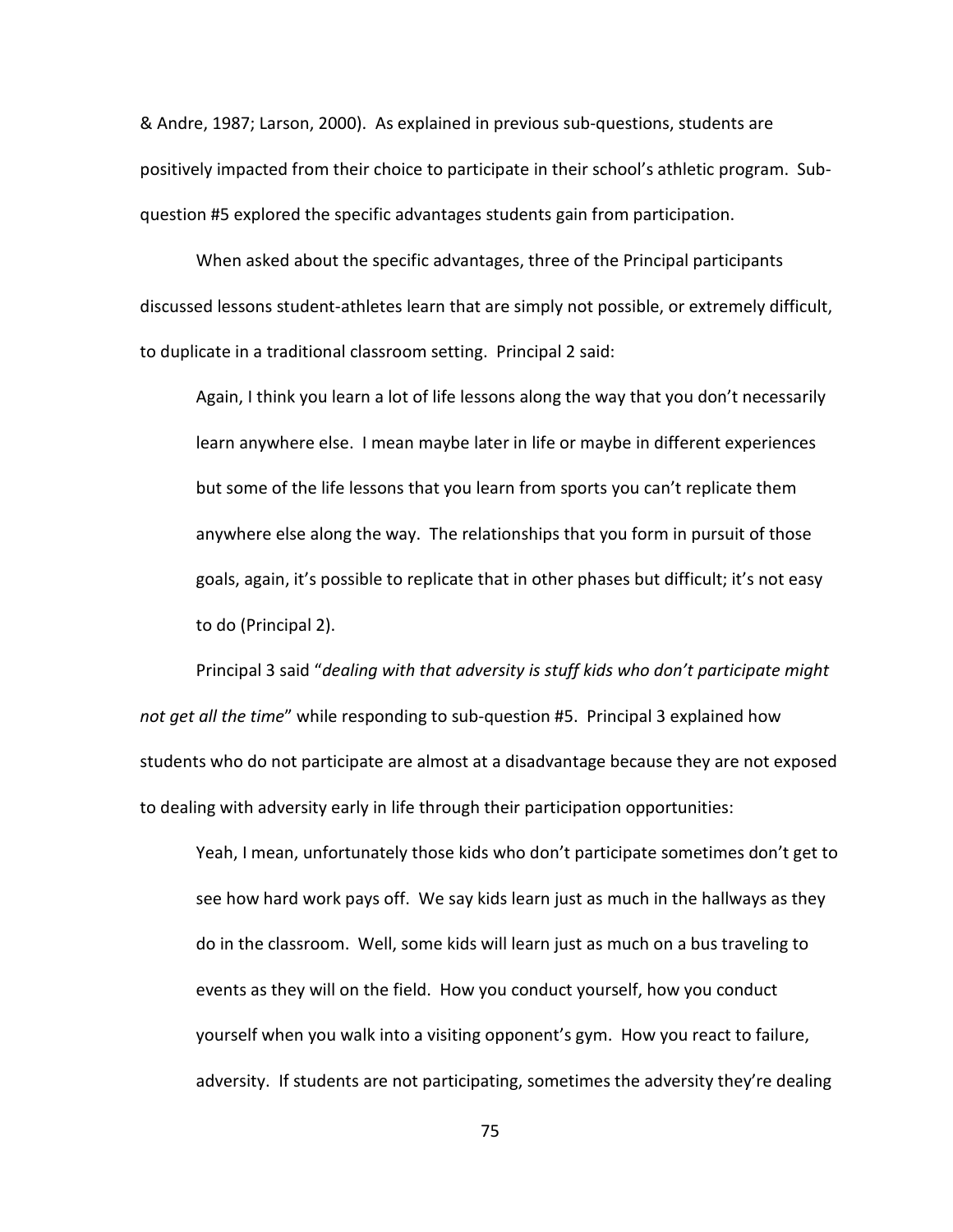with is heavy duty stuff. They have a parent who passed away . . . there's no training for that. But if you start dealing with adversity while there's a loss, we put everything into it and we were not successful, or it just didn't work out or I'm no longer a starter. Dealing with that adversity is stuff kids who don't participate might not get all the time. Going back to that failure, kids learn how to lose in sports unless you're on the basketball team here three years ago, or whenever it was, you're going to lose and you're going to learn how to lose and then you're going to learn how to bounce back and be ready to play again. You're going to lose tonight but you're going to play again on Thursday. Those are the things kids can learn or they have a harder time learning or the stakes are much higher when they learn it outside the sports realm (Principal 3).

In agreement with Principal 2 and Principal 3, Principal 1 discussed an interesting concept of hidden and written curriculum. Obviously, participation in interscholastic athletics is part of the "hidden" curriculum which benefits student-athletes by providing valuable learning opportunities:

There's no way to not get certain social advantages just by some of the characteristics we talked about earlier. Talk about the written curriculum versus the hidden curriculum and obviously I can go through this with objectives that you're supposed to learn in English class and Social Studies but there is no list of objectives when you go out and participate in sports; I guess the Coach may have some objectives at practice but the things that you benefit and gain from aren't written out for you. You're not going to learn life lessons because someone is teaching you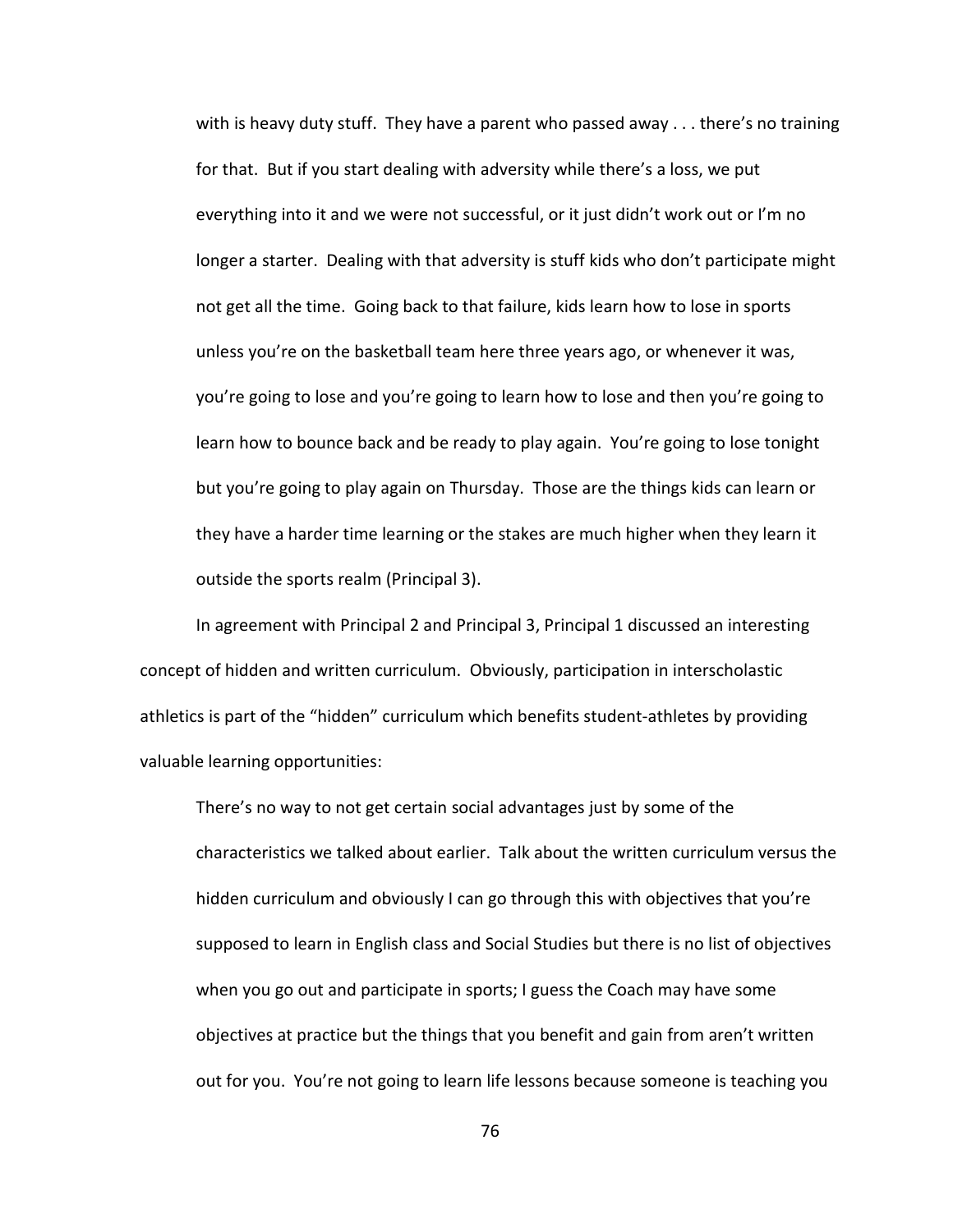life lessons you need to practice. Those just happen tacitly. You're consenting to play a sport and you're going to get a bunch of life lessons thrown at you. You may not pick up on them until five years down the road (Principal 1).

Another common response to sub-question #5 revolved around a student's social network, social status and core group of friends within the high school setting. Athletic Director 3 & Athletic Director 4 brought attention to their perception that student-athletes are looked at differently by their peers. Athletic Director 4 discussed his honest observation of how students are treated and recognized for their accomplishments:

We want to treat all students the same and recognize the accomplishments of all our students equally but, I'll be honest with you, our high school quarterback this year got a lot more exposure than the kid who got recognition in the band. It's just the reality. The majority of our students can name who our high school quarterback is but can't tell you who the first chair is in the jazz ensemble. It's just reality. They might be equally as talented but in the world of social media and the exposure that our student athletes are getting. I remember growing up, the newspapers. If you scored a few points or had a good meet, you picked up that paper hoping you were in there. I don't think kids look at the newspaper anymore. It's all about Twitter and things like that. I do think there are some advantages. I think from the rest of the school community, I think athletes are held in pretty high regard when they attain success (Athletic Director 4).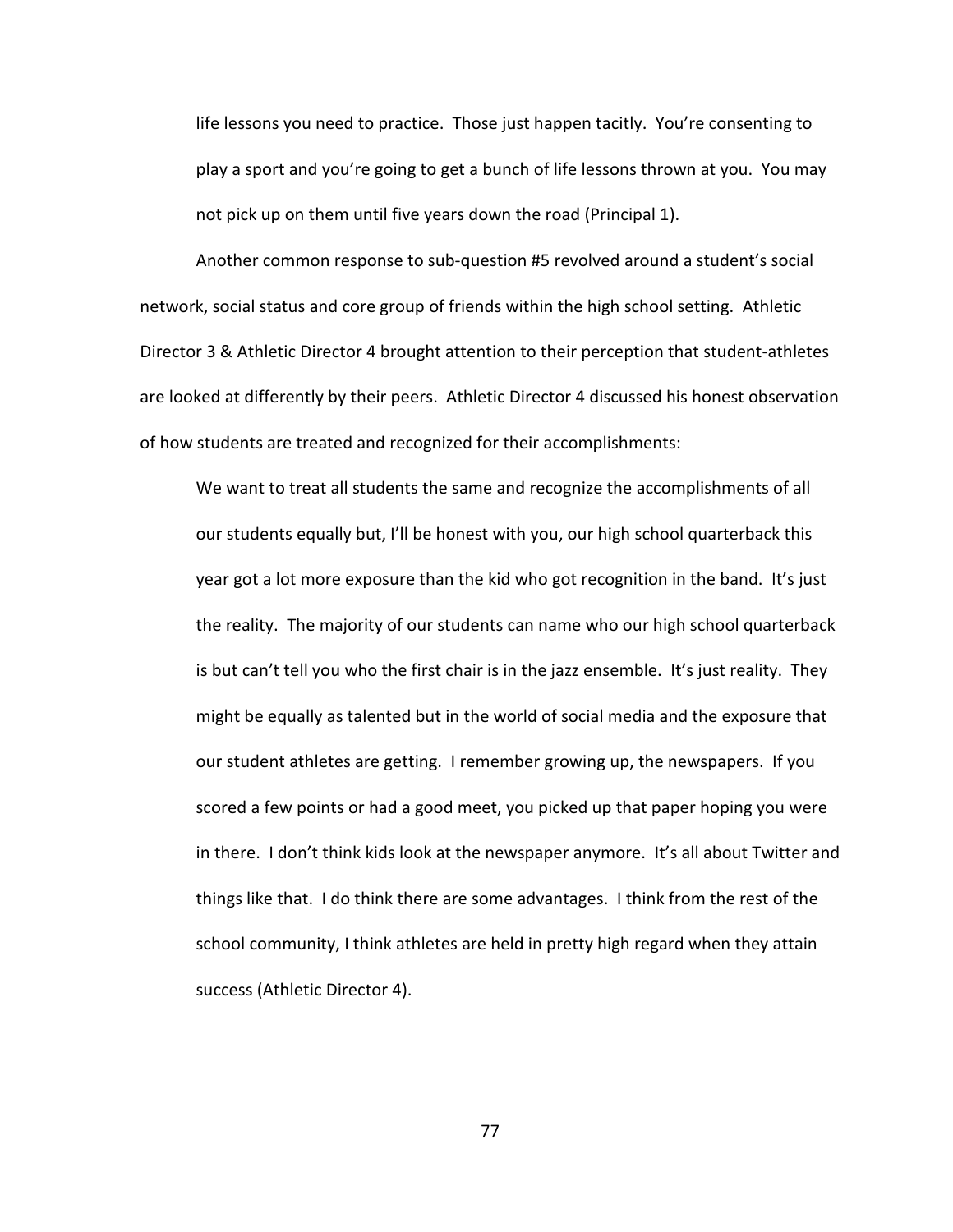Counselor 3 commented on this topic related to student-athletes having a guaranteed group of friends and the advantage this provides compared to non-participating students:

Again, I think it comes back to the guarantee of having a group of friends. I think being a part of a team is just something you can't replace. From my experience as a coach, both males and females, there is that sense of comradery within a team. You have your group of guys after school, in school; you're with them 24/7 for a big portion of the year. I think that piece is important and then you have your own friends within the school, too. Not everyone hangs out with the team when they're in school so just gives them a separate spot and a safe place. I think that having those couple hours of practice and those games and having an adult they can look up to I think that's a guarantee when you're on a sports team where within a high school sometimes it's a little bit more difficult to seek out (Counselor 3).

Although the participants described several positive and noteworthy advantages a student experiences when they participate in athletics, the research participants also brought attention to some of the perceived disadvantages participation brings. While higher standards and expectations are viewed as advantages by Counselor 1 and Athletic Director 3, higher expectations were also referenced by Athletic Director 2 and Athletic Director 4 as a negative aspect of participation.

Athletic Director 2 provided an interesting example of how student-athletes are actually treated differently, from an expectation standpoint, simply because of their participation on a school based athletic team: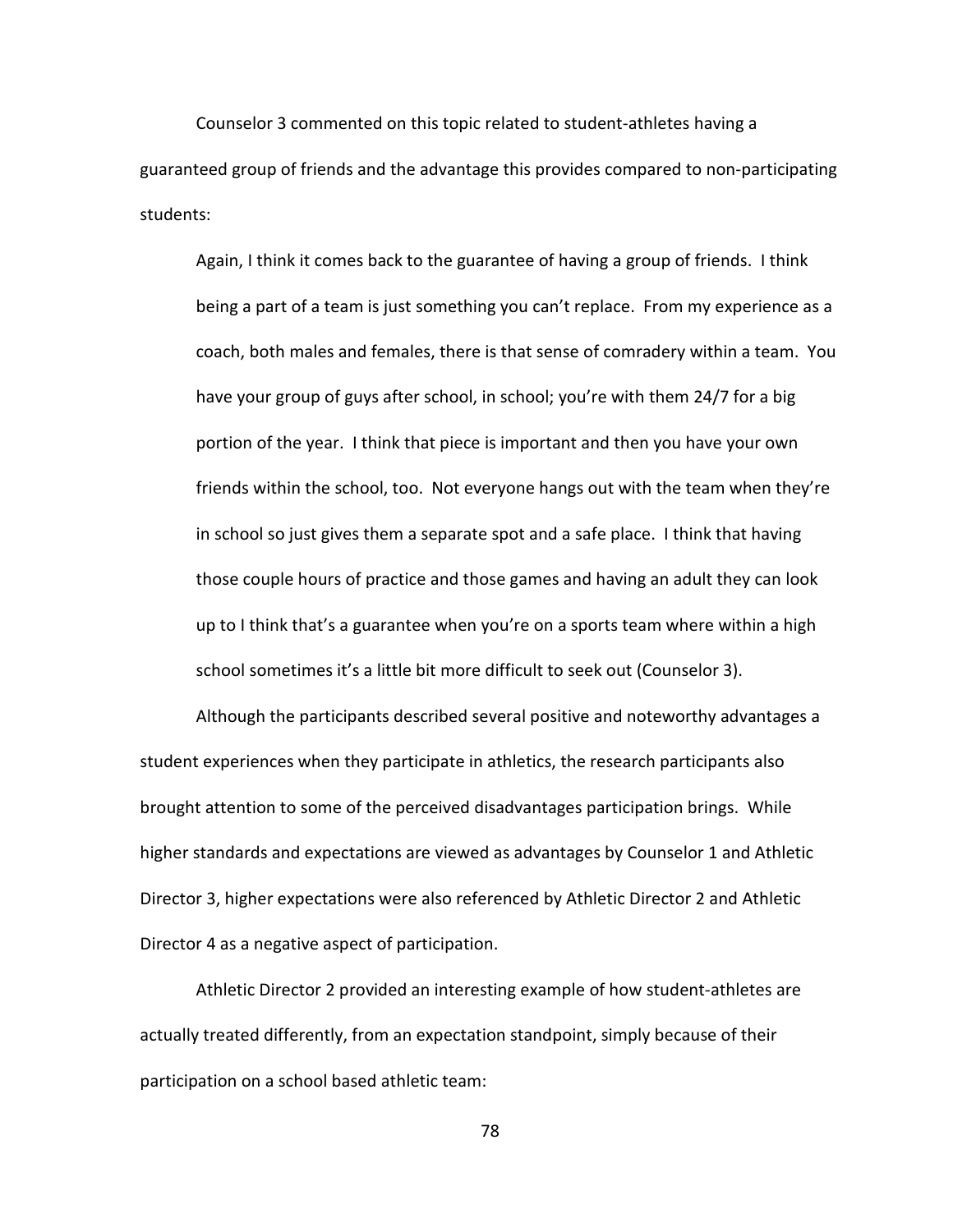From the student athlete's standpoint, they may think so. Like it or not, they are held to a higher level, they are. The expectations are greater on a student athlete than they are for your average student, the expectations that they will represent themselves, their community, the program with respect, with dignity, with class. If one of my athletes showed up at a St. Patrick's Day Parade and is intoxicated or started fights, I'm going to know about it. Even if that athlete doesn't have the name of our school on his shirt, I'll be told about it pretty quickly versus your common 11th grader who is doing the exact same behavior and not involved in athletics. They can be involved in music, in drama, Art Club it won't matter but if they're an athlete, they're held to a higher level (Athletic Director 2).

Having served as a high school athletic director for nearly 20 years, Athletic Director 4 bluntly stated that adolescents "*screw up*." Athletic Director 4 provided a unique perspective related to the expectations and higher standards student-athletes are subjected to because of their participation choices:

The thing about 16 and 17-year olds, they screw up. I think the 16 or 17-year-old who is a non-student athlete who screws up falls below the radar. The 16 or 17 year-old athlete who screws up, it becomes a big discussion - How can the school allow this kid to participate? From that standpoint, the expectations are a little bit higher. I think sometimes the level of scrutiny on student athletes can sometimes be a little more extreme than on regular students. Is that negative? Sometimes I see it as a negative. Like I said, 16 and 17-year olds screw up, they do dumb things. It's just the nature of the beast. We had a situation a couple of years back where we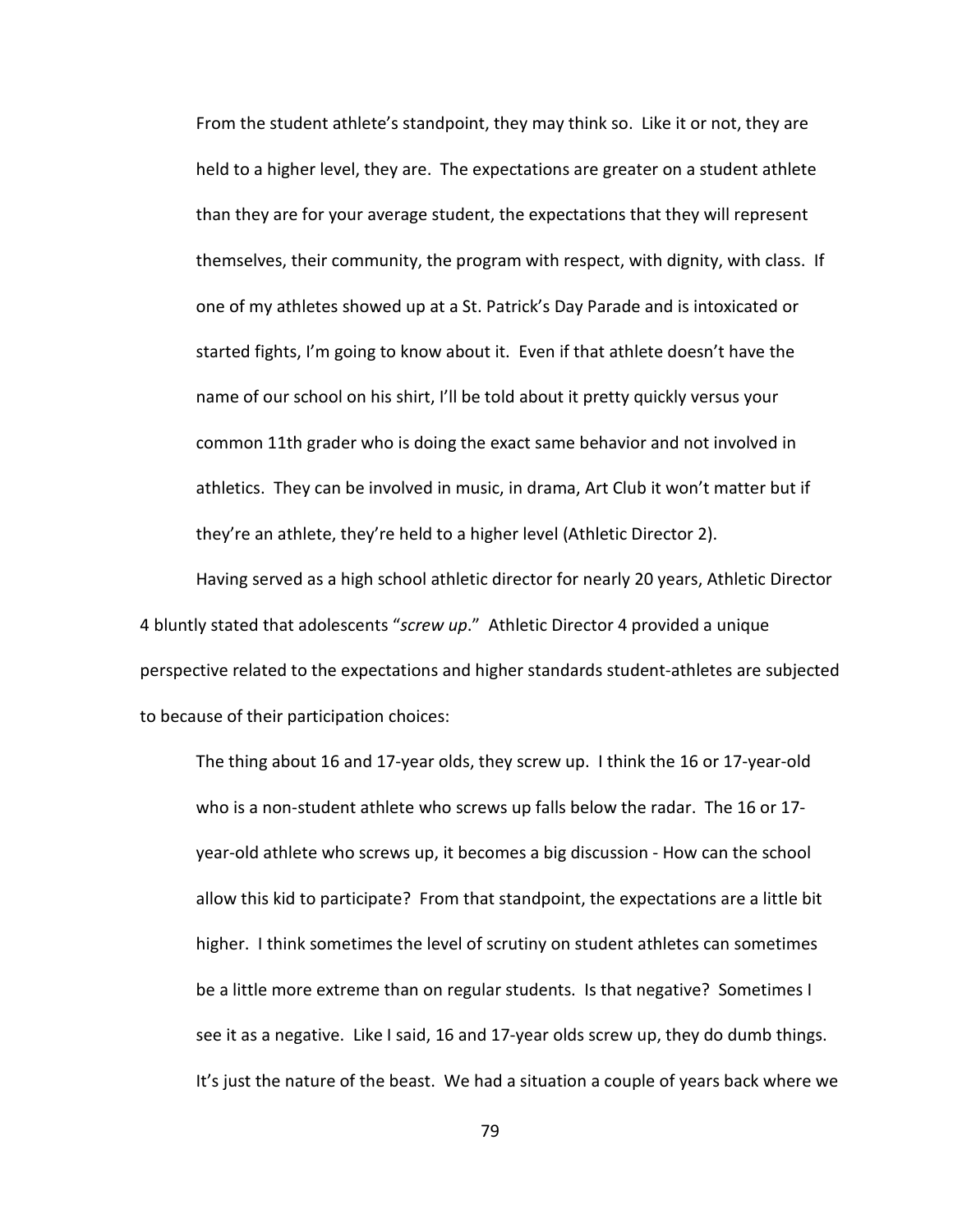had a 17-year-old kid who made a really stupid choice and it turned out to be newspaper worthy. It never would have made the newspaper if it wasn't one of the best athletes in Section II. Of course, it was all scrutinized – Should he be able to play? Should he not be able to play? I've always been of the belief that athletics is the best spot for the kid. If you've got a 17-year-old screwing up, the best spot for him is to be with his teammates, his coaches (Athletic Director 4).

References to Coleman's (1961) Zero-Sum Model were recalled when Counselor 2 stated "*There are people that feel that maybe the negative would be it's detracting from their grades because that could be time spent studying*." Coleman's Zero-Sum Model (1961; also see Marsh, 1992; Otto & Alwin, 1977) argued school activities, outside of the traditional classroom setting, only took students away from their academic studies and actually have a negative impact on student achievement. Essentially, Coleman believed athletics and academics compete for a student's time, and an increase in one (i.e. athletic participation) leads to a decrease in the other (i.e. academics).

Finally, Principal 3 and Principal 4 referenced athletics becoming too much of the student's focus. Principal 3 said:

That could become their whole life. That could become the one and only. That could become the reason for everything they do. Nothing should be the sole reason we do stuff. But I can definitely see that happening or, it's kind of hard to say, we want full investment but maybe they're overinvested or the whole world rides on this one game. I think their highs could be too high or their lows could be too low and that's an extension of the coach. Teams are an extension of their coach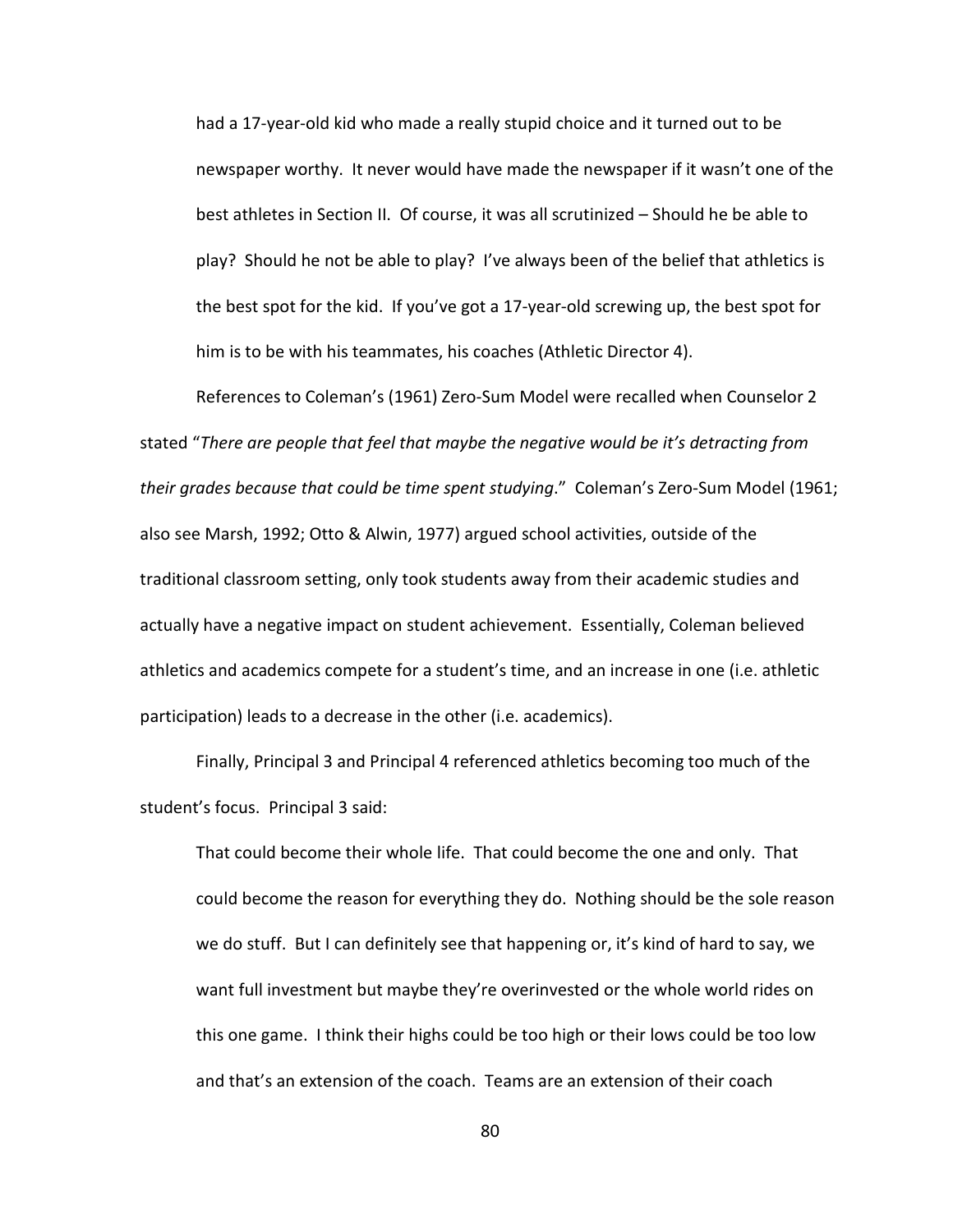typically. If they have the right mentors, that's less likely to happen. They could be adversely affected without a doubt. I don't know if there is anything positive in this world that can't also have an adverse effect if you really dig into it (Principal 3).

Principal 4 added perspective on burnout when athletes and their parents make athletics too much of their focus:

I think sometimes the students and their parents can get caught up in - this is our ticket, or this is how we're going to be successful. I've heard parents make comments like – oh, that's my retirement. Do you know what the statistics say with a kid, especially like baseball, a fourth grader, well, that's my retirement; the kid is in fourth grade, let him have fun. I think those parents are the ones where their kids burn out. They specialize way too early; they don't play any other sports, they play just baseball or just football or just lacrosse. They get to college and they're like I'm done, I'm burnt, I don't want to play anymore and that's kind of what happens. I think maybe the pressure from home or unrealistic goals I guess. Ideally you don't want to play sports because that's your ticket to your paycheck. If it happens, great, you're one of the very, very lucky ones but you play sports to do a lot of other things (Principal 4).

**Sub-question 6:** Why is it important for students to have the opportunity to interact with adults (i.e. coaches)?

Outside of the traditional classroom, athletic programs are often one of the few opportunities students have to interact with adults other than their relatives. From the perspective of the research participants, interview question #16 seemed like an easy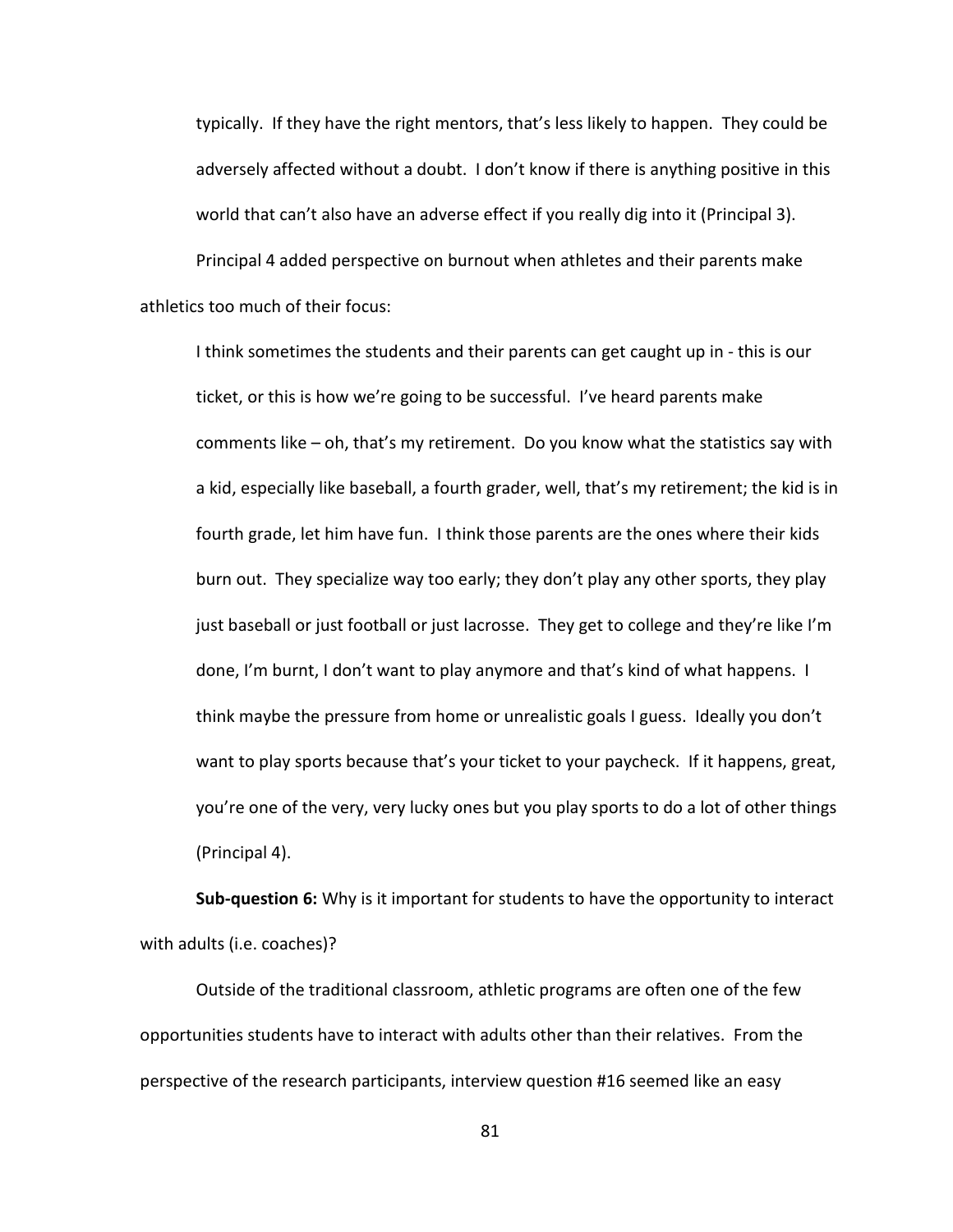question to answer: of all individuals on a high school campus coaches were viewed as having the greatest influence on students. Principal 3 said "*I think they have the greatest impact out of anyone in the building."* Counselor 2 provided a similar response: *"The coach can be the single biggest influence on students at the school."* Principal 1 said:

Coaches have a great impact. For all intents and purposes, they are the most impactful educators that each individual student athlete is going to come across. Probably the person they want to disappoint the least whether it be someone who spends many years with the same coach or just a different set of coaches each year. That's your motivator. That's the person who is trying to make that connection between school and sports and your life.

Several other participants agreed with Principal 1, Principal 3 and Counselor 2's assessments of the impact and influence of a coach. Some of the adjectives used to describe the influence of a coach included "*Tremendous*" (Athletic Director 1, Athletic Director 4 and Counselor 1), as well as "*Immense*" (Athletic Director 2).

Counselor 3 provided a perspective from the unique role of a school counselor and an interscholastic coach:

I think coaches can have the biggest impact on students in high schools. Again, I'll speak for myself; we have the unique ability to see them more than any other adult in the building. Besides their parents, we probably see them the most on any given school year. Your small pep talks and this and that really make a difference based on the individual coach. For me, my counseling background comes up constantly as a head coach. I've served as a varsity coach, a freshman boys coach and a varsity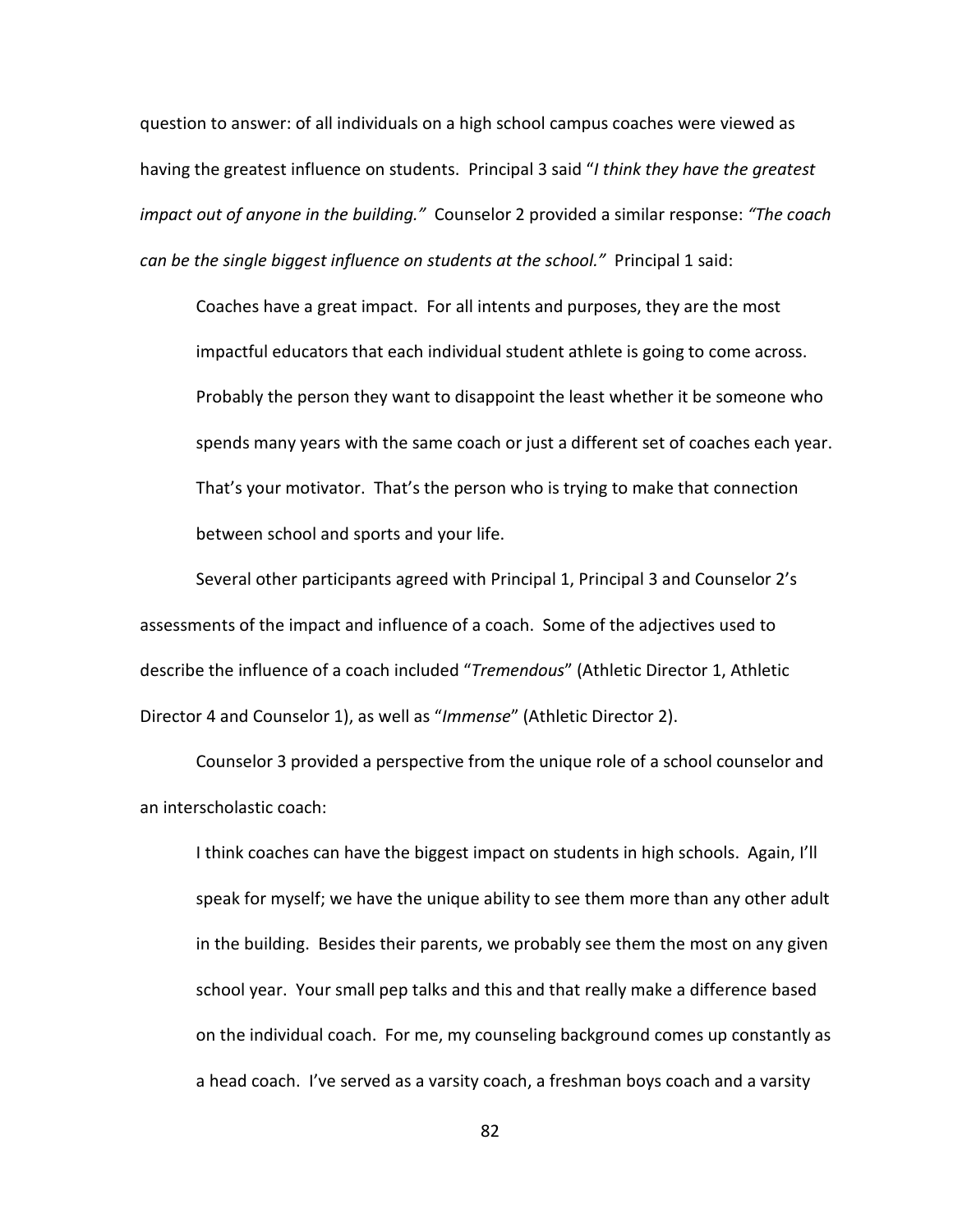assistant for multiple years with a dynamic high school coach who ran his high school program at the highest level almost like a college. As an assistant, I was kind of the guy who worked individually with the kids to kind of keep them on a straight path and make sure they understood coach is pushing you for a reason. I had a unique role there and now as a head coach of the JV girls' team, it's a completely different ballgame coaching girls vs guys. But, like I said, as a school counselor first, it really gives me more of that time to get that one-on-one with them and prepare them to be young adults. My goal is not always to make them the best athlete; it's to make them the best person. I think we have that relationship. We can really go at them a little more I guess I would say, a little bit more personal with our…I don't want to say attacks but at times you can really go at a student and they listen to you sometimes better than they would if they were just sitting in my counseling office. We care about our athletes. That's something that I really try to make sure that they know. You got to gain their trust, gain their rapport. We have that and then sometimes you can hit them at a different level. I think coaches have a really unique chance to really make an impact.

Athletic Director 1 provided some personal insight pertaining to his own high school coaches and the impact and influence they had:

I couldn't tell you who my high school Biology teacher was, but I can tell you who every one of my coaches were. Some of them I still talk to, to this day. And I'm sure many of our student athletes when you see them come back from college. I would say 95% of the kids that I see come back after they're at college for a couple of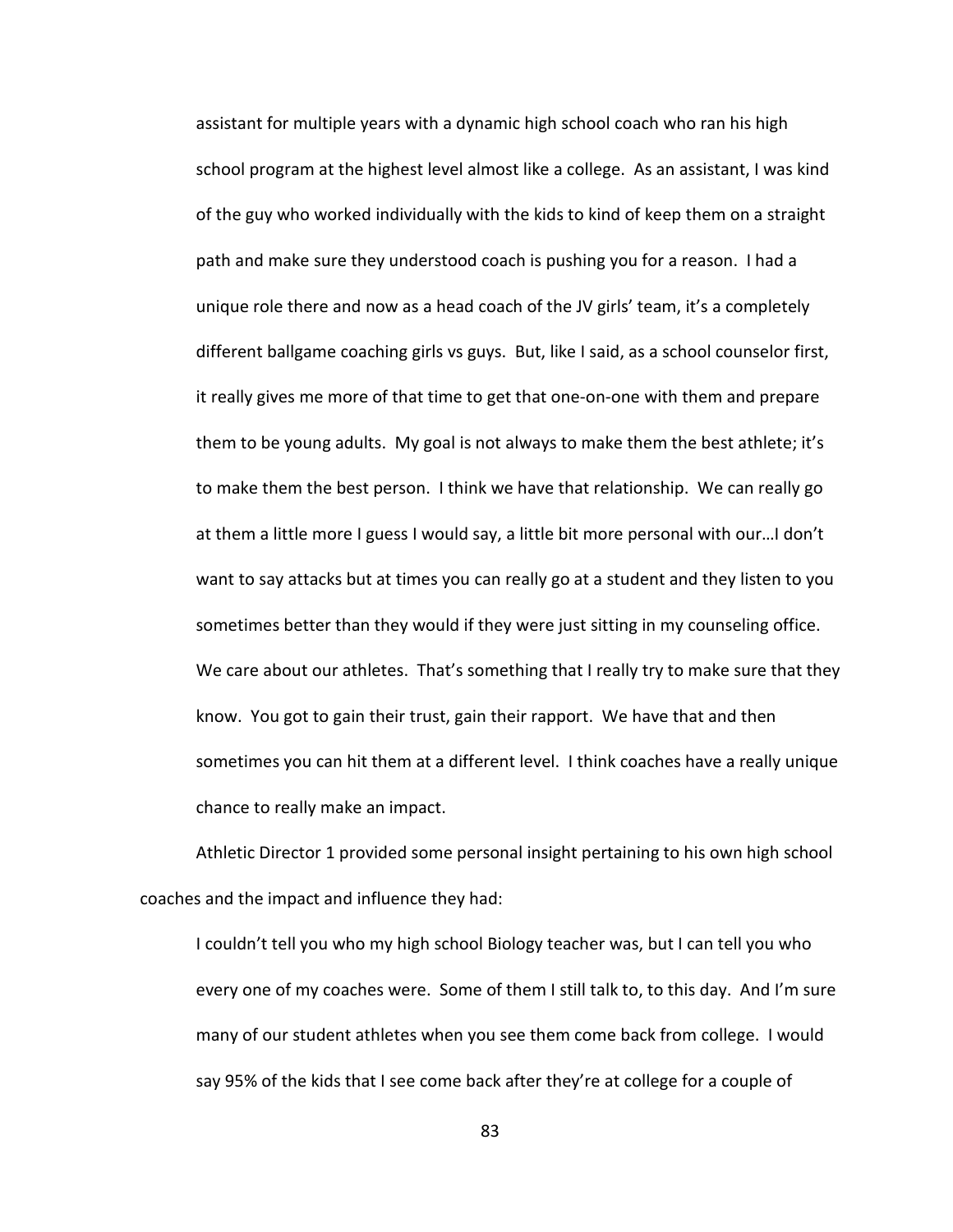years, our student athletes, they're coming back to see their coaches. They're going to stop and see their teachers, too, but usually you don't have kids come back just to see their teachers. It's more so coming to see those coaches. They're people you remember for the rest of your life just for the influence they had on you, those lifelong skills that they taught you – right from wrong and just being there (Athletic Director 1).

**Sub-question 7:** Does participation in interscholastic athletics inhibit/ encourage certain types of behavior?

The behavior trait of "respect" became apparent when the research participants responded to sub-question #7. Respect can be defined as a feeling of admiring someone or something that is good, valuable, and important, or a feeling or understanding that someone or something is important and should be treated in an appropriate way (Merriam-Webster, 2004). Several research participants included respect in their response to this sub-question.

When responding to this sub-question, Athletic Director 1 described how studentathletes tend to be respectful and how they obtain this important characteristic:

I would think respect. I think that's one of the major things. 99% of the student athletes walking around the hallways are respectful to other students. I think that comes from when you participate in athletics, you're working with different kids and, just like being in the hallways at school, you're with different types of kids. You're more tolerant of other opinions and things like that (Athletic Director 1).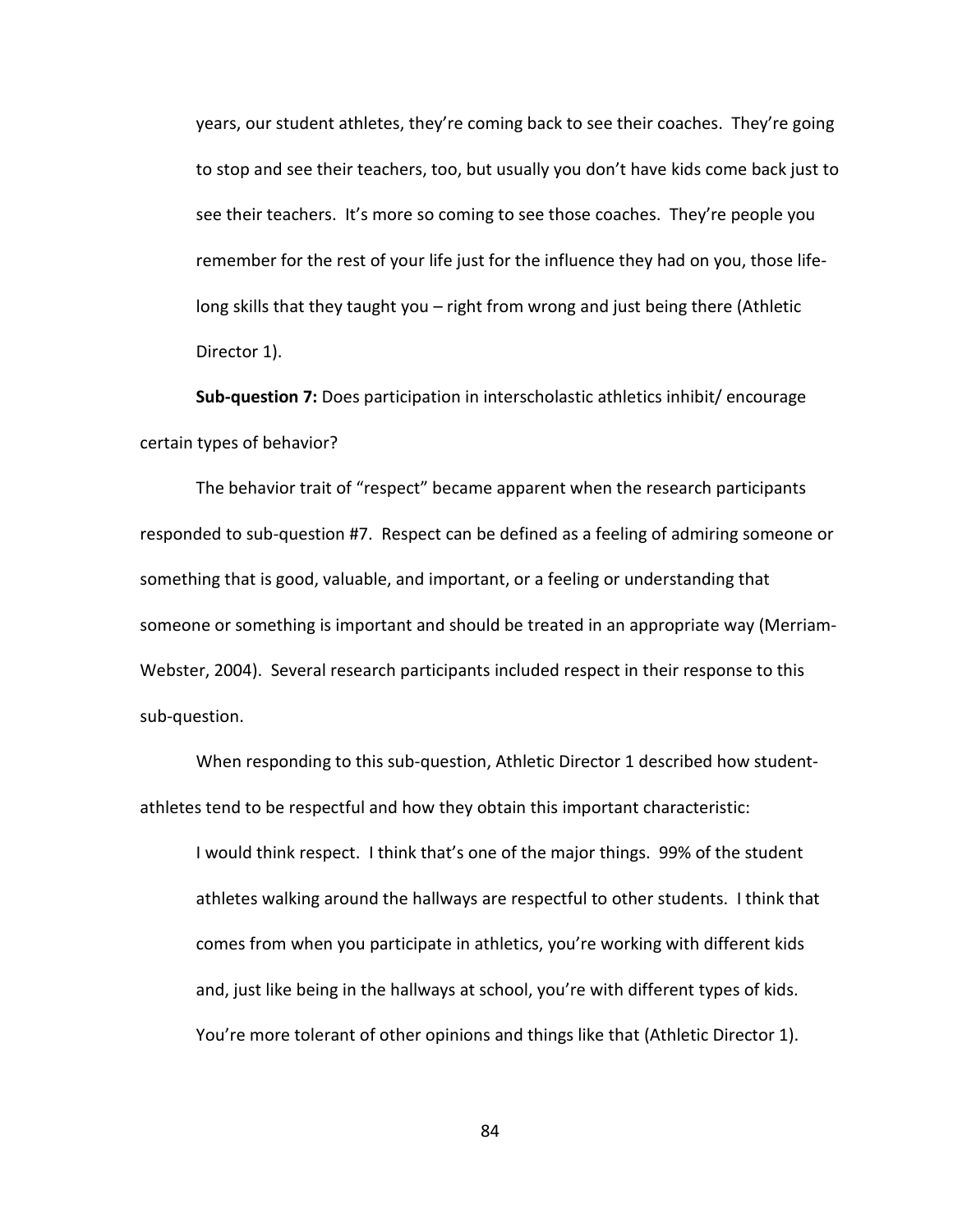Counselor 4 discussed different types of "respect" that student-athletes learn through their participation opportunities and how this benefits them:

I've been saying it over and over and over again… respect, self-respect, respect for others, respect for the coaches, respect for the referees. I think understanding of strategy, seeing bigger picture, seeing their role in a bigger thing as far as how they fit into the whole it's a team, it's not just one person. There may be some kids who are the star of the team but you can't act in isolation necessarily in most sports, team sports versus some of the individual sports. Being able to do that is just really a valuable trait for later on.

Athletic Director 4 combined respectfulness with leadership when describing the behavior traits student-athletes learn when they participate on a high school athletic team: I want to see that youngster who is respectful, who is hard working and who is willing to go in there and take on that leadership responsibility and that leadership role and accept the challenges that come with that opportunity. Hard working, pushing others to do more than they would if that individual wasn't there, the captain. I think those are probably the behavior traits that I like to see (Athletic Director 4).

According to Principal 3 student-athletes gain confidence by participating, and several benefits are generated from a student's decision to play interscholastic athletics and represent their school:

Yeah, they have a confidence about them. I don't want to call it arrogance, although some might, but they have a confidence about them; I'm sure you've interviewed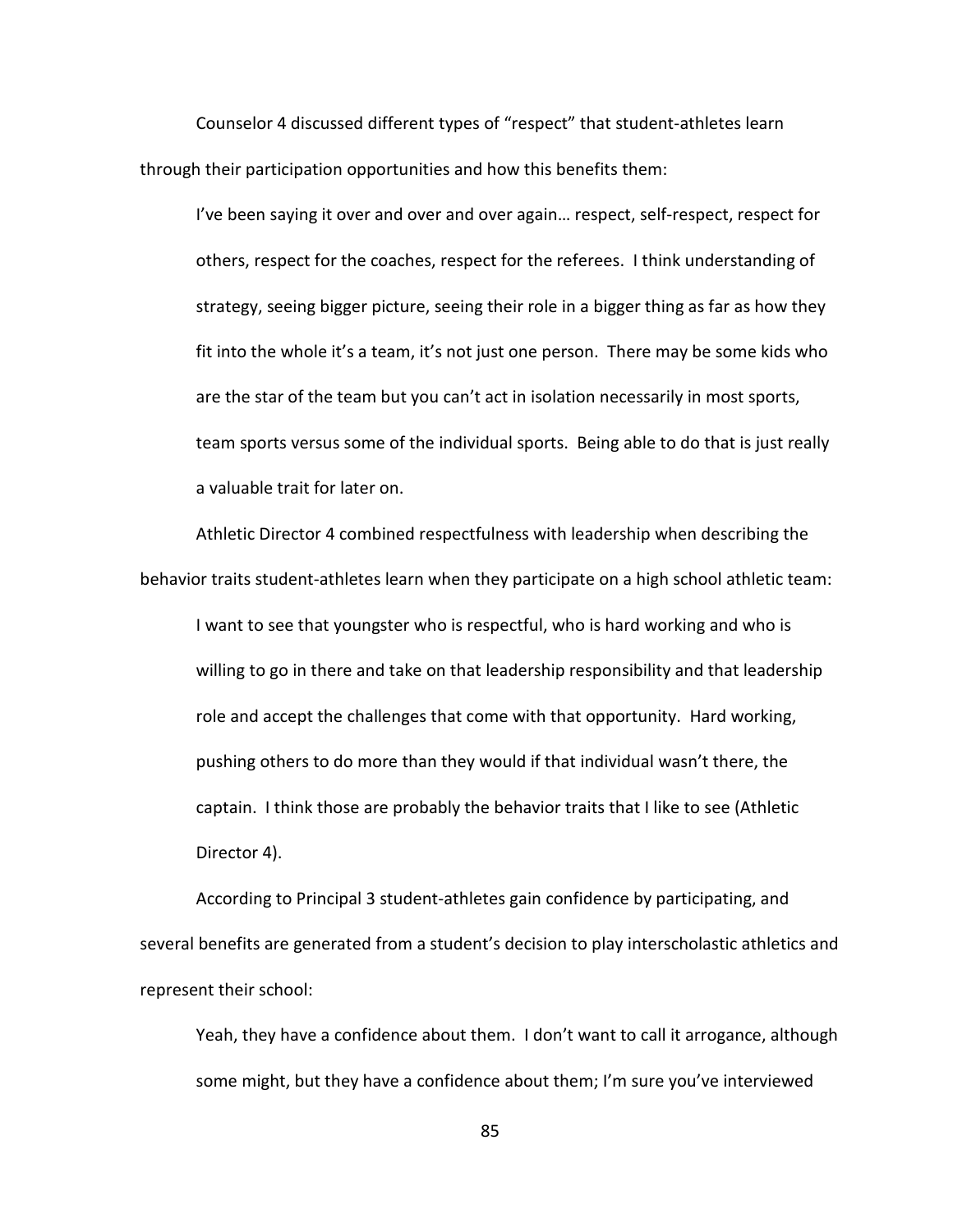people. You interview people and they walk into a room, you can tell how they walk in. A lot of times it's not fake, I mean, people usually say 30 seconds, it's usually like 5 seconds, like this person doesn't have a chance or they have a shot. I think some of that quiet confidence our athletes have is important. We got to make sure it doesn't teeter on arrogance, but I don't know that you see that in other kids. When kids are playing well, you see that in that kid. You see that environment, so they have that distinct advantage. They have the advantage of being looked up to which is a great responsibility to being a leader and other kids looking up to them and that's something we try to hammer home. Other kids don't have that. If you're just going to school, other than maybe you're the Valedictorian and the kids are looking up to you for whatever reason, those athletes are on display. A lot of the other kids don't stand on a field in front of 5,000 people and kids know their name. Especially a big school like this; they know who they are. So, we have boys hoop tonight, there is going to be hundreds of people there watching these kids. Most of them don't have that (Principal 3).

## **Section Three: Themes, Findings & Interpretations**

When interviewing the 12 research participants, four major themes developed across the 17 interview questions: (a) Students receive the most benefit from participation during their season, (b) Athletic programs provide a sense of belonging and involvement for students, (c) Athletic programs are part of the community, and (d) Students who participate gain valuable life skills and lessons. Interestingly, these four themes appeared across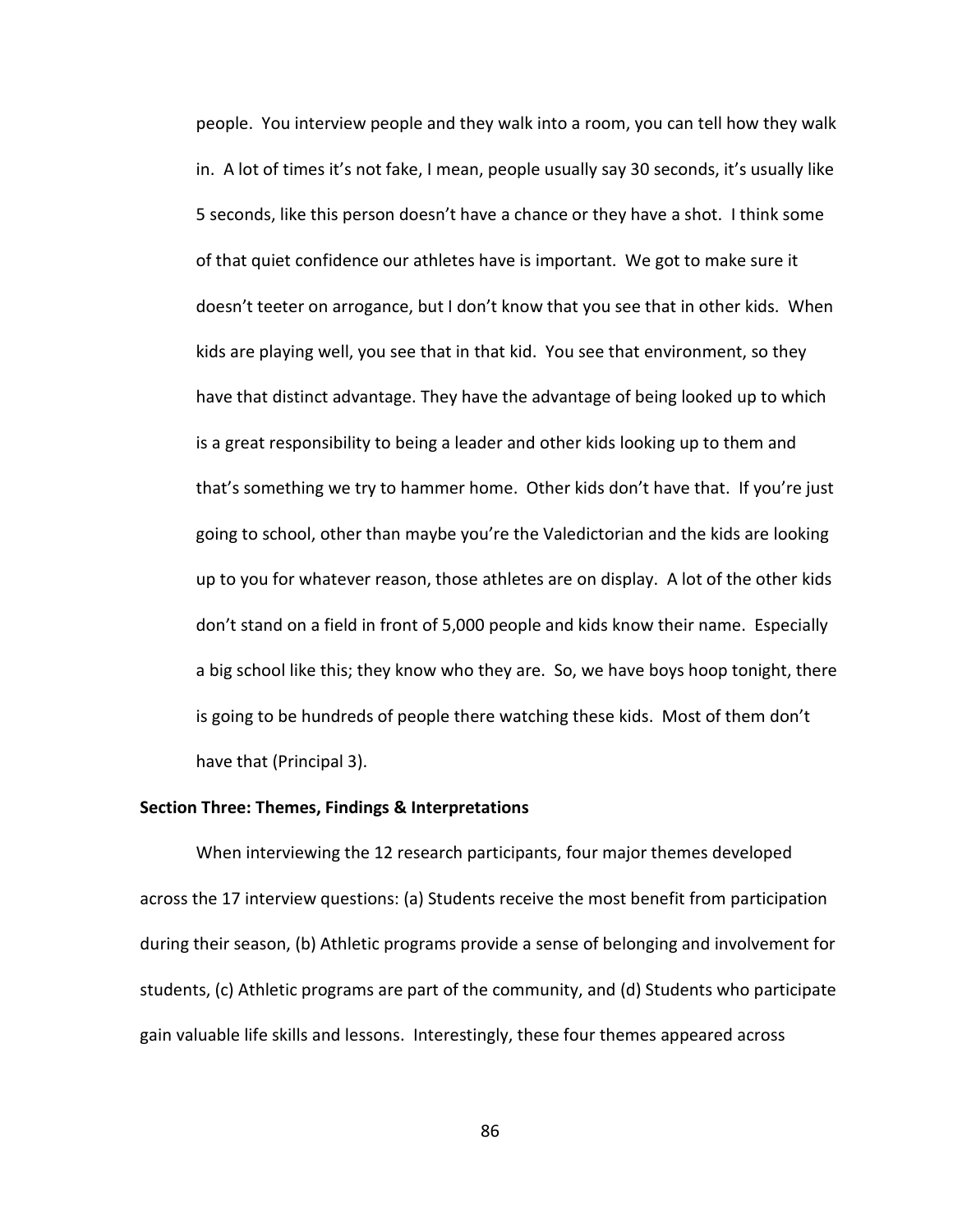several interview questions and were developed throughout the interview and data collection process.

## **Theme 1: Students benefit most during the season**.

When students are participating on a team they are considered to be in-season. Students tend to do better academically and have fewer discipline issues while in-season, according to the research participants in this study. All three groups of participants (Principals, Athletic Directors, and Counselors) discussed the benefits students receive while they are in-season when responding to three of the 17 interview questions; the three questions dealt with grades, student discipline and the skills student-athletes gain through their participation opportunities.

The most discussed aspect of students doing better while "in-season" occurred on the interview question related to student discipline. Counselor 1 said "*Very seldom do I see my athletes, or athletes in general, that are involved in discipline. They don't have time to get into trouble*." Being in-season keeps kids busy and they are more organized and cognizant of their time management according to Counselor 4's response to the interview question related to student discipline. Counselor 4 described the benefits of being "inseason" by saying:

You always see this and I'm certainly not the only one to see this, when kids are busy, their grades improve. I see it with my own kids as well. When their team is in season and they're going to practice for some reason they find a way to get everything done and then when practice is over, and they have all this free time, they're not as organized with their time management. They have a little bit more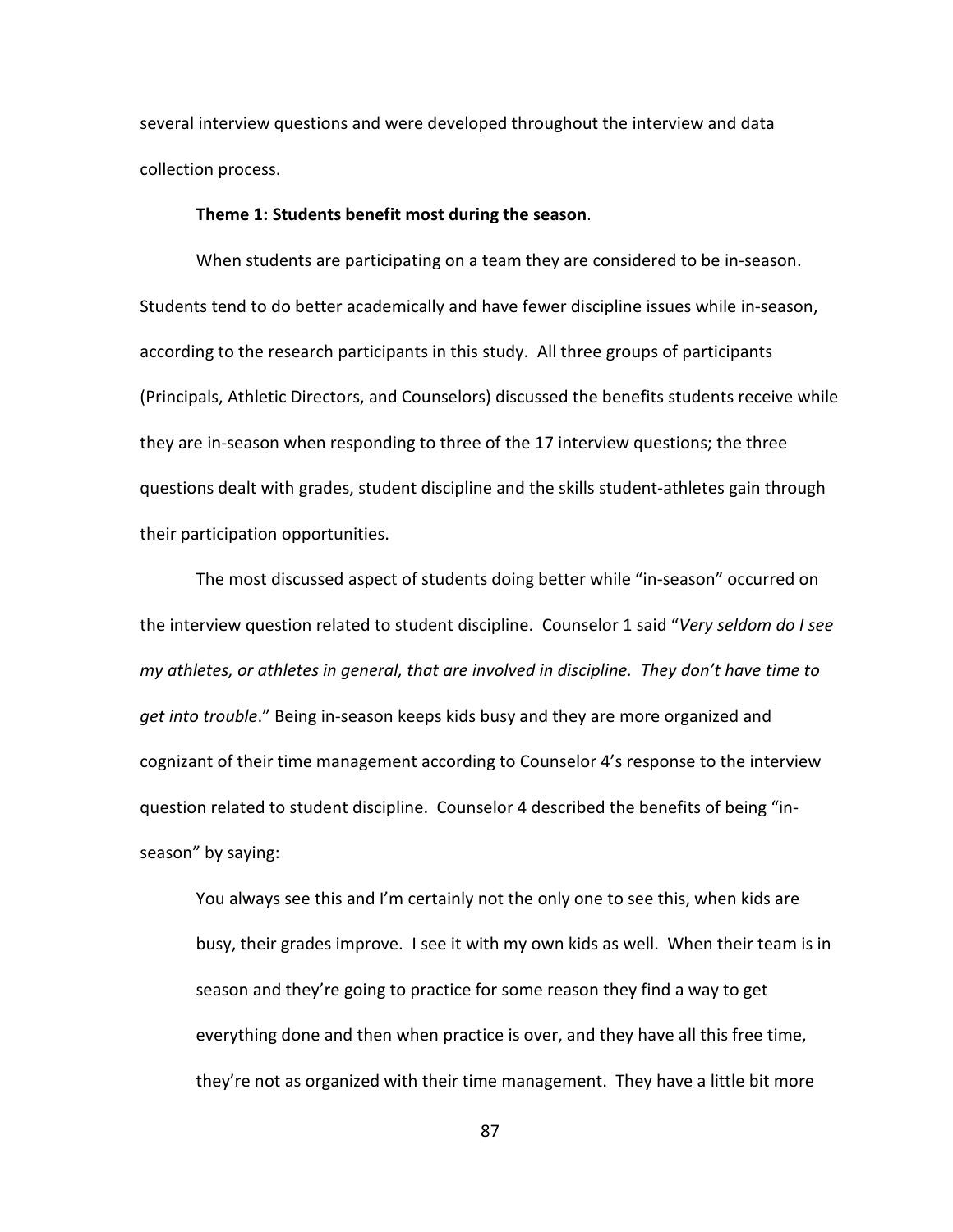flexibility and we tend to see things fall apart a little bit sometimes. A lot of times, yeah, there's nobody holding them accountable necessarily and some of it is just the structure of their time. They have too much free time, things slide. Sometimes behavior it's just more time to get into trouble or whatever. When they're in a structured environment and somebody, whether it's the coach looking after them or keeping track of them, they're really motivated to do better (Counselor 4).

Athletic Director 3's response to the interview question related to student discipline is in agreement with Counselor 1 and Counselor 4's responses. Athletic Director 3 said:

When you're involved in something, you're passionate about it, you don't want to lose it and you have to be disciplined because of all the other things that are on your plate. The kids who have more time to do whatever they want tend to be the kids that get in a little bit more trouble and are dealing with the discipline (Athletic Director 3).

Counselor 3 felt student-athletes know they "*can't really mess up because there is that microscope that is on you*." Counselor 3 began his response to the student discipline interview question by responding:

But to answer your question directly, I do think that athletes… again, they know that if they do get caught there is a repercussion; they could miss a game. Any extracurricular activities have those little weights on your shoulder. You know you have to go above the extra mile to not get in trouble, so I do think there is that little bit of extra, if you're participating in extracurriculars (Counselor 3).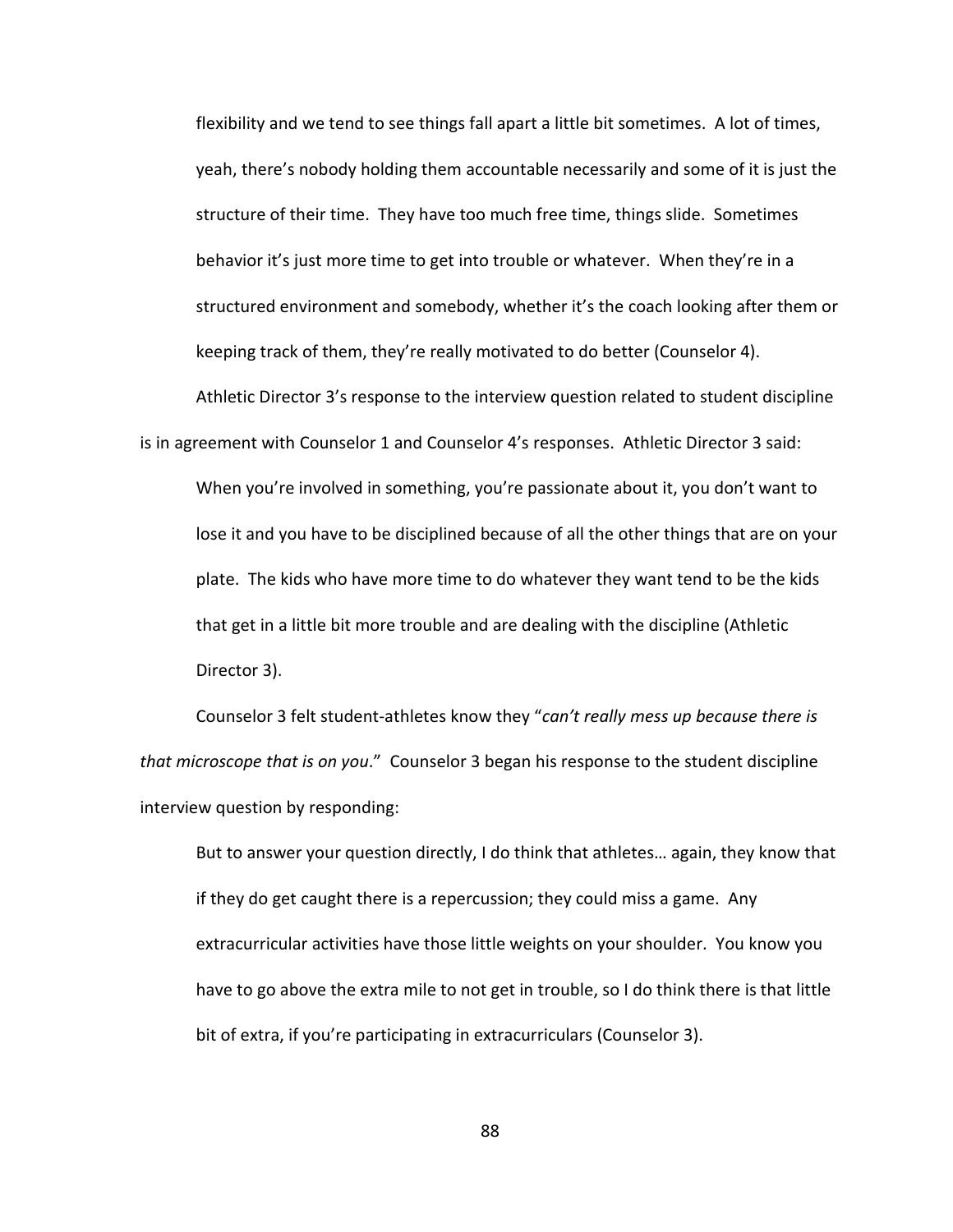Athletic Director 3 believes students who are in-season have more to lose than their non-participating classmates. This realization leads to more appropriate behavior when student athletes are actively participating and representing their school and community. Athletic Director 3 said in response to student discipline:

You're held to a higher standard and you have a lot more to lose. The kid that gets in a fight in the hallway that's not involved in basketball or not involved in the Chess Club, all right they're going to get suspended from school, but their life goes on other than that. But if you're involved on the football team, on the track team and you get into a fight, a lot of those things are going to be taken away from you for a little bit, so I think those kids know I need to be on my best behavior all the time and it shows in the hallways. I think our teachers and our community sees that as well that our student athletes are well behaved (Athletic Director 1).

The interview question related to students' grades and academic performance also supports the theme that students fair better while they are in-season. Athletic Director 4 associated the strict time schedule student-athletes must maintain to balance participation in their desired sport while completing their school work. Athletic Director 4 brought great attention to the idea of in-season versus out-of-season performance:

The one thing I hear, and again I don't have any data to support it, but the one thing I hear often and I'm going to come at it from kids in-season versus out-of-season because so many times the kids say, when they're in-season they're just much more focused, their time management skills are much more honed in because they know they really have no choice. When I get home, its 7:30, I haven't eaten dinner yet, I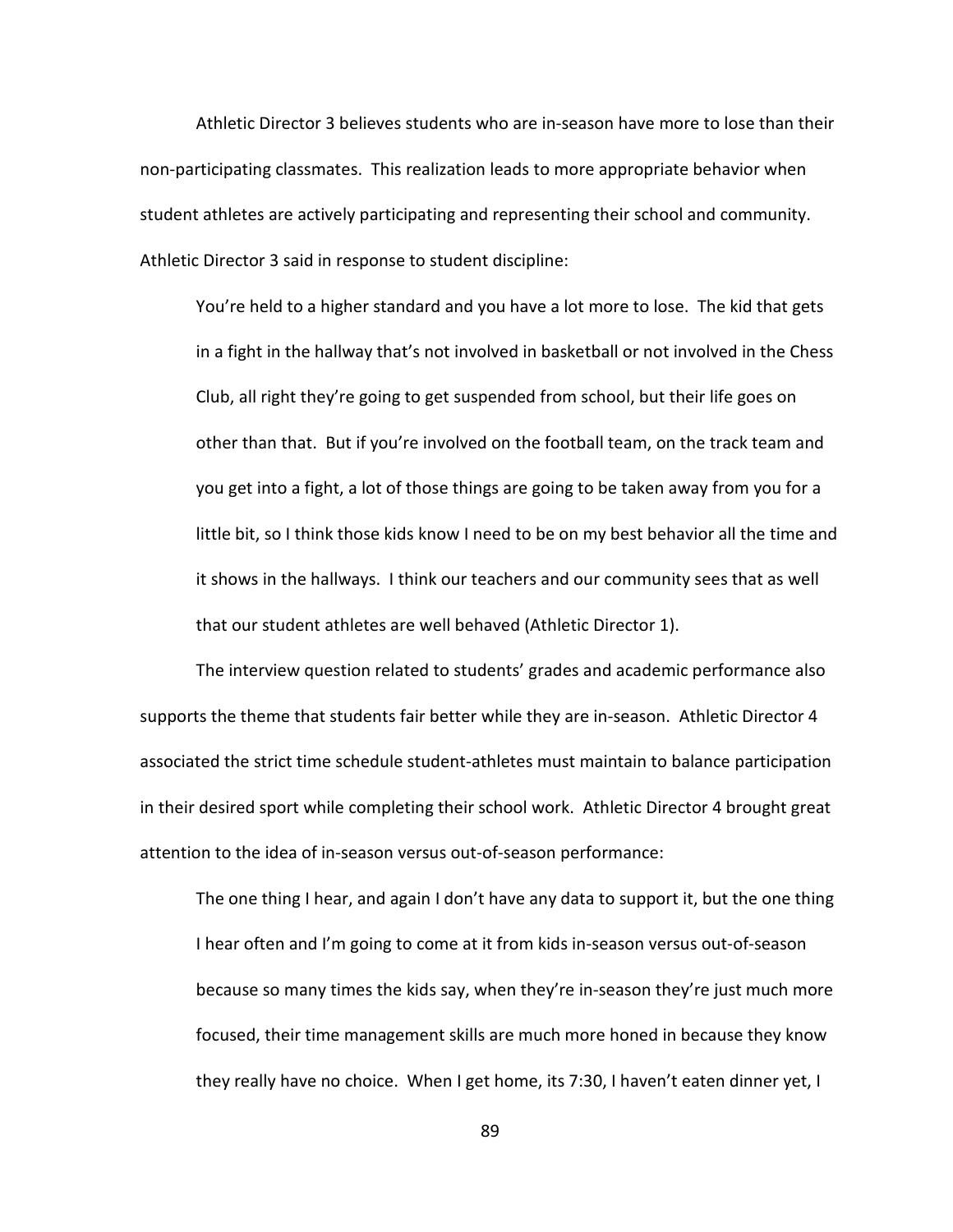know I have to get home; I have to start my homework because by 10:00 I want to be ready for bed. That is a common discussion among student athletes. They are just so much more focused on getting things done in a timely manner when they're in-season versus being out-of-season (Athletic Director 4)

Principal 2 also mentioned that because student athletes have less free time they develop a more focused approach to time management. The outcome is better grades:

I think student athletes overall as a sub-group tend to be a little more goal oriented but, again, I don't know if that's by design or just by how they operate. I think that transfers a little bit into their academics. I've noticed that kids historically have done better while they're in season. I don't know if that's because they have less free time and they have to be more focused or if it's just because they're more into routine and studying is part of the routine so the routine of practice and training transitions to the routine of studying. I think that overall, and it is a little personal bias because of my personal background being a high school athlete, I think that participating in athletics makes your educational experience more complete (Principal 2).

Finally, in support of the theme related to in-season participation benefiting student-athletes, Principal 3 provided a perspective related to in-season performance and the "*trusted influence in their life*":

Anecdotally I can tell you, without a doubt, I've had kids before that they are a soccer player and they're eligible and they're passing and then soccer season ends and we're struggling and we're bringing them in for additional assistance. Time and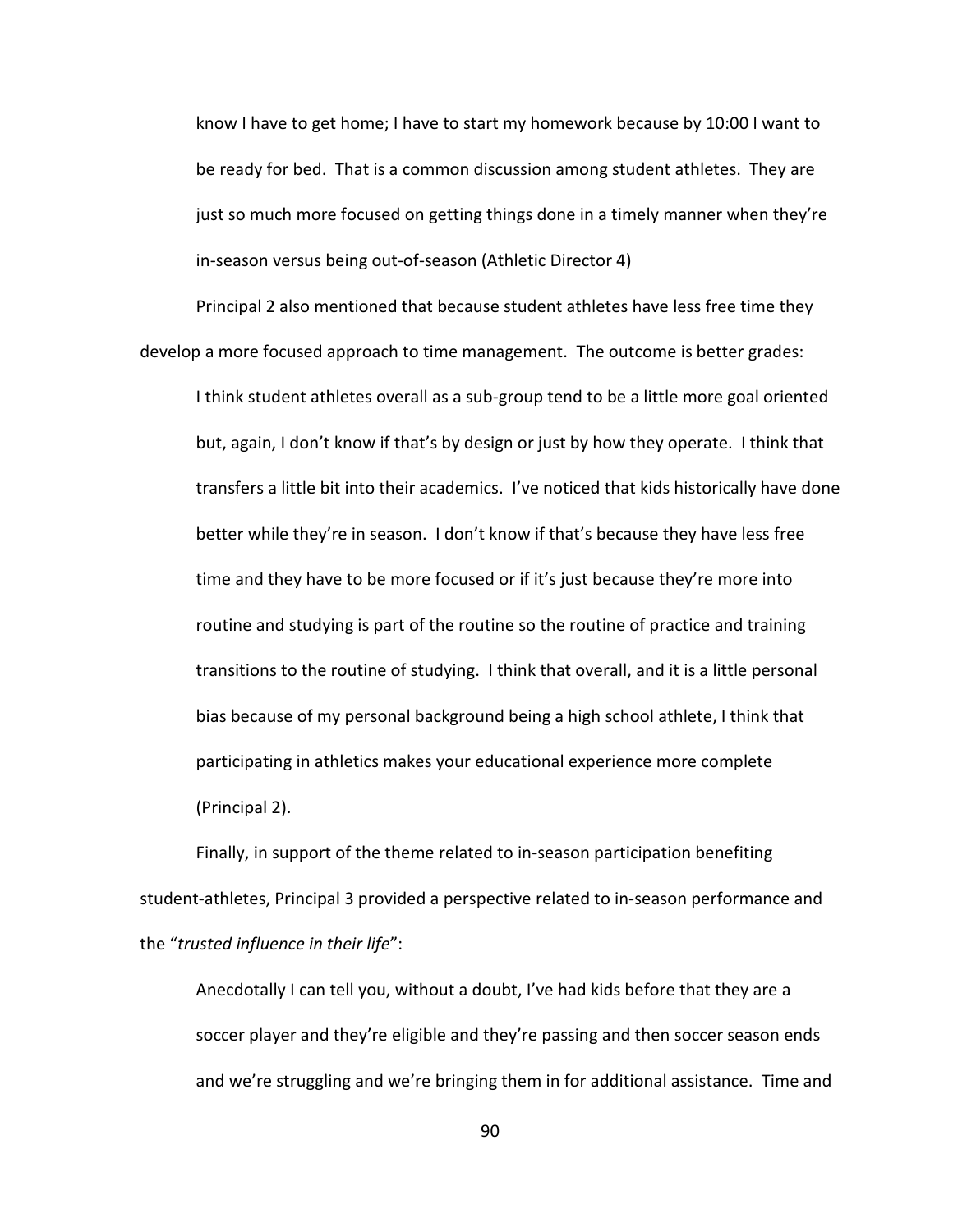time again and I can tell you what happened. And a social worker or myself or a counselor will say, the season ended and now the kids tanking. A lot of times it relates to attendance and that trusted influence in their life. It might be a little different at a large school because sports tend to be more 365 but at a small school, the kid plays a sport and now that coach is not as involved with the kid so the coach can't lean on him, he can't say hey, I'm going to talk to Coach whoever. I've definitely seen that impact where sports are a positive impact on the kids in season (Principal 3).

## **Theme 2: Athletic programs provide students with a sense of belonging and involvement**.

Being on an interscholastic athletic team provides students with a sense of belonging and involvement. The connection students form through their passion for sports and the amount of time spent together at practice, games and on trips strengthens the bond that often leads to friendships long after high school graduation (Chen, 2017). Spady (1970) discussed the impact of participation to include increased perceived social status and popularity.

School connectedness is described as the psychological state of belonging in which individual students perceive they are well taken care of, trusted and appreciated by a group of adults (Whitlock, 2006). Brown and Evans (2002) and Dotterer et al. (2007) found that students who participated in extracurricular activities associated with their school, felt more connected and had an enhanced sense of belonging. More recent research in 2015 (Kamau,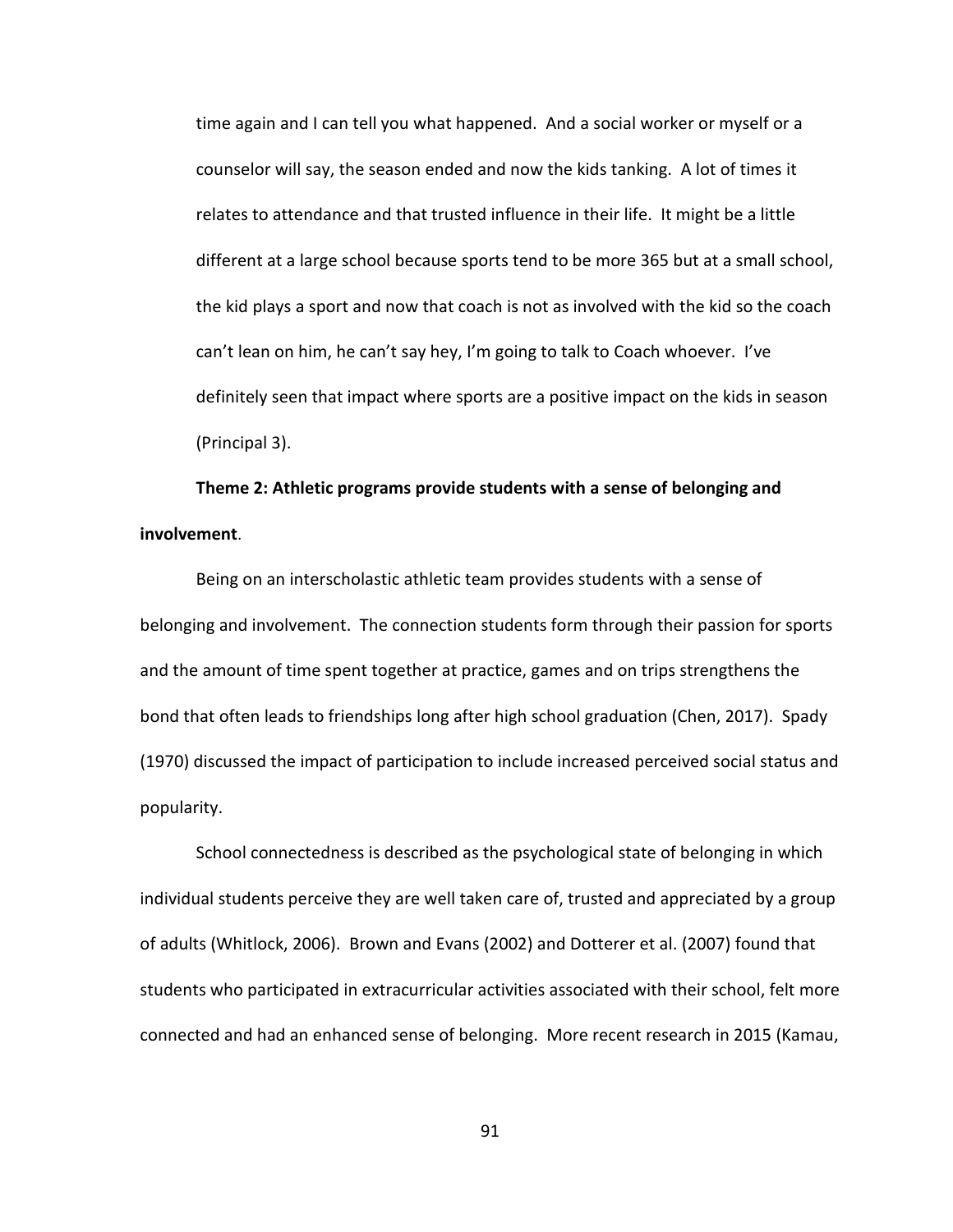Rintaugu, Muniu, Amusa) stressed the importance of competitive sport participation to promote school connectedness.

When responding to interview question #3 (Comparing students who participate and those who do not participate, can you identify any differences in regard to grades and their school work), Counselor 3 said "*kids do best when they feel like they belong to something*." This opinion became a prominent theme throughout this research study. Nine of the twelve research participants mentioned a student's "sense of belonging" or "being part of a team" as a benefit of interscholastic athletic participation.

When answering interview question #4 (What is the greatest benefit a student receives from participation in a high school athletic program), Principal 2 discussed team comradery and how an interscholastic athletic program provides incredible learning opportunities that cannot be replicated in other phases of a student's education:

I think the comradery of being part of a team even if it's like an individual sport, even if it's like wrestling or something. I still think when you're part of that team and you go through that training together, there's really nothing that replaces that. I suppose it would be similar if you were in a high-level AP Physics class and you had study groups that met every week. I think you would get a similar experience but it's really hard to replicate that team concept in any other phase of your educational experience. When you train together in season, off season, when you compete together, in team sports when you're working together on something and you're achieving it together or you're dealing with setbacks together, that experience is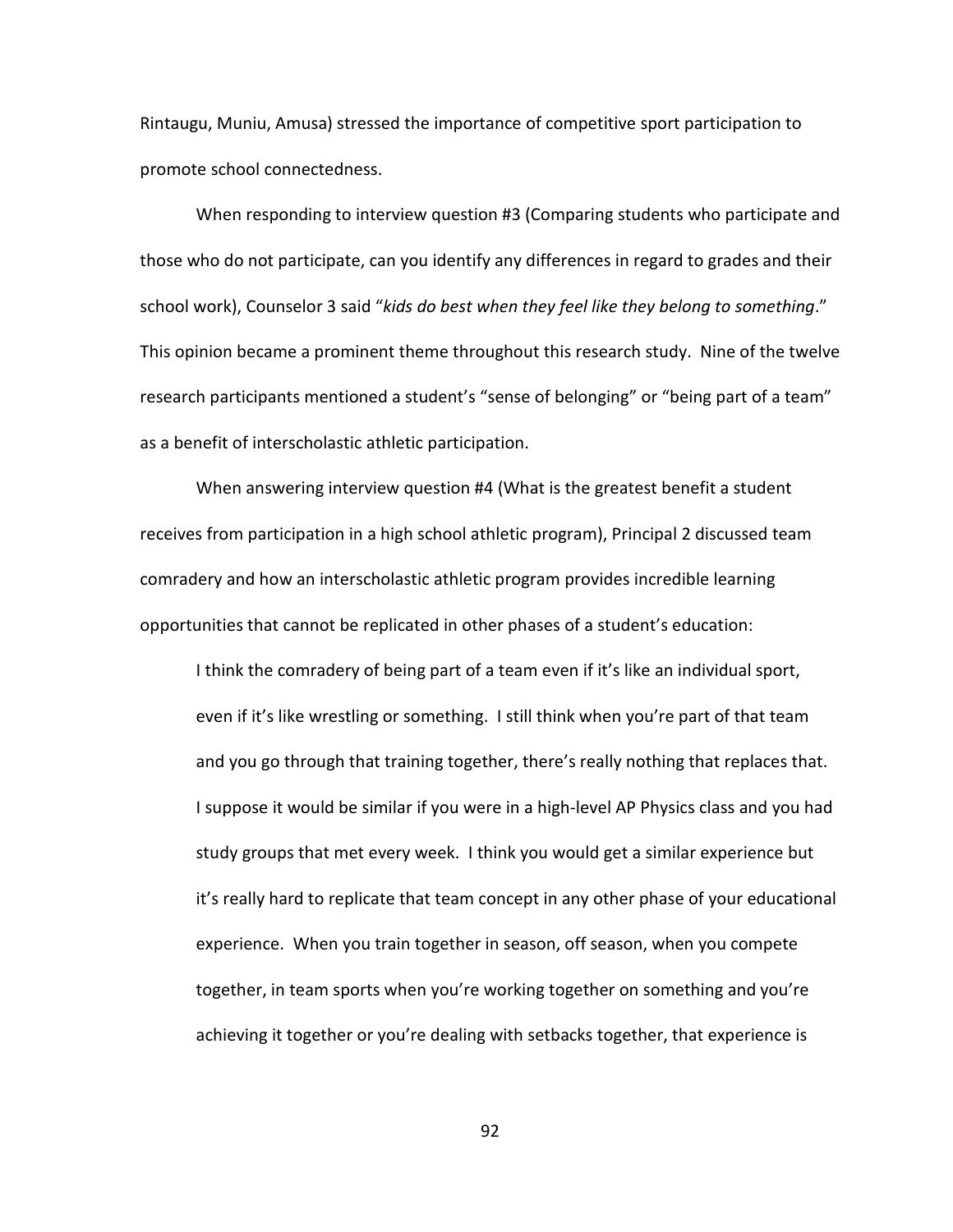really, to me, is probably the most valuable experience an athlete is going to get (Principal 2).

Using "comradery" to describe team membership and the greatest benefit a student receives, Counselor 3 described the "*ups and downs of being on a team*" and how this is associated with learning how to deal with failure:

I think it is just that being on a team, feeling that comradery and the ups and downs of being on a team and being able to deal with failure. Not enough students, I don't think, experience failure especially if you are a great student in the building, you do well and you have a 90s average, good SAT score, you get accepted into school and then all of a sudden you get to college and you're with everyone that's like that and sometimes your grades slip, you shut down. I think sometimes, not every school, not every athlete is going to experience failure, but the majority do and being able to feel that loss and being able to bring up your teammates and work together to come through it and hopefully overcome the next year, the next season. I think that experience is a big thing in high school. I really do (Counselor 3).

Principal 1 discussed the value of being part of a team and the lessons it teaches student-athletes about perseverance:

I would say self-awareness, that being part of a team, being part of something bigger than them is extremely humbling and can be the most rewarding thing that they can do if they achieve something collectively… When you're part of an organization or a group or a team and you set a goal and you overcome obstacles and you accomplish that, I think that builds the capacity within someone to not be willing to give up so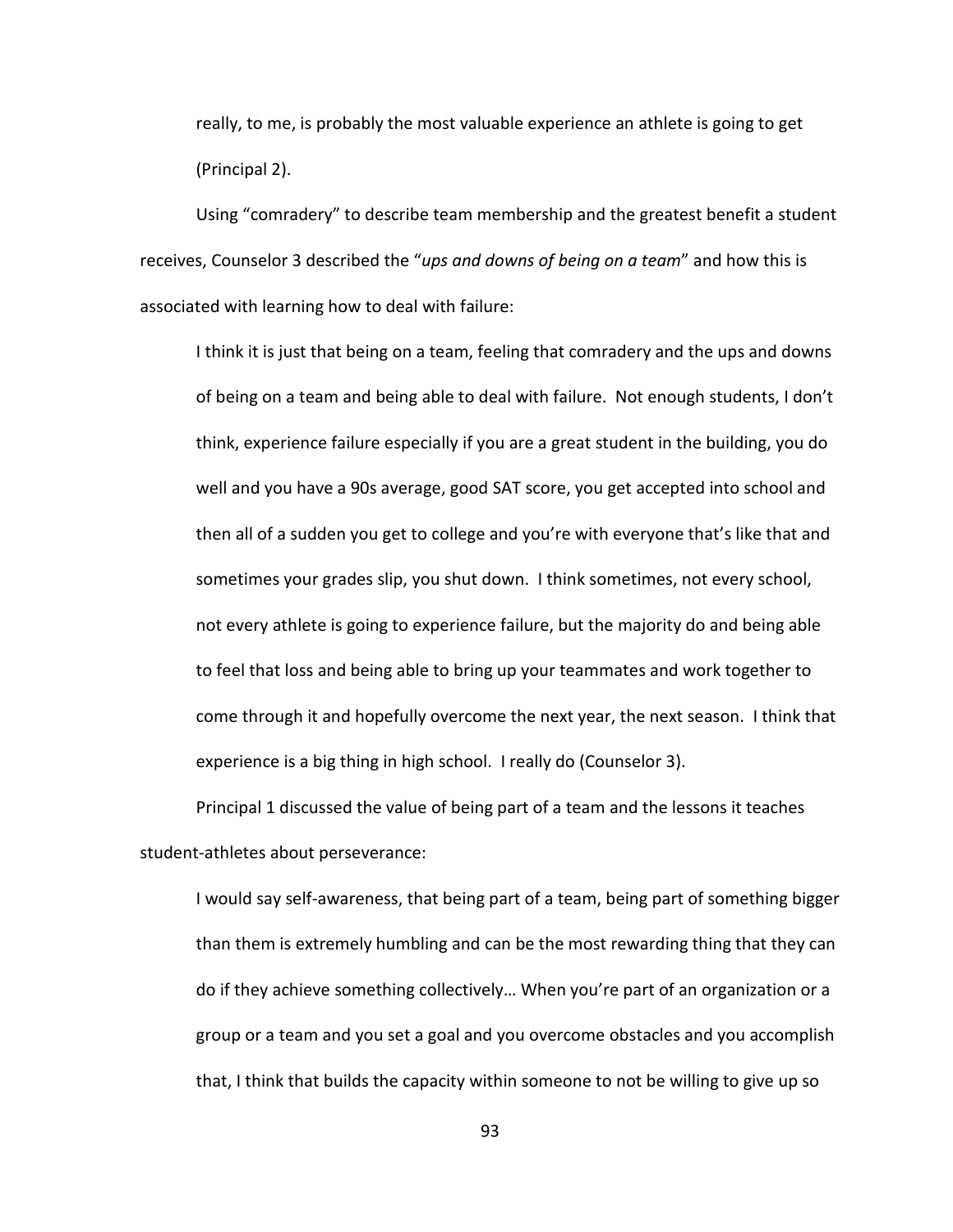easily, to persevere, perseverance if I had to drill it down to a word. You can do anything you want if you work hard enough and no one should stand in your way of that. I don't know if you can get that just be being in a classroom constantly – teachers work hard, study and you have to do well on this test. Maybe there are some kids out there who can do it that way, but to be on a field or court, on a track and accomplish something with so many obstacles; whether its opponents or physical conditions or mental conditions at times, you're kind of down on yourself, a slump you're trying to get out of. Perseverance, I think, is probably the greatest gift that one can give themselves by committing and seeing things through (Principal 1).

Athletic Director 2 and Athletic 4 described the value of being on a team from a social perspective and the impact it has upon students. Athletic Director 2 said "*Being a part of a team, I think the greatest piece is being able to have a cluster of individuals, some are like you, some are not like you but share in common core fundamental values*." He went on to say:

Having a core group of people that you can count on that identify and hopefully hold the same values you have. I think young people today want to be social. I remember, even though it was a long time ago, as a high school student there are cliques and I think we would be naive and fooling ourselves if we think clicks don't exist; they do exist. Walk into any high school cafeteria and you'll see exactly what everybody is. But I think, at the end of the day, while you don't need to be best friends with every member of your team, there is a respect and I think that's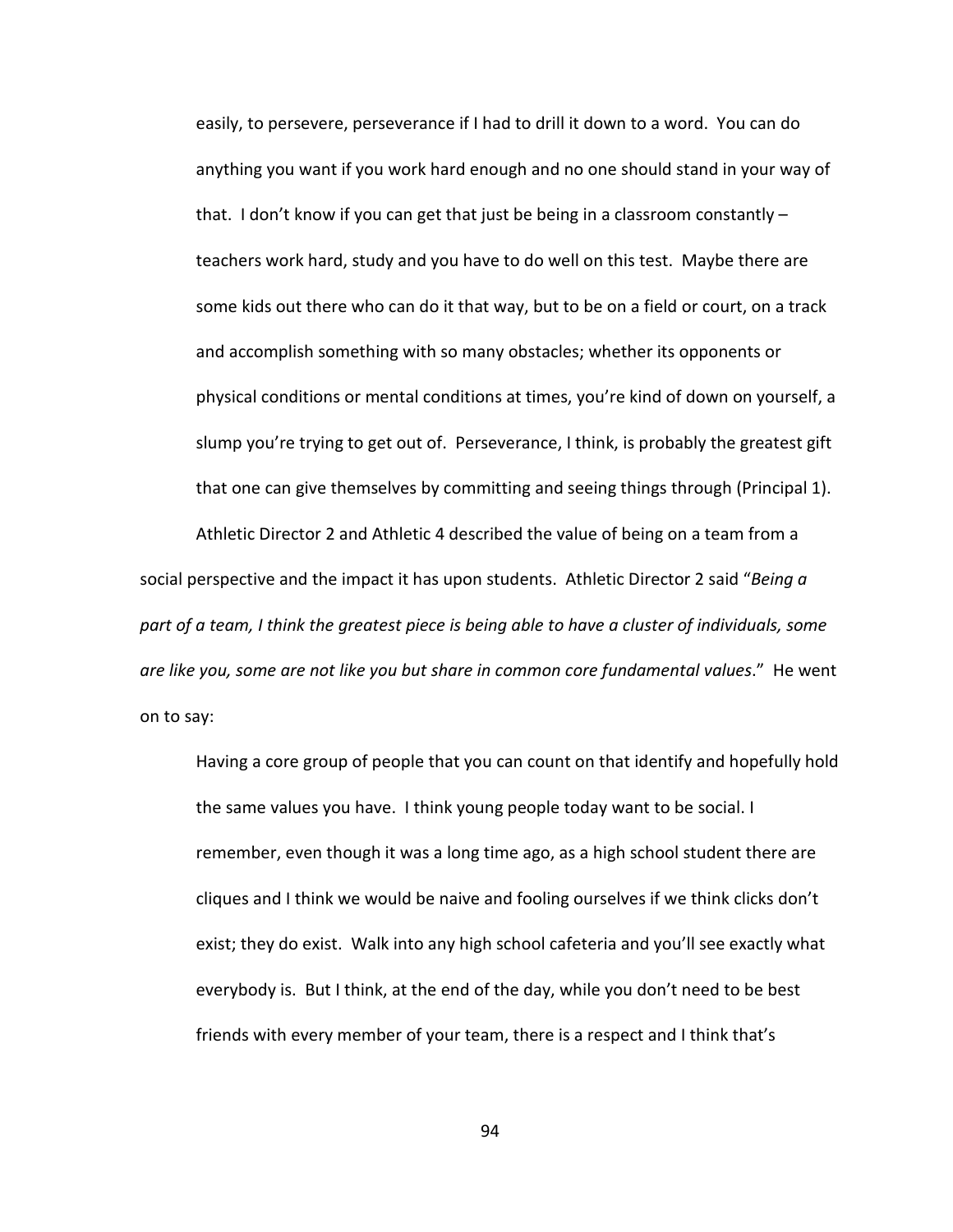something that is really lacking in society – people don't respect each other as much as they should be and maybe as much as they use to (Athletic Director 2).

In a similar response, Athletic Director 4 described the sense of belonging and acceptance by a group and the manner by which kids are impacted from this social experience:

I think it's that sense of belonging, that sense of being accepted by a group, being a part of a group. There's nothing worse for a kid, in my opinion, than being a part of a large high school and not really fitting in and not really having a core group or friends you know, you go into the cafeteria and you see kids sitting by themselves; that sucks to see. As an educator, it breaks my heart when I see that. And then you got your special kids that kind of go out of their way to get that kid involved… I think athletics gives you that natural fit; you go in and there are my teammates. I think that, more than anything, is a benefit for being involved in athletics (Athletic Director 4).

When responding to the interview questions related to student discipline, Counselor 1 shared an interesting perspective on why non-participating students-exhibit more discipline issues than student athletes - "*they have no sense of belonging*":

Do I find kids that aren't associated with a sport or an activity to be disciplined more? Yeah. They have no sense of belonging. They're not connected to anything that exists within this building. They either come here because they have to or they're just programmed to wake up and go to school. They're miserable and they don't build positive relationships with anybody; they don't find the need to. Again,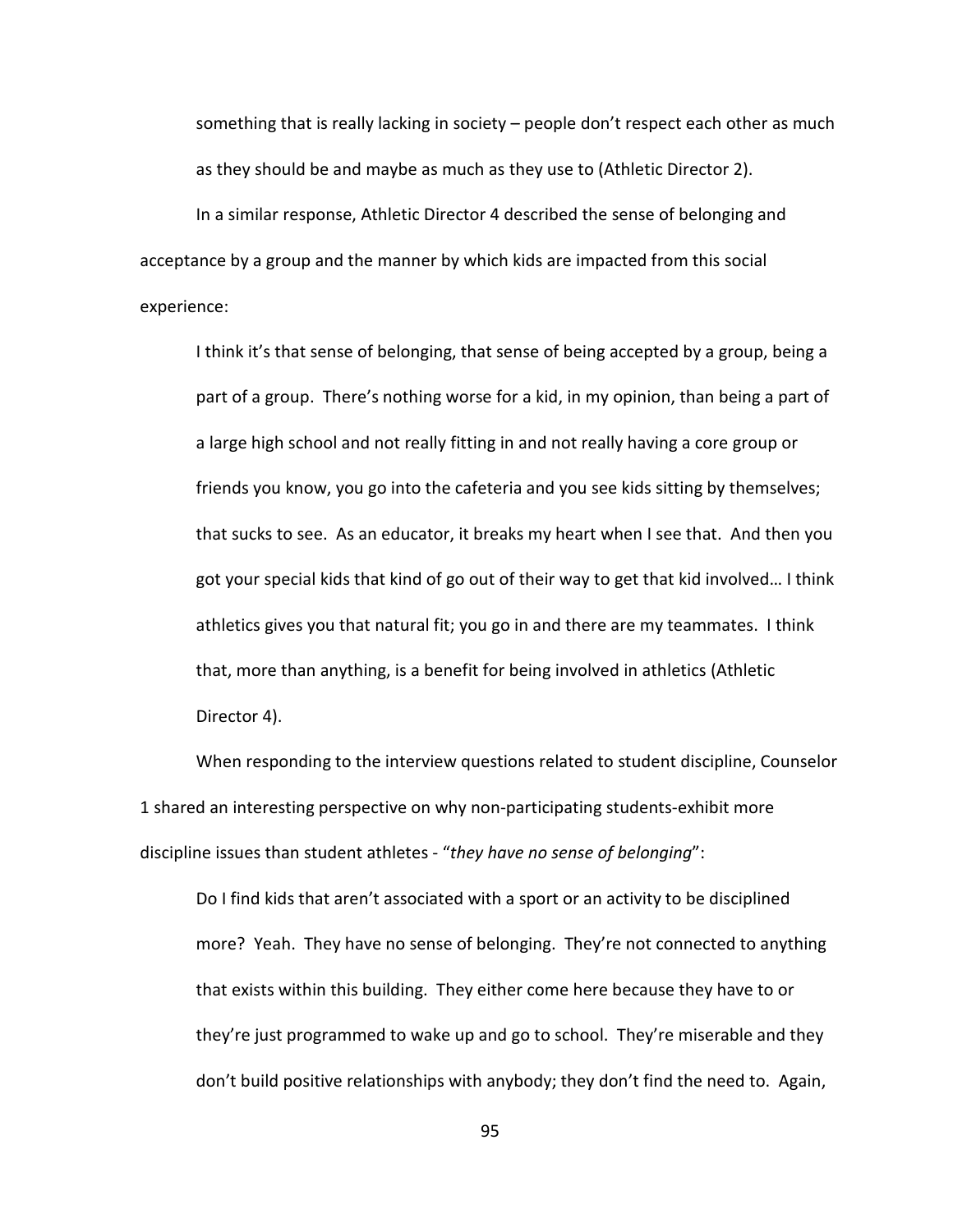without getting into any data I don't have available to me right now, probably would say our student athletes probably find themselves with less disciplinary issues than non-student athletes (Principal 1).

#### **Theme 3: Interscholastic athletics are part of the community**.

Interscholastic athletic programs being engrained into the fabric of a community quickly appeared as a theme during data collection program. Nearly all research participants discussed the "community" in their responses to a number of interview questions. When responding to interview question #9 (How important is the high school athletic program to your school?), Principal 1 said "*It's a significant part of our community. I think sports are a huge part of most school communities*."

Principal 4 reinforced Principal 1's thoughts related to the athletic program being important to the community. Principal 4 discussed the sense of community and the sense of pride it brings to a school setting:

It's very important here. It's a sense of community for everybody, a sense of pride; a lot of people turn out for the games. I think seeing the kids in the hallways it is definitely a point of pride for the school and the community. A lot of the community members come out to football games but also soccer games, the front fields if there's a game, girl's lacrosse, everyone kind of comes out and there is usually pretty good crowds (Principal 4).

As Principal 4 referenced, the athletic program of a high school brings people from the community and students together. "*That's the weekend thing to do is go to an athletic event*", Counselor 1 said of the importance of an interscholastic athletic program. Athletic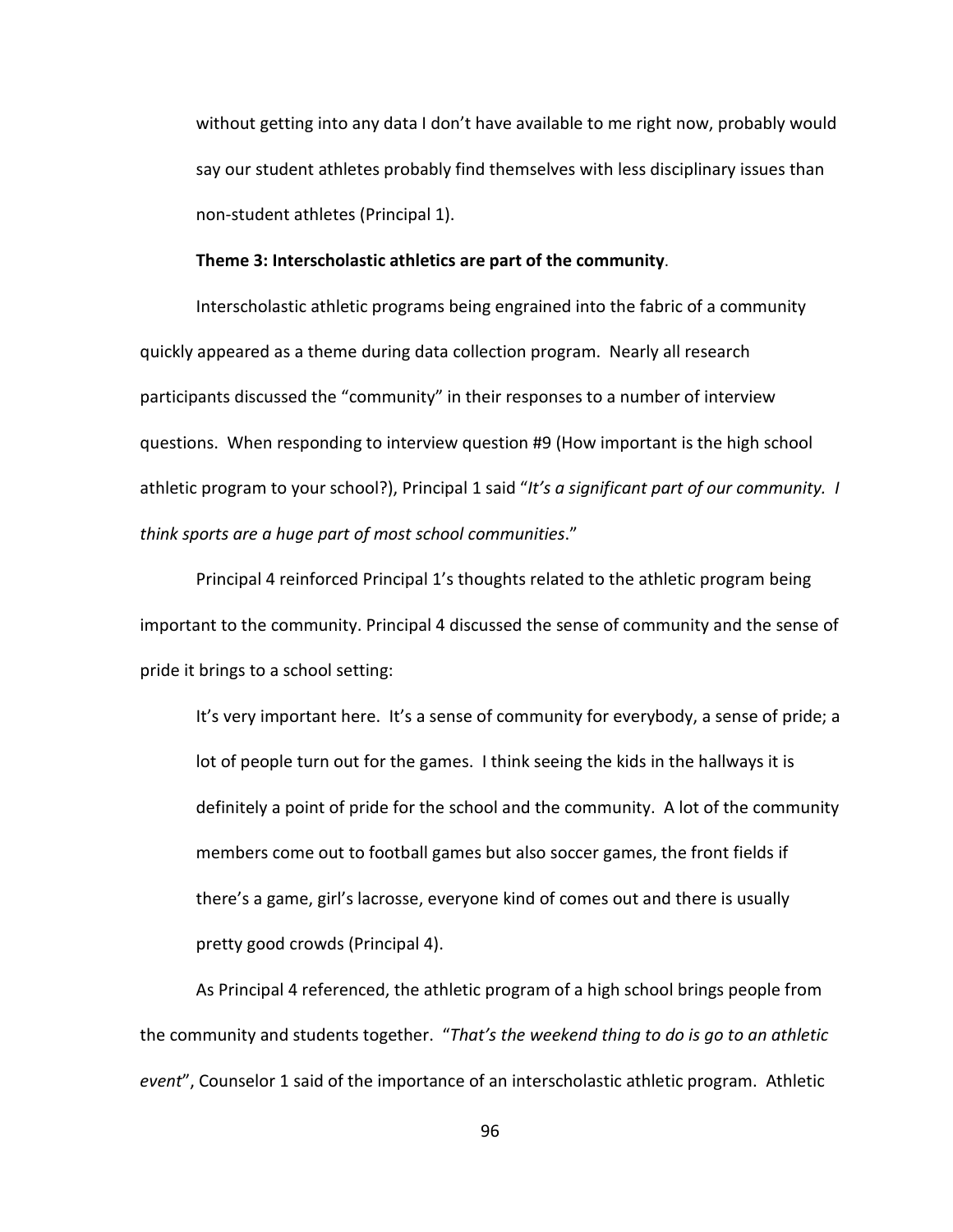Director 3 said, "*You have so many kids that come to games that aren't necessarily there to watch the games, they are there to socialize. I think for kids that aren't involved in sports, it's another opportunity to get together with their friends and be a part of the school*." When responding to another interview question, Athletic Director 3 added:

If you come here on a Friday night, the whole community is out for the game. The high school is the focal point of the community. The athletics, the arts, the music but the athletics is so important here. We have such a high participation rate, we have so many kids that are involved in athletics, it's really important to the culture of the school. We're a smaller school in a big school league but we compete against a lot of the big schools. Because of how driven our kids are and how they have this relentless attitude and they have a never-ending work ethic and, again, I think that goes back to that culture that is created in this community, but athletics is really a focal point and the high school as the center piece of the community. It's important here (Athletic Director 3).

Principal 3 explained how the athletic program at a school positively impacts school pride and public perception of the school:

I think it's vital in camaraderie, school spirit. You see kids walk around this building … between the two buildings we have 3,200 kids. On any given day, 1,000 of them might have something that says our school name. On homecoming day, there are 3,199 that have something school related; we sold over 2,000 homecoming shirts and they're all wearing them that day. I think that kind of brings kids together… I think involvement is important in all aspects. I think it's important for the public's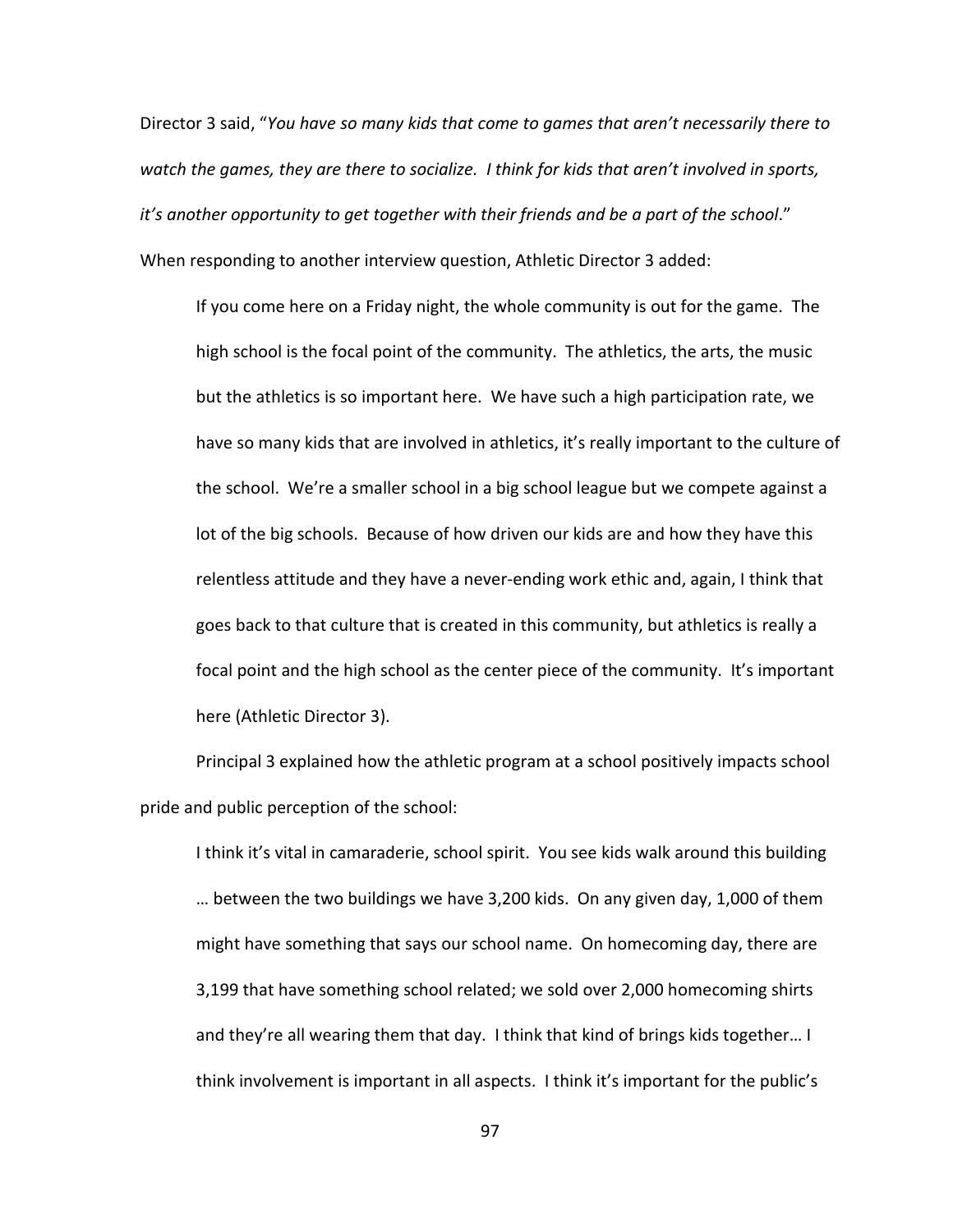perception. Most of the time people see our kids, they don't see them taking a Physics test, they see them in uniform. We pride ourselves, I know Chris does, on making sure our kids look good, their uniforms are new because that's when people see you, that's when you're in the newspaper. I think we use that with our kids to say – listen, you have to represent us with pride because there's a lot riding on how you represent the school and, here, just kind of bring kids together, they have something to rally around. (Principal 3).

Athletic Director 2 provided an interesting perspective on the athletic program being on "display" for the entire community:

I dare you to find any other area of a school that has their product on display a dozen times a day; it doesn't happen. What brings thousands of people over the course of a season to see your community?

Interview question #10 asked the research participants to describe how their school would be impacted if all athletic programs were eliminated. The research question did not mention "community" nor was it insinuated within the interview question; however, it became a common theme. Counselor 1 said, "*I think in any district the athletic program is kind of a community piece that you can't lose. I think kids would be lost*." This was certainly one of the more interesting interview questions, which brought attention to the many ways a community would be impacted if the athletic program were to be eliminated.

Athletic Director 1 said, "*I couldn't imagine that*" when responding to interview question #10. Athletic Director 1, who has been an athletic director for nearly a decade, went on to say: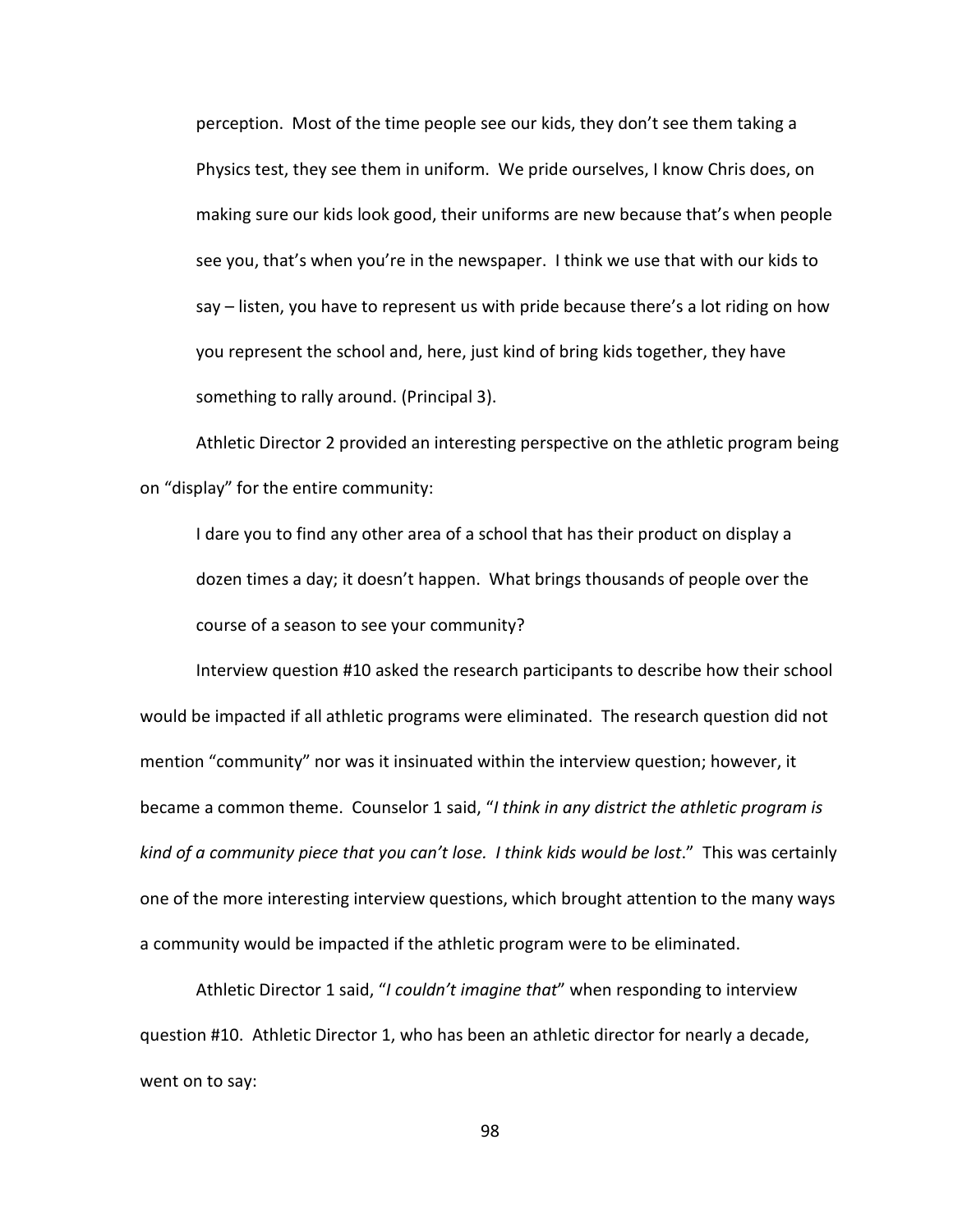I just think the benefits of educational-based athletics and what kids get out of them. I think there will be more discipline issues. I think grades would suffer. I was just talking with the nurses the other day, just like teen pregnancy. Kids go home after school, they're not on the field, they're going to find something else to do and it's not going to be something good. I just think the community would suffer a great deal if there were no high school athletics (Athletic Director 1).

In response to interview question #10, Principal 1 said, "*That would be a tremendous blow to the functioning of this entire community*." In agreement with Principal 1, Principal 2 discussed a community revolt if the high school athletic program were to ever be reduced or canceled:

We would be doing our taxpayers a major disservice, our community a major disservice. I think our taxpayers would revolt if we ever proposed cutting any sports or cancelling any sports here (Principal 2).

In a similar response, Athletic Director 2 mentioned taxpayers push back because of the strong bond between the athletic program and the community:

It's a strong bond between our community. I think you'd see taxpayer push back and I think you would absolutely see a morale issue with our students which I absolutely know would lead to larger numbers of referrals, behavior problems. I wouldn't be surprised lower academic performance. All the things that we've talked about that are huge positives I think you'd get the reverse. I think over time it will get worse and worse and worse (Athletic Director 2).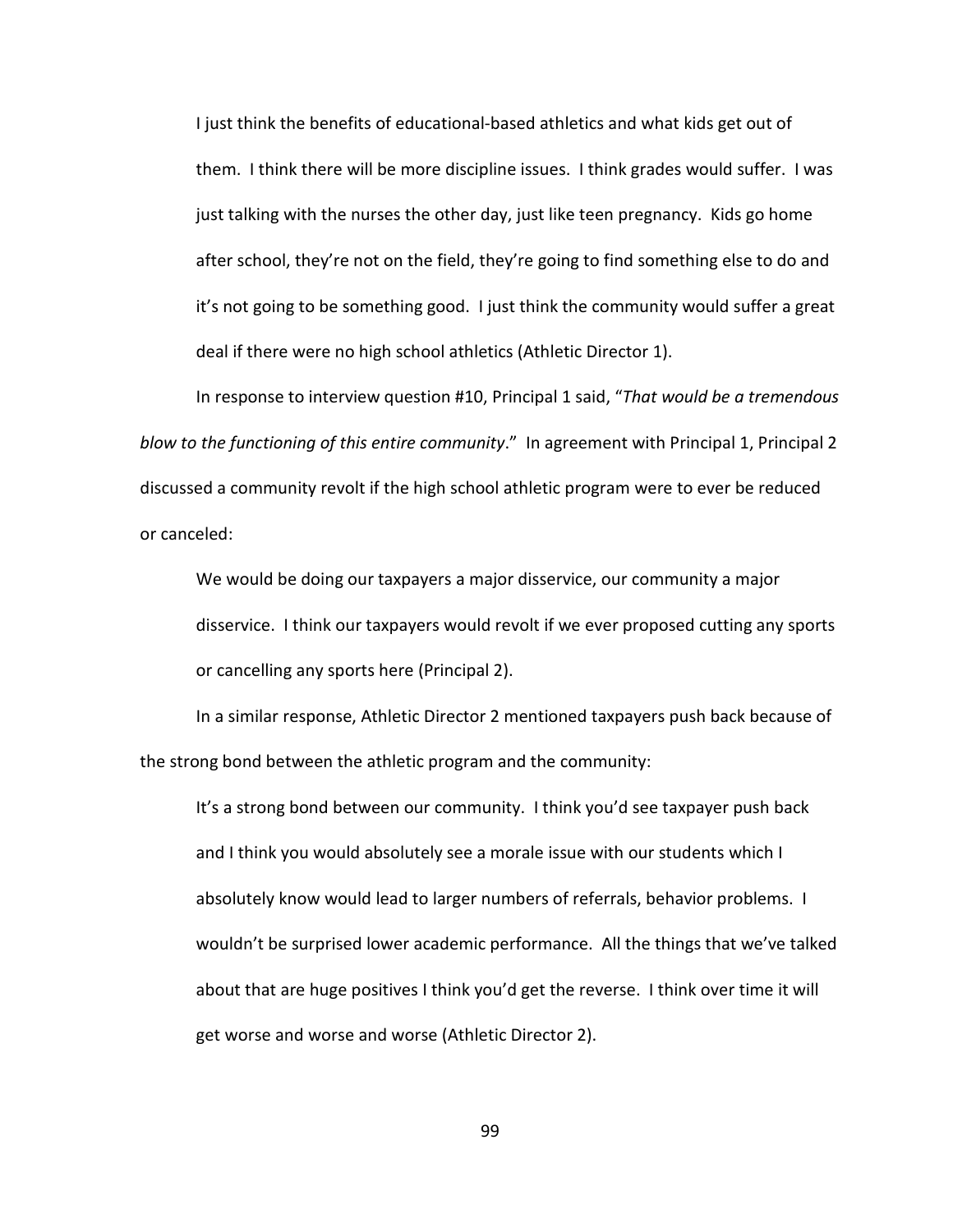With insight spanning almost twenty years in the educational field, Principal 3 provided a bleak description of how the school and community would be impacted if the athletic program were to be eliminated:

It would change the whole culture of the school. It would change the whole fabric of the school, the feel of the school, which is hard to quantify but it would change the feel of the school. There would be no buzz in the building. I can't imagine being in a school without sports or drama or clubs or whatever, but I can't imagine what the feel would be. I think we would lose a number of kids. When I say, "lose them", I don't mean that every athlete is not going to graduate but I think we would lose their engagement and that's a key thing. Again, something to look forward to; something to be part of (Principal 3).

### **Theme 4: Students who participate gain life skills / life lessons**.

Learning life skills and life lessons through interscholastic athletic participation materialized into a major theme while the data was analyzed for this research study. The benefit and impact of learning life skills via participation was discussed by a majority of the research participants when responding to six different interview questions. This theme is divided into three "sub-themes": (a) Students learn life skills that cannot be duplicated in a traditional classroom setting, (b) students learn about adversity and the value of failure by participating, and (c) students gain skills that will be utilized as they enter the work force.

When discussing the advantages students receive from participation, Principal 1 discussed the concept of written and hidden curriculums and the difference between classroom learning and learning through athletic participation: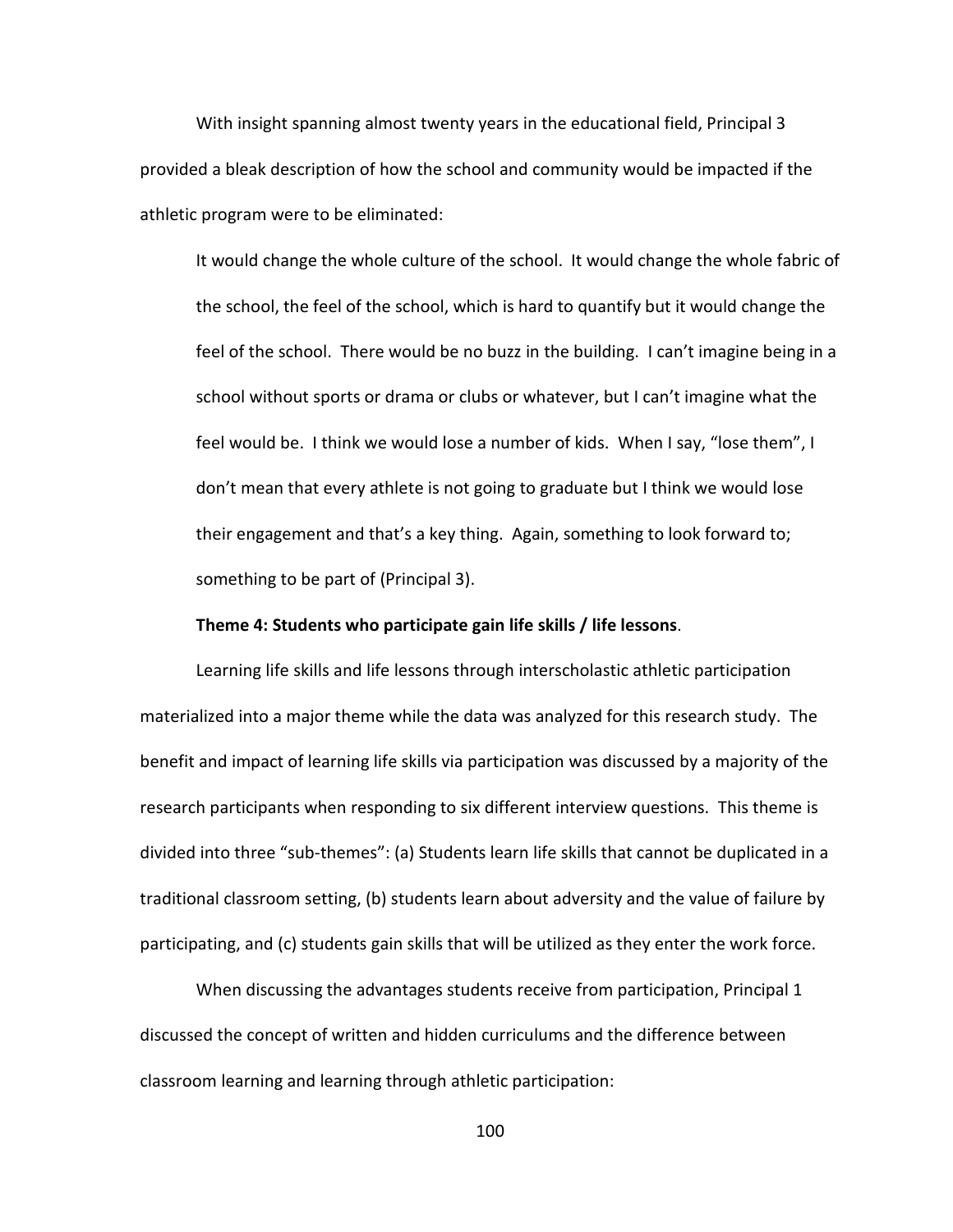Talk about the written curriculum versus the hidden curriculum and obviously I can go through this with objectives that you're supposed to learn in English class and Social Studies but there is no list of objectives when you go out and participate in sports; I guess the coach may have some objectives at practice but the things that you benefit and gain from aren't written out for you. You're not going to learn life lessons because someone is teaching you life lessons you need to practice. Those just happen tacitly. You're consenting to play a sport and you're going to get a bunch of life lessons thrown at you. You may not pick up on them until five years down the road (Principal 1).

Principal 2 also supported the idea of learning life lessons via athletic participation. Many of these lessons cannot be learned anywhere else:

Again, I think you learn a lot of life lessons along the way that you don't necessarily learn anywhere else. I mean maybe later in life or maybe in different experiences but some of the life lessons that you learn from sports you can't replicate them anywhere else along the way. The relationships that you form in pursuit of those goals, again, it's possible to replicate that in other phases but difficult; it's not easy to do (Principal 2).

When discussing the importance of coaches, Athletic Director 1 also brought attention to specific life skills learned while participating, that cannot be duplicated in other educational settings. Athletic Director 1 made a point of the tremendous influence a coach has by identifying the coaches students typically come back to see after they graduate: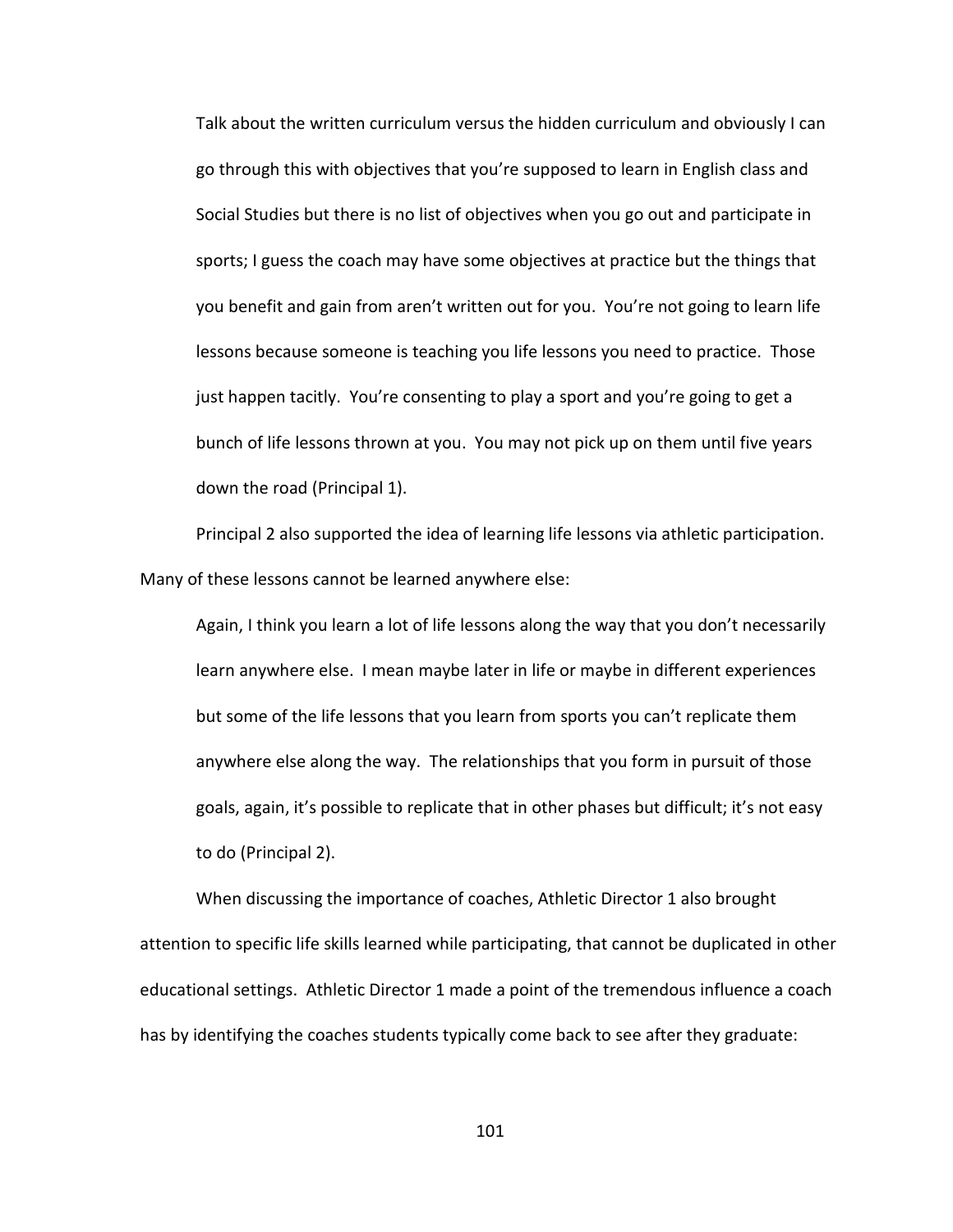I would say 95% of the kids that I see come back after they're at college for a couple of years, our student athletes, they're coming back to see their coaches. They're going to stop and see their teachers, too, but usually you don't have kids come back just to see their teachers. It's more so coming to see those coaches. They're people you remember for the rest of your life just for the influence they had on you, those life-long skills that they taught you – right from wrong and just being there (Athletic Director 1).

Learning to deal with and handle adversity is certainly a life skill students learn through their interscholastic athletic participation experiences. Principal 4 said, "*When things don't go well in practice or games, you have to be able to bounce back. I think just an overall mental toughness that is built through athletics and team sports*." In agreement with Principal 4, Principal 2 discussed perseverance and the way athletics helps students learn how to deal with and manage adversity:

I think our athletes know how to persevere. I tell the kids all the time that athletics is the best reality check for life because if you're inches short of the first down, they don't say you were really close and it was a great effort and we're going to give it to you. It's a turnover and you give the ball to the other team. If you lose the State Championship game by one point, you still lose. Its o.k., you competed, you want to win but I think it's a good way to learn how to persevere, a good way to learn how to overcome setbacks (Principal 2).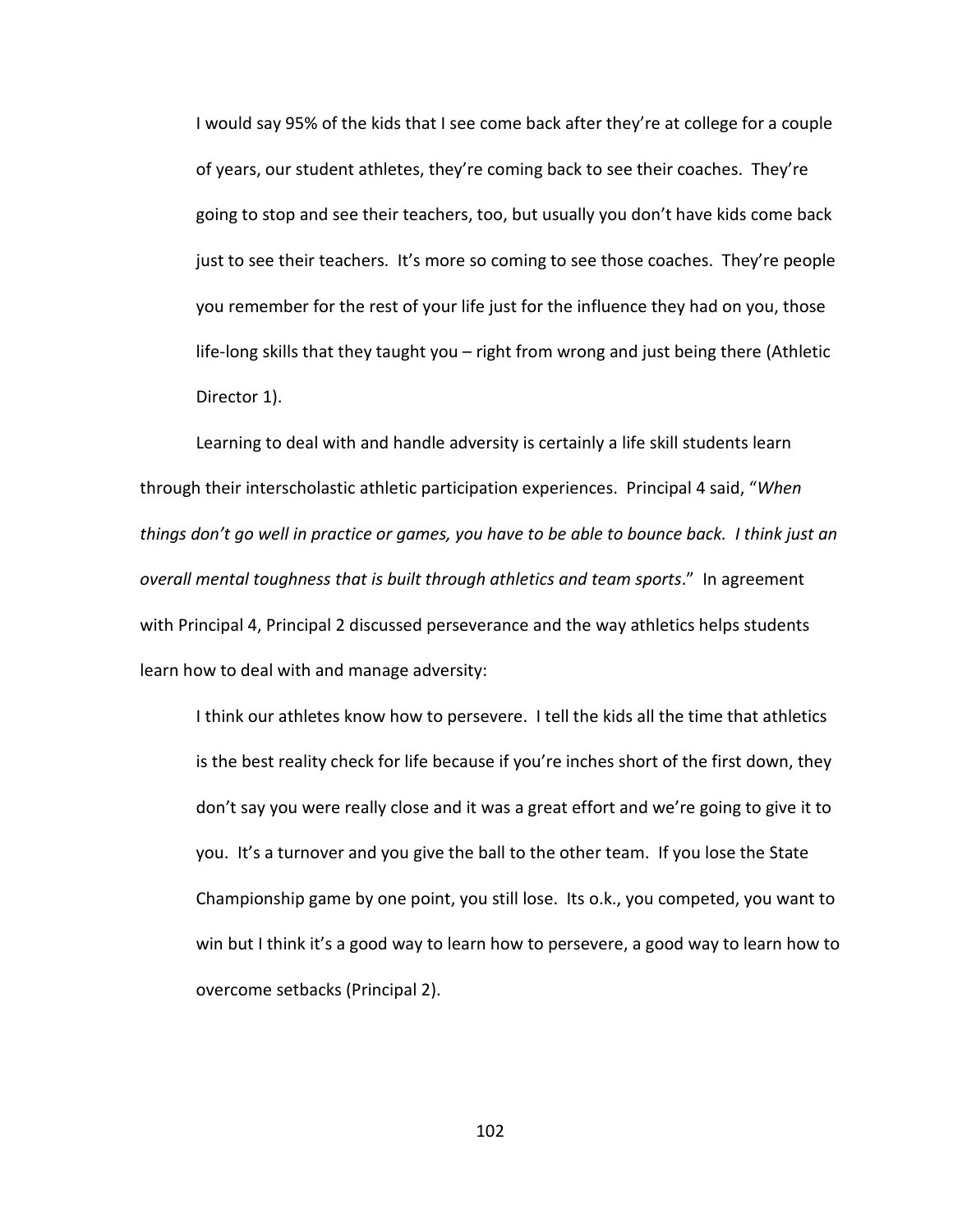Athletic Director 3 mentioned several life skills and lessons students learn and better understand because of their athletic participation. Athletic Director 3 highlighted a speech the football coach gave at a recent banquet and the effect it had on the students:

One of our football coaches talked about that at the banquet last week. That was something that he teaches the kids – dealing with the adversity that's going to be coming your way. Those are all the things that you deal with in life. The communication piece is huge, the interaction with their teammates, the trust that they learn and build upon each other. Those are just a few but there's so many skills that kids are learning through athletics. I think the best part about it is it's a lot of things they don't even realize is happening. Its things that just happen throughout their sport that make them better people and when they go to the next chapter of their life, they start to realize that these are things I learned from my sports participation that I can really translate into what I'm doing now (Athletic Director 3).

Students will eventually enter the work force and the research participants provided examples of how students who participate are better prepared for the next level of their lives because of the skills they have learned through their participation experiences. Counselor 4 discussed the hierarchical structure of a team and how it resembles a company or an organization:

I think they're used to working for somebody, the coach. They're used to working with other people. They're hopefully used to a structured environment, a routine which is going to work afterwards for a company or organization. Having those skills is pretty directly transferable. You have to be at practice at this time or there's a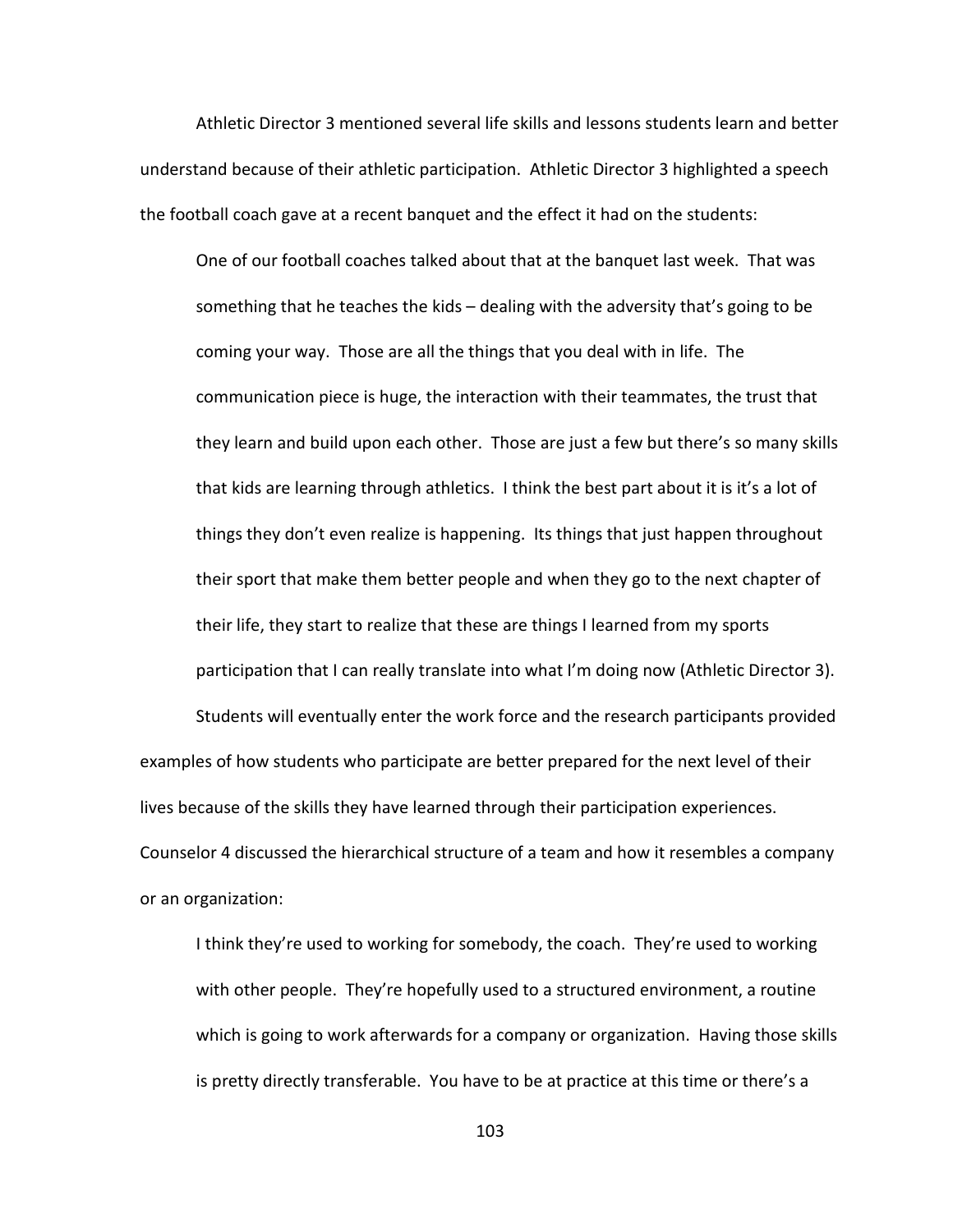consequence. That kind of stuff and this is something they're motivated to do just like you're motivated to get that paycheck at the end. We could say school is the same way but they may not be seeing the grades as a positive consequence as we would like them to at that level where their participation on a team is something some of these kids really enjoy and that's their life so they really understand that they have to do this and that's a lot more of a predictor for work as well (Counselor 4).

Gaining the skills necessary to be employed later in life was a concept discussed by several of the research participants. Athletic Director 3 responded to the greatest benefit a student receives from participation:

I would say one of the biggest benefits is knowing what it takes to be a member of a team, knowing what your role is on that team, knowing what's expected of you. I think that is something that they translate and when they go into the work force that is something that is really important.

As a coach and a counselor, Counselor 1 used the experiences encompassed in athletics as a metaphor for joining the work force. Students who have retained the skills learned while participating will assimilate with ease into chosen careers:

I tell parents I'm a teacher first and a coach second. We win games based on your kids' worth ethic and whether they're willing to learn. If the kids come every day on time to practice, show up every day to practice. Those lessons they can carry with them forever. The number of kids that are going to be Division I athletes are few and far between but the number of kids that can be good students… I always say you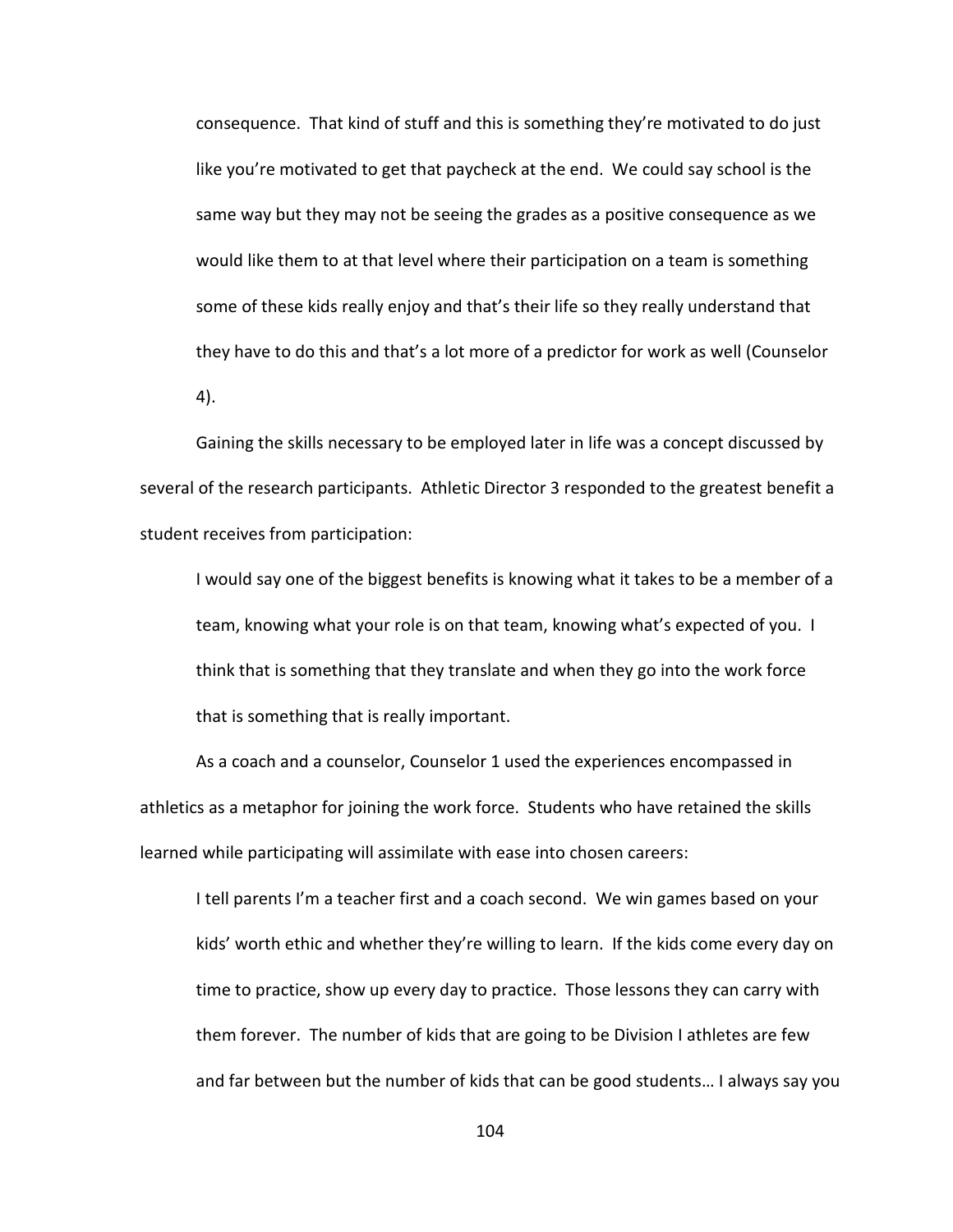have a much better chance of getting a full ride academically than you do athletically. So, the lessons you learn about being punctual, having that 100% work ethic, going above and beyond, those are life lessons that you can take with you forever (Counselor 1).

Athletic Director 2 presented an interesting perspective related to the skills studentathletes learn that are highly sought after by Fortune 500 companies:

Every year we have a college athletics recruiting information night where we invite local colleges, coaches, administrators and one particular individual comes every year for us. The first thing he talks about before he ever gets anywhere close to the athletic skill piece and videos and camps and all that stuff is we are looking for students; one of the great things that comes out of participating in interscholastic athletics, you know, fortune 500 companies pay a ton of money to find those young men and young women and really they're silly because all they have to do is look into finding former athletes. They don't have to be Division I athletes, you know, high school athletes, Division III athletes. It doesn't matter because those traits are engrained in them to make sacrifice, put the organization before themselves, all those great things that come out of it (Athletic Director 2).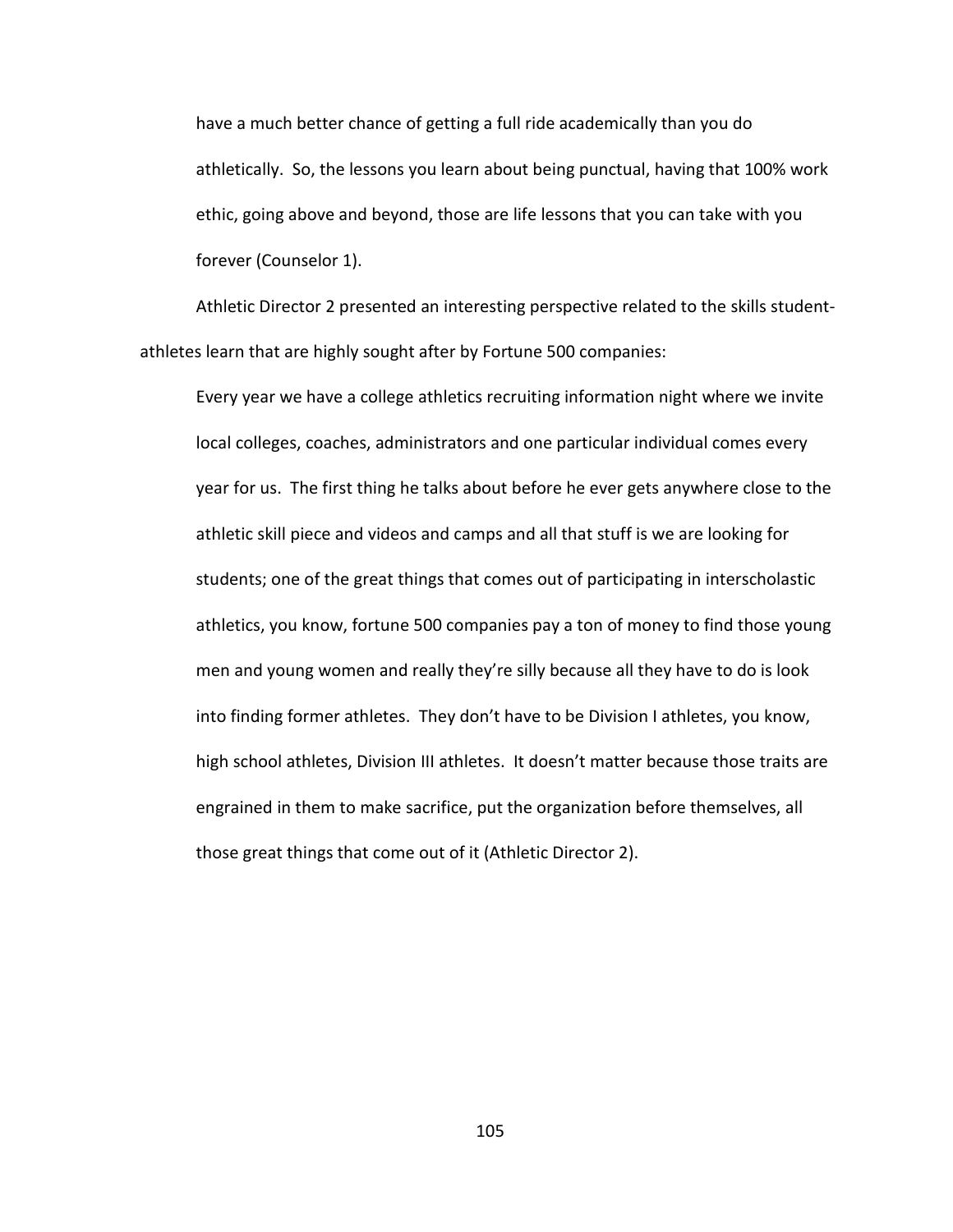#### **Chapter V – Discussion**

#### **Purpose of Study**

This study was designed to examine the impact interscholastic sports participation has on students from the perspective of the high school principals, athletic directors and counselors. Additionally, the study was constructed to provide information to school administrators to assist in making well-informed and sound decisions related to interscholastic athletic programs. Since school budgets are constantly being scrutinized, the impact participation has on students may justify the funding, or lack of funding, for future participation opportunities. Providing information for school leaders to rationalize greater emphasis on and more funding for athletic programs would certainly benefit the landscape of interscholastic athletics throughout the country.

### **Background and Scientific Rationale**

The impact of interscholastic sports participation has been researched and examined for over a century. Research has certainly brought attention to the positive benefits students receive when given the opportunity to participate. It is evident high school sports participation enhances academic performance while promoting realistic life skills and lessons. Those who support interscholastic sport participation value the opportunities for character development, while critics often cite the costs and potential distractions from academics as reasons to keep sports out of schools.

Stearns and Glennie (2010) reported "extracurricular activities are seen both to supplement existing academic curricula and to allow students the opportunity to build nonacademic, civic and political skills such as teamwork" (p. 296). In general, former student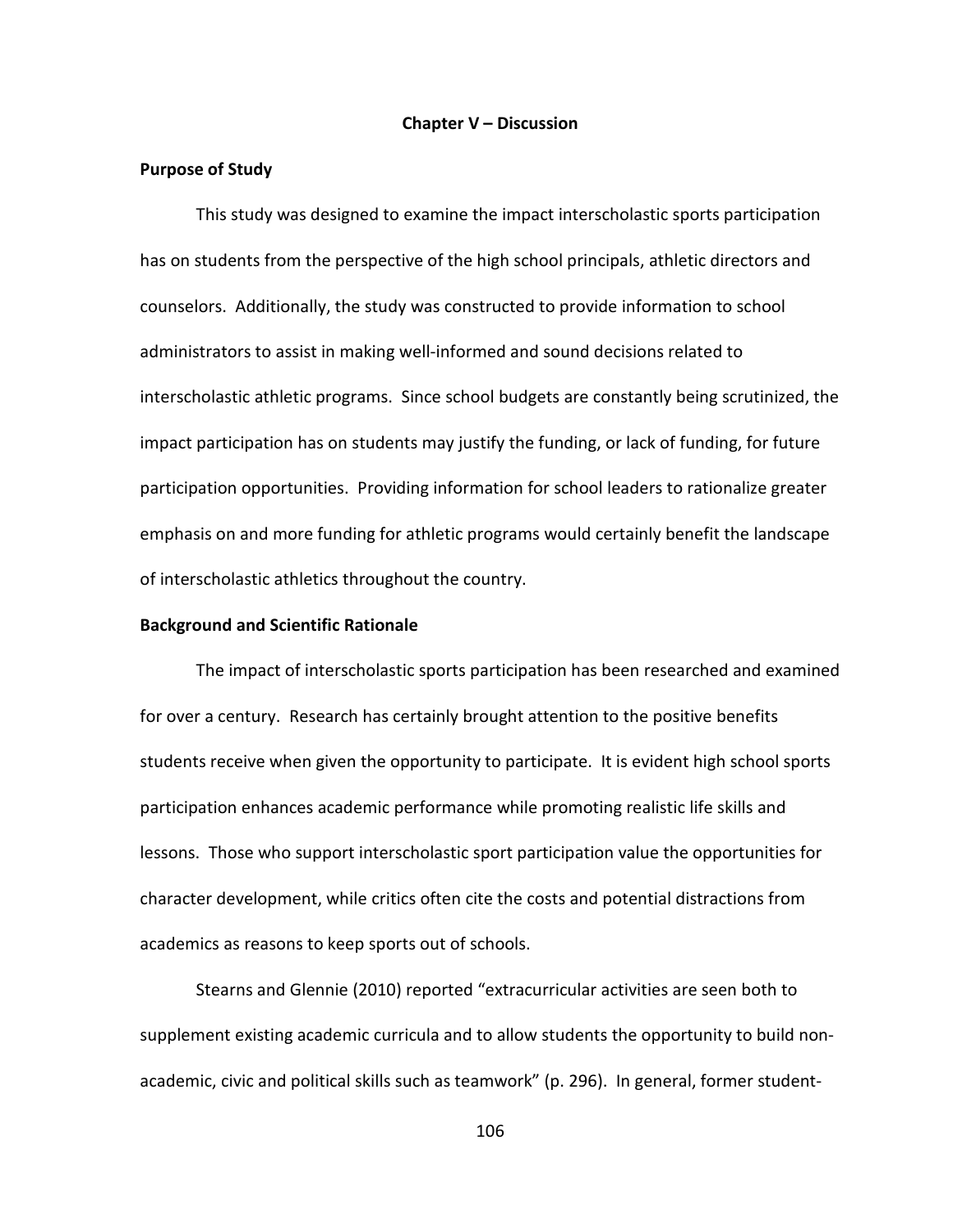athletes are expected to have higher levels of leadership, more self-confidence and greater self-respect than people who did not participate in athletics. Several researchers have brought attention to participation in organized activities that offer valuable opportunities for positive youth development and growth (Cooper et al., 1999; Davalos et al., 1999; Eccles & Gootman, 2002; Holland & Andre, 1987; Larson, 2000; Mahoney, 2000; Mahoney & Cairns, 1997; Marsh 1992; Osgood et al., 1998; Quiroz et al., 1996).

Past research has found participation in athletics is related to positive academic outcomes including higher grade point averages, fewer disciplinary referrals, lower absentee rates, and decreased dropout rates (Darling, Cadwell & Smith, 2005; Fredricks & Eccles, 2006; Morrissey, 2005; Otto, 1982; Otto & Alwin, 1977; Reeves, 2008). "Overall, high school students who are involved in one or more activities report more positive attitudes about school, higher aspirations for academic achievement, and better grades than their uninvolved peers (Knifsend & Graham, 2011, p. 380). Spady (1970) discussed the impact of participation to include increased perceived social status and popularity. Lumpkin and Favor (2002) found clear differences between athletes and non-athletes in graduation rates, dropout rates, grade point averages and performance on ACT and Kansas State Assessments.

With the amount of positive research findings related to the impact of interscholastic sport participation, there are also studies which question the value of participation. Prior to 1900, school-based sport participation was often criticized (Burnett, 2000; Coleman, 1959, 1961; Gerber, 1996) because non-academic activities were viewed as a distraction and detrimental to academic success. Coleman (1961) has most assuredly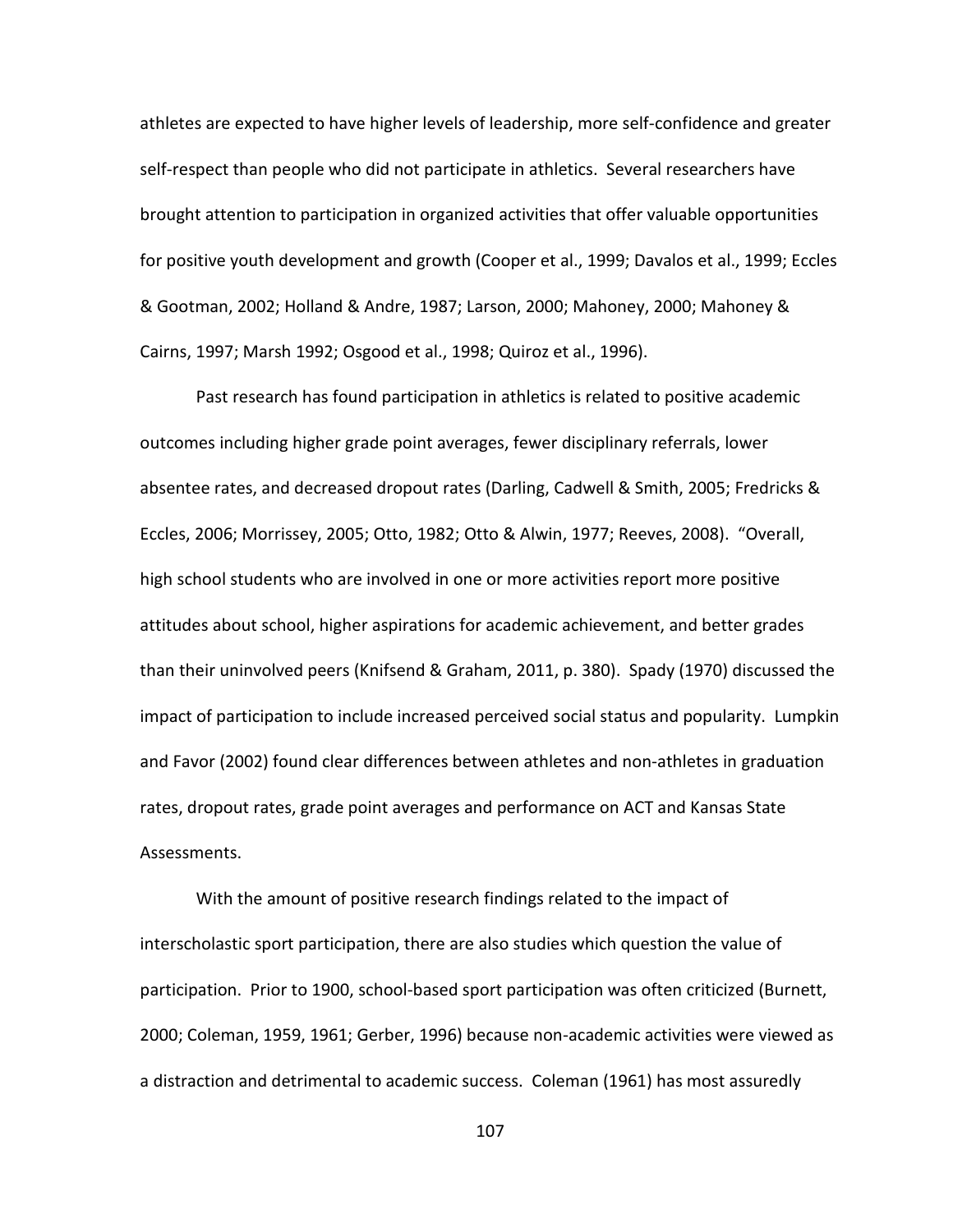been the reference point for study on this topic since the 1960s. He has led the research focusing on the negative relationships between participation and academic achievement for the last sixty years; other research has attempted to confirm or dismiss Coleman's claims. Melnick and his colleagues conducted numerous longitudinal studies on sports and education; their findings suggested participation in sports is not correlated to education achievement (Melnick, Sabo, & VanFossen, 1992a, 1992b; Melnick, VanFossen, & Sabo, 1988; Sabo, Melnick, & VanFossen, 1993).

#### **Summary of Findings**

Data collection and examination uncovered several noteworthy and significant findings related to the perceived impact interscholastic athletic participation has upon students. These findings not only support but add to the body of research in this field. In some cases, this research discredits past research (Burnett, 2000; Coleman, 1959, 1961; Gerber, 1996) which criticized athletic participation because non-academic activities were viewed as a distraction and detrimental to academic success.

Through the review of literature, three theoretical frameworks became evident: (a) *Zero-Sum Model*, (b) *Development Model,* and (c) *Identification/ Commitment Model*. These frameworks were the basis for this qualitative design and the goal was to disclose whether the individuals most responsible for the sports programs at a high school discussed the characteristics and aspects within these frameworks. The findings of this research study provided support for the theoretical frameworks.

Coleman's Zero-Sum Model (1961; also see Marsh, 1992; Otto & Alwin, 1977) argued school activities, outside of the traditional classroom setting, only took students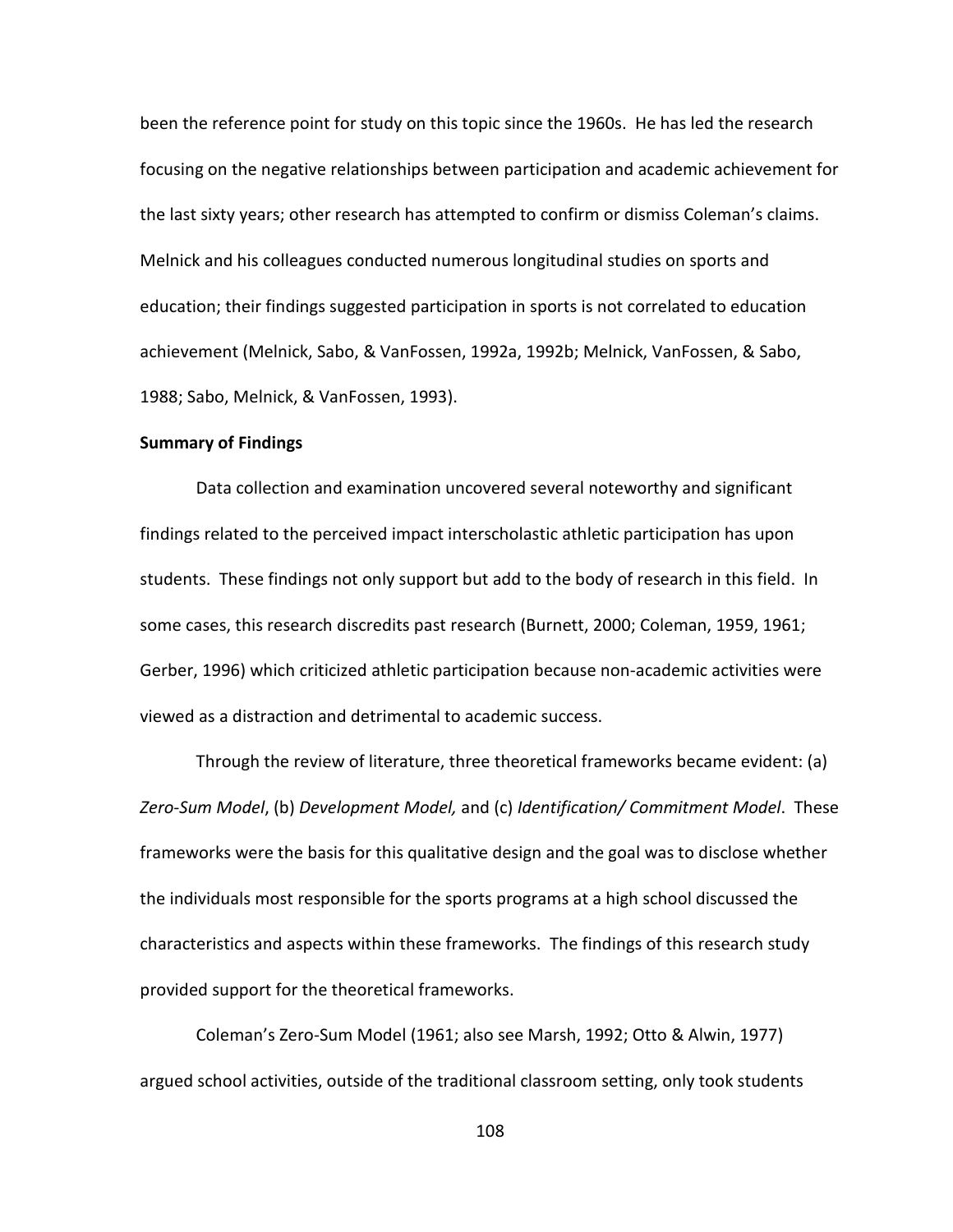away from their academic studies and actually have a negative impact on student achievement. Essentially, Coleman believed athletics and academics compete for a student's time and an increase in one (i.e. athletic participation) leads to a decrease in the other (i.e. academics). This theoretical framework was utilized not in support of the model, but in opposition and reaction to the model. The research participants discussed the benefits students received in relation to academics, attendance and educational aspirations while they are participating. Research participants provided valuable insight into perceptions that students do best while in season, which is certainly in conflict with Coleman's theory.

In contrast to Coleman's Zero-Sum Model (1961), Holland and Andre (1987) proposed the developmental model in which extracurricular school activities are seen as "experiences that further the total development of the individual students" (p. 438). The developmental model asserts sport participation promotes some narrowly focused academic outcomes and many non-academic outcomes such as character building. This research supports Holland and Andre's findings. The 12 research participants all brought attention to the life skills students gain through their participation opportunities. The participants cited time management skills, organization, communication and leadership skills as those students learn when participating.

In his Identification/ Commitment Model, Marsh (1993) contends athletic participation fosters identification with the school and other school-related values. Furthermore, Marsh affirms participation enhances school commitment, involvement and school identification in a way that promotes more specific academic outcomes in addition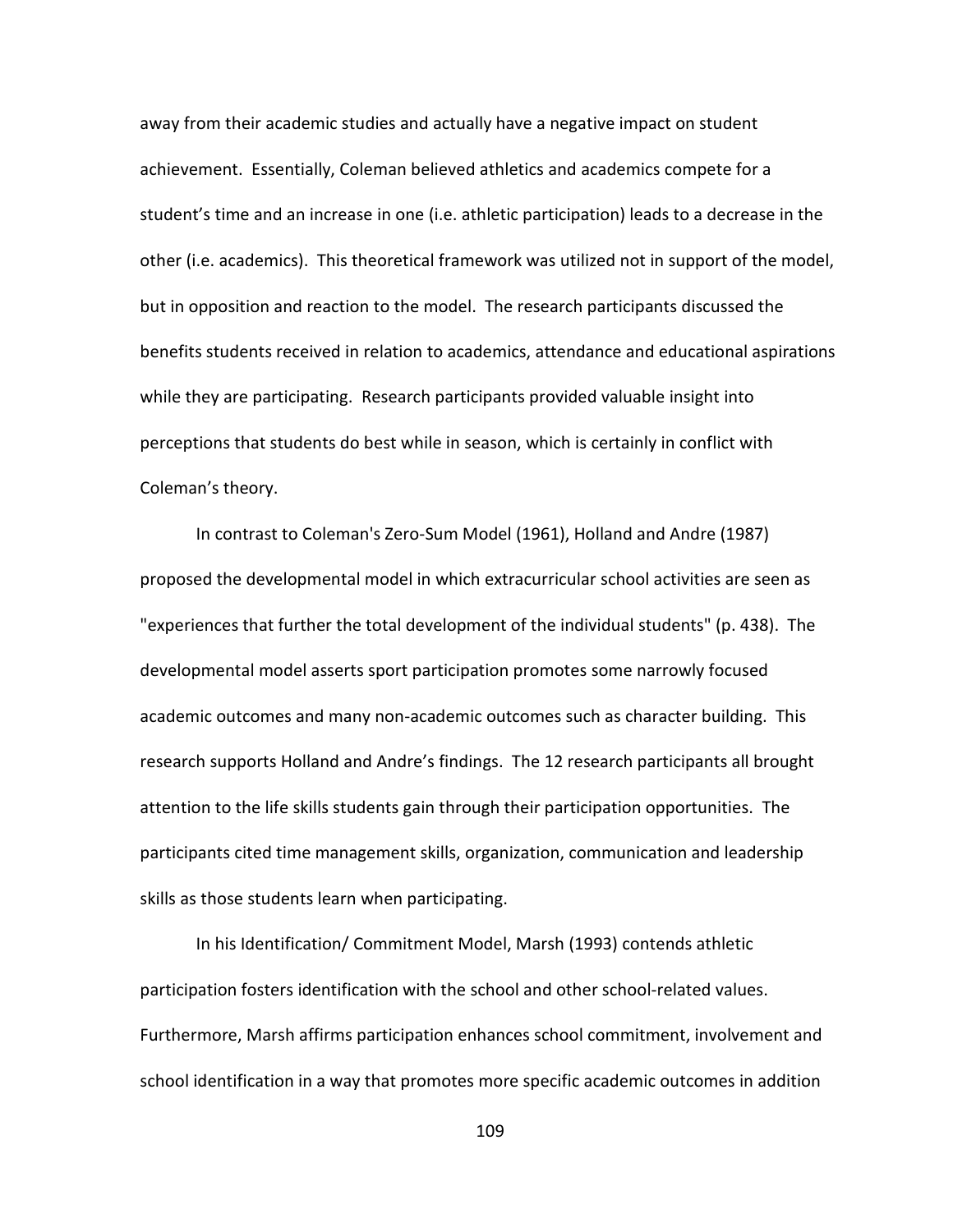to nonacademic outcomes. The aspect of a school's interscholastic athletic program being the focal point of a community strengthens Marsh's Identification/ Commitment Model. Overwhelmingly the research participants in this study expressed concern for the students and community if a school's athletic program were to be eliminated. Through this research it is evident that athletics are certainly connected to and entrenched within a community.

Four major themes developed from this research, highlighting the benefits students receive from their participation, while supporting a wealth of past research. The four developed themes are discussed below.

#### **Theme 1: Students benefit most during the season.**

The research participants discussed the positive impact being "in-season" has upon participating students. This research provided the perception of educational leaders that student-athletes tend to be more focused and goal oriented during their sports season; resulting in better grades and fewer discipline issues. The research participants attributed increased student performance during the season to the fact that students simply have less time to get into trouble and must focus on their academics to remain eligible for their high school sports team.

**Theme 2: Athletic programs provide students with a sense of belonging and involvement.**

Having a sense of belonging and being part of a team provides students with a core group of friends they can rely on. This research shows principals, athletic directors and counselors overwhelmingly believe students who are connected to their school do better academically and behaviorally. According to the research participants, students get the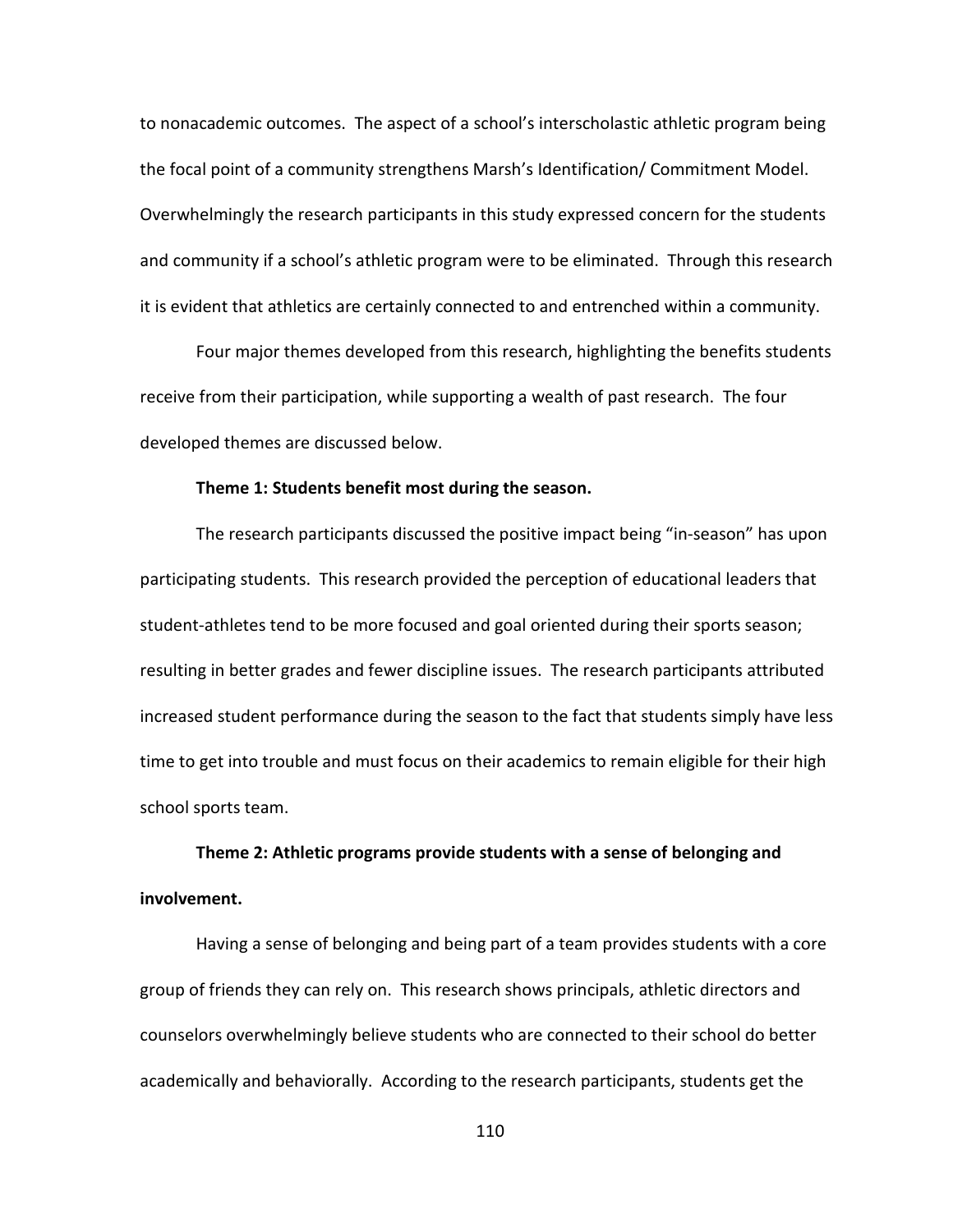privilege to learn from influential coaches who care about their well-being and future. Although Students who participate in interscholastic athletic teams may experience failure and adversity as a member of a team; these experiences will yield positive objectives and life lessons that will enhance future learning opportunities.

#### **Theme 3: Interscholastic athletics are part of the community.**

The high school athletic program is the focal point of many communities. From the perception of the research participants, a school's athletic program is constantly being showcased to the community. Athletic events are often perceived as social events that bring communities together in a positive forum. If eliminated, the research participants expressed concern the school culture and climate would be negatively impacted and the community would revolt.

### **Theme 4: Students who participate gain life skills / life lessons.**

Although students often do not realize it while they are participating in high school athletics, the skills they learn are perceived to benefit them long after their interscholastic athletic career has ended. The perception of the research participants in this study provided evidence that student-athletes are learning life lessons as a result of their participation experiences. Students learn how to handle adversity and failure as well as gain valuable leadership and communication skills.

### **Limitations**

There are clearly limitations in this research study. In researching the perceived impact of interscholastic athletic participation, I have treated all sports as equal, even though different sports require different levels of commitment and skill development.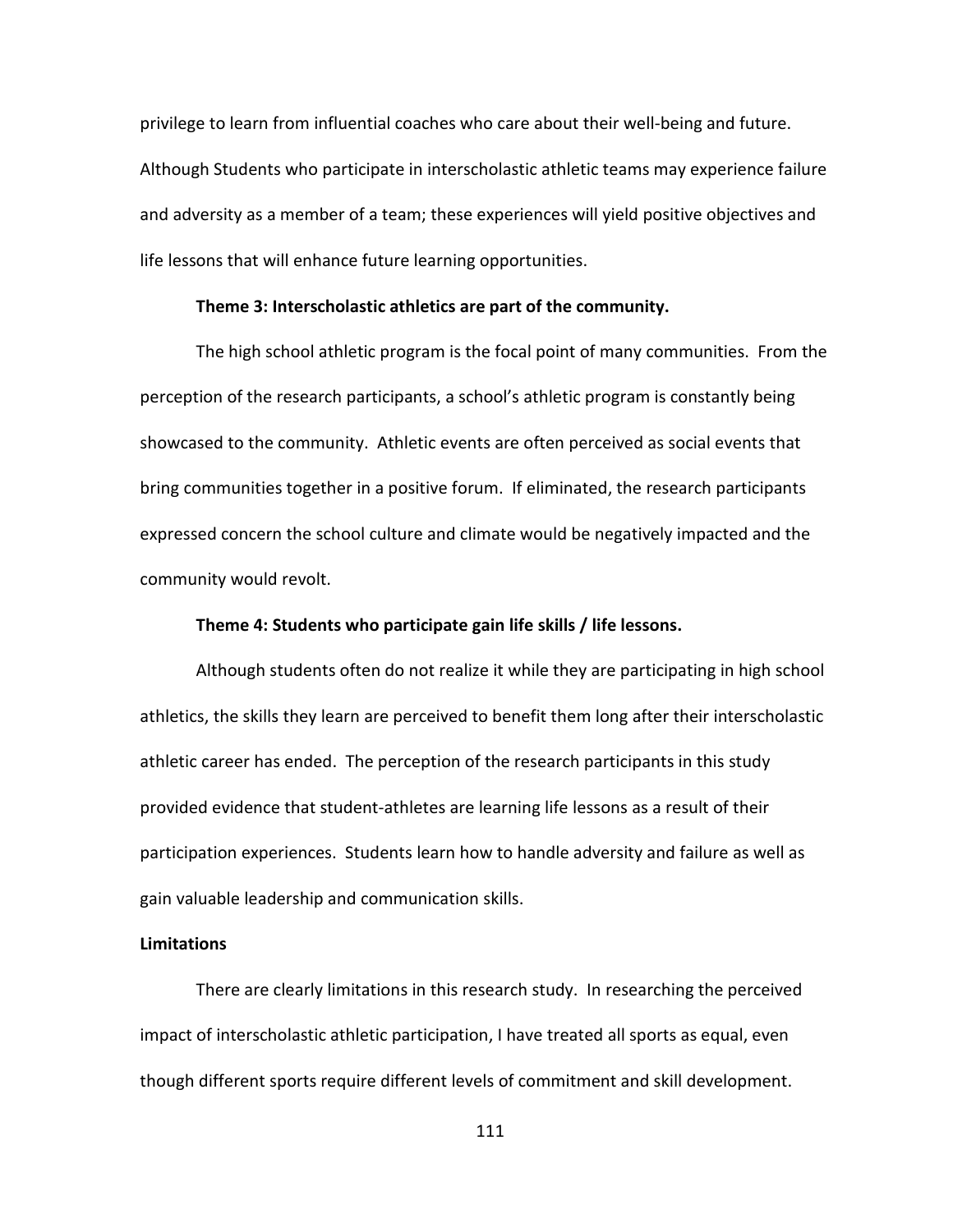Differentiating between the "types" of sport may be beneficial for future research. Various athletics have varying requirements for participation.

There were no gender-based, student grade level or age-related questions asked within this research study. The gender of the athlete and coach, as well as the age of both groups, may play a role in the perceived impact a student receives from participating. Furthermore, the gender and age of the research participants may influence their perception of the impact students may receive from participating in a high school athletic program.

Finally, the population of the school could factor into the true impact interscholastic athletics has upon the students who participate. The size of the school could ultimately play a role in the number of available sport offerings as well as the degree of interest for various sports (i.e. softball, football, swimming, etc.). School size would also be related to the size of the community, which could gauge the impact on the type of education and experience a student would receive from a school's athletic program.

### **Recommendations to the Field**

School districts must find creative and innovative ways to continue creating participation opportunities for students to participate in athletic programs. This research supports the idea students who are involved in extracurricular activities do better in school, receive fewer discipline referrals, have greater levels of attendance, have increased educational aspirations, and graduate at a higher rate when compared to those students who do not participate.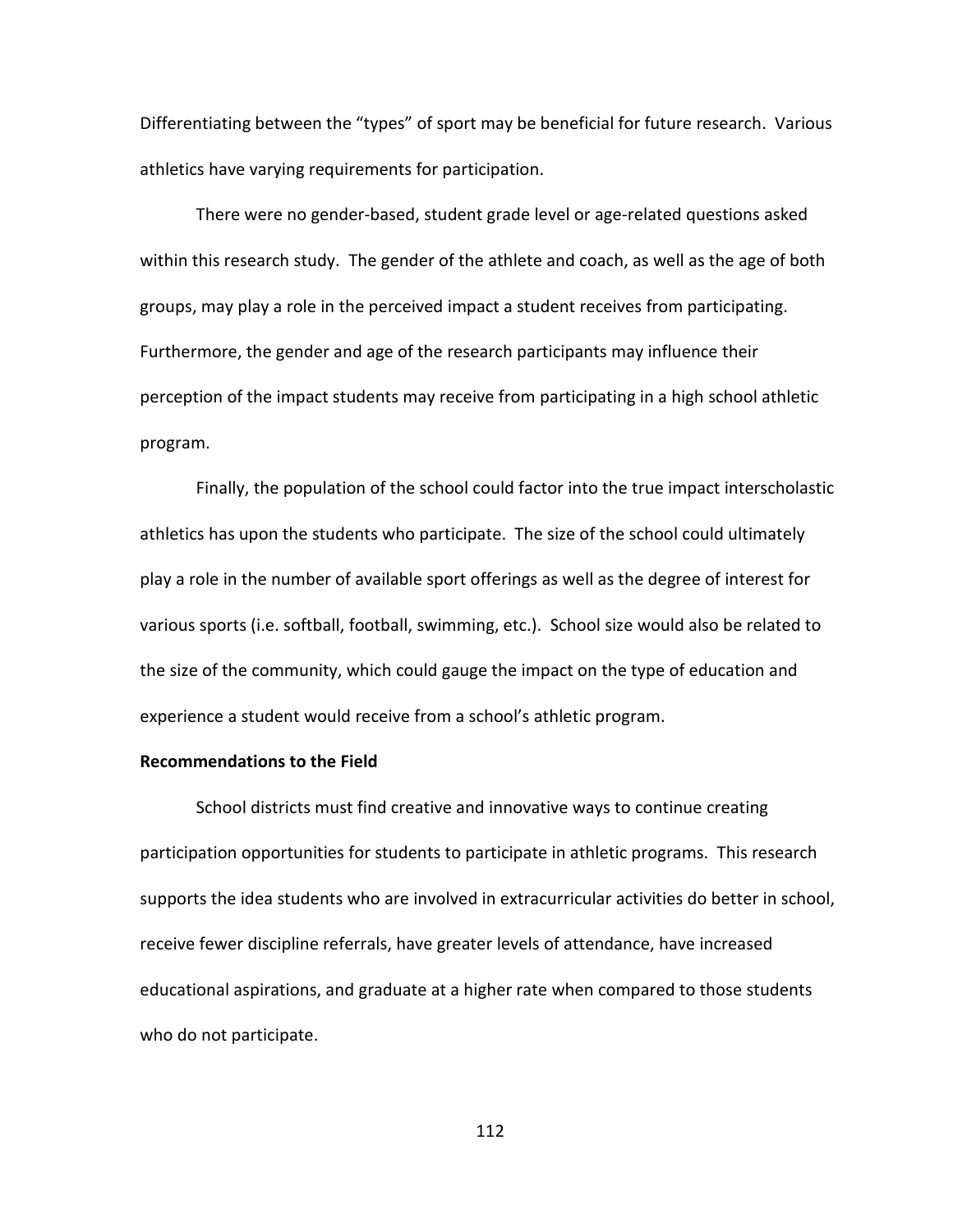It has been widely reported interscholastic athletic programs cost less than 2% of a school district's overall budget. If school districts were presented with a brand-new program, that was statistically valid, and assured student success for less than 2% of a school's overall annual budget, it would be prudent for the district to implement that program. These "programs" already exist in every school district throughout the country; unfortunately, interscholastic athletic programs are often the first line item threatened when the school district's annual budget is re-examined.

School districts must maintain positive relationships with members of the community. This research brings attention to how important high school athletic programs are to the communities they serve. Community support can call for increased funding which would lead to the implementation of additional programs to benefit students. In order to maintain community support for athletic programs it is recommended school districts create incentives for community members to attend events (i.e. booster clubs, preferred seating, promotional events, etc.).

Since this research provides evidence that students do better – behaviorally and academically - while in-season, it is recommended that high school lengthen each sport's season or provide additional opportunities for students to work with the school's coaching staff. This could be accomplished by offering off-season conditioning workouts, intramural leagues, summer camps and clinics; anything to provide time for students to interact with their coaches and be surrounded by their teammates. Although this recommendation could have budgetary implications since coaches would need to be compensated with an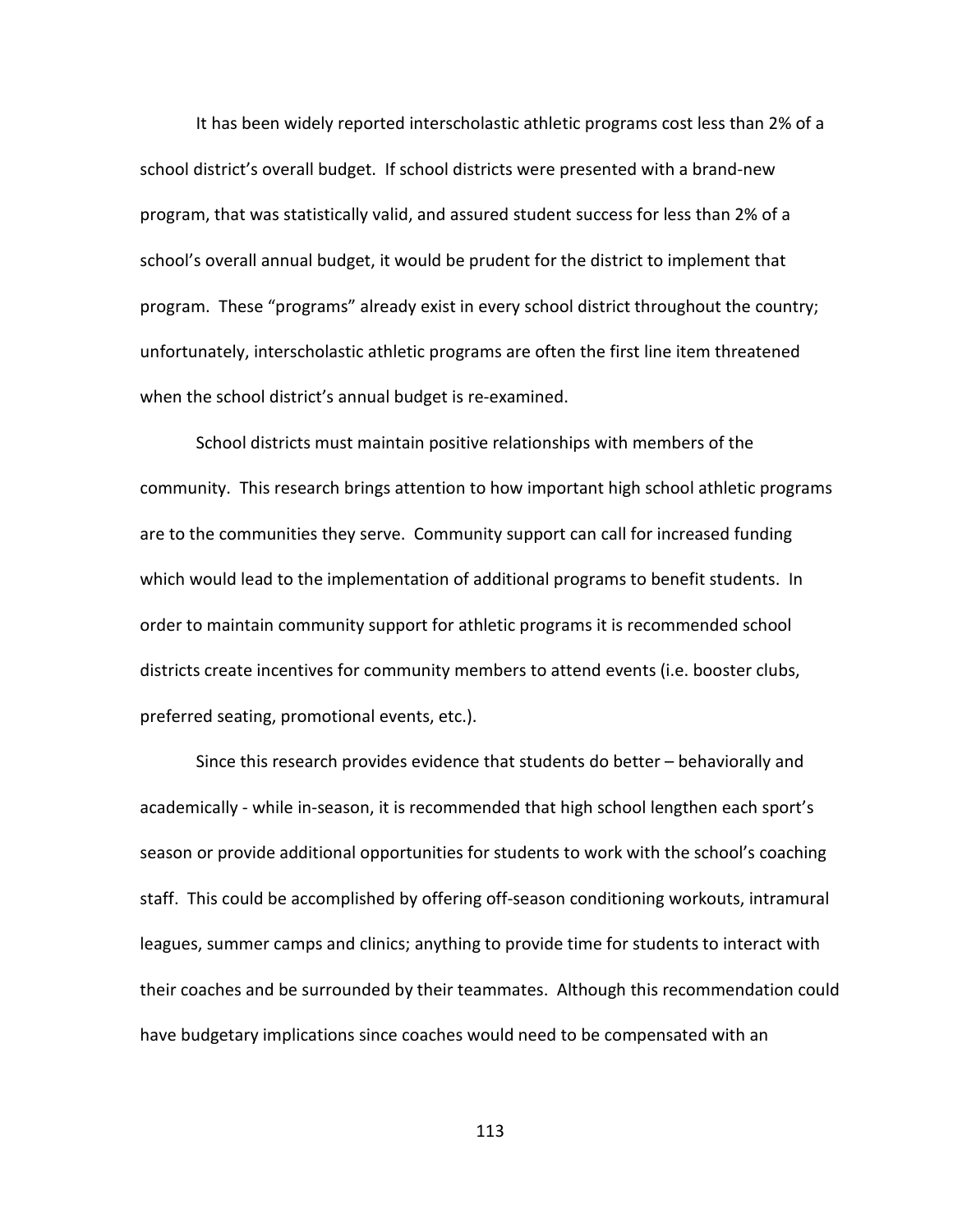additional stipend, a minimal increase in coaching stipend to further benefit students would be money well spent.

In support of past research, this study shows students are gaining valuable life lessons through participation in high school sports. According to this study's research participants, these life lessons are challenging to teach in a traditional classroom setting. Skills such as leadership, effective communication, dealing with adversity, learning to be a role model and so many more are effectively taught on playing fields and courts every afternoon after the final school bell rings. School districts should find ways to encourage more students to become involved in after school programs. Increasing the variety of interscholastic sports, such as track & field, tennis, field hockey, golf, wrestling, would allow more students to be involved and reap the benefits of participation in the athletic program.

### **Future Research**

Future research studies should examine specific sports by interviewing sport specific coaches as well as students and their parents. This sports specific qualitative approach would provide additional insight into the perceived impact of participation from those directly overseeing the participation (i.e. coaches) and those impacted by participation (i.e. students and their parents).

Additional research should also examine the impact of local youth sport programs being offered within a community by interviewing program organizers and those participating. Studying the impact of youth sport programs, prior to high school participation, may provide valuable insight into the type of student who ultimately decides to participate at the high school level. Furthermore, research in this area has the ability to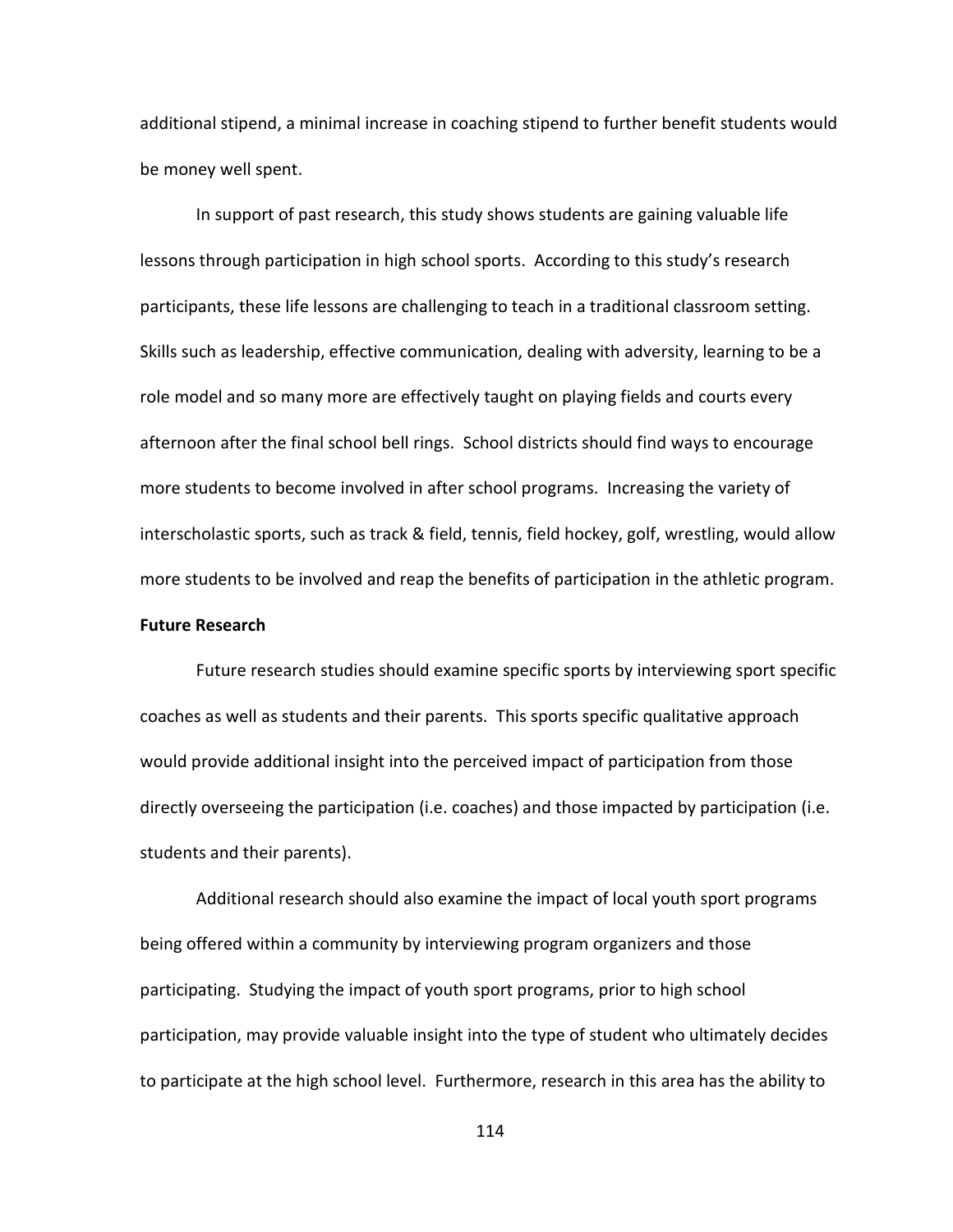identify reasons why students stop participating or are limited in their participation opportunities.

There are a number of other beneficial and positive extracurricular activities offered by a school district (i.e. band, choir, theater, student government, etc.) which deserve attention and research. Sports obviously cater to students who are competitive and enjoy physical training, while other activities – drama, theater, choir, band - focus more on the arts and require a different set of unique skills. It is reasonable to believe participation in any extracurricular activities will correlate to positive student behavior and academic achievement, as well as engender positive outcomes beyond the school setting.

Finally, a quantitative research approach, focused on the impact of participation could provide additional evidence and support for interscholastic athletic programs. A quantitative study, with a sample size of adequate power, would be generalized to a large population of students and may have a greater impact upon funding and program implementation decisions at the local school district level.

#### **Conclusion**

As evidenced by the 12 interviews conducted for this research study, principals, athletic directors and counselors perceive students who participate in interscholastic athletic programs experience tremendous advantages and benefits compared to their nonparticipating classmates. These benefits help students develop a sense of belonging, develop lifelong skills, while also leading to improved grades and attendance rates, and decreased discipline issues; the positive impacts are most profound during the student's season. Interscholastic athletic participation continues to experience growth throughout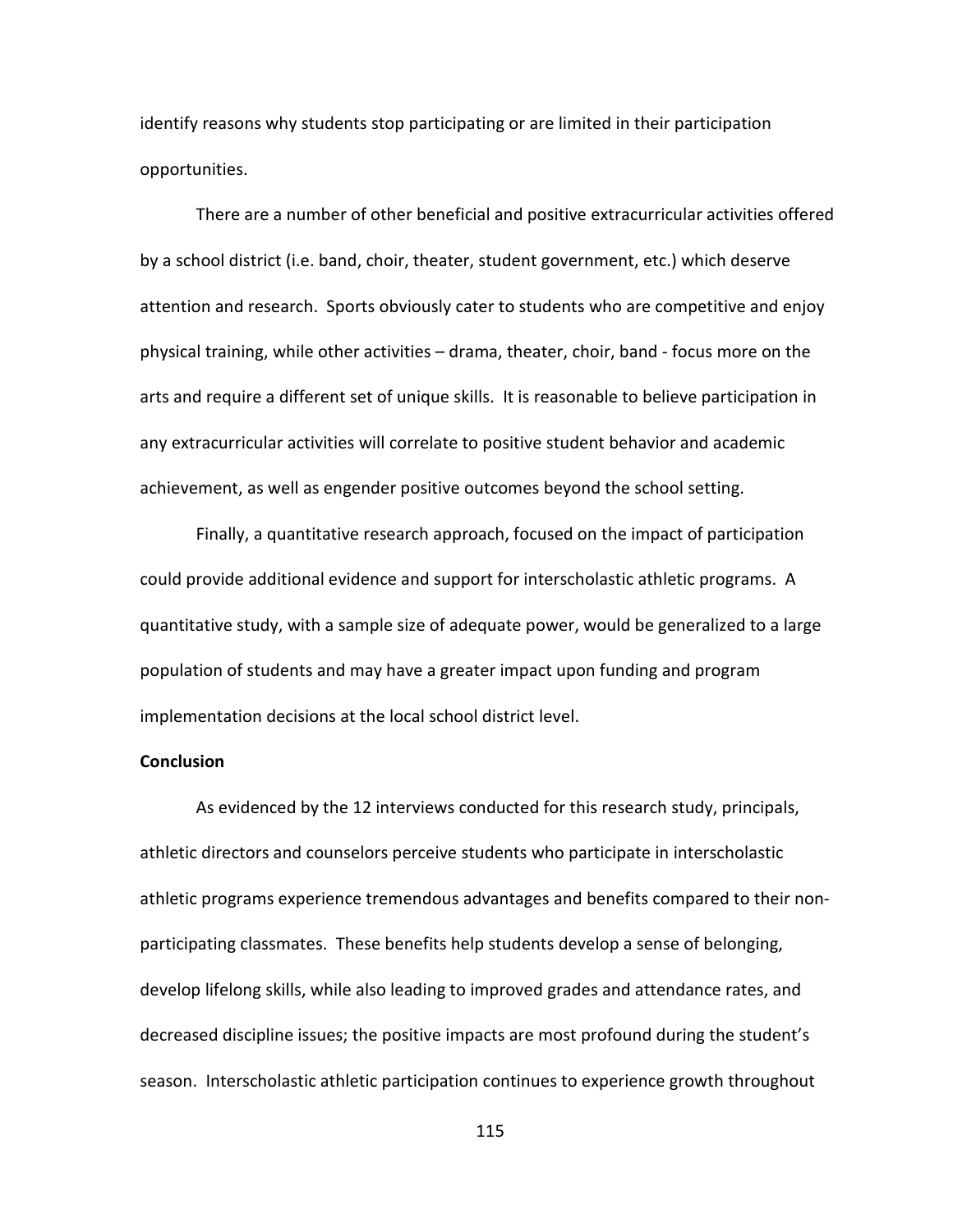the United States. Research similar to this study must continue to bring attention to the incredible benefits students receive in an effort to ensure these programs only grow and flourish into the future.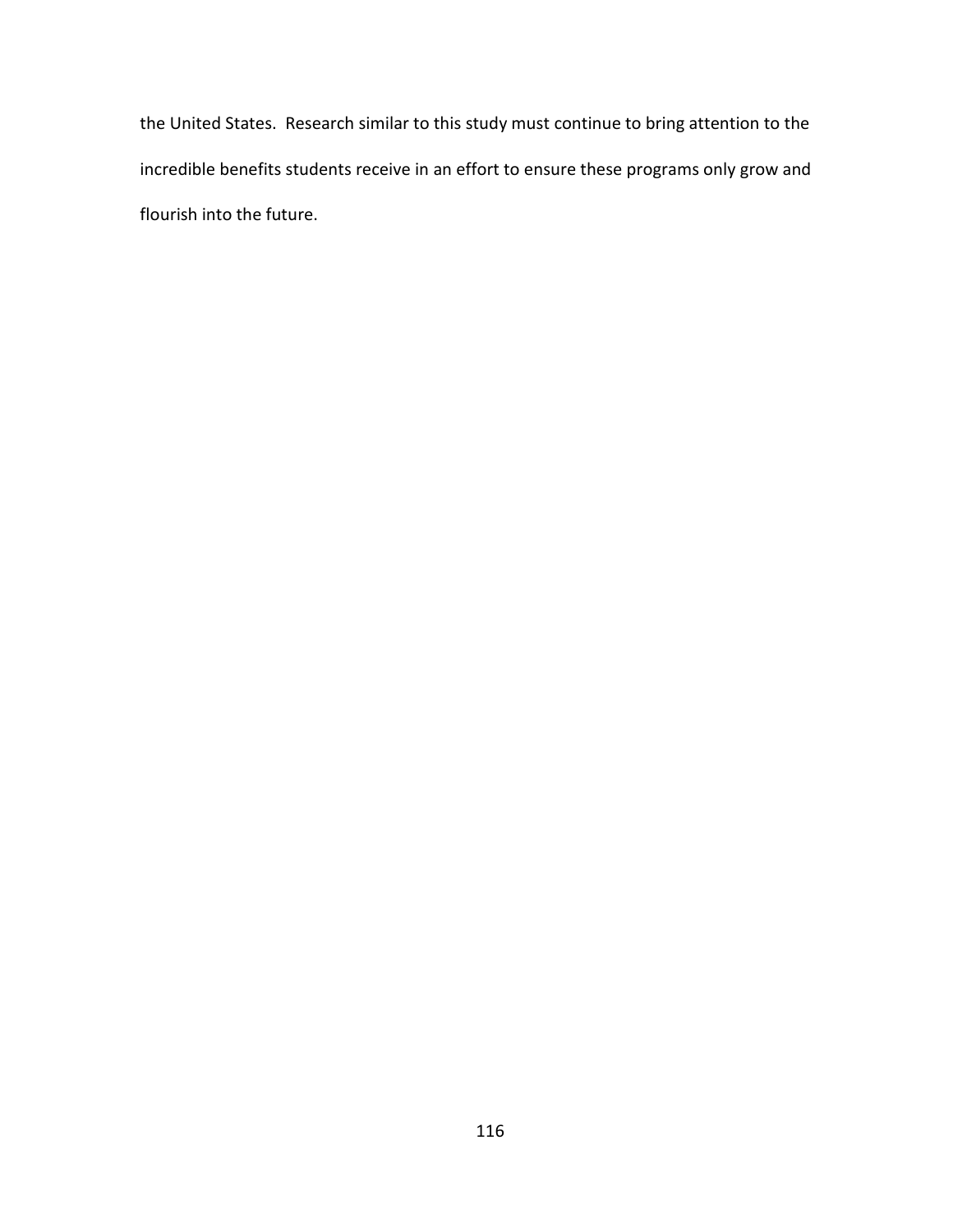# **Appendices**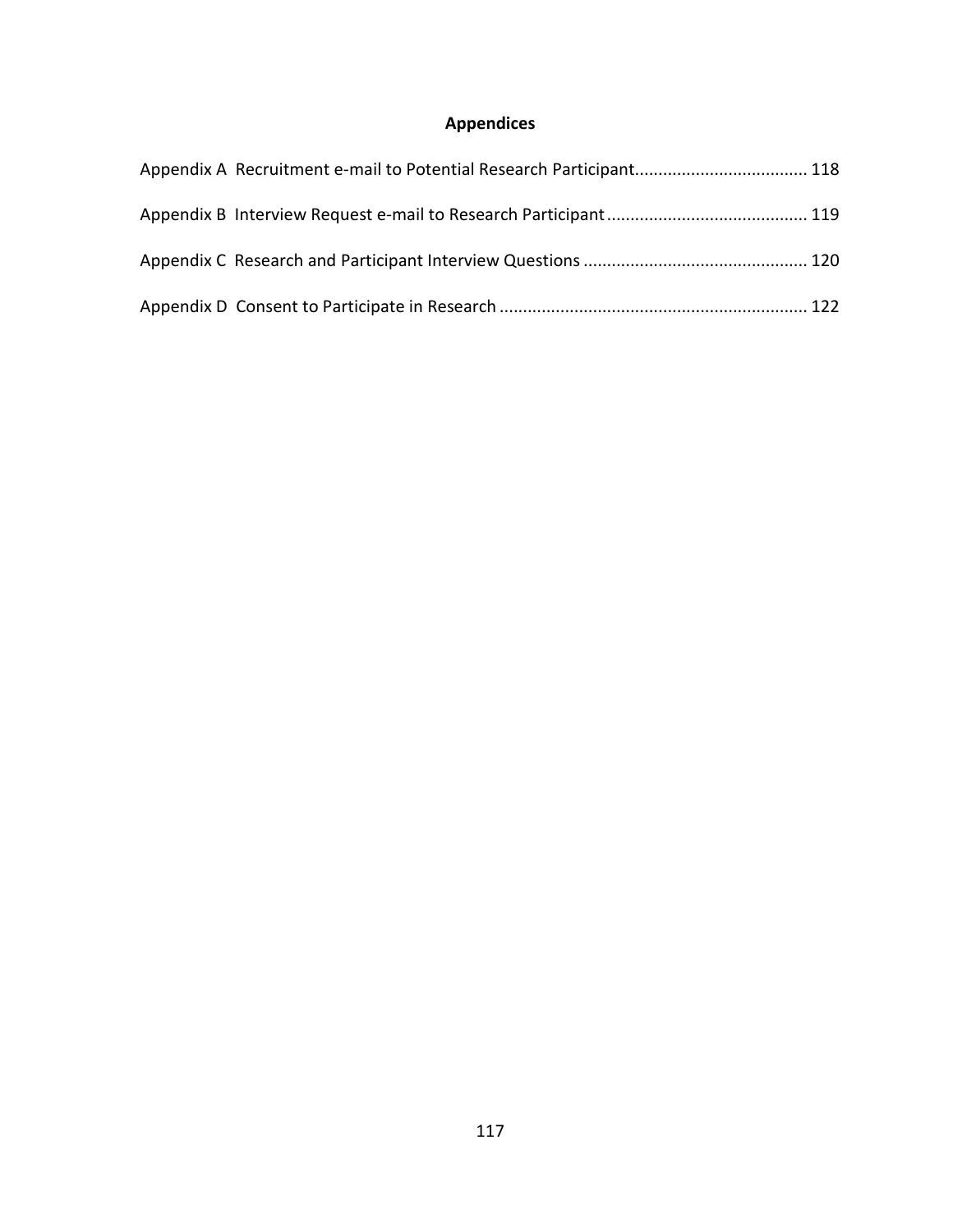# **Appendix A**

### **Recruitment e-mail to Potential Research Participant**

<span id="page-130-0"></span>High School Principal, Athletic Director, Guidance Counselor,

I am contacting you to solicit your support as I conduct an important research project on interscholastic athletic participation. As required for my doctoral dissertation in Physical Education at University of New Mexico, I am conducting research on the perceived impact of participation in interscholastic athletic programs on the students who participate.

I am hoping that you may consider allowing me to conduct a 60-minute in person interview with you at your school.

I am seeking research participants who meet the following criteria:

- Employed principal, athletic director or guidance counselor.

- Participant must be employed at a high school which belongs to the Suburban Council.- - Participant must be available for a 60-minute interview, at his/her school, in the next month.

- Participant must agree for the interview to be audio recorded.

Information regarding individuals selected for the study will be kept confidential with only minimal risk of confidentiality involved. The study will consist of audio recorded in person interview.

Please e-mail me no later than [date] at rzayas@nysphsaa.org to be considered for participation in this research study. On [date] 4 principals, 4 athletic directors and 4 guidance counselors will be randomly selected from the participation pool for inclusion in this research study.

Thank you for your consideration.

Sincerely,

Robert Zayas University of New Mexico, PhD Student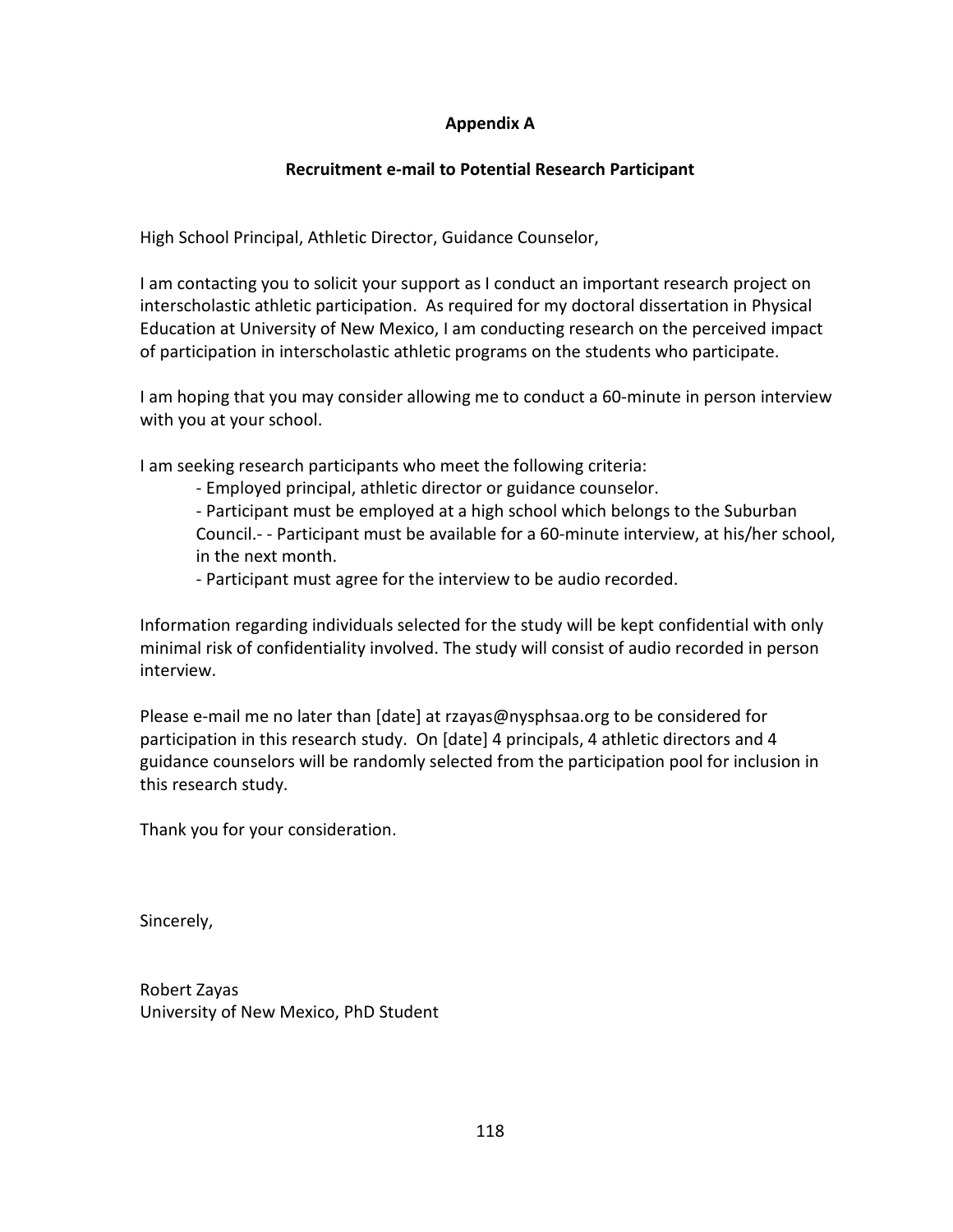# **Appendix B**

### **Interview Request e-mail to Research Participant**

<span id="page-131-0"></span>Dear \_\_\_\_\_\_\_\_\_\_\_\_\_\_\_\_,

Thank you for submitting your name for consideration to participate in my research on interscholastic athletic participation. As required for my doctoral dissertation in Physical Education at University of New Mexico, I am conducting research on the perceived impact of participation in interscholastic athletic programs on the students who participate.

The purpose of the research is to examine the impact sports participation has upon students in interscholastic athletic programs from the perspective of the high school principal, athletic director and counselor. The goal is to provide information to school administrators to assist in making well-informed and sound decisions related to interscholastic athletic programs. You are being asked to participate in this study because you have been identified as a school principal, athletic director or guidance counselor at a high school in the Suburban Council.

I am very interested in scheduling a one-hour interview, audio recorded, with you at your school in the next two-weeks. I would ask that you secure a room or office that can be locked to ensure a quiet and uninterrupted setting for the interview to take place.

I have attached a consent form, with study information, for you to review and sign if you are still interested in participating in this research study.

Your information will be kept confidential with only minimal risk of confidentiality involved.

Please e-mail me no later than [date] at rzayas@nysphsaa.org to let me know when you may be available to schedule an interview.

Thank you for your willingness to participate in this research study.

Sincerely,

Robert Zayas University of New Mexico, PhD Student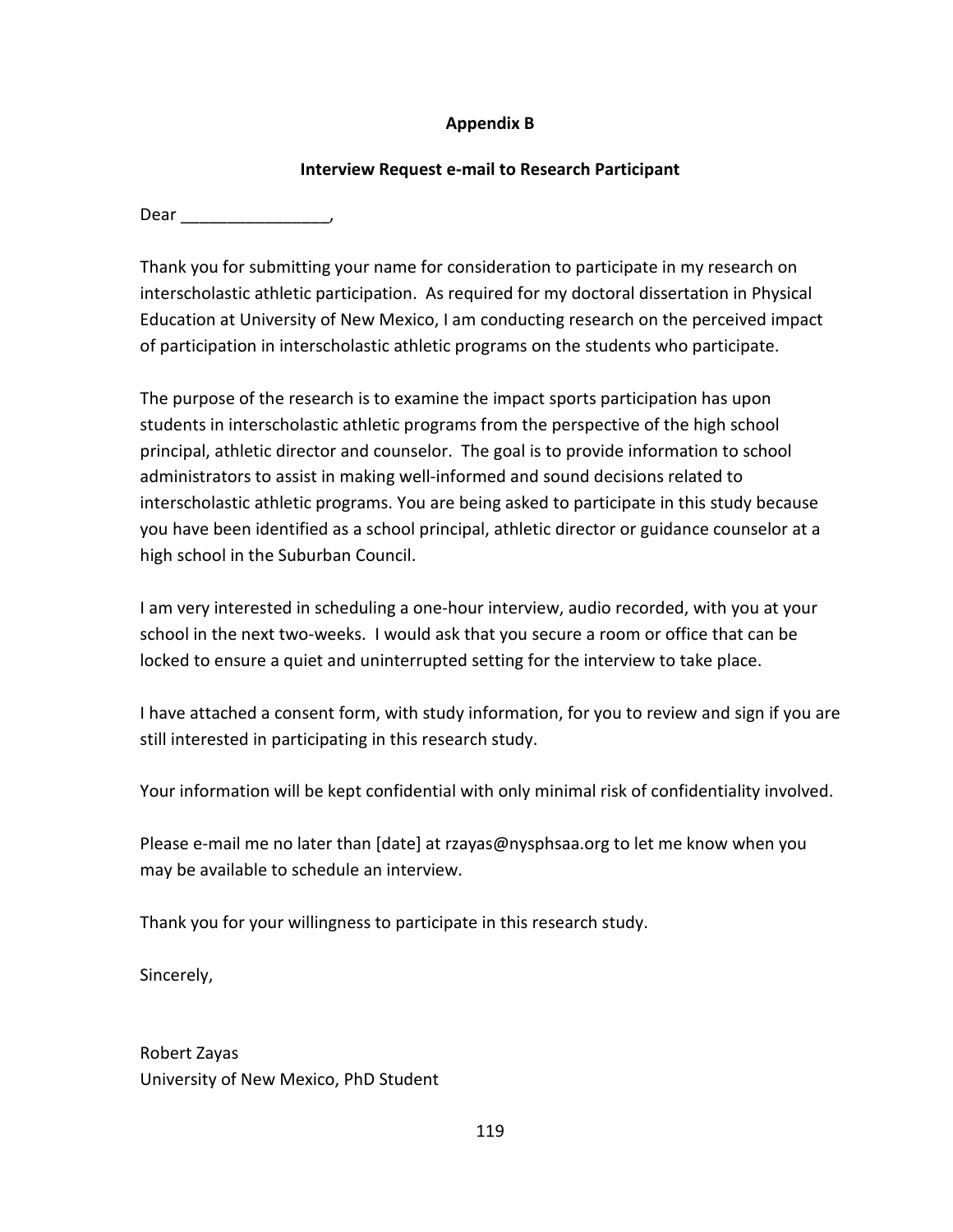# **Appendix C**

# **Research and Participant Interview Questions**

# <span id="page-132-0"></span>**Research Question:**

What is the perceived impact of interscholastic athletic participation upon student-athletes from the perspective of the high school principal, athletic director and counselor?

# **Sub-Questions:**

1. Do students who participate in interscholastic athletics do better in the classroom, experience fewer discipline issues, graduate at a greater rate, and attend college at a greater rate than their non-participating classmates?

2. What skills do students receive from participating in interscholastic athletics?

3. What is the greatest benefit a student receives from participating in interscholastic athletics?

4. How would education in a school district change if interscholastic athletics were to be eliminated?

5. Do students who participate in interscholastic athletics have an advantage over those students who do not participate?

6. Why is it important for students to have the opportunity to interact with adults (i.e. coaches)?

7. Does participation in interscholastic athletics inhibit/ encourage certain types of behavior?

# **Interview Questions:**

1) Please tell me about your career in education?

2) What do you enjoy most about working in the educational field?

3) Comparing students who participate and those who do not participate, can you identify any differences in regard to grades and their school work?

4) Have you noticed any differences between those students who participate in athletics and those students who do not in regard to their behavior?

5) Can you describe any differences in regard to graduation rates between those students who participate in athletics and those students who do not?

6) What type of impact does participation in athletics have upon a student's educational aspirations (i.e. desire to go to college)?

7) From your experience of working with students, can you attribute any types of skills or behaviors that are a result of participation in athletics?

8) What is the greatest benefit a student receives from participation?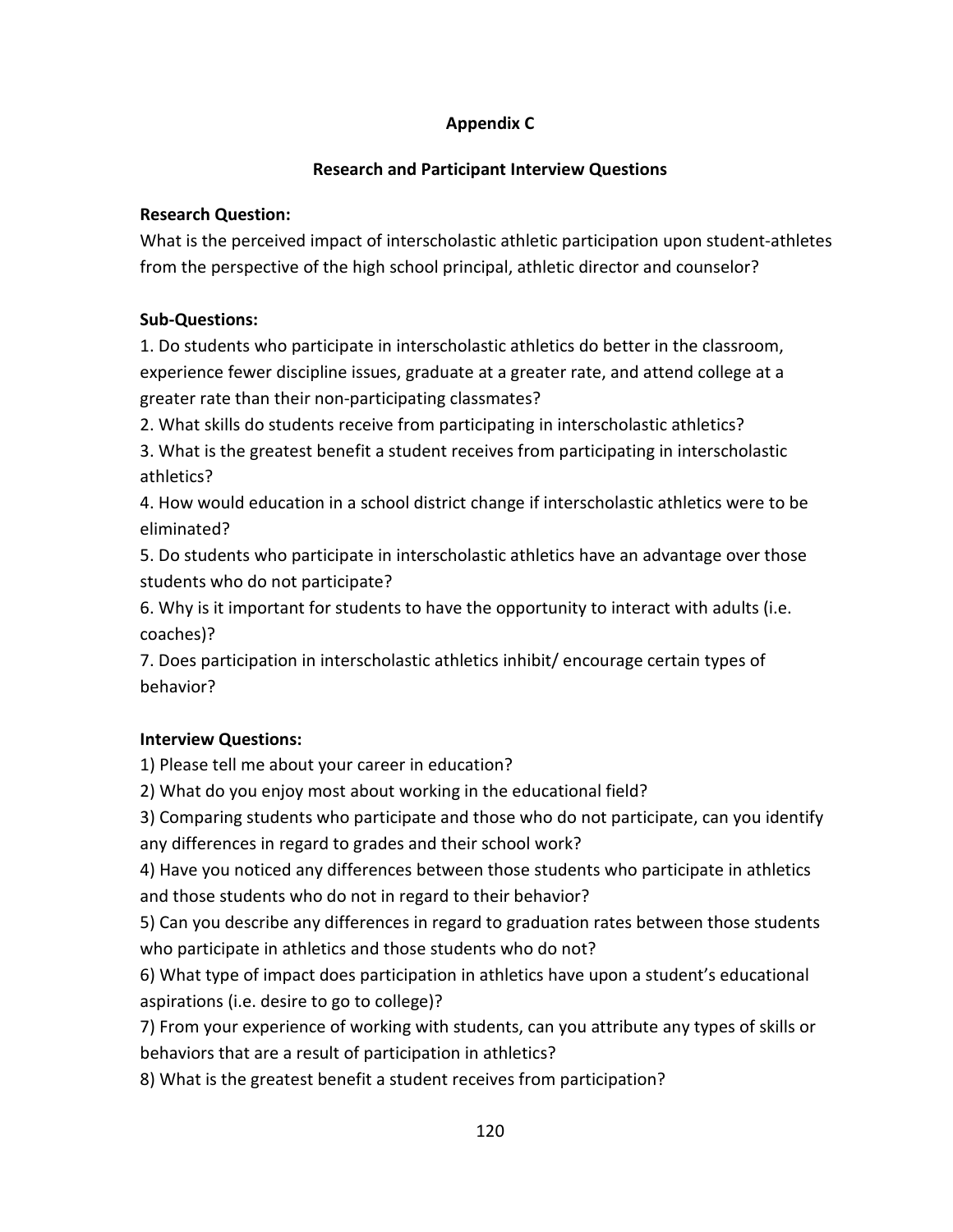9) As the school (principal, athletic director, counselor) how important is a high school athletic program to your school?

10) Can you describe how your school would be impacted if all athletic programs were eliminated?

11) Does it matter if your athletic programs are successful in regards to school culture or climate?

12) Are non-participating students impacted by a school's athletic program? If so, how?

13) Can you describe the "ideal" high school student?

14) Are there specific advantages a student gains from participation over those students who do not participate?

15) Do you perceive any disadvantages or negative aspects participation in athletics has upon a student?

16) What impact or influence do coaches have upon the students they coach?

17) Please describe "behavior" characteristics that you would attribute to participation in an interscholastic athletic program.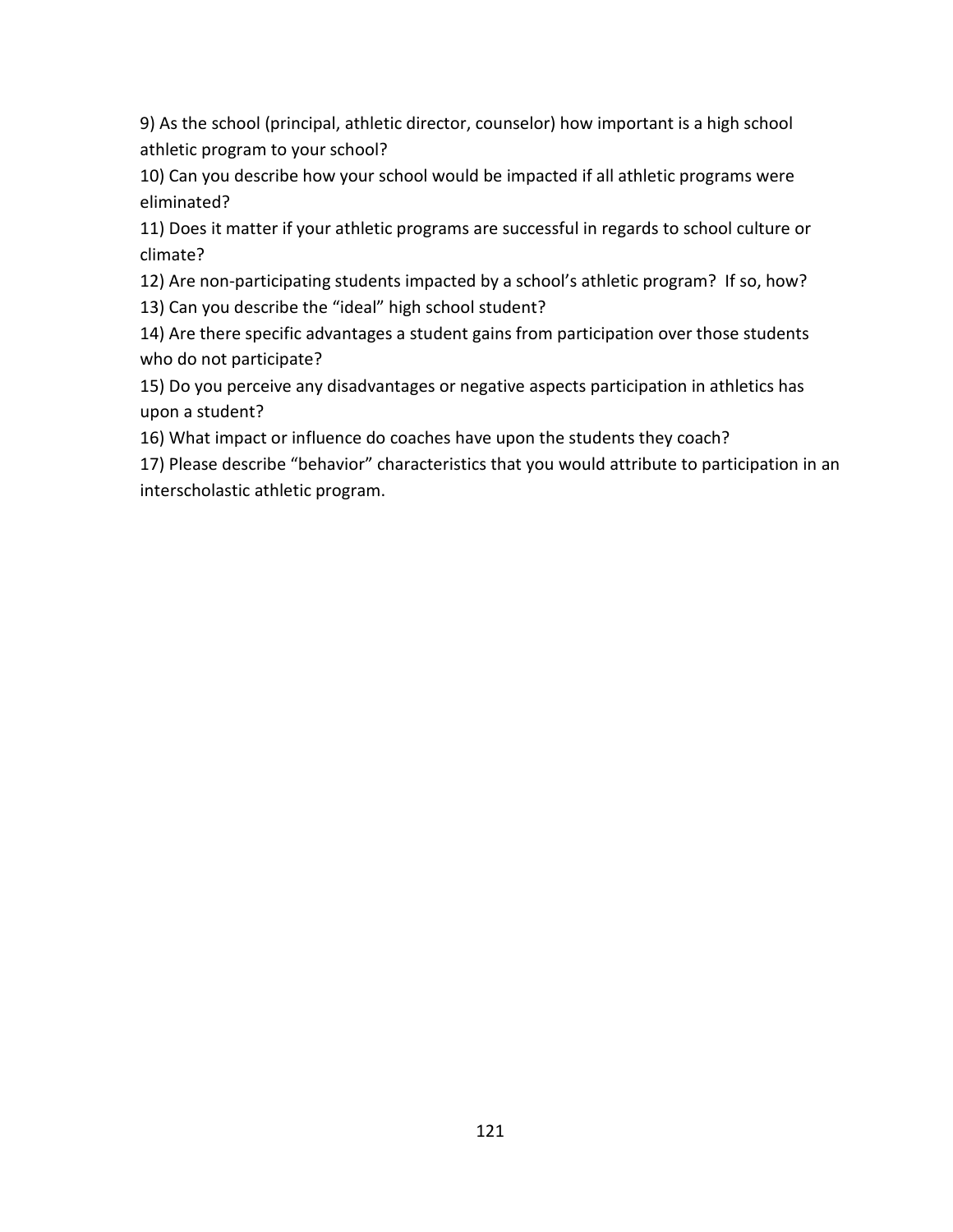# **Appendix D**

## **Consent to Participate in Research**

# <span id="page-134-0"></span>**Examination of the impact interscholastic athletics has on participating student-athletes from the perspective of the high school principal, athletic director and school counselor**

December 2017

# **Purpose of the study:**

You are being asked to participate in a research study that is being done by Dr. Todd Seidler, the Principal Investigator and Robert Zayas, PhD student who will conduct the research, from the Health and Exercise Sport Sciences.

The purpose of this study is to examine the impacts interscholastic athletics has on participating student-athletes from the perspective of the high school principal, athletic director and school counselor. You are being asked to take part in this study because you have been identified as holding the position of high school principal, athletic director or guidance counselor at a high school in the Suburban Council.

This form will explain what to expect when joining the research, as well as the possible risks and benefits of participation. If you have any questions, please ask one of the study researchers.

# **What you will do in the study:**

You will conduct an interview consisting of 17 questions. You will not be required to answer all of the questions; you can select to skip any questions that make you uncomfortable. You will also be able to stop the interview at any time and withdraw from the research study.

Participation in this study will take a total of 1 hour over a period of one interview.

# **Risks:**

There are risks of stress, emotional distress, inconvenience and possible loss of privacy and confidentiality associated with participating in a research study. Confidentiality is the greatest potential risk of this research study. Efforts will certainly be taken to protect your identity during the study. Coding of all participant's identity and all audio recordings and transcript materials will be destroyed at the completion of the research and will not include your name or contact information.

### **Benefits:**

There will be no direct benefit to you from participating in this study. However, there is the potential to impact others by bringing attention to the impact of interscholastic athletic participation. This study has the potential of providing beneficial information for school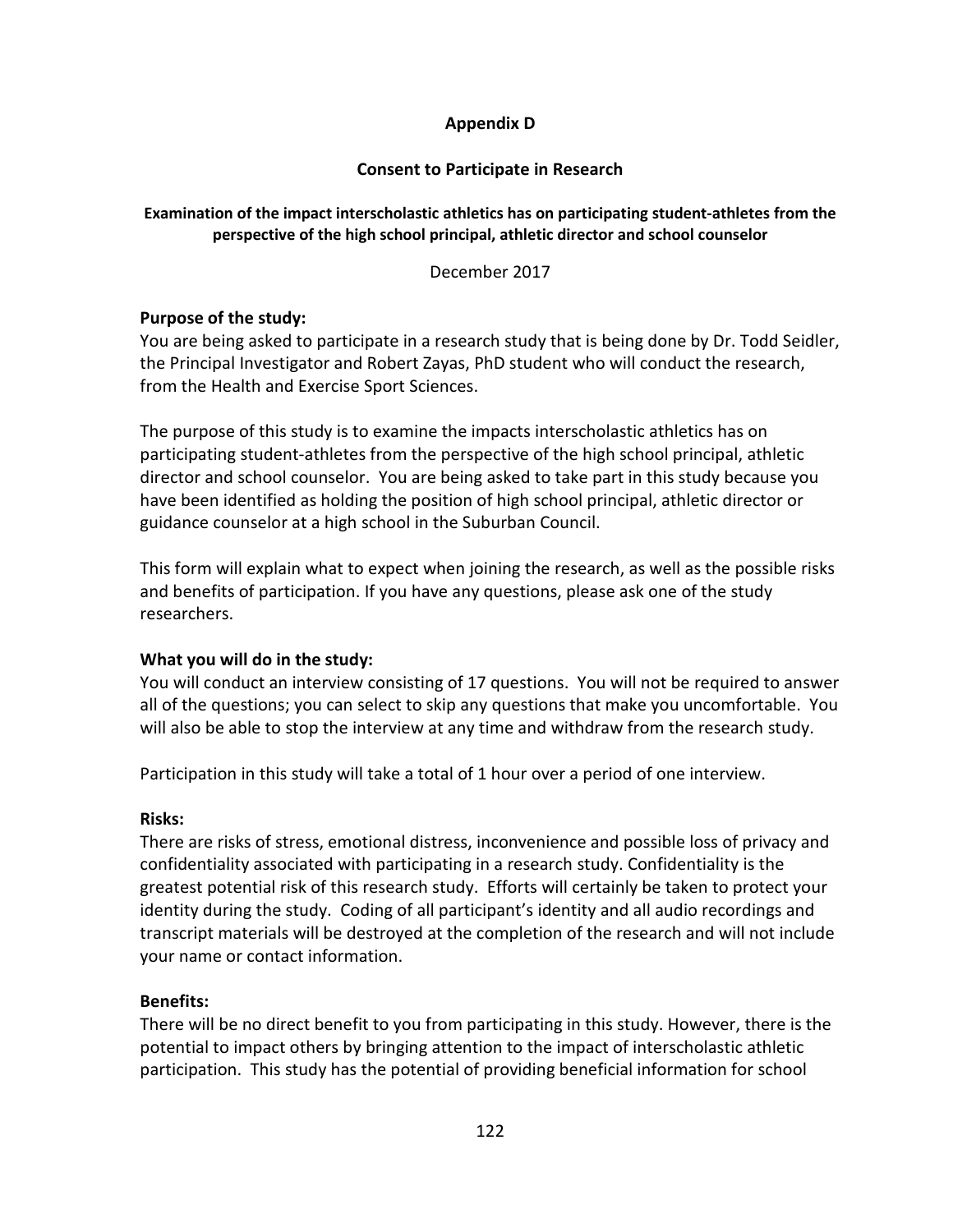leaders to rationalize greater emphasis on and additional funding for interscholastic athletic programs. Furthermore, with a greater understanding of the impact of interscholastic participation, survey instruments and research can be conducted to attempt to provide for greater justification of the value of interscholastic athletic programs.

### **Confidentiality of your information:**

The requested information in this research study is not considered to be of a sensitive nature. The researcher is interested in your opinions related to the perceived impact of interscholastic athletic participation on the students who participate. No personal information will be requested during the interviews.

The participant's privacy will be protected throughout the study. Once you agree to participate in the research, the researcher will not include your name on any data collection materials (audio recordings, transcripts, notes, etc.); you will only be referenced by title (principal, athletic or guidance counselor) and a number (1, 2, 3, 4).

You will only interact with the researcher during the interview. The researcher will conduct the interview in a locked room at your school to ensure confidentiality and avoid interruption during the interview.

Coding of your identity and all audio recordings and transcript materials will be destroyed at the completion of the research. All audio recordings and transcripts will be saved onto a password protected computer to minimize the possibility of loss of confidentiality.

We will take measures to protect the security of all your personal information, but we cannot guarantee confidentiality of all study data. The University of New Mexico Institutional Review Board (IRB) that oversees human subject research may be permitted to access your records. Your name will not be used in any published reports about this study.

### **Payment:**

You will not be paid for participating in this study.

### **Right to withdraw from the study:**

Your participation in this study is completely voluntary. You have the right to choose not to participate or to withdraw your participation at any point in this study without penalty. If you do withdraw from the study, all audio recordings and transcripts will be destroyed immediately. The researcher sees no reason why a participant would have to be withdrawn from the study, however if the participant is not able to corroborate with the researcher, the participant would be withdrawn from the study.

If you have any questions, concerns, or complaints about the research study, please contact: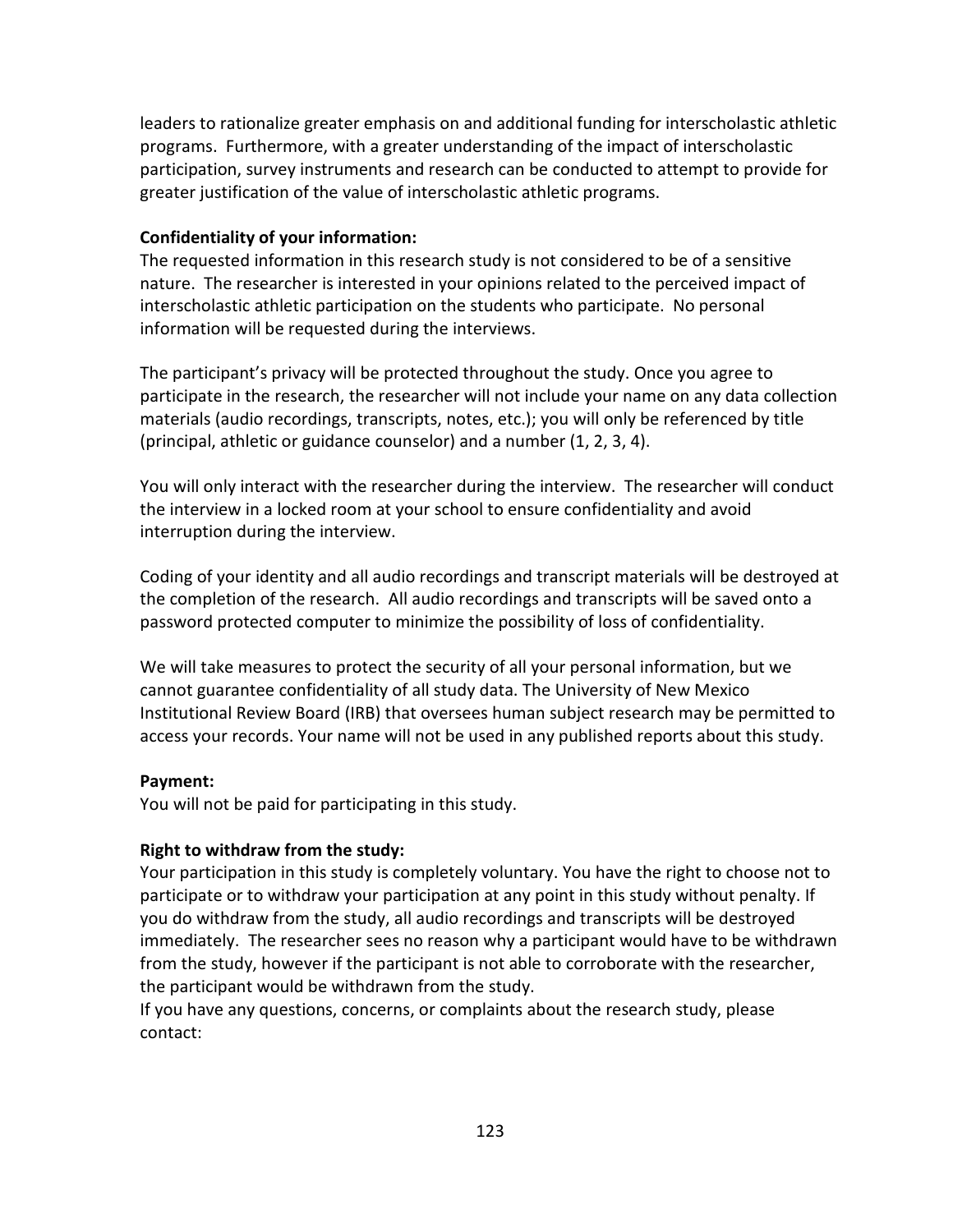Robert Zayas, the lead researcher in this study, can be reached at any time by calling 518.925.6631 or by e-mail at [rzayas@nysphsaa.org.](mailto:rzayas@nysphsaa.org)

If you would like to speak with someone other than the research team to obtain information or offer input or if you have questions regarding your rights as a research participant, please contact the IRB. The IRB is a group of people from UNM and the community who provide independent oversight of safety and ethical issues related to research involving people:

UNM Office of the IRB, (505) 277-2644, irbmaincampus@unm.edu. Website: http://irb.unm.edu/

# **CONSENT**

You are making a decision whether to participate in this study. Your signature below indicates that you have read this form (or the form was read to you) and that all questions have been answered to your satisfaction. By signing this consent form, you are not waiving any of your legal rights as a research participant. A copy of this consent form will be provided to you.

I agree to participate in this study.

Name of Adult Participant Signature of Adult Participant Date

**Researcher Signature** (to be completed at time of informed consent)

I have explained the research to the participant and answered all of his/her questions. I believe that he/she understands the information described in this consent form and freely consents to participate.

\_\_\_\_\_\_\_\_\_\_\_\_\_\_\_\_\_\_\_\_\_\_\_\_\_ \_\_\_\_\_\_\_\_\_\_\_\_\_\_\_\_\_\_\_\_\_\_\_\_\_ \_\_\_\_\_\_\_

Name of Research Team Member Signature of Research Team Member Date

\_\_\_\_\_\_\_\_\_\_\_\_\_\_\_\_\_\_\_\_\_\_\_\_\_ \_\_\_\_\_\_\_\_\_\_\_\_\_\_\_\_\_\_\_\_\_\_\_\_\_ \_\_\_\_\_\_\_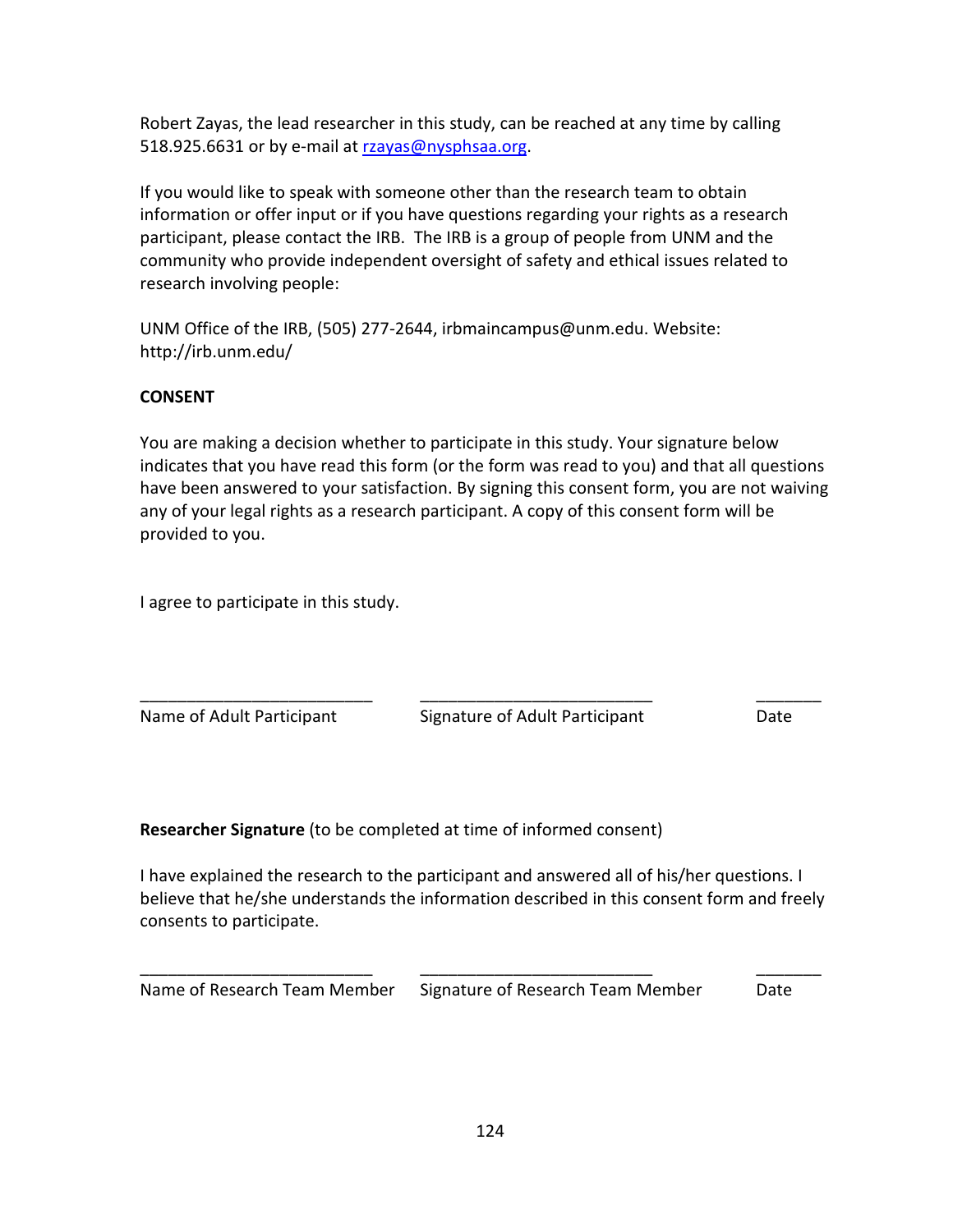#### **References**

- Anderman, E.M. (2002). School Effects on psychological outcomes during adolescence. *Journal of educational psychology, 94*(4), 795-809.
- Barber, B. L., Eccles, J. S., & Stone, M. R. (2001). Whatever happened to the jock, the brain, and the princess? Young adult pathways linked to adolescent activity involvement and social identity. *Journal of adolescent research, 16*(5), 429-455.
- Barden, B. W. (March 20, 2002). *Extracurricular participation relationship to grade point average, school attendance, classroom discipline, and dropout rate*. (Doctoral Dissertation). Retrieved from ERIC.
- Blum, R. (2005). School connectedness: Improving students' lives. *Johns Hopkins Bloomberg School of Public Health. Baltimore, MD.*
- Bohnert, A. M., Aikins, J. W., & Arola, N. T. (2013). Regrouping: Organized activity involvement and social adjustment across the transition to high school. *New directions for child and adolescent development, 2013*(140), 57-75.
- Born, Trevor (May 14, 2007) "High Standard for GPA." Minneapolis Star Tribune.
- Brooks, D. (2011, February 28). The new normal. *The New York Times*. Retrieved from http://www.nytimes.com/2011/03/01/opinion/01brooks.html? r=0
- Brown, R., & Evans, W. P. (2002). Extracurricular activity and ethnicity: Creating greater school connection among diverse student populations. *Urban Education, 37*(1), 41- 58.
- Burnett, M. A. (2000). "One Strike and You're Out" An Analysis of No Pass/No Play Policies. *The high school journal, 84*(2), 1-6.
- Camp, W. G. (1990). Participation in student activities and achievement: A covariance structural analysis. *The Journal of Educational Research, 83*(5), 272-278.
- Coe, D. P., Pivarnik, J. M., Womack, C. J., Reeves, M. J., & Malina, R. M. (2006). Effect of physical education and activity levels on academic achievement in children. *Medicine & Science in Sports & Exercise, 38*(8), 1515-1519.
- Cohen, J., McCabe, L., Michelli, N. M., & Pickeral, T. (2009). School climate: Research, policy, practice, and teacher education. *Teachers college record, 111*(1), 180-213.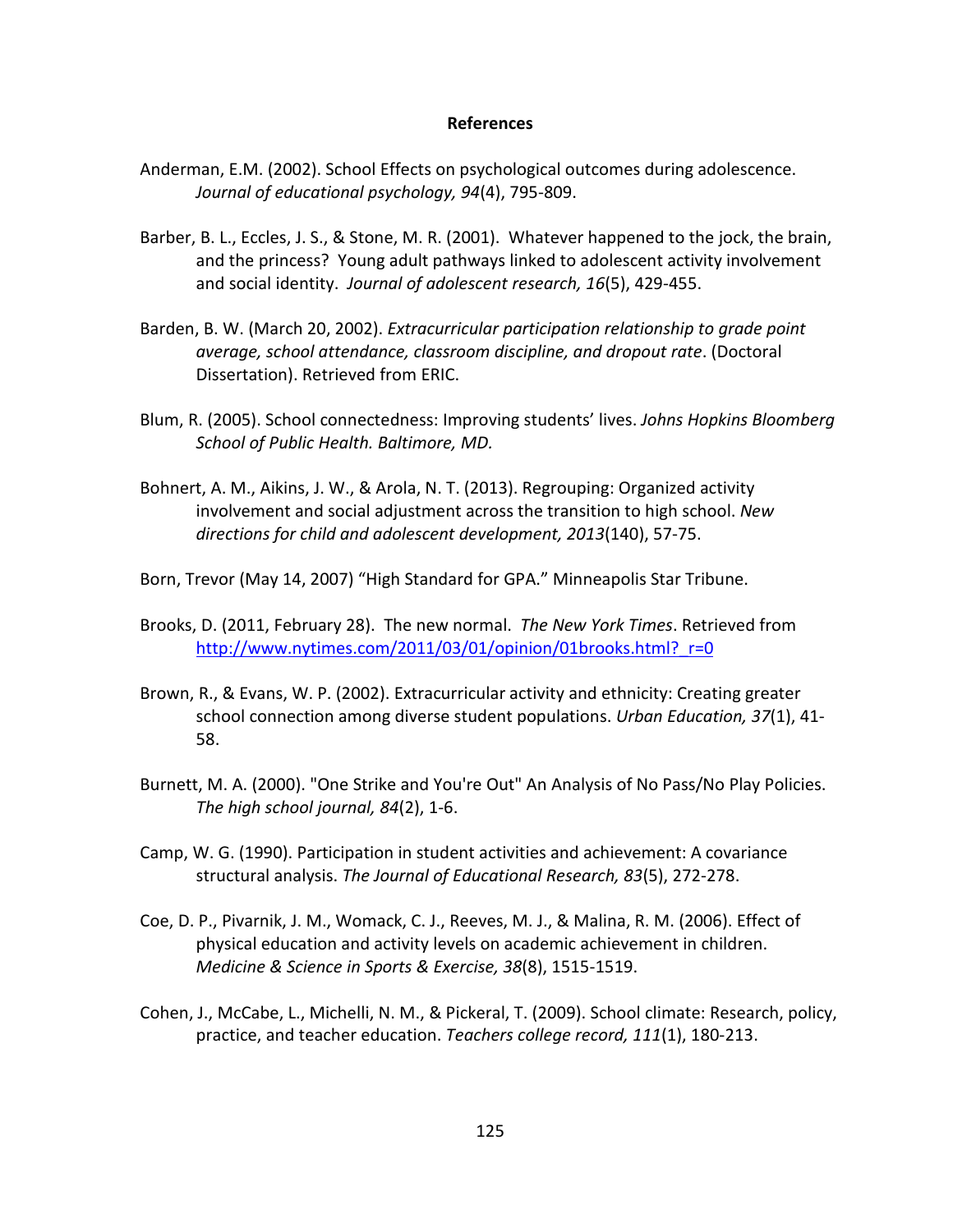- Coleman, J. S. (1959). Academic achievement and the structure of competition. *Harvard Educational Review*, 29, 330-351.
- Coleman, J. S. (1961). *The adolescent society*. New York: Free Press Glencoe.
- Cooper, H., Valentine, J. C., Nye, B., & Lindsay, J. J. (1999). Relationships between five afterschool activities and academic achievement. *Journal of educational psychology, 91*(2), 369.
- Creswell, J. W. (2007). Five qualitative approaches to inquiry. Qualitative inquiry and research design: Choosing among five approaches, 2, 53-80.
- Creswell, J. W. (2013). *Research design: Qualitative, quantitative, and mixed methods approaches.* Thousand Oaks, CA: Sage publications.
- Creswell, J. W., Hanson, W. E., Clark Plano, V. L., & Morales, A. (2007). Qualitative research designs: Selection and implementation. The counseling psychologist, 35(2), 236-264.
- Creswell, J. W., & Maietta, R. C. (2002). Qualitative research. In D.C. Miller & N. J. Salkind (Eds.). *Handbook of research design & social measurement* (6<sup>th</sup> ed., pp. 143-184). Thousand Oaks, CA: Sage.
- Darling, N., Caldwell, L. L., & Smith, R. (2005). Participation in school-based extracurricular activities and adolescent adjustment. *Journal of Leisure Research, 37*(1), 51.
- Davalos, D. B., Chavez, E. L., Guardiola, R. J. (1999). The effects of extracurricular activity, ethnic identification, and perception of school on student dropout rates. *Hispanic Journal of behavioral sciences, 21*(1), 61-77.
- Dotterer, A. M., McHale, S. M., & Crouter, A. C. (2007). Implications of out-of-school activities for school engagement in African American adolescents. *Journal of Youth and Adolescence, 36*(4), 391-401.
- Dornbusch, S. (1986). Helping Your Kid Make the Grade. Paper presented to the National Association of Secondary School Principals, Reston, VA.
- Durbin, B. B. (1986). High school athletics: A valuable educational experience. *NASSP Bulletin.,* 70(492), 32-34.
- Eccles, J., & Gootman, J.A. (Eds.). (2002). *Community programs to promote youth development*. Washington, DC: National Academy Press.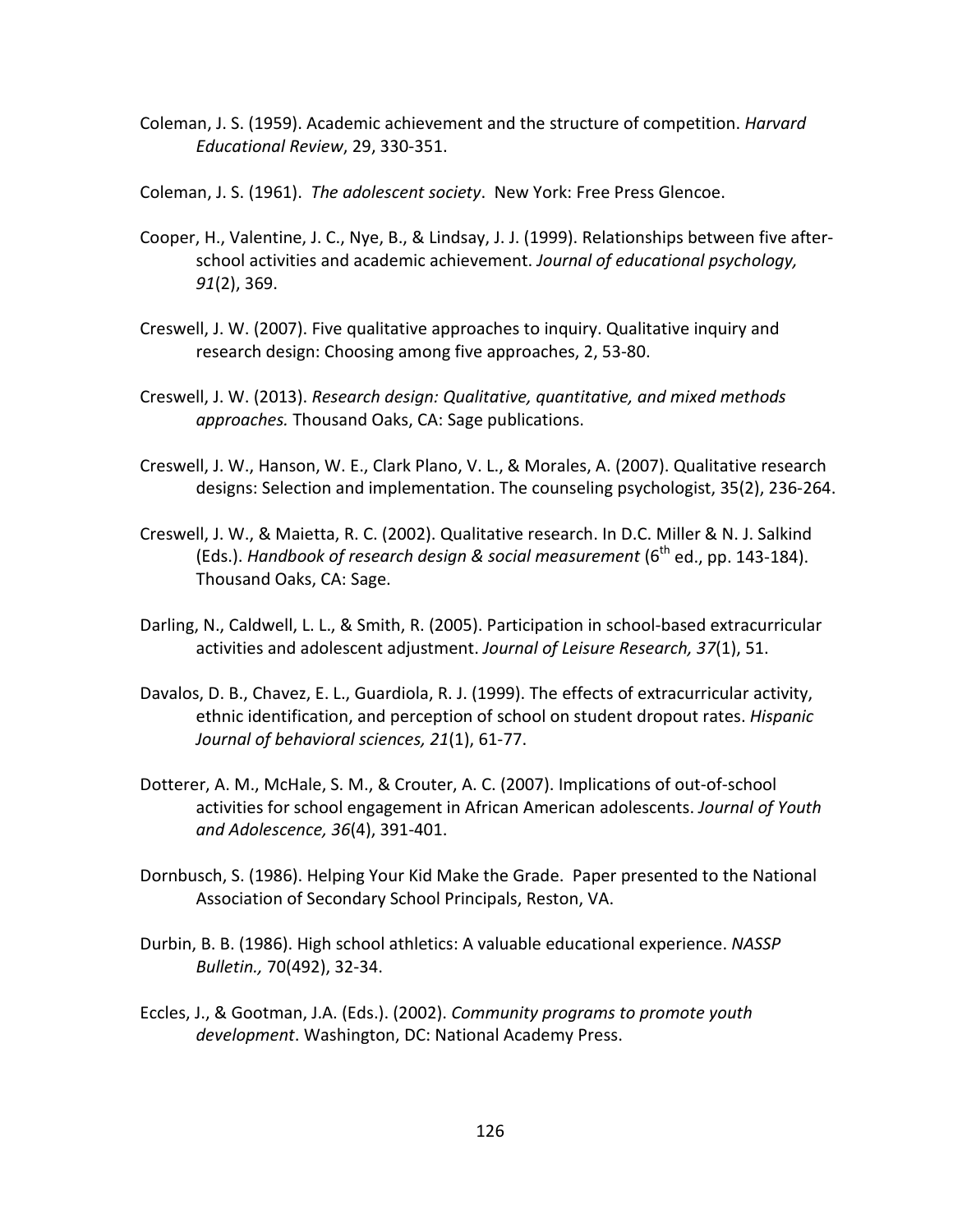- Eccles, J. S., & Barber, B. L. (1999). Student council, volunteering, basketball, or marching band: What kind of extracurricular involvement matters?. *Journal of Adolescent Research, 14*(1), 10-43.
- Eitzen, D. S. (1992). Problem students: The sociocultural roots. *Phi Delta Kappan, 73*(8), 584.
- Everson, H. T., & Millsap, R. E. (2005). Everyone Gains: Extracurricular Activities in High School and Higher SAT Scores. Research Report No. 2005-2. *College Board*.
- Fejgin, N. (1994). Participation in high school competitive sports: A subversion of school mission or contribution to academic goals? *Sociology of sport journal, 11*(3), 211- 230.
- Feldman, A. F., & Matjasko, J. L. (2005). The role of school-based extracurricular activities in adolescent development: A comprehensive review and future directions. *Review of educational research*, 75(2), 159-210.
- Fernandez-Balboa, J. M. (1993). Sociocultural characteristics of the hidden curriculum in physical education. *Quest, 45*(2) 230-254.
- Finn, J. D. (1989). Withdrawing from school. *Review of Educational Research, 59*(2), 117- 142.
- Fraunce, R. C. (1960). Extracurricular activities. In Encyclopedia of Educational Research (p. 508). New York: Macmillan.
- Fredricks, J. A. (2012). Extracurricular participation and academic outcomes: Testing the over-scheduling hypothesis. *Journal of Youth and Adolescence, 41(3),* 295-306.
- Fredricks, J. A., & Eccles, J. S. (2006). Is extracurricular participation associated with beneficial outcomes? Concurrent and longitudinal relations. *Developmental psychology, 42*(4), 698.
- Gerber, S. B. (1996). Extracurricular activities and academic achievement. *Journal of Research & Development in Education, 30*(1), 42-50.
- Gholson, R. E., & Buser, R. L. (1983). Co-curricular activities programs in secondary schools [Abstract]. *ERIC Document Reproduction Services No. 245-301*.
- Gordon, C. W. (1957). *The social system of the high school: A study in the sociology of adolescence*. Free Press.
- Grbich, C. (2007). *Qualitative data analysis*. Thousand Oaks, CA: Sage.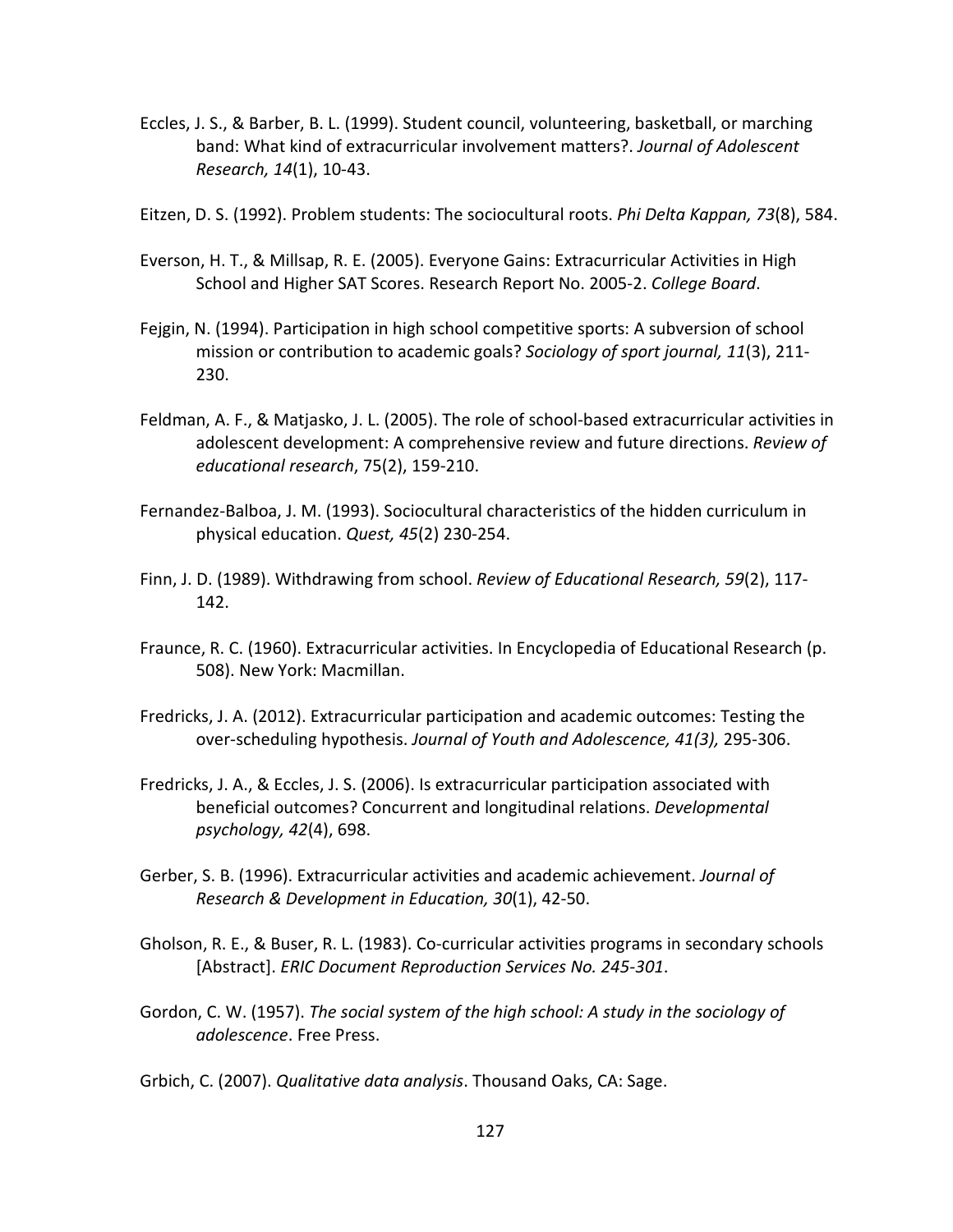- Gutierrez, Theresa 2004. District Cuts Extracurricular Activities To Deal with Budget Woes. Available from:<http://abclocal.go.com/wls/story?section=News&id=1565452> on July 19, 2017.
- Hawkins, J. A. (1988). The Early Experiences and Behavior of Students Suspended in Junior and Senior High School.
- Holland, A., & Andre, T. (1987). Participation in extracurricular activities in secondary school: What is known, what needs to be known? *Review of Educational Research, 57*(4), 437-466.
- Jansen, P. (1992). High school sports: Making magic: Sports build leaders. *Athletic Business, 16*(3), 14.
- Kamau, A. W., Rintaugu, E. G., Muniu, R. K., & Amusa, L. O. (2015). The effect of participation in competitive sports on school connectedness of secondary school students. *African Journal for Physical Health Education, Recreation and Dance,* 21(3,1), 877-890.
- Kelm, A. M. & Connell, J. P. (2004). Relationships matter: Linking teacher support to student engagement and achievement. *Journal of school health, 74*(7), 262-273.
- Kilrea, T. B. (1998). *A study of the relationship between extracurricular activity participation and the academic achievement of high school students* (Doctoral dissertation, Illinois State University).
- Kniffin, K. M., Wansink, B., & Shimizu, M. (2015). Sports at work: anticipated and persistent correlates of participation in high school athletics. *Journal of Leadership & Organizational Studies. 22*(2), 217-230.
- Knifsend, C. A., & Graham, S. (2012). Too much of a good thing? How breadth of extracurricular participation relates to school-related affect and academic outcomes during adolescence. Journal of *Youth and Adolescence, 41*(3), 379-389.
- Kuzel, A. Sampling in qualitative inquiry. In: Crabtree B, Miller W, eds. *Doing Qualitative Research*. 2nd ed. Thousand Oaks, California: Sage 1999; 33–45.
- Landers, D. M., & Landers, D.M. (1978). Socialization via interscholastic athletics: Its effects on delinquency. *Sociology of Education, 51*, 299-301.
- Larson, R. W. (2000). Towards a psychology of positive youth development. *American Psychologist. 55*(1), 170-183.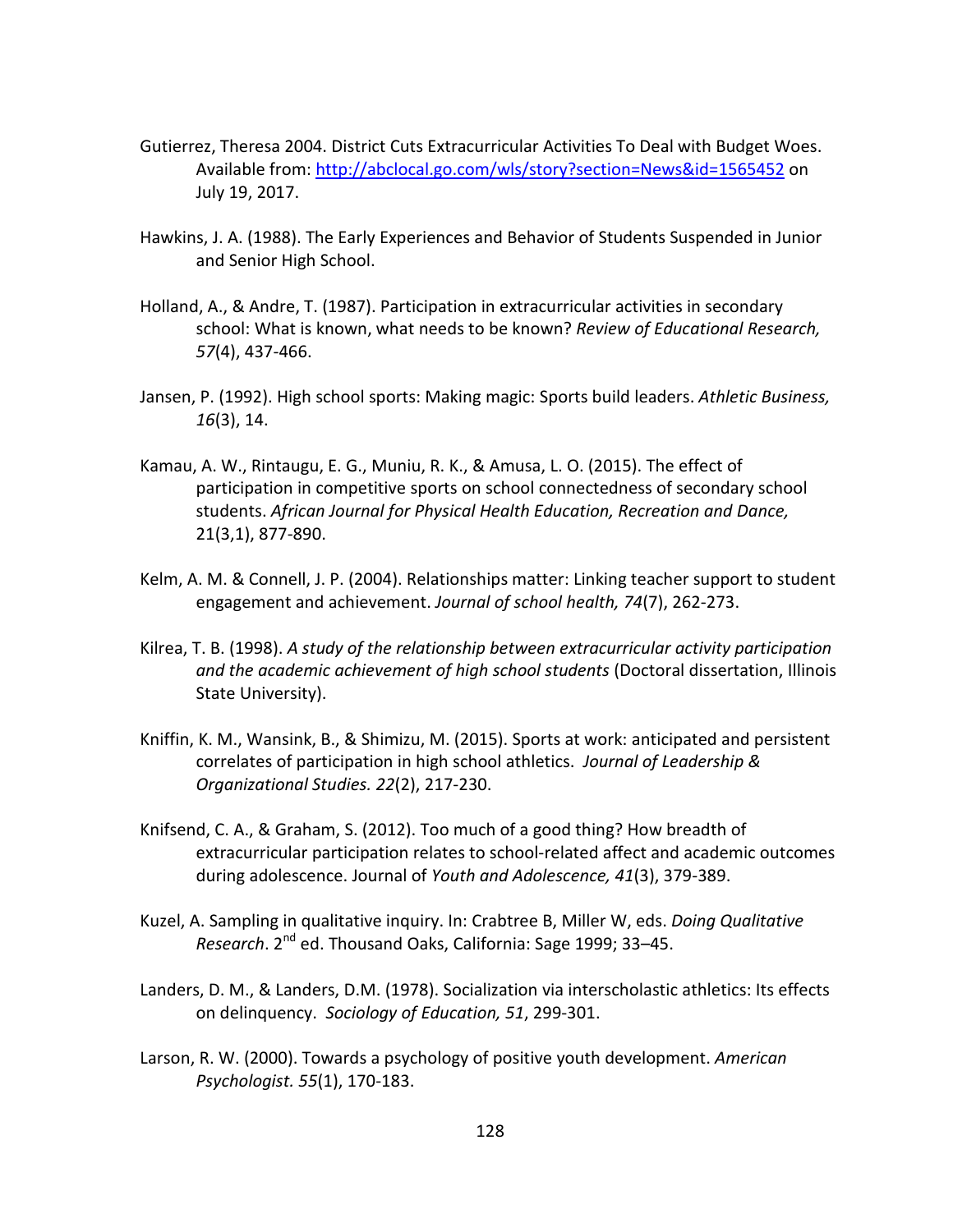- Levy, Greg (2015) Big and Bright: Deep in the Heart of Texas High School Football. Lanham, MD: Rowman & Littlefield.
- Lipscomb, S. (2007). Secondary school extracurricular involvement and academic achievement: A fixed effects approach. *Economics of Education Review*, 26(4), 463- 472.
- Lumpkin, A., & Favor, J. (2012). Comparing the academic performance of high school athletes and non-athletes in Kansas in 2008-2009. *Journal of Sport Administration & Supervision*. 4(1).
- Lumpkin, A., & Stokowski, S. (2011). Interscholastic sports: A character-building privilege. *Kappa Delta Pi Record, 47*(3), 124-128.
- Macaluso, S. C. (2013) *The factors contributing to the increased academic performance of high school athletes.* Northcentral University.
- Mack, N., Woodsong, C., MacQueen, K. M., Guest, G., & Namey, E. (2005). *Qualitative research methods: a data collectors field guide*. North Carolina: Family Health International USAID.
- Mahoney, J. L. (2000). School extracurricular activity participation as a moderator in the development of antisocial patterns. *Child Development 71*(2), 502-516.
- Mahoney, J. L., & Cairns, R. B. (1997). Do extracurricular activities protect against early school dropout? *Developmental Psychology, 33*(2), 241-253.
- Marsh, H. W. (1992). Extracurricular activities: Beneficial extension of the traditional curriculum or subversion of academic goals? *Journal of educational psychology*, *84*(4), 553-562.
- Marsh, H. W. (1993). The effects of participation in sport during the last two years of high school. *Sociology of Sport Journal, 10*(1), 18-43.
- Marsh, H., & Kleitman, S. (2002) Extracurricular school activities: The good, the bad, and the nonlinear. *Harvard educational review, 72*(4), 464-511.
- Marsh, H. W., & Kleitman, S. (2003). School athletic participation: Mostly gain with little pain. *Journal of sport & exercise psychology, 25*(2), 205-228.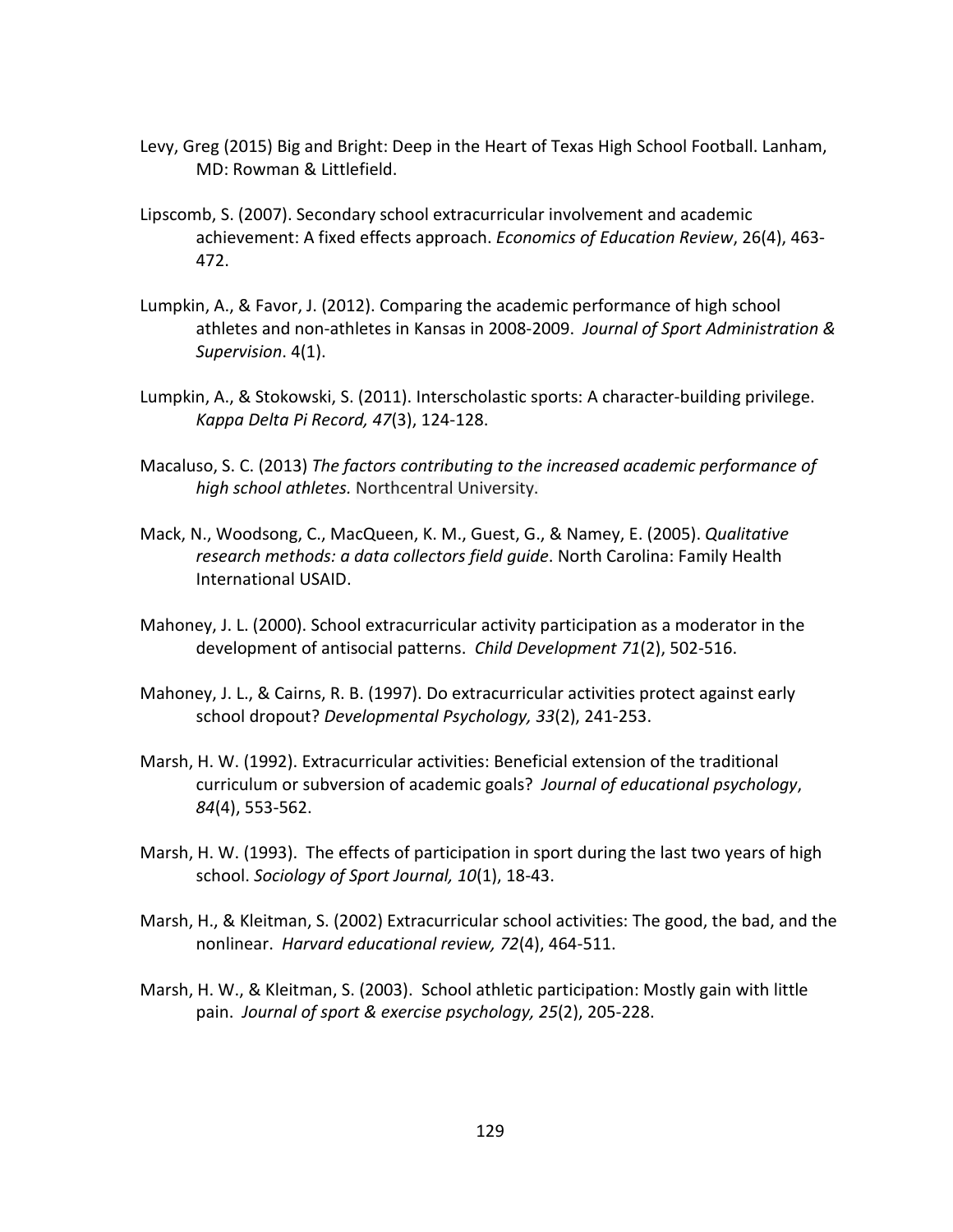- McCorkle, B. (2012). *The Relationships Between Athletic Participation, School Engagement, and Academic Achievement Among Student Athletes* (Doctoral dissertation, Walden University).
- McNeal Jr, R. B. (1995). Extracurricular activities and high school dropouts. *Sociology of education, 68*, 62-80.
- Melnick, M. J., Sabo, D. F., & Vanfossen, B. E (1992a). Educational effects of interscholastic athletic participation on African-American and Hispanic youth. *Adolescence, 27*(106), 295.
- Melnick, M. J., Sabo, D. F., & Vanfossen, B. (1992b). Effects of interscholastic athletic participation on the social, educational, and career mobility of Hispanic girls and boys. *International Review for the Sociology of Sport, 27*(1), 57-74.
- Melnick, M. J., Vanfossen, B. E., & Sabo, D. F. (1988). Developmental effects of athletic participation among high school girls. *Sociology of Sport Journal, 5*(1), 22-36.

Merriam-Webster. (2004). *Merriam-Webster's collegiate dictionary*. Merriam-Webster.

- Morrissey, K. M., & Werner-Wilson, R. J. (2005). The relationship between out-of-school activities and positive youth development: An investigation of the influences of communities and family. *Family Therapy, 32*(2), 75.
- Na, J. (2015). Parents' perceptions of their children's experiences in physical education and youth sport. *Physical Educator, 72*(1), 139.
- National Center for Education Statistics. (2002). *Table 146: Percent of high school seniors who participate in selected school-sponsored extracurricular activities, by student characteristics: 1980 and 1992.* Retrieved October 16, 2017, from http://nces.ed.gov/programs/digest/d02/dt145.asp
- NFHS- National Federation of State High School Associations. (September 6, 2017). *High School Sports Participation Increases for 28th Straight Year, Nears 8 Million Mark.*  Retrieved from [http://www.nfhs.org/articles/high-school-sports-participation](http://www.nfhs.org/articles/high-school-sports-participation-increases-for-28th-straight-year-nears-8-million-mark/)[increases-for-28th-straight-year-nears-8-million-mark/](http://www.nfhs.org/articles/high-school-sports-participation-increases-for-28th-straight-year-nears-8-million-mark/)
- NFHS- National Federation of State High School Associations/ *The Case for High School Activities*. Retrieved from [https://www.nfhs.org/articles/the-case-for-high-school](https://www.nfhs.org/articles/the-case-for-high-school-activities/)[activities/](https://www.nfhs.org/articles/the-case-for-high-school-activities/)
- O'Brien, E., & Rollefson, M. (1992). *Extracurricular Participation and Student Engagement*. National Center for Education Statistics.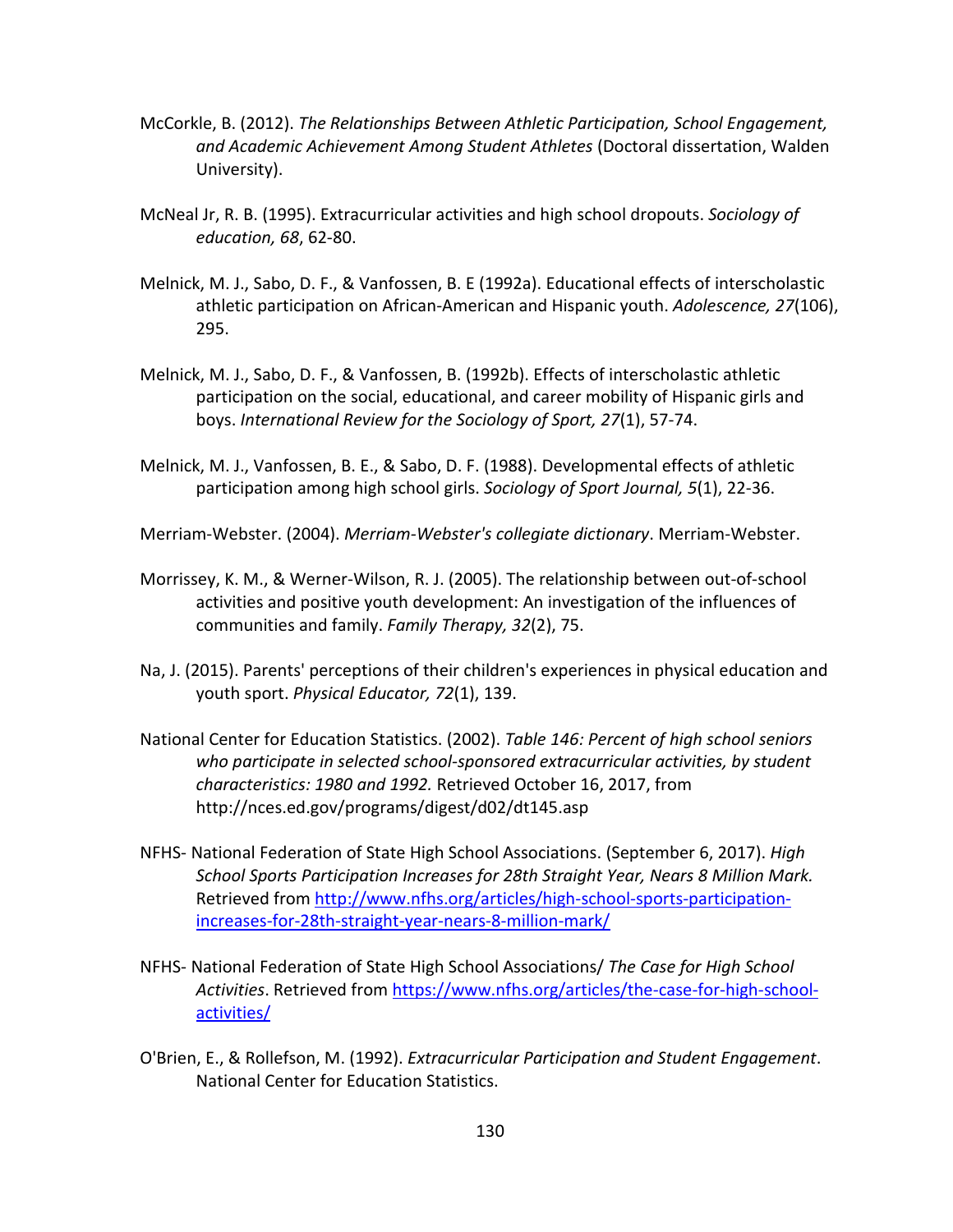- Osgood, D. W., Wilson, J. K., O'malley, P. M., Bachman, J. G., & Johnston, L. D. (1996). Routine activities and individual deviant behavior. *American Sociological Review,* 635-655.
- Otto, L. B. (1976). Extracurricular activities and aspirations in the status attainment process. *Rural Sociology, 41*(2), 217-233.
- Otto, L. B. (1982). Extracurricular activities. In H.J. Walberg (Ed.) *Improving educational standards and productivity* (217-233). Berkeley, CA: McCutchan.
- Otto, L. B., & Alwin, D. F. (1977). Athletics, aspirations, and attainments*. Sociology of Education*, 102-113.
- Overton, G. (2001). A qualitative analysis of the educational performance of athletes and non-athletes in the high schools of North Carolina. *Unpublished doctoral dissertation, East Carolina University, Greenville.*
- Patton, M. Q. (2002). Qualitative Research and Evaluation Methods, 3rd edn Sage. *Thousand Oaks, California.*
- Pressley, J. S., & Whitley, R. L. (1996). Let's hear it for the" dumb jock": What athletics contribute to the academic program. *NASSP Bulletin, 80*(580), 74-83.
- Pruter, R. (2013). *The rise of American high school sports and the search for control, 1880- 1930.* Syracuse University Press.
- Quiroz, P. A., Gonzalez, N. F., & Frank, K. A. (1996). Carving a niche in the high school social structure: Formal and informal constraints on participation in the extra curriculum. *Research in sociology of education and socialization, 11,* 93-120.
- Rees, C. R., Howell, F. M., & Miracle, A. W. (1990). Do high school sports build character? A quasi-experiment on a national sample. *The Social Science Journal, 27*(3), 303-315.
- Reeves, D. B. (2008). The learning leader/the extracurricular advantage. *Learning, 66*(1), 86- 87.
- Rehberg, R. A. (1969). Behavioral and attitudinal consequences of high school interscholastic sports: A speculative consideration. *Adolescence, 4*(13), 69.
- Rehberg, R. A., & Schafer, W. E. (1968). Participation in interscholastic athletics and college expectations. *American Journal of Sociology, 73*(6), 732-740.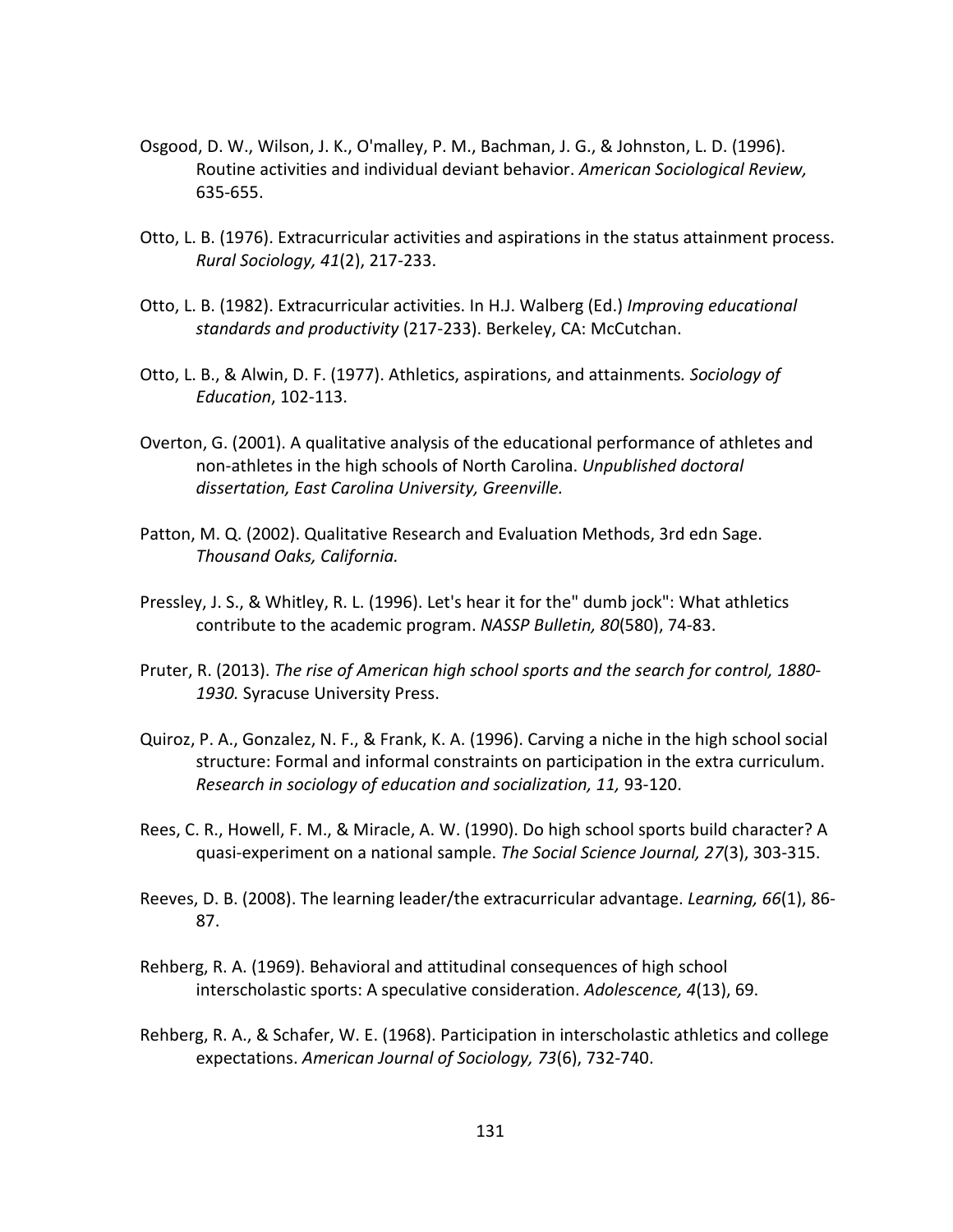- Rombokas, M., Heritage, J., & West, W. B. (1995, October). *High School Extracurricular Activities & College Grades*. Paper presented at the Southeastern Conference of Counseling Center Personnel, Jekyll Island, GA.
- Sabo, D., Melnick, M.J., & VanFossen, B.E. (1993). High school athletic participation and postsecondary educational and occupational mobility: A focus on race and gender. *Sociology of Sport Journal, 10*, 44-55.
- Schaefer, D. R., Simpkins, S. D., Vest, A. E., & Price, C. D. (2011). The contribution of extracurricular activities to adolescent friendships: new insights through social network analysis. *Developmental psychology, 47*(4), 1141.
- Schafer, W. E., & Armer, J. M. (1968). Athletes are not inferior students. *Trans-action, 6*(1), 21-26.
- Segrave, J. O., & Hastad, D. N. (1984). Interscholastic athletic participation and delinquent behavior: An empirical assessment of relevant variables. *Sociology of Sport Journal, 1*(2), 117-137.
- Silliker, S. A., & Quirk, J. T. (1997). The effect of extracurricular activity participation on the academic performance of male and female high school students. *The School Counselor, 44*(4), 288-293.
- Slater, J. K. (1988). "Pass to Play" Legislation in California: Vegetables Before Dessert!. *Educational Evaluation and Policy Analysis, 10*(2), 151-160.
- Snyder, E. E. (1969). A longitudinal analysis of the relationship between high school student values, social participation, and educational-occupational achievement. *Sociology of Education*, 261-270.
- Snyder, E. E. (1972). High school athletes and their coaches: Educational plans and advice. *Sociology of Education*, 313-325.
- Snyder, E. E., & Spreitzer, E. (1990). High school athletic participation as related to college attendance among Black, Hispanic, and White males: A research note. *Youth & Society, 21*(3), 390-398.
- Spady, W. G. (1970). Lament for the letterman: Effects of peer status and extracurricular activities on goals and achievement. *American Journal of Sociology, 75*(4, Part 2), 680-702.
- Stake, R. E. (1994). Case studies. In N. K. Denzin & Y. S. Lincoln (Eds.), *Handbook of qualitative research* (pp. 236-247).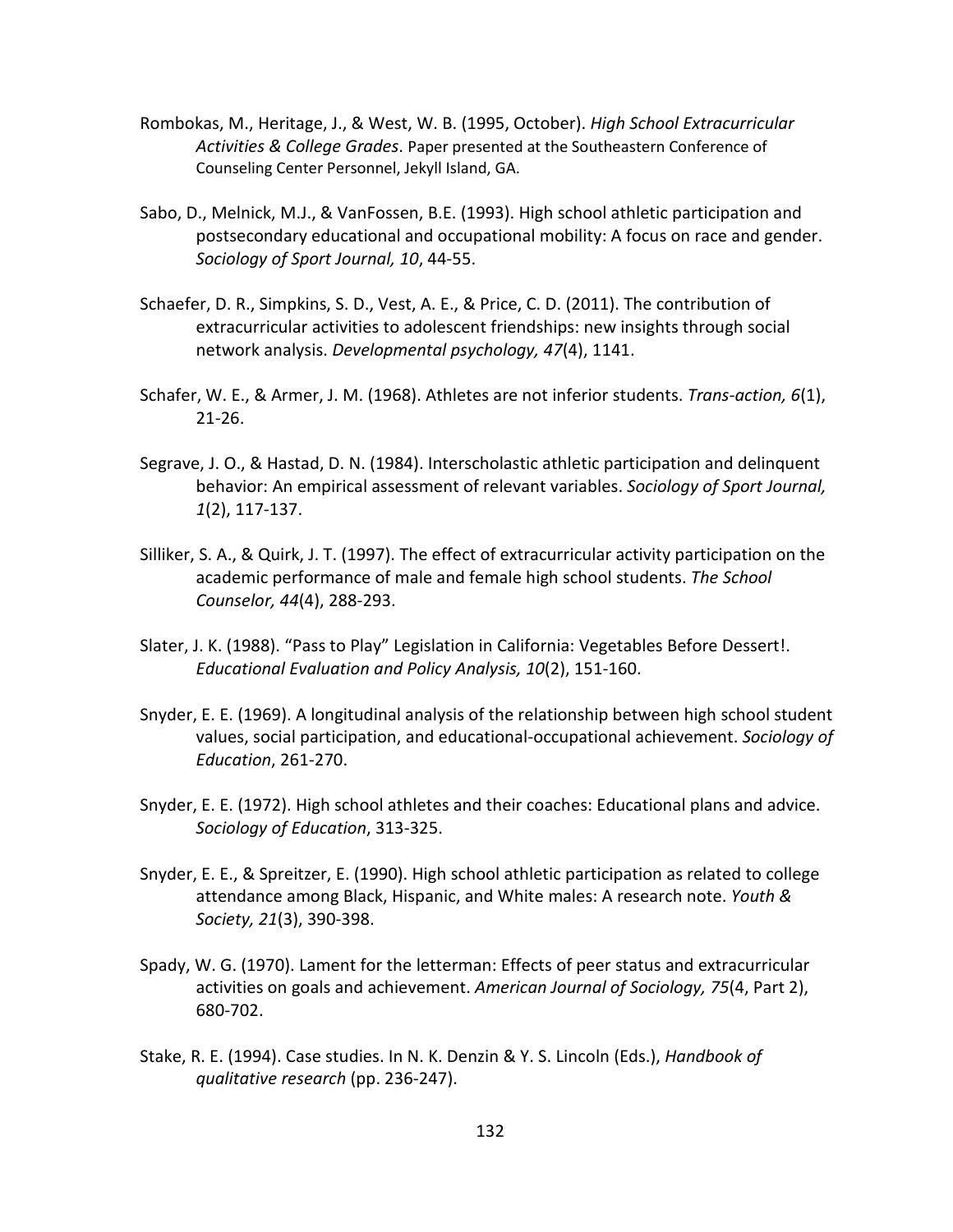- Star, Linda (2000). Football or Full-Day Kindergarten? Budget Cuts Force Though Choices. Education World. Available from: [http://www.educationworld.com/a\\_issues/isses085.shtml,](http://www.educationworld.com/a_issues/isses085.shtml) July 19, 2017.
- Stearns, E., & Glennie, E. J. (2010). Opportunities to participate: Extracurricular activities' distribution across and academic correlates in high schools. *Social Science Research, 39*(2), 296-309.
- Stegman, M., & Stephens, L. J. (2000). Athletics and academics: Are they compatible? *High School Magazine, 7*(6), 36-39.
- Strauss, A. & Corbin, J. (1990): A basics of qualitative research theory methods. Beverly Hills, CA: Sage.
- Streb, A. G. (2009). *A study of the association between high school student participation in co-curricular activities and academic achievement.* University of Missouri-Saint Louis.
- Trent, W. T., & Braddock, J. H. III. (1992). Extracurricular activities in secondary schools. In A. C. Alin (Ed.), *Encyclopedia of Educational Research, 2*(6th ed.), 476-481. New York: Macmillan.
- Trudeau, F., & Shephard, R. J. (2008). Physical education, school physical activity, school sports and academic performance. *International Journal of Behavioral Nutrition and Physical Activity, 5*(1), 10.
- Tyack, D., & Hansot, E. (1992). *Learning together: A history of coeducation in American public schools*. Russell Sage Foundation. Retrieved from http://www.jstor.org/stable/10.7758/9781610445405
- Whitley, R. L. (1999). Those 'dumb jocks' are at it again: A comparison of the educational performances of athletes and nonathletes in North Carolina high schools from 1993 through 1996. *The High School Journal, 82(*4), 223-233.
- Whitlock, J. L. (2006). Youth perceptions of life at school: Contextual correlates of school connectedness in adolescence. *Applied Developmental Science, 10(*1), 13-29.
- Yin, R. K. (2003). Case study research: design and methods (3rd, revised edn). *Thousand Oaks (CA).*